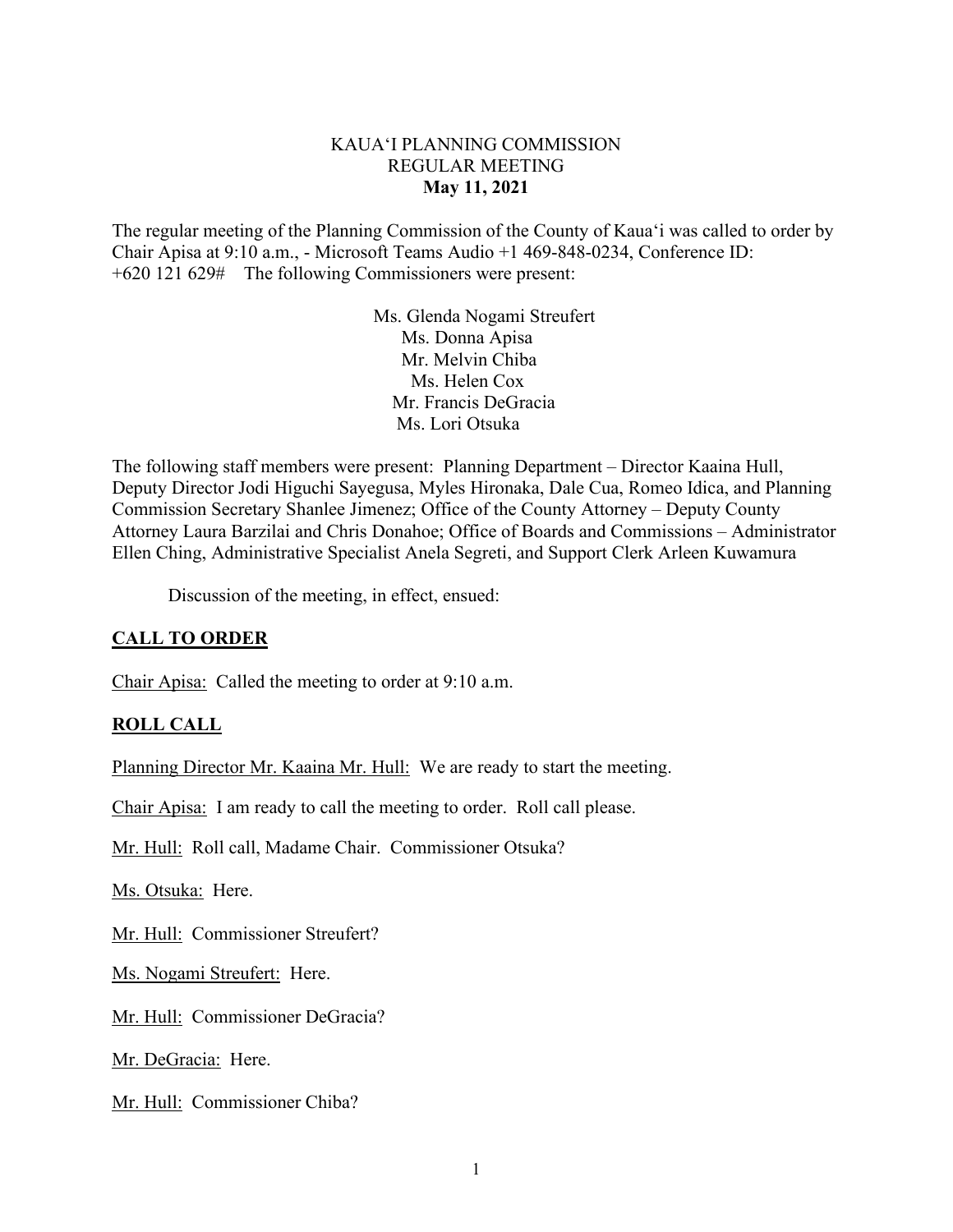Mr. Chiba: Here.

Mr. Hull: Commissioner Vice Cox?

Ms. Cox: Here.

Mr. Hull: Chair Apisa.

Chair Apisa: Here.

Mr. Hull: You have a quorum, Madame Chair. Six present.

### **APPROVAL OF AGENDA**

Chair Apisa: Thank you very much. Moving on ward to approval of the Agenda.

Mr. Hull: Madam Chair, we have, again, members of public, please mute your phones, this will be the last request for a mute, and otherwise, we will be muting all of you (inaudible) to testify. Please again, mute your phones. Madam Chair, we have the agenda that was posted. We also have two addendums to the agenda that were also posted but were just for clarification sake, the addendum to the agenda, the first addendum, has for special order of the day for the Michael A. Capital Revocable Trust Petition for Intervention, we have a letter from Yosh LHote, a letter from Maka'ala Ka'aumoana, a letter from Eric Taniguchi, a letter from Hope Kallai, a letter from Teresa Tico, a letter from Shelly Spencer, and one amendment. We need for the agenda is that the letter for Shelly Spencer is actually meant for the Kilauea Old Mill. We also have a letter for the special order of the day from Michael Kaplan's attorney. You have a memorandum for the Director, myself. You also have testimony from Councilmember Felicia Cowden. On the first agenda, there is a letter from Maka'ala Ka'aumoana for the Kilauea Old Mill, LLC. You have a second addendum to the agenda with another letter for the special order of the day from Valerie Nielson and David Kells. We just need a small amendment made for the agenda to reflect (inaudible) letter from Sheri Spencer is for again, the Kilauea Block edition.

Chair Apisa: So we need to amend the agenda or is that of records?

Mr. Hull: No, it would be the motion to amend as stated by the Director.

Chair Apisa: Should we have a set motion?

Ms. Cox: I move that we amend the agenda as reported by the Director.

Ms. Nogami Streufert: I second it.

Chair Apisa: Motion has been moved and seconded. All in favor? Aye. (Unanimous voice vote). All those who oppose? Any opposed? No opposition. Motion carried. 6:0. The Agenda is so amended. Thank you.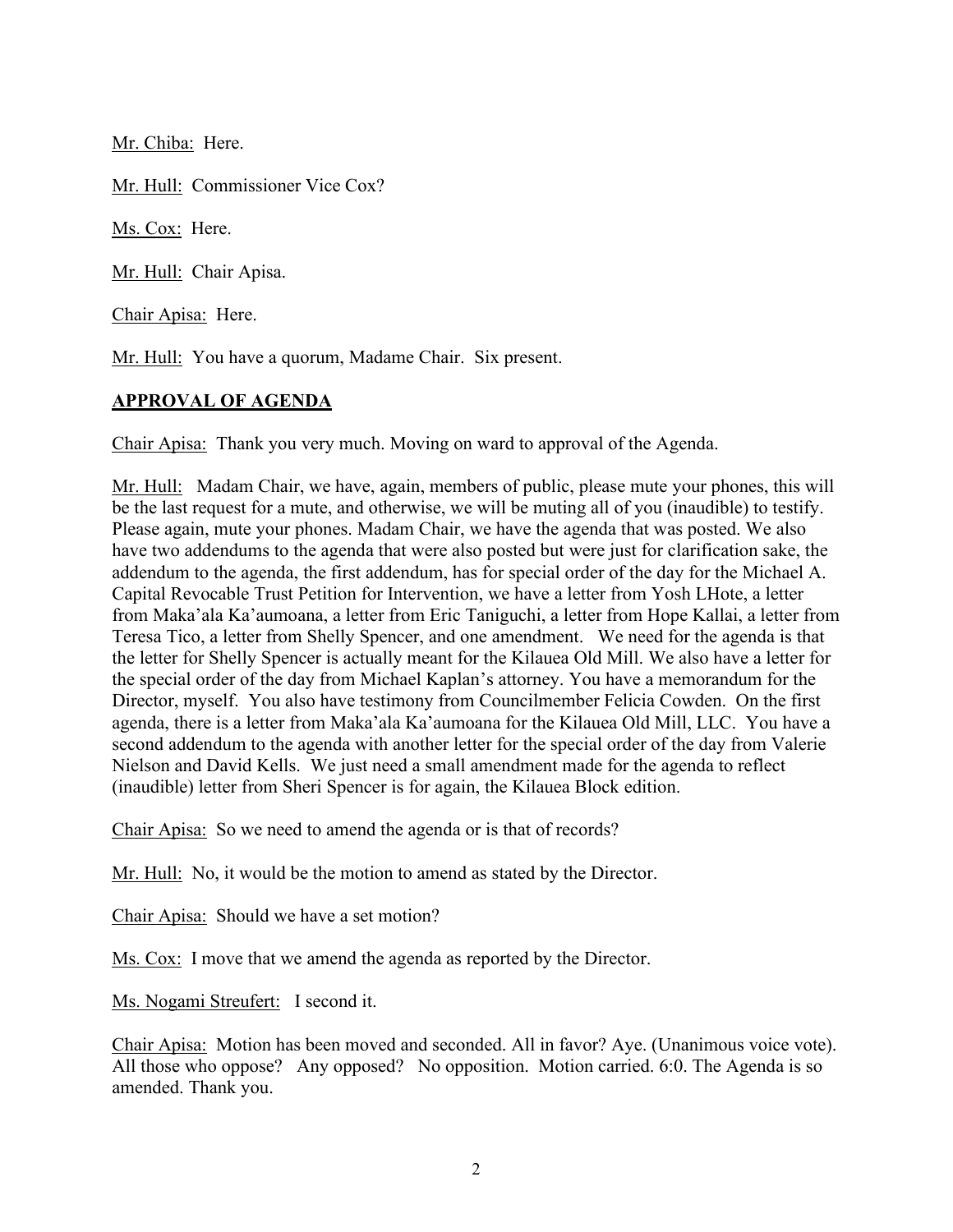Chair Apisa: So then we need to… now that was to amend the agenda, now we need to approve the agenda.

Ms. Cox: I move we approve the agenda.

Ms. Otsuka: I second.

Chair Apisa: All in favor? Aye. (Unanimous voice vote). Is there any opposed? None. Agenda is approved. Motion carried 6:0.

### **MINUTES of the meeting(s) of the Planning Commission**

Chair Apisa: We are onto approval of minutes for the August 11, of, 2021. I think that's August 2020.

Ms. Cox: Yes.

Chair Apisa: A typographical error. So if need...

Ms. Nogami Streufert: I move to approve minutes for the August 11, 2020 meeting.

Chair Apisa: Second?

Ms. Cox: I will second.

Chair Apisa: Do we have a motion to approve the minutes of the August 11, 2020, meeting?

Ms. Nogami Streufert: I did, I think, this is Glenda, I did.

Ms. Cox: And I seconded it.

Chair Apisa: All in favor? Aye. (Unanimous voice vote). Is there any opposed? None. Motion carried 6:0. The minutes of the August 11, 2020 meeting are approved.

Mr. Hull: Okay folks, again, we are still getting a considerable amount of feedback so I am going to be muting all of the participants at this time. For members of the public called in on your phone to unmute when you like to testify an agenda item I will be making those calls, you need to hit star 69. We are going to be muting all participants. For Commissioners and representatives of applicants, you are on video screenings so to unmute yourself there is just the icon on the right hand side of the screen to unmute yourself. I am going to go ahead and mute the entire participation.

## **RECEIPT OF ITEMS FOR THE RECORD (None)**

Mr. Hull: Next on the Agenda, there are no Receipt of Items for the record.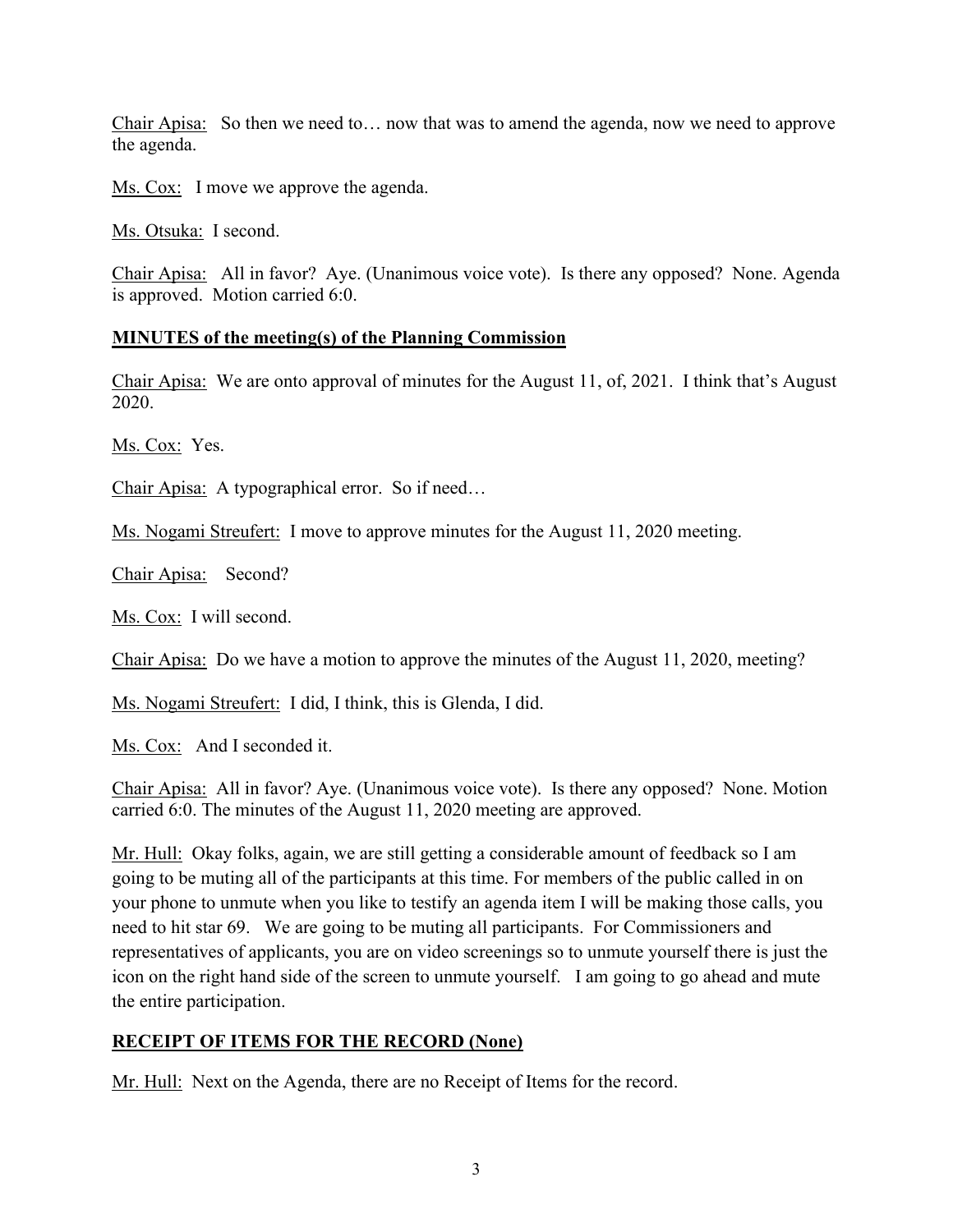# **SPECIAL ORDER OF THE DAY**

CLASS IV ZONING PERMIT (Z-IV 2021-8), and USE PERMIT (U-2021-7) for the construction of a farm dwelling unit and associated site improvements on a parcel located in Kilauea, situated approximately 1,700 feet from Kahili Makai Road and 2,700 feet from the Kahili Makai Road/Kuhio Highway intersection, further identified as Tax Map Key: (4) 5-2-012:019 and containing a total area of 0.735 acre = *Michael A. Kaplan Revocable Trust*. [Director's Report received, 3/29/2021.]

Mr. Hull: Moving on to the next Agenda Item is Special Order of the Day Class IV Zoning Permit Z-IV-2021-8 and Use Permit U-2021-7 for the construction of a farm dwelling unit and associated site improvements on a parcel located at Kilauea, situated approximately 1,700 feet from Kahili Makai Road and 2,700 feet from Kahili Makai Road and the Kuhio Highway intersection, further identified as Tax Map Key: 5-2-012:019 and continuing a total area of .7 35 acres. The applicant is Michael A. Kaplan Revocable Trust. There is a petition for intervention, from dated 4-5-2021 by Mauna Kea Trask, and the Special Order of Day is the discussion of this intervention request. At this time, Madam Chair, prior to getting into the two parties, it would be appropriate to receive any public testimony for that is specific pertaining to this special order of the day.

With your approval granted, I generally would stand down and let our attorney handle any further proceedings of this, but to kind of help navigate the public testimony part, if you're okay with it, I'll be calling the phone numbers of those who have called in to see if they would like to testify. Are you okay with that Madam Chair?

Chair Apisa: Yes, that is fine, Kaaina. Thank you.

Mr. Hull: Okay so for members of the public I am going to be going down the list of the phone numbers to ask if you have called in to testify on this special order of the day. You can either remain silent or state "no" if you are not. If you do intend to speak specifically on the special item of the day, I need to state your name and you will have three minutes for testimony. So the first phone number we have listed is area code 310-435-9300. Do you wish to testify on this agenda item?

Chair Apisa: Kaaina, if I could just interrupt for one quick second, because of full disclosure. I do want to state that I made a full visit to the Somers' property along with one of a realtor from our office. I have no monetary gain and I am able to vote impartially on this matter. I just want to make that statement. I think that is appropriate.

Mr. Hull: Thank you, Madame.

Chair Apisa: Please continue with the phone number business.

Mr. Hull: Thank you, Madam Chair. Again, and so if you are a member of the public calling in to testify, to unmute your phone you have to push star 62. So going down the list again. Area code 310-435-9300. Would you like to testify on this agenda item? Hearing none, area code 3100-722-8513. Would you like to testify on this agenda item? Okay hearing none moving on to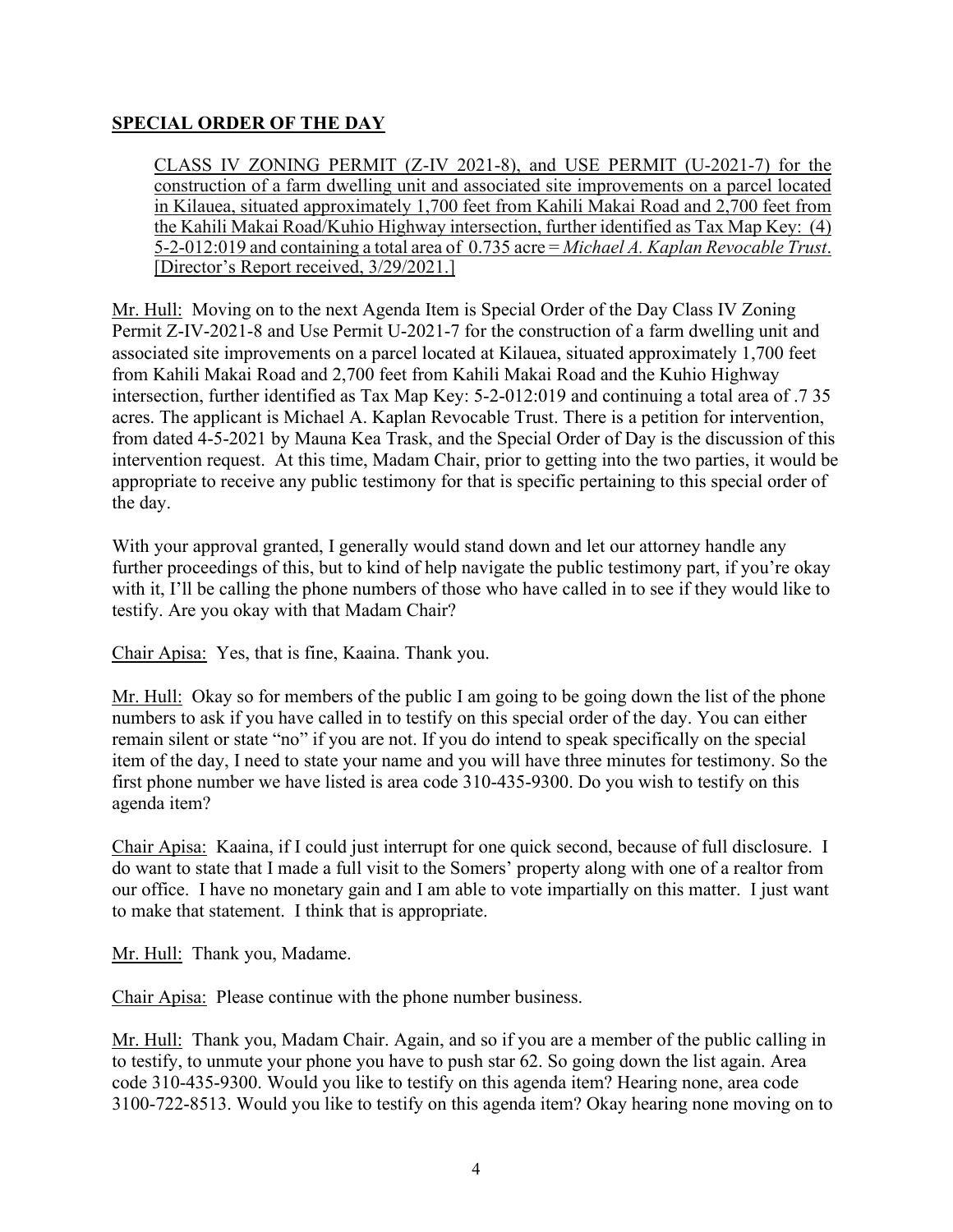area code 602-769-4077. Would you like to testify on this agenda item?

Mr. Hull: Hearing none.

Ms. Cox: Can I interrupt for just a second? This is Helen. Did you…to unmute if they are on the phone is it star 69 or star 62? Because you just said 62, the last time and I thought earlier you had said 69.

Mr. Hull: Star 62.

Ms. Cox: Okay thanks. Just wanted to clarify for whosever out there.

Mr. Hull: Also, for those that have called in you can view this livestreaming on Granicus. There is no need to call in and just listen on your phone. It is streaming on the website - on the Planning Commission - County of Kauai Planning Commission website. Moving down the list area code 707-365...

Ms. Valerie Neilson: Hold on, hold on, hold on, please. You did not allow our number to respond.

Mr. Hull: Okay. Go ahead and speak ma'am.

Ms. Neilson: Okay thank you. Sorry we were having trouble unmuting. So yes, I would like to testify.

Mr. Hull: Yes, just speak your name and you have three minutes for testimony.

Ms. Neilson: Thank you. My name is Valerie Neilson and my husband David Kells is here with me. The first thing, I would like on record is that our written objection to grant Somers' intervener status was originally submitted on May 6 to the Planning Department. It was noted this AM that it had not been included, so I resubmitted this AM and requested it be added to the agenda. So thank you, Kaaina Hull, for adding that to the agenda. It is under the second amendment. So onto my testimony. I respectfully ask that the Planning Commission members to cautiously, consider testimony that support efforts by Mr. Somers. It is no secret that he uses his "resources" to influence others to do his bidding, thought Mr. Somers, through Mr. (Somers)' representative, I have (inaudible) been presented with monetary offers. (Inaudible) I cannot afford to allow this wealthy landowner to shroud his true intentions of blocking other property owners from making good legal use of their private land through monetary donations under support to non-profit organizations or other private individuals. Wealthy landowners cannot absolve their wrongdoings, such as blocking access to treasured and secret areas of Kauai by donating their resources. A sin is a sin, but we all know that it does influence people. This is very dangerous. It's not only ethical, it's not only an ethical dilemma it is also a legal dilemma. Mr. Somers has not distinguished himself from the public. He has not identified a specific detriment the Kaplan's plan will pose to an adjoining landowner or to the public. What compromise has Mr. Somers proposed? None. Because his greedy desire is to obtain all the land surrounding the Kilauea Stream and to keep all people from what he believes is his. This is evident in the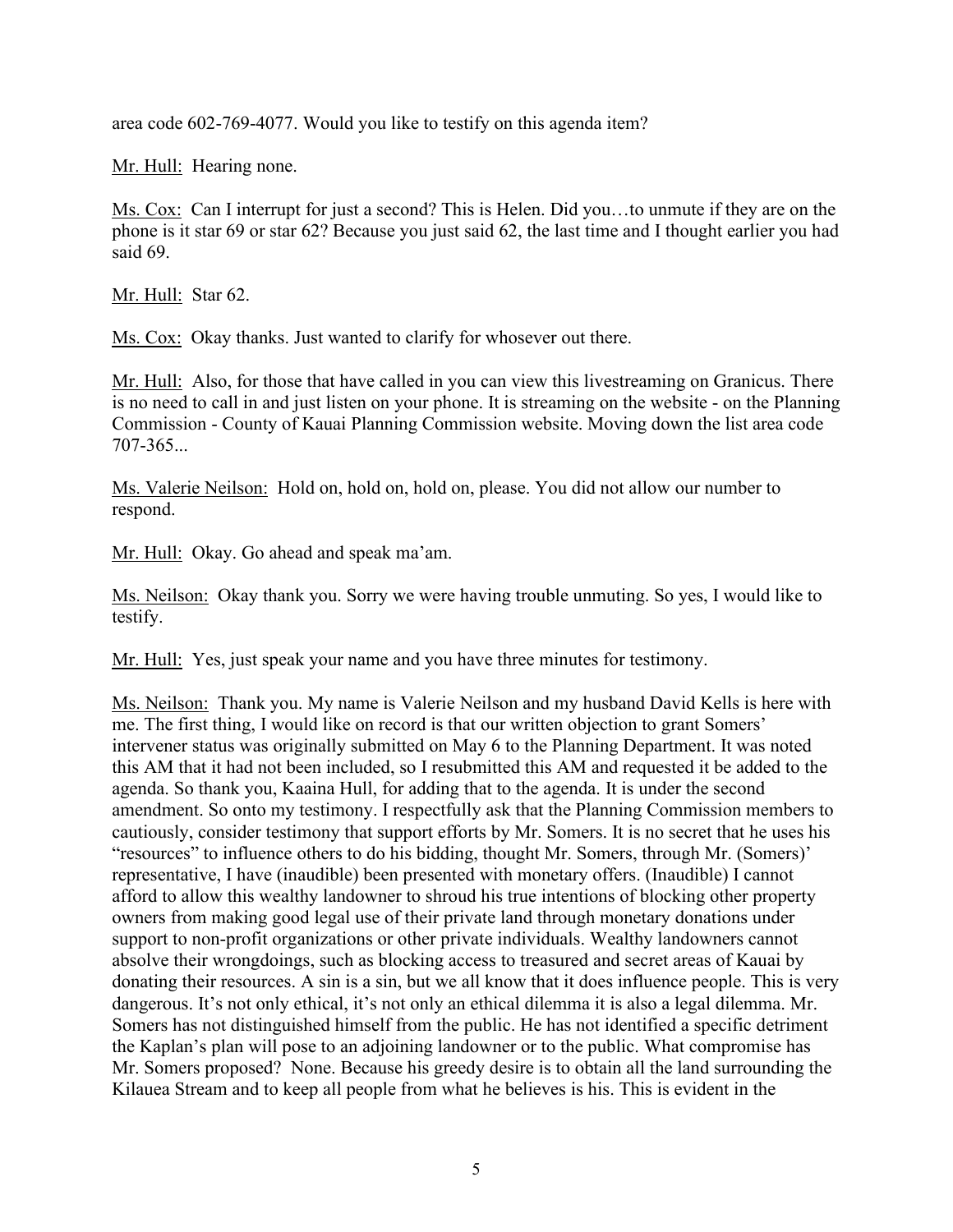blocking of public access to the falls, by not allowing public access to his conservations, and by not maintaining public access to Rock Quarry Beach. I do not in any way; believe that the planning process was developed with the intention to block appropriate use of land. However, Mr. Somers through Mr. Trask's knowledge and experience in working with the county employee has given Mr. Somers considerable advantage to use the planning process against other people, other landowners, for his personal gain. I am done. Are we just silent for three, the rest, remaining of the time?

### Chair Apisa: Kaaina? Kaaina?

Deputy County Attorney Laura Barzilai: Excuse me, Director Hull.

Ms. Cox: Kaaina you are muted.

Mr. Hull: Sorry about that. Thank you for your testimony Ms. Kells. Moving on to the next caller. Area code 707-365-4768. Would you like to provide testimony on this agenda item? Again, area code 707-365-4768. Would you like to provide testimony on this agenda item? And again, folks the way to unmute your phone is star 62. Moving on to area code 808-278-3608. Would you like to provide testimony on this agenda item? Again, area code 808-278-3608. Would you like to provide testimony on this item? Hearing none, area code 808-346-8556. Would you like to provide testimony on this agenda item? Moving, moving on, area code 808- 482-0849. Would you like to provide testimony on this agenda item?

Mr. Robert Warren: This is Robert Warren…

Mr. Hull: Sir, would you like to provide testimony?

Mr. Warren: Yes.

Mr. Hull: Okay, please state your name and you have three minutes for testimony.

Mr. Warren: Yes, Robert Warren, my wife and I, have a Kuleana six-acre lot on the Kilauea River with a house, that we built back in the early 2003, 2005 timeframe. We were informed back in 2010 that (inaudible) has wanted to build a single-family home on the Kilauea River in SMA, SCR area. We did not oppose that and the reason is he applied for SMA and STR permits. My wife and I are not opposed to people building, um, in the STR, SMA but we are opposed if they do not comply with the permitting process and make sure that they protect the environment and the scenic resources that we have. The confusing thing was there is no way to follow it. Apparently, he had two years to complete the project, which he did not do through the permit expired in 2012. Later, Mr. Kaplan bought the property in 2019 and as we understand, it was granted an extension to the expired permits in 2019 for two years, which ran until April of this year and they have since expired. Our understanding, and we have not been on the property, our understand, that the structures that were asked for in the MASTR permitting process have never been completed and still are not completed. Our concern is that it's been such a long period of time, we don't know what changes have been made to the construction plans or what is built, what hasn't been built. So we're requesting that there be a public hearing to update, what's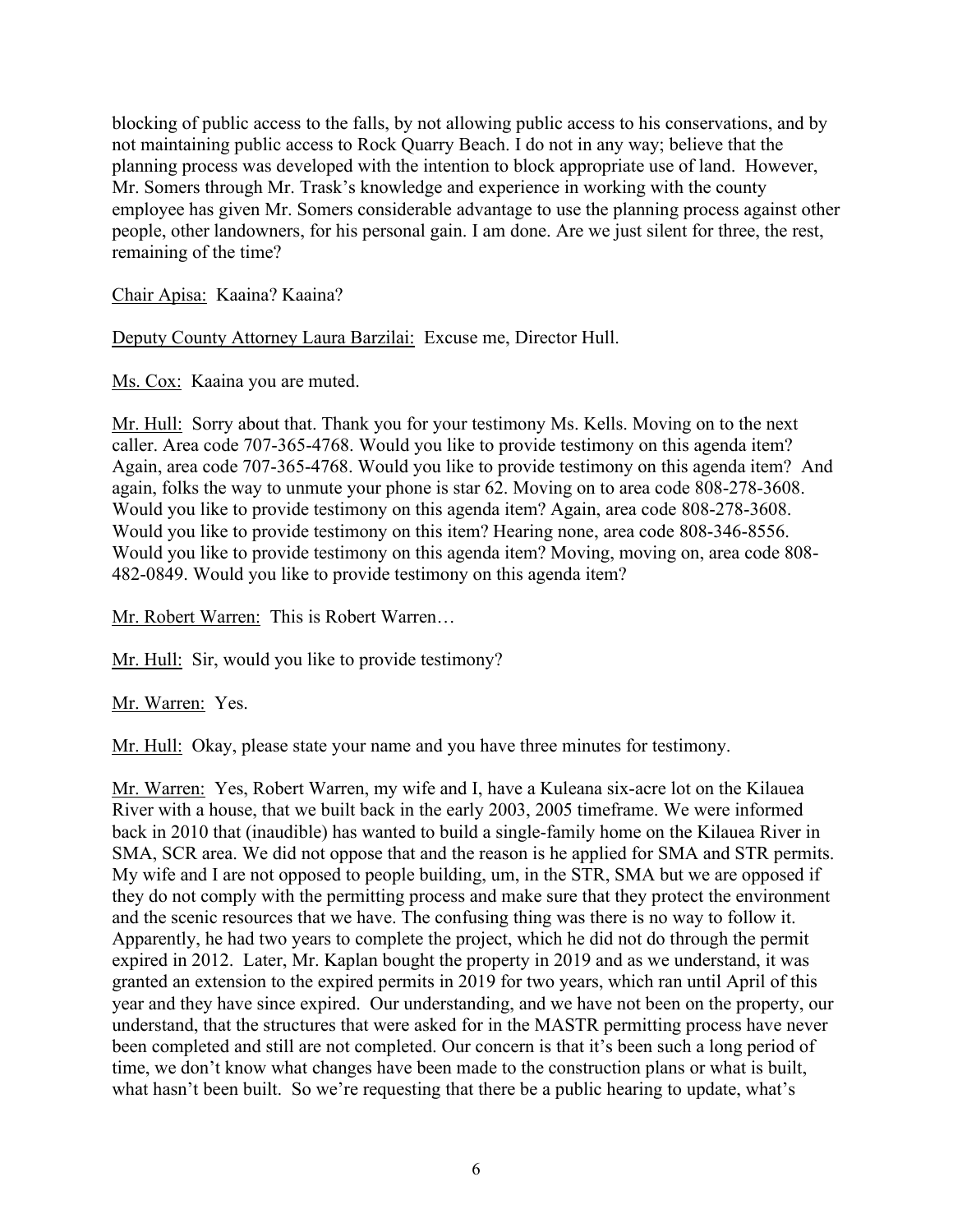actually happened to the property since 2010. I cannot imagine that the Planning Commission would not allow that, since so much time has gone by and so much confusion has occurred over the property. Why the public cannot be updated on what has happened to the property, what is on the property, what is being proposed for the property? We are opposed to any construction, uh, in the SMA, STR without complying with the - the - the permitting process, and we look to the Planning Commission to enforce the state and County regulations for those and it does not seem like those are being enforced. There is extension after extension, there is no clarification of what is being permitted, what changes are being made, and so both my wife and I request that the Commission…

Mr. Hull: Three minutes, Sir.

Mr. Warren: Okay.

Mr. Hull: You need to wrap up your testimony, sir.

Mr. Warren: Yes, that is fine.

Mr. Hull: Thank you for that testimony. Next caller 808-482-1451. Would you like to provide testimony on this agenda item? Please if you are not intending to speak, please mute your phones. Moving on to the next caller, 808-631-8457. Would you like to testify on this agenda item? Moving on, oh, would you like to testify on this agenda item?

#### Ms. Kuuipo Precious Akau: Yes.

Mr. Hull: All right, please state your name and you have three minutes for testimony.

Ms. Akau: Aloha everyone. My name is Kuuipo Precious Akau. I am here, a native of Kauai and I am a native Hawaiian. It was brought to my attention that there was things that are built on top the land that are more sacred and the birthing stone of it and to hear of this it really caught my attention and it's really heartbreaking to see that these things that, you know, belong to our ancestors and for generations to come. On top of that and I am supporting and opposed of the Somers intervention, Mahalo. I am in favor of the Somers intervention.

Mr. Hull: Thank you for your testimony. Moving on to area code 808-634-7166. Would you like to provide testimony on this agenda item? Again, area code 808-634-7166 would you like to provide testimony. Hearing none. Area code 808-639-0319. Would you like to provide testimony on this agenda item?

#### Man: Yes.

Mr. Hull: Go ahead. Please state your name and you have three minutes for testimony.

Mr. Bruce Layman: Hi, this is Bruce Layman. I testified prior to this last month, and I would like to thank all of the Commissioners for allowing the privilege to provide testimony again. The last time I testified I spoke of my heritage, growing up there in Kilauea. But since then, I've even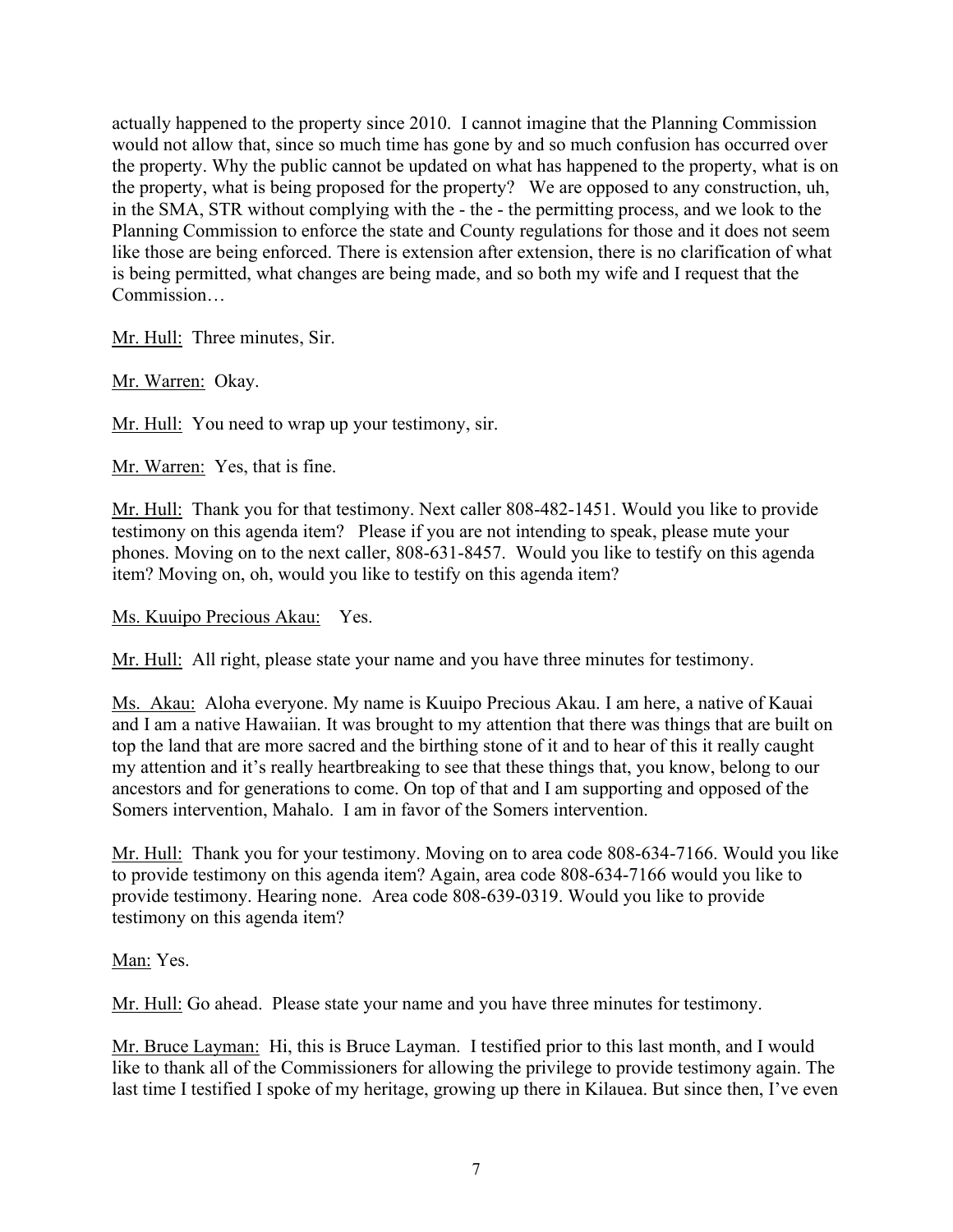become more concerned and I see how critical this has become. Since then I have found out that Mr. Kaplan in 2019, had received a violation for illegal cropping and grading. I also found out that kuleana was awarded to (inaudible) Hawaiian wahine the only wahine granted the kuleana in that area, which was rare, and she did an amazing job out there. It was basically a Lima Huli Gardens out there with, I believe it was a total of 69 Lo'is. But what disturbed me the most is what I found out this past week, by a native Hawaiian gentleman here that grew up in Anahola Hawaiian homes, that lives out there. He went on this site and asked one of the employees who I believe, was the person running the work out there and stood on that site, that he remembered an older wahine a kupuna told him when he was younger that he was a birthing stone there. So he went down there and shared this practice with him and he saw exactly what her teaching explained. So this was real special to him because it was actually a birthing stone and then when he went there he asked them, "What happened to this stone?" And they said, "What are you talking about?" "What happened to this rock formation here? It's not here anymore." And he could see that there was been has been grading and grubbing work done and he said, "You guys just destroyed and desecrated an ancient Hawaiian birthing site," and he was really upset and he left the property and he shared that. And I got wind of this and I heard this, and we confirmed it with the person himself. I did not want to do this based on hearsay and so that even more concerns me. I know there was some testimony handed in by Teresa Tiko and I believe she's the attorney for…she actually makes a good point when she said, "there's a lot of dis-information, a lot of propaganda." And it's easy to... that's the easiest thing for everyone to do is demonize people. And what that did is, here look at the shiny object over here. If this is just a distraction, everybody should forget the names, forget how deep everyone's pockets are, forget the beefing and fighting, and concentrate on the land. The intervention will allow a public process so these things will never happen in the future. Our…this island (inaudible).

#### Mr. Hull: Three minutes, Sir.

Mr. Layman: I'll wrap up. Thank you so much and I am in favor of the intervention. Please allow this to go through so that the public is not confused and there is not propaganda. That they can see that the light of day sunshine is the best remedy, it is the best hope that we have to make sure that thing, you know, goes through. So I am in support of the intervention. Thank you Commissioners. Have a wonderful day. Aloha.

Mr. Hull: Thank you for your testimony. Area code 808-645-1265. Would you like to provide testimony on this agenda item? Hearing none, area code 808-651-3287, would you like to testify on this agenda item?

#### Mr. Paul Kyno: Yes.

Mr. Hull: Please state your name. You have three minutes for testimony.

Mr. Kyno: Paul Kyno and I am in favor of opening this to the public and having this contested case so people can actually find out what's happening with all the misinformation that's going around. I have been before the Planning Commission as a Development Consultant many times over the last 25 or 30 years. And in some situations where SMA permits have expired. I understand that the Planning Department and Planning Commission do have some discretion and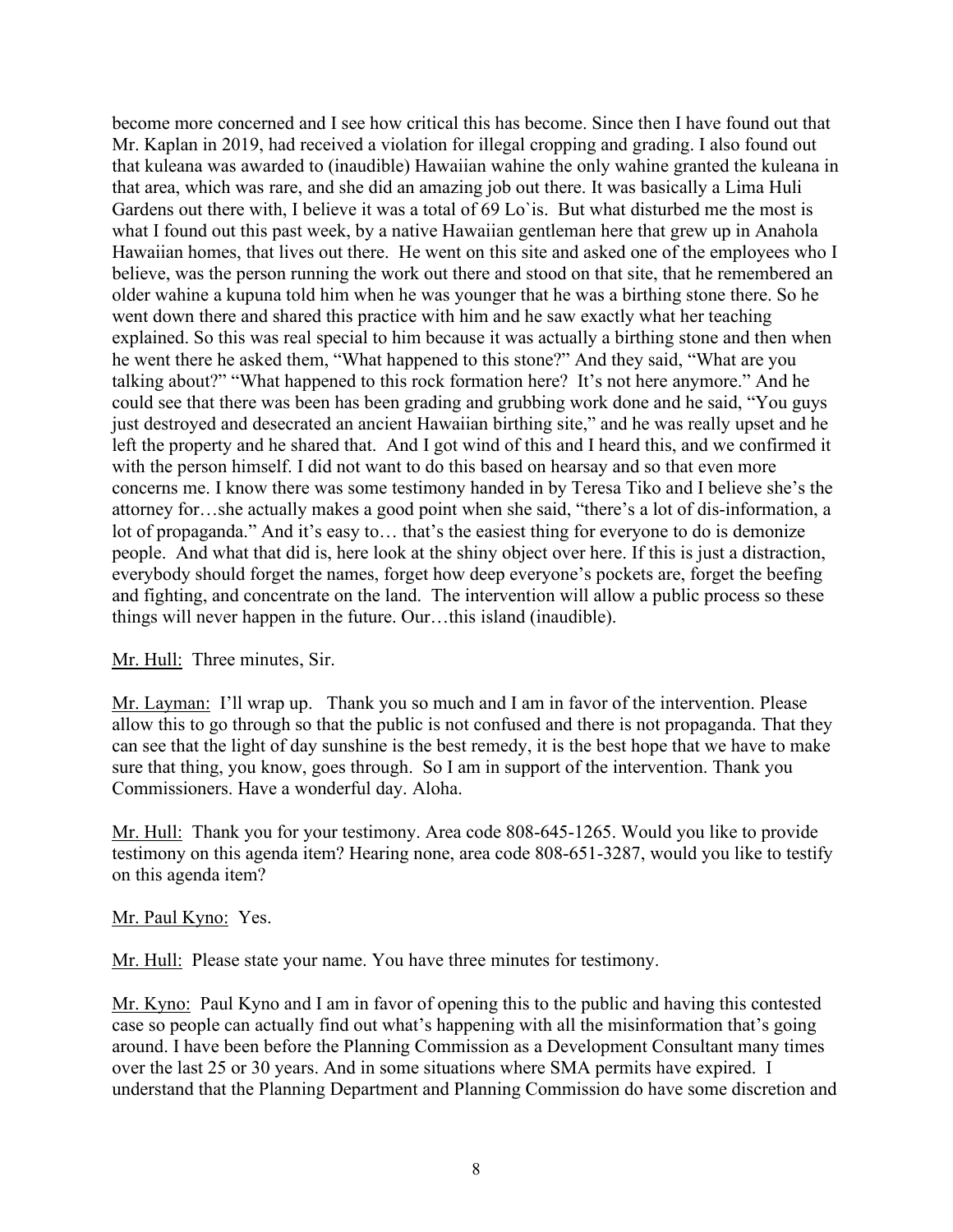administrative capacity to reinstate those permits. But usually it's done you know, if a permit is expired when it's actively being worked on or maybe, you know, as far as the year out, but this, SMA permit that expired 12 years ago, and it was reinstated. People in the area that have a vested interest that, you know, move in become neighbors, other people move out and you know, like, 12 years is a long time, for a lot of people that, new people have a vested interest. And anyway, they, 12 years is just way too long and especially when there's archeological and historic sights on the Kuleana, that the subject property is. So, I, think that there was also a home originally that I believe was approved with a (inaudible) beam type home, and now that has been traded changed to a slab on grade, which creates more damage to the property. So, to wrap this up, I think that this contested hearing should go forward so that people can see all of this and and then at least, the public will be informed as to what's going on. Thank you.

Mr. Hull: Thank you for your testimony. Moving on, area code 808-651-7459. Would you like to testify on this agenda item?

Ms. Julian Armaza: Aloha.

Mr. Hull: Yes, please state your name and you have three minutes for testimony.

Ms. Armaza: Thank you. Aloha, my name is Julian Kapopuna Armaza along with my husband Bernard Armarza. We have here in support of the Somers intervention. It has been brought to my attention that stone has been moved, birthing stones has been moved and destroyed, removed and it bothers me to think that anyone can come on to ancient Hawaiian grounds with without permission and, it's my kuleana to think that it should be heard. So I'm in support of the Somers' application intervention for this matter and I greatly appreciate you folks' time and effort on this matter. Thank you.

Mr. Hull: Thank you for your testimony. Next phone number area code 808-652-0530. Would you like to testify? Again area code...

Mr. Rohn Boyd: Yes.

Mr. Hull: Please state your name and you have three minutes for testimony. Would you like to testify again?

Mr. Boyd: Hello.

Mr. Hull: Area code 808-652-0530, would you like to testify?

Mr. Boyd: Yes.

Mr. Hull: Please state your name and you have three minutes for testimony.

Mr. Boyd: My name is Rhone Boyd. I have lived on the North Shore for a very long time. I have owned and developed numerous properties in the Kilauea area. I still own properties in the Kilauea area. Several of these properties are located within the SMA and open STR zoning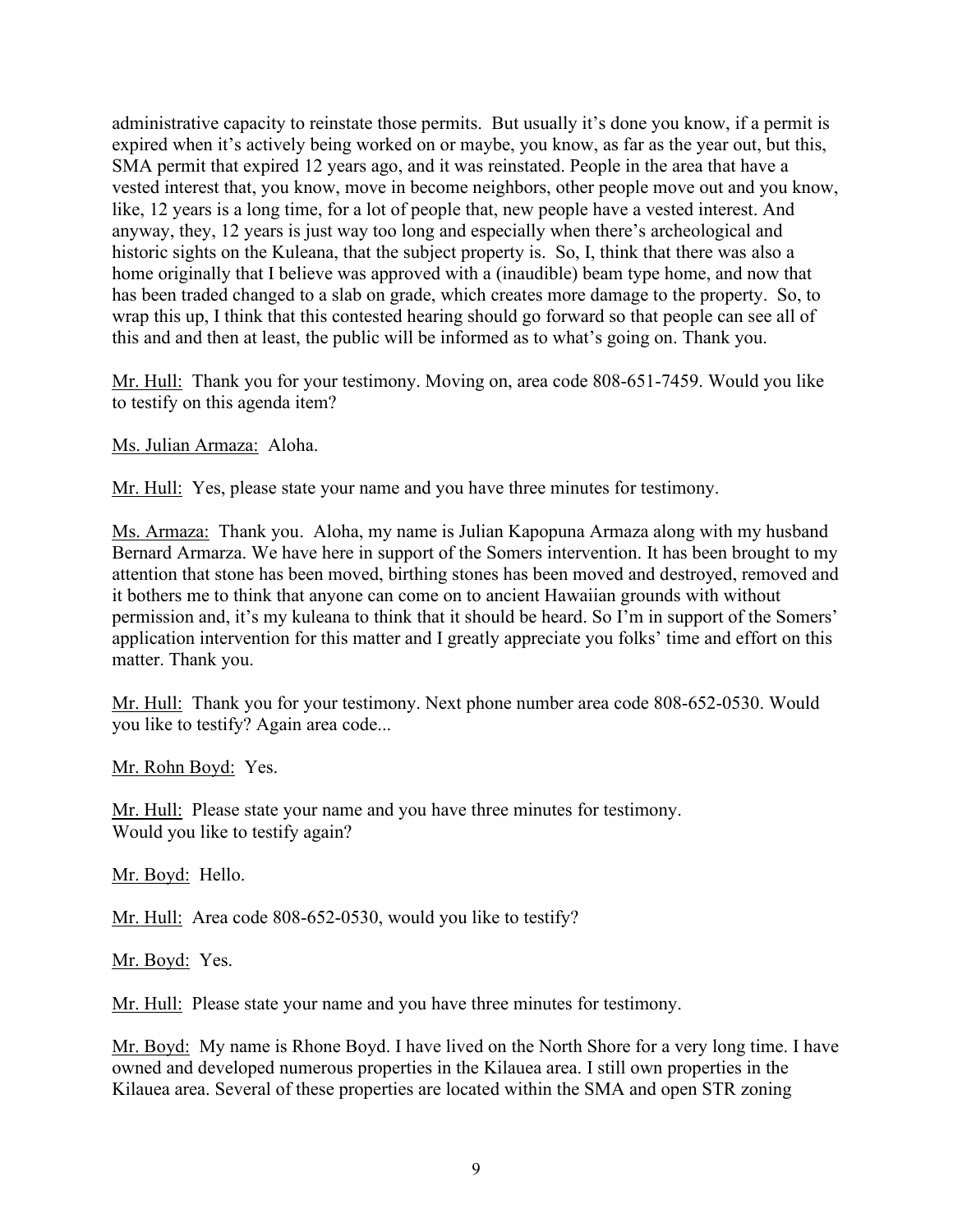overlay districts. I have commenced to apply for permits in the past, uh, within these districts. When I have done that, I have understood the application process requires Planning Commission approval and that public testimony and oppositions in my developments was likely. In fact, of many of my applications, I have numerous members of the public and neighbors speak in opposition to my projects. I further understood and accepted the fact that those in opposition had the right to apply for intervener status. One of the properties I owned had a permanent structure that was never commenced from a prior owner. It never occurred to me that I might reapply for an expired permit that it might- and then further it might be granted and approved by the Planning Commission without public testimony. That being said, I accepted the fact that my projects might be forced be altered due to certain cultural or other aspects that significant conditions could be opposed upon my projects, but more importantly, I understood, and I still understand, that these rules and regulations are put in place to protect and (inaudible) development within these incredibly sensitive areas. I embrace the rules and cherish the spirit and meanings behind them. We all live, work and play in the incredibly unique and sensitive island environment and it's our duty to ensure that cultural resources are protected, cared for and preserved for current and future generations to come. No one person has or entity should be allowed to circumvent the regulations and processes that are in place to protect these resources. It is the Planning Commission's duty to hold each and every applicant to the same requirements and process - processes for each and every project. Commissioners, it's your duty to ensure that the current application follow the same process to approving further developments. Thank you for your time.

Mr. Hull: Thank you for your testimony. Area code 808-652-2724. Would you like to testify on this agenda item? Again area code 808-652-2724. Would you like to testify on this agenda item?

## Ms. Debra Kualii: Aloha.

Mr. Hull: Yeah, please state your name and you have three minutes for testimony.

Ms. Kualii: My name is Debra Kualii. I am a native Hawaiian, sister of Kipukai Kualii. I have lived here all my life and I am testifying in support of the Somers intervention. Commissioners, please respect our native sites and do not destroy what our ancestors put place. As a woman to hear our birthing stone that was put in place there, I ask that please Commissioner, stop the destruction do what is right. Deb. Thank you.

Mr. Hull: Thank you for your testimony. Area code 808-652-4363. Would you like to testify on this agenda item? Again area code 808-652-4363. Would you like to testify? Hearing none, area code 808.

Mr. Mauna Kea Trask: I am sorry.

Mr. Hull: Oh. Would you like to testify?

Mr. Mauna Kea Trask: I am sorry. Mr. Hull I'm sorry this is, Mauna Kea Trask on behalf of representative of petition intervene (inaudible). I am actually getting, I got a call that some of these testifiers are not able to; they are confused over the unmuting. They think its star 62 or star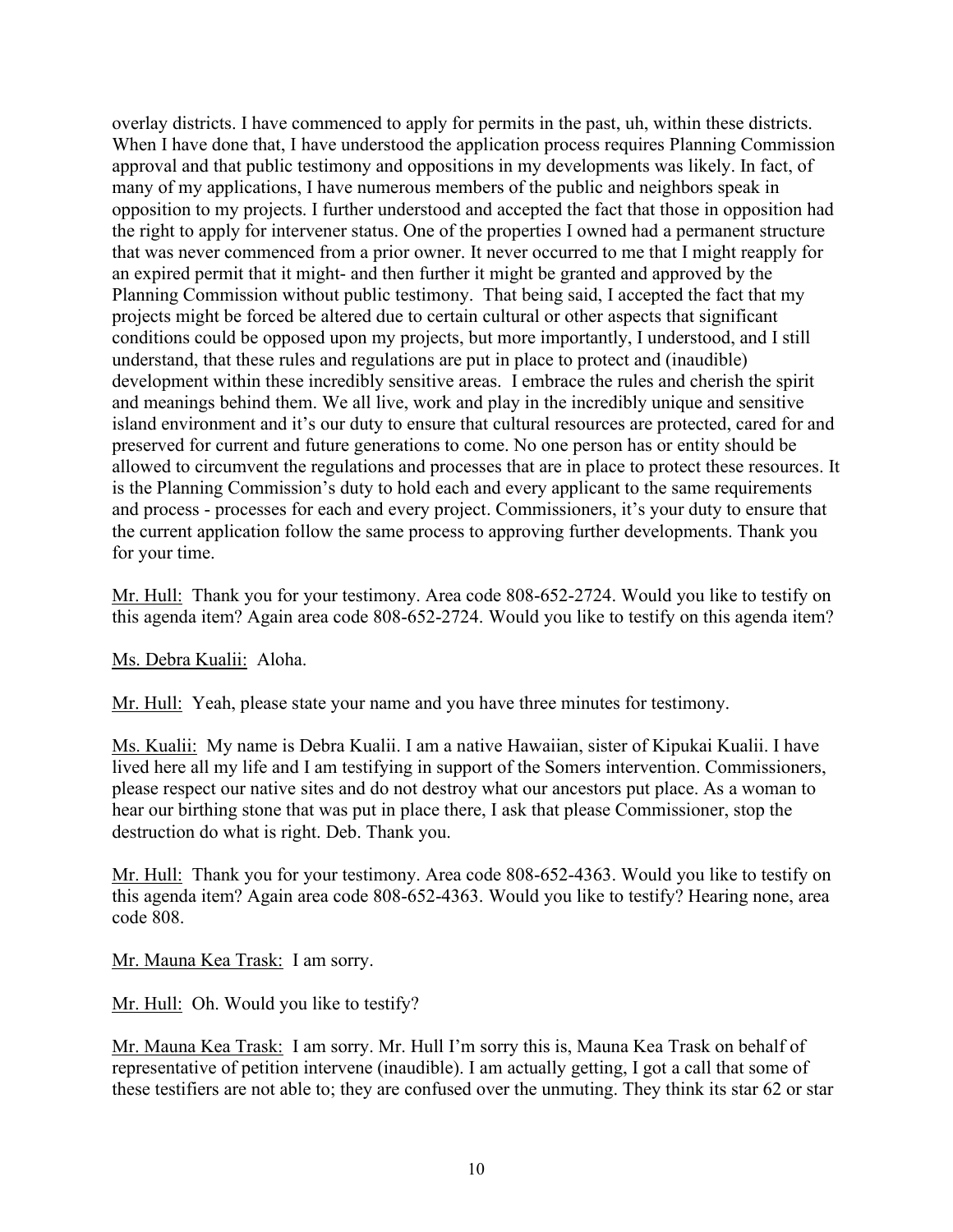69, and/or they are trying to press the button and are not able to. I just want to communicate that to you. Sorry to interrupt, thank you.

Mr. Hull: Okay, thank you. Again, members of the public, to unmute your phones it is star 62, so to unlock the phones again, it is star 62. Next area code 808-652-4729. Would you like to testify on this agenda item? Again area code 808-652-4729. Would you like to testify on this agenda item?

Hearing none area code 808-652-9142. Would you like to testify on this agenda item?

Woman: No testimony today. Mahalo.

Mr. Hull: Thank you. Area code. Sorry. Area code 808-977-2625.

Mr. Hull: ...977-2625.

Man: Hello.

Mr. Hull: Would you like to testify on this agenda item? Again area code 808-977-2625. Would you like to testify on this agenda item? Hearing none. Area code 907-209-9774. Would you like to testify on this agenda item?

Woman: Not this item. Thank you.

Mr. Hull: Moving on, that completes our list of caller numbers. If there is any member of the public who has called in, this does not pertain to applicants or parties that are parties to the proceedings but to members of the public who have called in who would like to testify specifically, on the special order of the day which is the Petition to Intervene in the Kaplan application. If you would like to testify, please state your name?

Woman: Yes.

Mr. Hull: Go ahead please state your name and you have three minutes for testimony.

Ms. Erica Taniguchi: Thank you. My name is Erica Taniguchi, I was just calling in in support of the request for intervention, not because I have a bias or interest for either of these parties, but because I believe that our County and State has these processes for permitting and for addressing for development, especially in special management areas. We have established those for a reason and I would like to support, um, the process being followed, especially since this area is such a special place. As a Hawaiian, as a Kanaka maoli that is a descendant of this Koolau district, for me personally this area is very important. It's and I think I can speak for a lot of people of the Kahili River Valley is a very special very important very, delicate place, sensitive place, culturally and environment, and so I would like to support this request for intervention so that its past these processes can be upheld and followed. Thank you.

Mr. Hull: Thank you for your testimony. Is there any other members of the public that have called in that have not testified that will like to testify on this agenda item?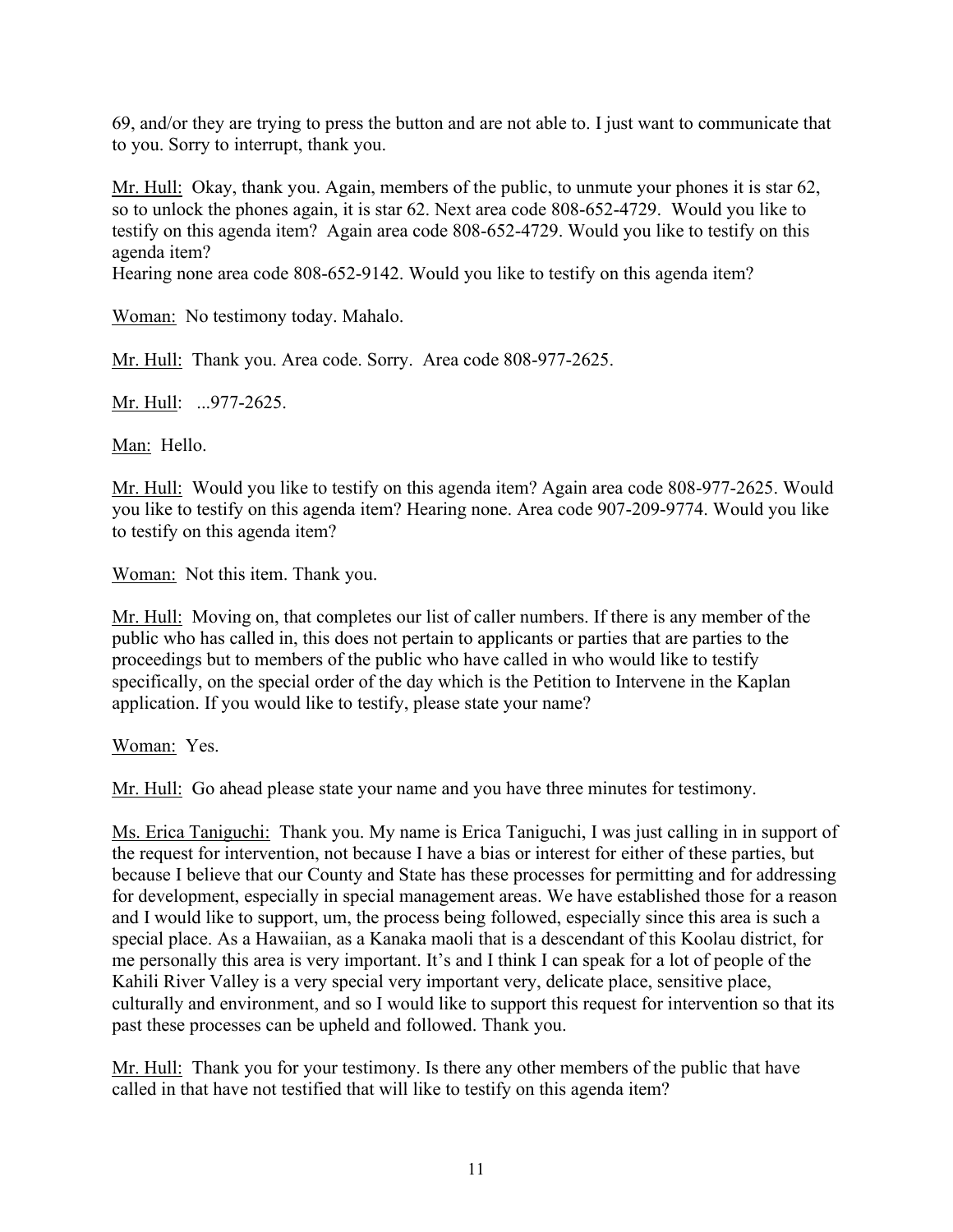Man: Yes, yes, yes.

Ms. Valerie Nielson: This is Valerie Nielson, I have receiving text messages that are saying that there are people in the waiting room wanting to be added into the conversation and have not been.

Mr. Hull: All right. All right.

Man: (inaudible) response.

Mr. Hull: Excuse me, hold on. I am not seeing anybody in the waiting room who called in. We have admitted all of the people in the Planning Commission. If there are members of the public that have called into another waiting room, say for the Sub-division meeting or other meeting is occurring, they have to call specifically into the Planning Commission meeting itself. Again, are there any members that have called in to this meeting that would like to testify on this agenda item that have not testified?

Mr. Kevin Webb: Yes, Kevin Webb. Yes, response.

Mr. Hull: Mr. Web, please state your name and you have three minutes for testimony.

Mr. Webb: Sure. My name is Kevin Webb. I am speaking on behalf of Charles Somers the landowner of the adjoining property of Mr. Kaplan. Mr. Somers (inaudible) acres who Kilauea falls down to Kalihi beach (inaudible). Mr. Somers has donated 155 acres in the conservation land thus preserving this incredible resource. So Mr. Somers when having to build his family house (inaudible) acres his application was required to contest the case. Mr. Somers proper process and in the end produced a positive outcome to the property. Mr. Somers just can't believe the Mr. Kaplan's property is not being held to the same requirement. Mr. Kaplan has a much (inaudible) on this dry land use. The Kaplan's will (inaudible) high concentration of archeological resources. Again, you've talked about the birthing stone that apparently has been removed and then replaced, you talked about how the re- permit required there to be, footings, raised footings whose standard is slab requiring (inaudible). Furthermore, there was a great deal of vegetation being cleared from the site. I assume there has been no management plan that dictates how that was going to be done. If they are doing an intervener, status that could be that set up. The County has allowed commencing construction based on the entire permit, per Mr. Kyno 12 years. This is not a violation of county ordinance, this is a violation of state law, and the fact you're claiming this is Planning Department has allowed this to move forward is, like, the lack in judgment. Mr. Somers identifies this (inaudible) litigation against the county one in this regard. The reason Mr. Somers did not want Mr. Kaplan, the reason Mr. Somers, that's (inaudible) stop Mr. Kaplan from building, he simply wants this site to go through the intervener process so everybody can have a chance to review (inaudible) on what is being done. At this point, the public is starting to lose confidence as you can hear today. There is folks that are concerned about birthing stones and other issues and by denying Mr. Somers the ability and the public the ability to review this intervener process is a great injustice for the entire community. Thank you.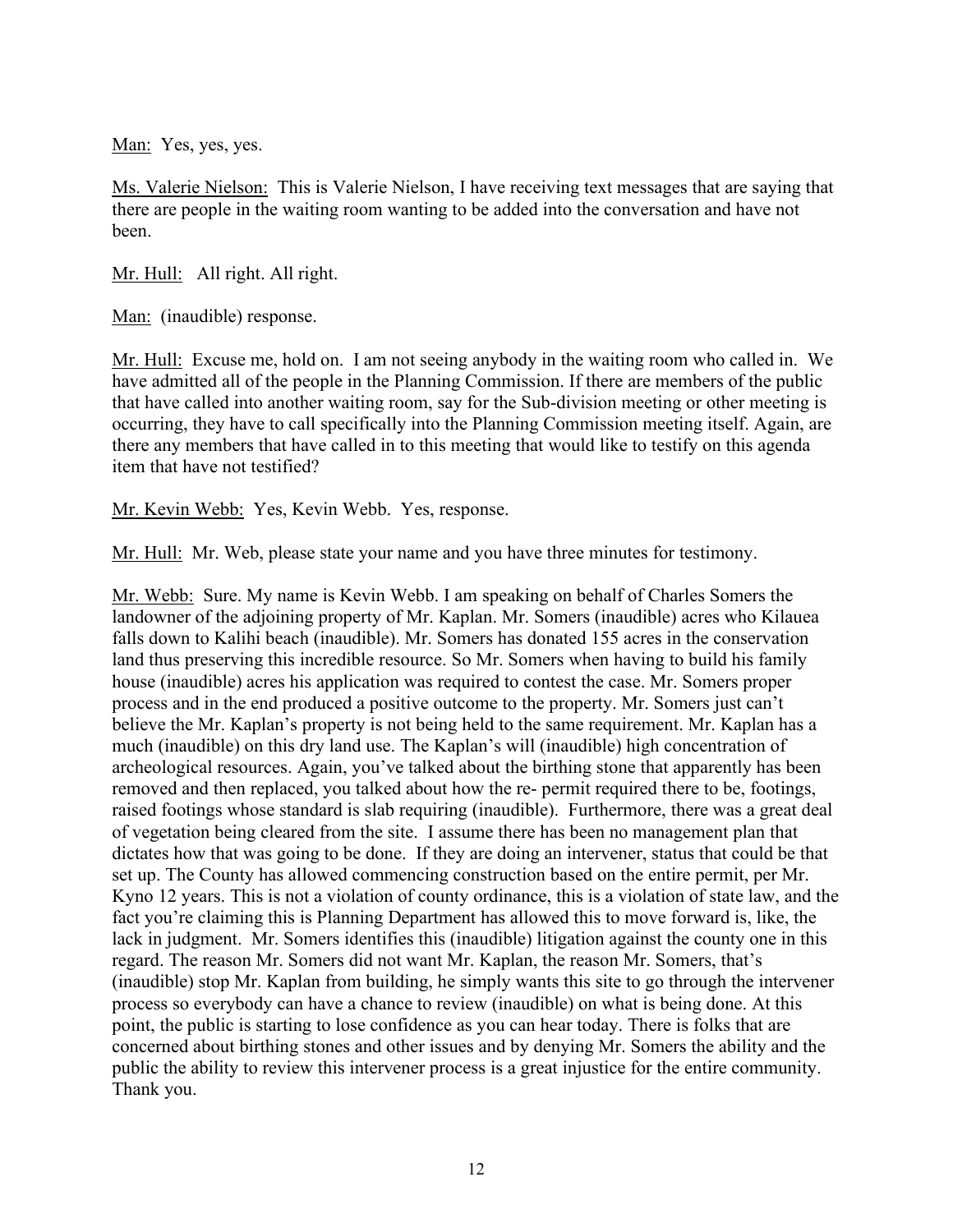Mr. Hull: Thank you for your testimony. Is there anybody in, and just for clarification purposes this is for the general members of the public's portion for testimony? The parties will be heard from after the public testimony portion. So if you are a party to the preceding or part of the intervention request, please, please know that there is time afforded to you during that specific area. Are there any other members of the public that would like to testify that are not able to...

Mr. Eric Taniguchi: Yes.

Mr. Hull: Okay, state your name and please you have three minutes...

Mr. Taniguchi: Eric Taniguchi.

Mr. Hull: Sorry, Mr. Taniguchi, please state your full name. You have three minutes for testimony.

Mr. Taniguchi: Eric Taniguchi, and I want to thank you for the allowing me to testify in support of the position for intervention for Mr. Mauna Kea. Trask and his legal team. (inaudible) and the associated lo`i kalo complex is a treasured site for the descendants of the Wahini (inaudible), the native people of Kilauea, which includes my family and all of Hawaii, the natives of Hawaii. And let me explain why my family. In 1882, Masazo Taniguchi came to Kauai from Hiroshima, Japan and married Kaliko Aukai Naumu. My Naumu genealogy traces back to a man (inaudible), who was born about 1797 and died about 1872. During his life of about 81 years, he was the chief of Kauai and he lived in the district of Koolau. The (inaudible) of (inaudible) is within the (inaudible) district and makes me believe that (inaudible) walked the (inaudible) on a weekly basis and personally knew (inaudible), which registered her claim in January of 1848. Learning about this kuleana compelled me to testify today because it has become personal to me and my ohana. I just learned yesterday morning that a family member who lives in Kilauea and knows the kuleana was told by a kupuna of a birthing stone (inaudible) that he investigated several years ago and found to be true and accurate. Recent land clearing and graving prompted this family member to revisit the area of the site and was missed by a landscape business owner. And when asked about the stones in that particular area, that he could see was no longer there, the business owner openly admitted that they had removed the stones. A close friend and I drove to Kilauea yesterday afternoon to meet my family member to hear firsthand from him about the desecration of this historical site and was told exactly what I am testifying to you this morning. So I asked myself, did they removed these stones not knowing its significant historical and cultural values? Or was this properly or purposely and deliberately done? Next questions comes to mind is who was born on these birthing stones? How many were born? How many mothers died giving birth on that stones? The history of these birthing stones and the many tears of joy and sorrow and sadness is gone forever from a culture and people who once thrived in this district. So Commissioners, I ask that you please...

Mr. Hull: Three minutes, Madame Chair.

Mr. Eric Taniguchi: ...deny this permit and allow the intervention to allow enough time for a complete and thorough investigation of this Kuleana so this never happens again. Thank you for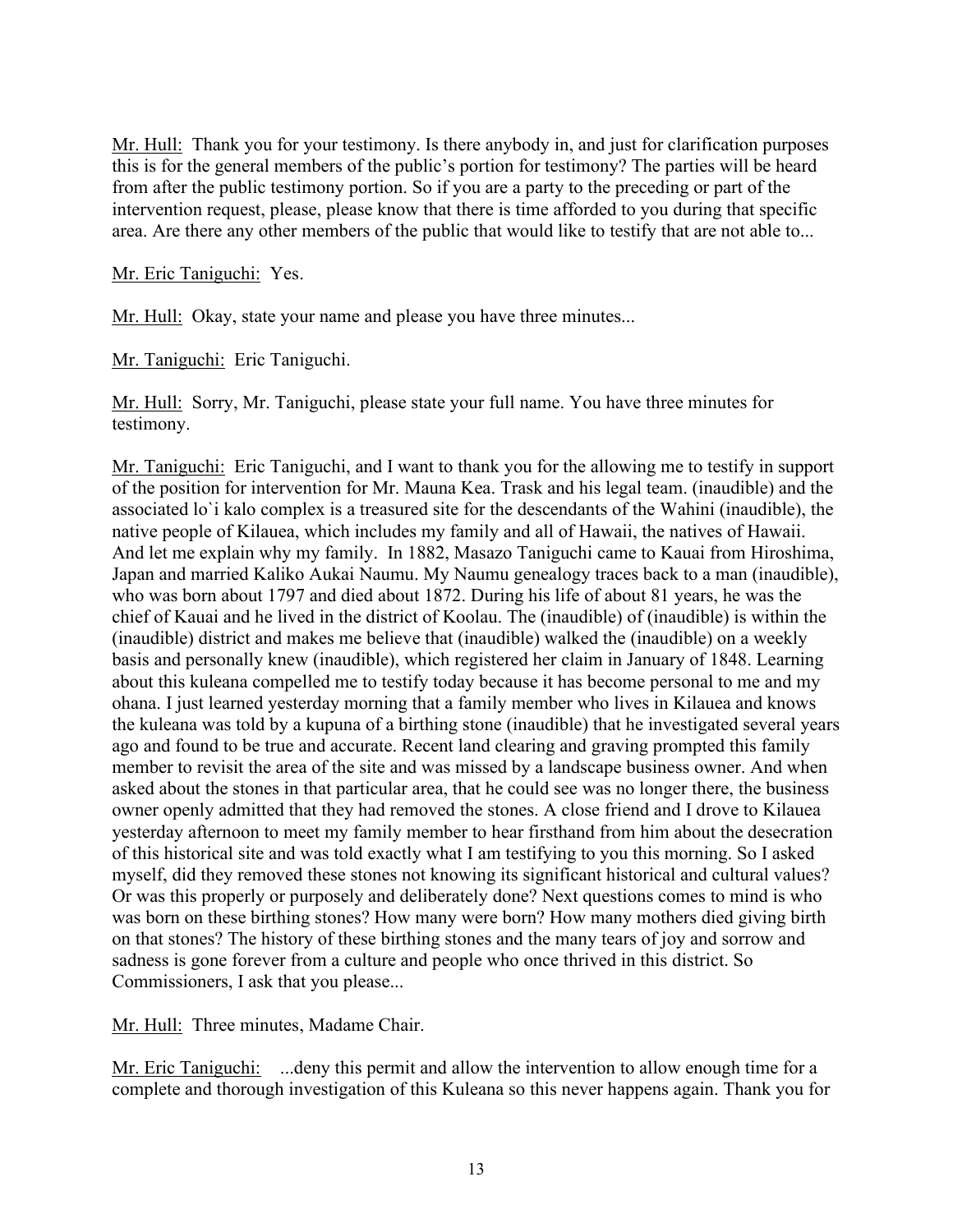allowing me to testify and thank you for your time.

Mr. Hull: Again, I will make a, thank you for your testimony sir. Again, I'll make cause that anybody that has called in that has not testified yet that would like to testify on this agenda.

Mr. Alan Swan: Alan Swan.

Mr. Hull: Mr. Swan please.

Mr. Swan: Alan Swan.

Mr. Hull: Yeah please testify...

Ms. Felicia Cowden: I would just like to speak.

Man: Thank you very much.

Ms. Cowden: I would like to speak. Did you hear me? Okay.

Mr. Hull: Oh. Sorry. I believe this Council member Cowden, we have next up Alan Swan and then you are right after him.

Ms. Cowden: Okay.

Mr. Swan: Aloha. I am Alan Swan. I am Alan Swan. I am a native Hawaii, Hawaiian resident of Kauai and a graduate of Kamehameha School. I am for Somers's intervention. I am very surprised to hear of this desecration happening without any knowledge. I am very sad to hear about it from a dear friend of mine. Any ancient Hawaiian sites shouldn't just be moved, it should be protected and researched, and the knowledge passed down to other Hawaiians and everyone else. I am for protecting this ancient Hawaiian site, this birthing stone. I believe that Covid-19 lockdown rules is no excuse to keep Hawaiian history and this sacred place with children of the past have been born there who are now part of a Hawaiian bloodline island of Kauai and part of all Hawaiians now. Please Commission, please support the Somers intervention. Aloha.

Mr. Hull: Thank you for your testimony. Council Cowden, I know you're on the line. Did you want to testify on this agenda item?

Ms. Cowden: Can you hear me?

Mr. Hull: Yes, yes we can.

Ms. Cowden: Can you hear me? Okay, so I think I am going to testify now as an individual. I sent in a written testimony that basically really would like, um, the Planning Department and the Planning Commission to be the neutral third party to review any of the applicants' needs of the public hearing process. I see that the Planning Director has made a simple recommendation for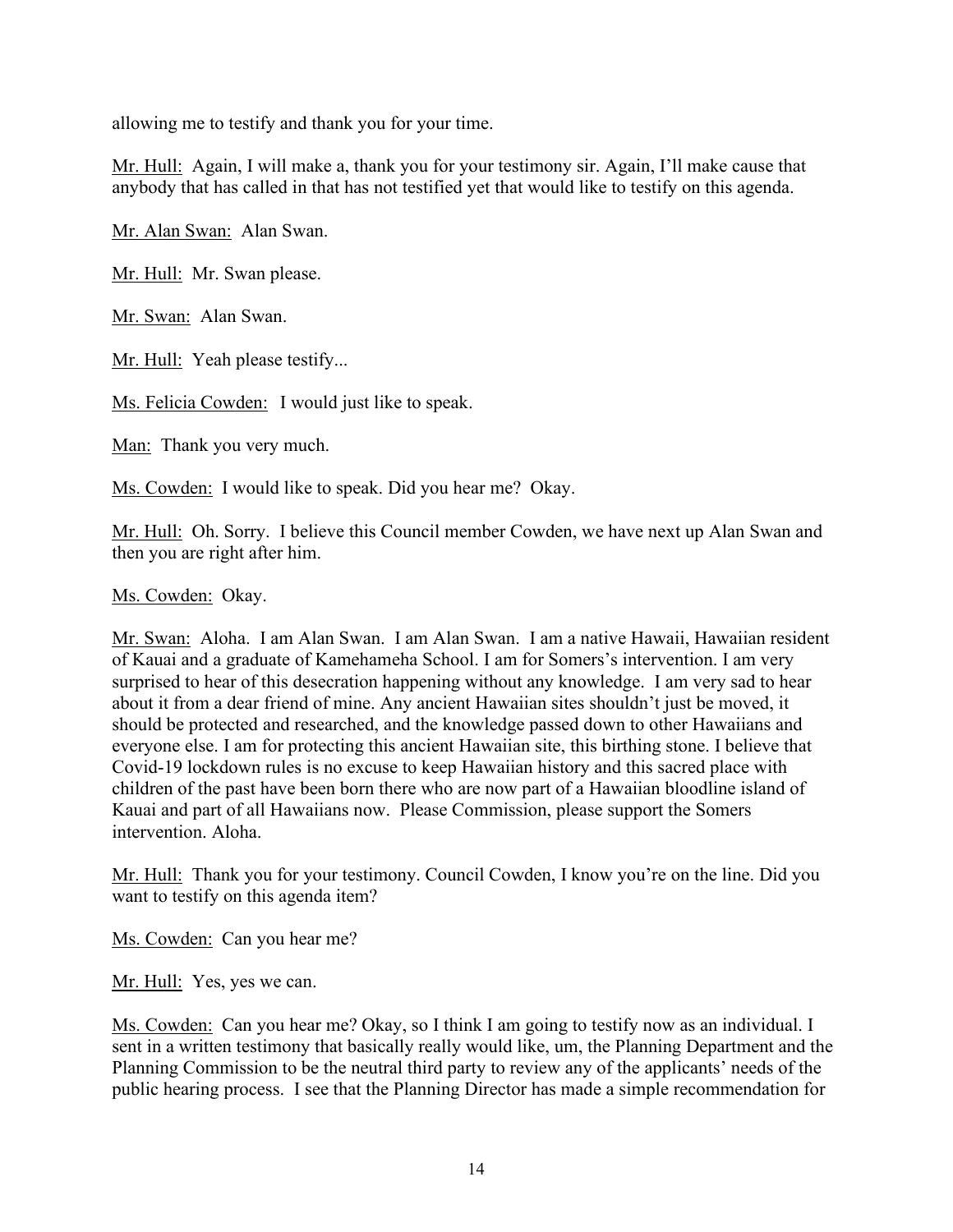approval. I have spent quite a bit of time on that property. More so maybe a decade ago. This is me as an individual I live very close, so we used to go down to the waterfall all the time on the property that became Mr. Somers'. One of the previous testifiers who did not identify himself as a security guard. They have very firm security there kicking children out, everybody out when, our neighborhood association has worked very hard and had been led to believe that we were going to be able to have continued access to the Falls. The testimony I turned in I have documentation relative to that both sides of the valley, up and down the valley have a lot of culturally significant parts. When we were kicked out of the Somers side of the property, the Saunders who owned the property in question at the time invited us and many other people. The community was welcome to be a part of that area over there and each of the three owners who have had the property now know that the Kaplans, have been welcoming to the community some more than others. It's just been a few weeks. I went down after I heard the last Planning meeting on this, and I could see that there had been more restoration of the terracing there was plants that were over growth taken up very steep hill. The Valley as Mr. Taniguchi said that whole valley is filled with so much historical pieces. The Kaplans, their house is not very large it is where there had been a house before and what is concerning to me and why I oppose this intervention is that we need to have the county - if there's an intervention, the county needs to look at it. We should not be supplanting the county's role because on the plaintiff's side, there they have a recent graving and rubbing violation. They have so many pieces where they have pretty much shut out the entire community from that area. Whereas when we have one holdout property that really welcomes cultural practitioners, cultural use, it seems a bit mistake to give the intervention capacity to the very entity that shut everybody out of the Valley. And how...

Mr. Hull: Three minutes Madam Chair.

Ms. Cowden: ...okay, thank you.

Mr. Hull: Thank you for your testimony. Is there anybody else who has called in that has not testified in this agenda item but would like to testify in this agenda item? If so, please state your name. I would like to make a last call for anybody that has called in that has not testified on this agenda item but would like to testify on this agenda item for the Somers intervention request for the (inaudible) plantation? If so, please state your name.

Mr. Rohn Boyd: This is Rohn Boyd.

Woman: Wait, wait.

Mr. Hull: Excuse me, Mr. Boyd, I believe you spoke earlier?

Mr. Boyd: I did, I thought this was an opportunity to say something. I just want to say one thing and close (inaudible).

Mr. Hull: No, Mr. Boyd, remember each public member is afforded three minutes the time has moved on. This is a call for anybody that has not testified on this agenda item.

Mr. Boyd: Okay thank you.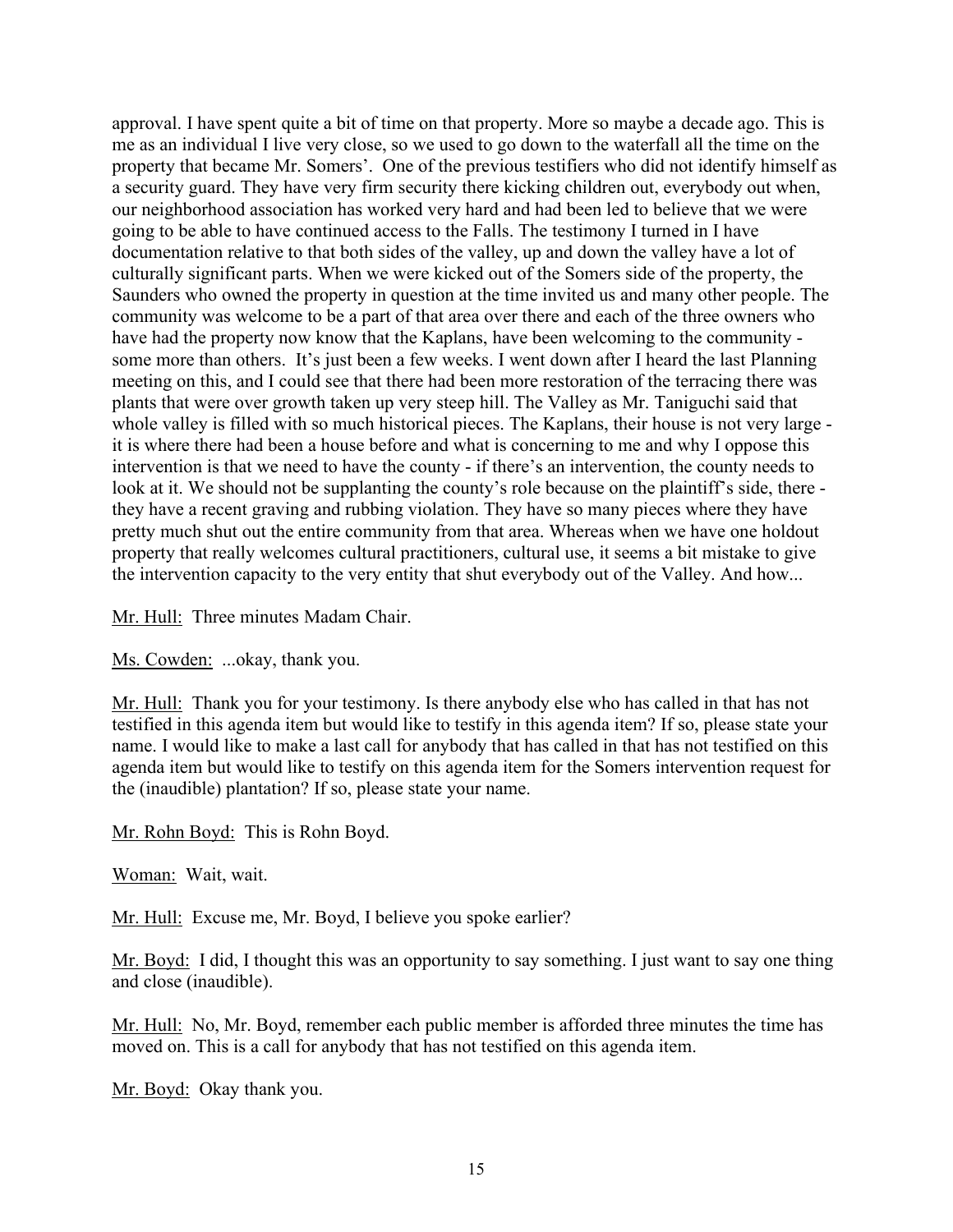Mr. Hull: Thank you, so again is there anybody who has called in and would like to testify on this intervention request who has not spoken previously? If so, please state your name.

Woman: Yes, there are people in the waiting room that want to testify that have not been allowed in.

Mr. Hull: Again, ma'am, I stated this earlier. I am monitoring the waiting room. Other members of the staff are monitoring the waiting room. If there are members of the public that attended to call into this meeting, they are not in our waiting room. This we, our waiting room is completely let into this meeting. If people have called in to other meetings accidentally, they need to call into this meeting. However, there are no members of public waiting in the waiting room right now. So again, is there anybody who has called in and is online right now with us that would like to testify on this agenda item that has not previously testified?

Mr. Lawrence Hornbeck: Hello? Lawrence Hornbeck trying to speak.

Mr. Hull: Yes, Mr. Hornbeck, please, uh, testify. You have three minutes.

Mr. Hornbeck: Thank you. What I have to say is not so much about the intervention process. I believe that's an excellent process for things to go through. What I respectfully, oppose is that Charles Somers and CS, LLC, as an intervener, in regards to this house site in Kilauea. And since Charles Somers and CS, LLC, have not at all lived up to the agreement with the Kauai County to maintain the Kahili Quarry Road, but instead has blocked it with boulders, cement key rail type of structure as though the county is responsible for the maintenance of that road, and the blockage starts right in his driveway or his gate. And in order and my understanding is is that, Kalihiwai Quarry Road maintenance was to be handled by Mr. Somers or his LLC and that is obviously not happening as the road's blocked. Even making use of a, Kauai County sign, and I would like to see, understand why it, he who is, you know, objecting about permits when he, in fact, has not lived up to his own agreement with the County of Kauai. And as a resident of Kilauea, I object to that ongoing situation where in order to access the beach down at Rock Quarry you'll be, you're not going to be carrying your kayak down there, that probably because he doesn't like people coming up the river, possibly stepping on some minute part of his land. And also, even people with small children, now they have to park by his property and get their little kids down the road where before they could get down the road and easily access the beach and the sort of lake life type of water that's available just before going into ocean. so I, as much as I agree with things need to be permitted and particularly historical sites, I find it the desecration of a historical birthing site is something I wasn't aware of and that's just beyond my comprehension as a person who's always been interested in preserving and parkland and access points and.

Mr. Hull: Three minutes, Madame Chair.

Mr. Hornbeck: Okay, that's all I had to say. Mahalo.

Mr. Hull: Thank you for your testimony. Again, there is an open call for any member of the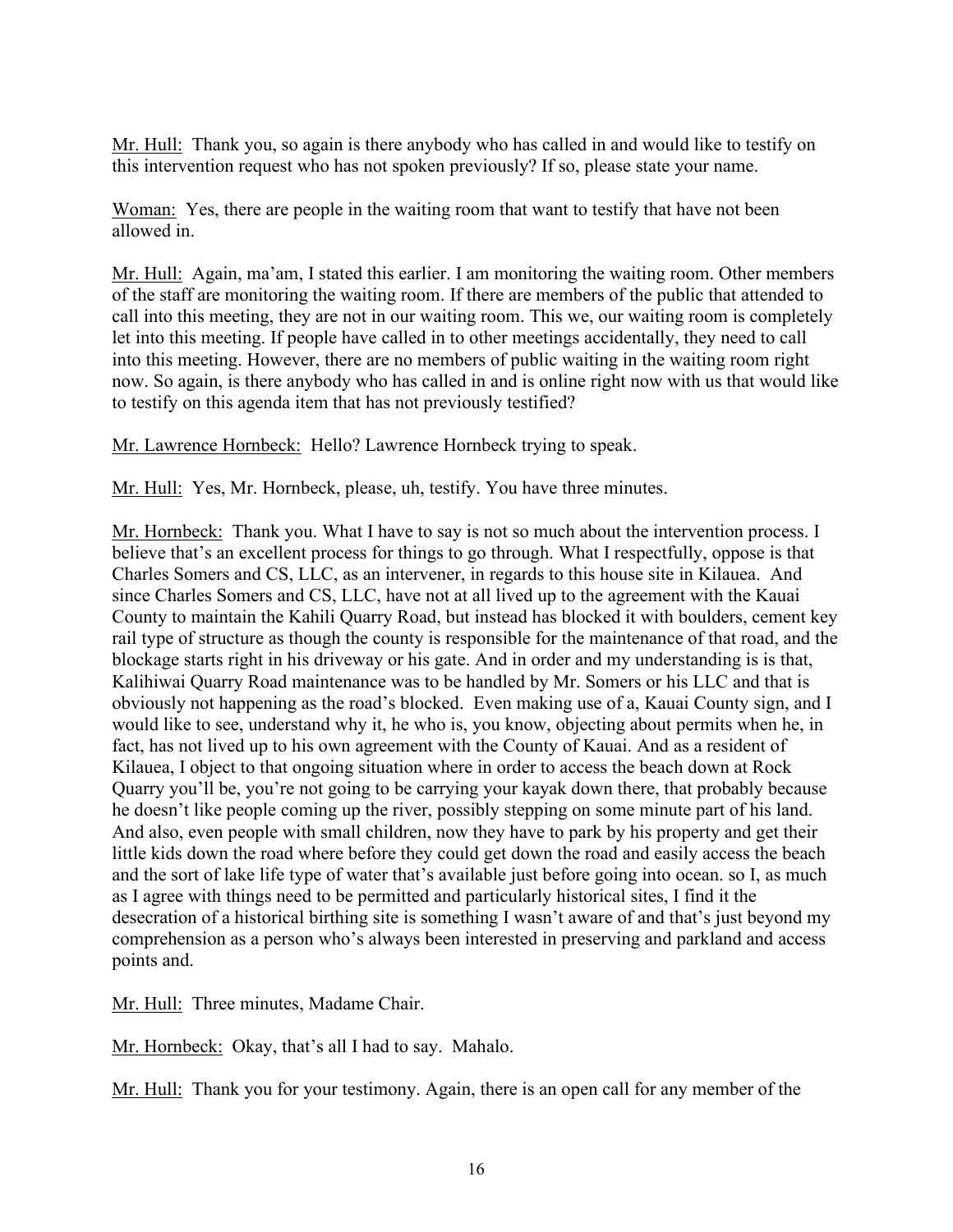public that has called in that has not previously testified on the intervention request for the Kaplan application. If you would like to testify, please state your name.

Ms. Teresa Tiko: Yes, this is Teresa Tiko. I just joined this meeting, unfortunately. I had an incorrect meeting ID number and missed the majority of the testimony accept for the last testifier. If I could be permitted to just briefly, address the Commissioners that would be appreciated.

Mr. Hull: Yes, you have three minutes ma'am.

Ms. Tiko: Okay thank you. Yes, Commissioners, I did submit written testimony and I won't be redundant, but I do ask that you take the time to read my testimony, because I go into the history of Mahele and Kuliana Act of 1850, and how our Supreme Court decisions have upheld the rights of kuleana owners to live on their land and live off of their land. And, you know, what is happening here is really a travesty in my mind. I am not Mr. Kaplan's attorney in this matter. I have represented him in other matters - I want to disclose that to you. But, what's going on here is that Mr. Somers seems to be completely intent to prevent Kaplan from ever building on his land. And, you know, the irony here is that the previous owner, built on that land back in 1985 with a building permit. Unfortunately, that house was destroyed in Iniki and you know where Mr. Kaplan was to build his home is on or near the same footprint. So, it - there aren't going to be any historic sites or natural resources damaged or destroyed as a result of this one singlefamily residence being built on this site. As far as the surrounding area, there is a full preservation planned that has been approved and abided by Mr. Kaplan ever since he's taken ownership of this property. And if you would just take the time, I know it's very difficult during Covid-19, but if you could take the time to make a site visit, I think you would be very impressed with what he's down towards restoration and protecting those resources and historic sites. And that's all I have to say. Thank you.

Mr. Hull: Thank you for your testimony. Is there anyone else who has called in to this meeting that has not previously testified that would like to testify on the intervention request for the Kaplan application?

Woman: Yes, Hope Kalai is in the waiting room.

Mr. Hull: Ma'am, we do not have anybody in the waiting room for the Planning Commission meeting. Again, as was stated by one of the other previous speakers, some members may have called in to a different meeting ID but the Planning Commission meeting there are no individuals in the waiting room. If there were anybody online, right now that would like to testify on this agenda item, please state your name. Again, this will be a last call, any member of the public that has called in to this meeting that will like to testify on the agenda item, for the petition for intervention in the Kaplan application that has not previously spoken and would like to testify now. If so, please state your name. Hearing none, madam Chair, at this point I will turn the meeting over to you and your legal counsel and the Department will stand down as far as the rest of the special order of the day items. Thank you.

Deputy County Attorney Laura Barzilai: Thank you, Director Hall. Madame Chair with your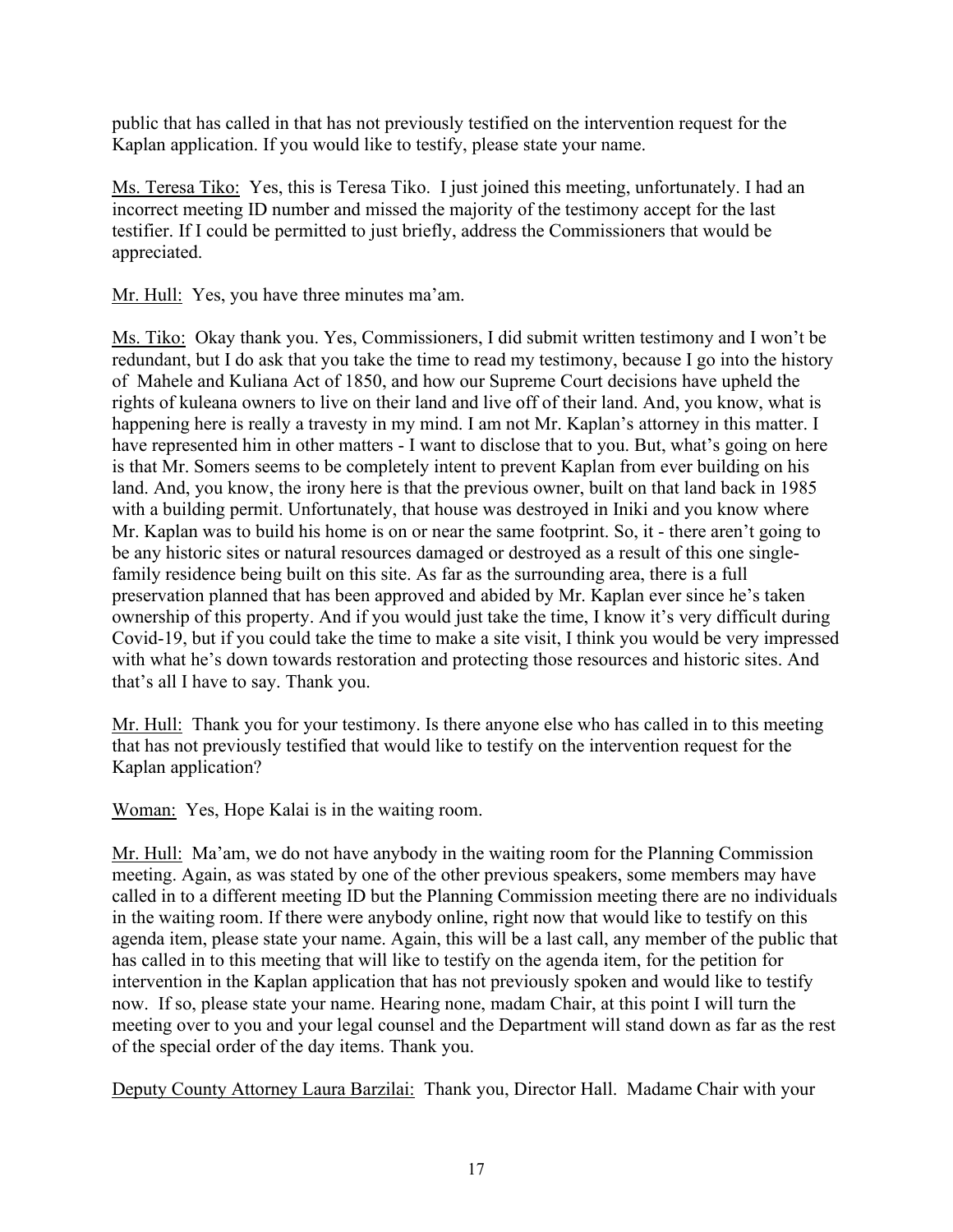permission I would like to address the parties.

Chair Apisa: Yes, please thank you very much, Kaaina for your assistance. Our legal counsel will proceed.

Ms. Barzilai: Good morning Counsel, Laura Barzilai for the County Attorney's office in discussion with the chair prior to the meeting, guidelines have been set to allow each party five minutes to present final comments on the petition for intervention and the opposition with three minute rebuttal, starting with the petitioner if you would like to proceed.

Mr. Trask: Yes, Ms. Barzilai prior to starting, I would like to have final rebuttal as we are the (inaudible) for the petition for intervention and it is appropriate there for that we have last word.

Ms. Barzilai: I think that is acceptable.

Mr. Trask: Just let me know when I can start.

Ms. Barzilai: Commissioner?

Chair Apisa: Please, please go ahead.

Mr. Trask: Aloha Commissioners, Honorable Chair. Mauna Kea Trask on behalf of the Petitioner intervention. I have to go quick so pardon me for speaking quickly. There is a lot to address. First off, some of the testimony received today, Mr. Somers is not blocking access of Kahili Quarry Road. That road was damaged in March 20, 2020, during a flood event that was subject to a Governor and Mayor emergency proclamation. Mr. Somers has been working with the (inaudible) Kahili group, members of KNA, members of fish and wildlife, and the County of Kauai to remedy this situation as quickly as possible. Currently the

Woman: (inaudible) has been damaged.

Mr. Trask: ...currently the documents are in front of FEMA for review and actually, the alleged violation that's been proffered today is evidence of Mr. Somers' bad acts was a result of activity he had done. Under his existing permits, while the SMA rules were suspended by Governor and Mayor Proclamation, in order to preserve the remaining portion of the road of the blown-out culvert, and so anything and now he's very cautious not to do anything so as to avoid any further allegations of improper use. Access. Anybody can access the as stated in the permits, access is granted by Mr. Somers. You can contact his land manager and that is how access to the property is, I mean the falls is regulated. This intent is not personal. Nothing about this process is personal. It is not supplanting the County the Department or the Commission's authority in this matter. It is pursuant to Planning Commission rule and the objectives of policies and guidelines of the special managing area and the CZMA rules and state and county law. Mr. Somers is not objecting or trying to stop development. As you know, you cannot do that in Hawaii. But the process has to be followed. You know, it was brought up, I believe Ms. Cowden or brought up Somers permit process, that's correct. And there was a contested case. Ms. Freeman intervened in that matter. Over 50 people testified in it, and, like Mr. Webb said a better result came out of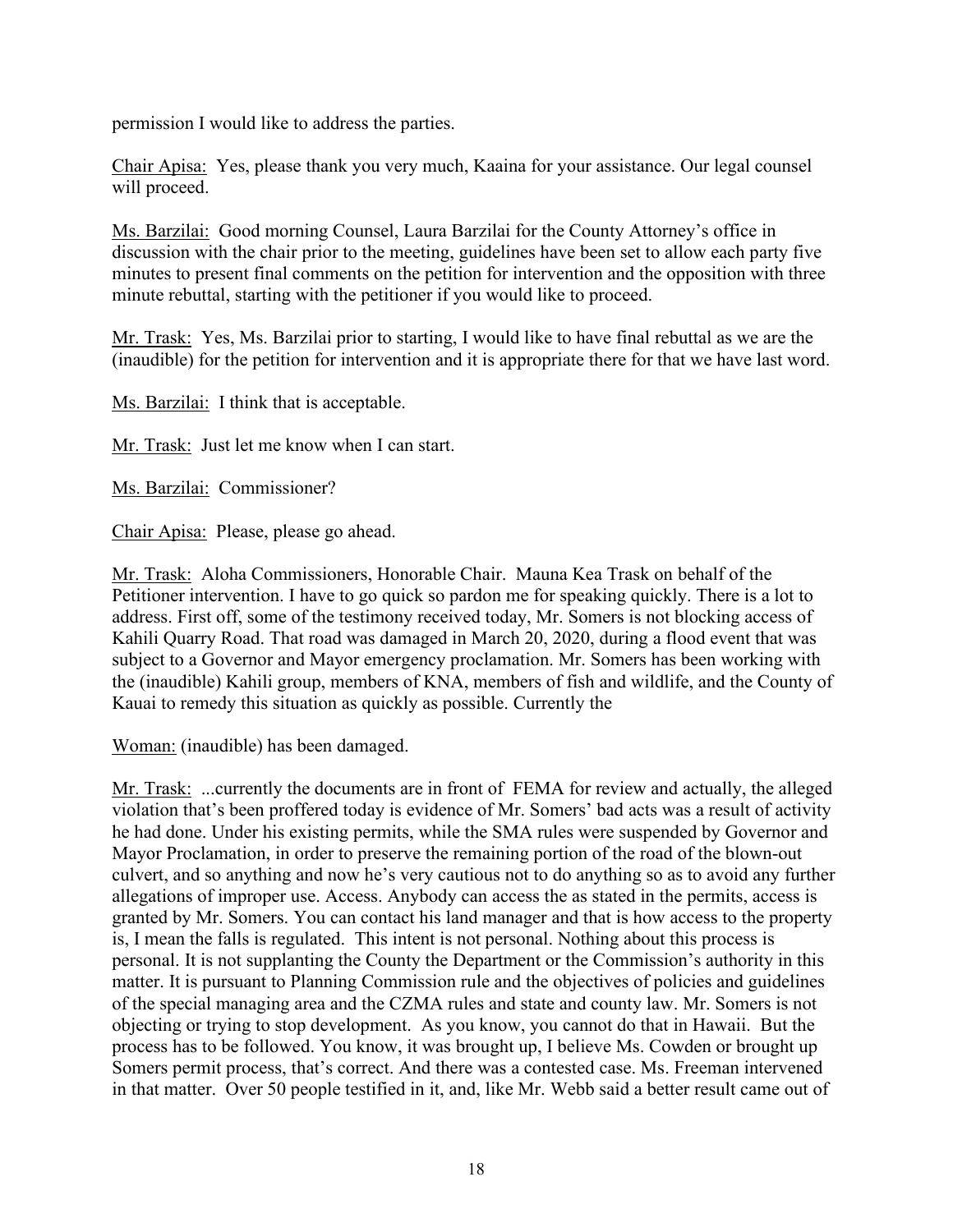the project. We are asking for the exact same thing. Mr. Somers has always wanted just to participate and ensure that the public is aware of and he is aware of and can participate in the development of this (inaudible). And there's no reason why he has less rights than Ms. Freeman or anyone else. And the Kaplan application was simply a result of, like was testified to lapsed permit be allowed to extend for additional two years after it had lapsed seven years prior without any public hearing or public notification. Everyone in this room, everyone who has testified will agree that that is a good policy and that it is consistent with the law. Ms. Tiko said that Ms. Tiko talked for the historic site. She is not in a position to say whether or not historic sites was damaged. If you look at the application, Mr. Kaplan's application, on page five, he states, "Archeologist working on the site, Matthew Clark monitoring rock walls during construction and has allowed removal of some of the walls' drain construction, and that the the walls will be replaced under archeologists' supervision when the construction is completed. Furthermore, in documenting what they purport to be in a evaluation of native Hawaiian pass rights, it simply states cursorily, that applicant and his contractors have been working on the property for two years, have communicated frequently with Hendrickas, who's a private non-Hawaiian land owner, and they're unaware of any customary traditional practices on the parts that was performed by native Hawaiians. They do not say they asked anybody, they do not provide any evidence that they did outreach to the community, and you've heard today that the birthing stone, apparently a birthing stone was removed, which is in line with their statement that rocks have been removed during construction. The native Hawaiians know what there is there. The oral traditions in the native Hawaiian community are still strong. And the fact an archeologist doesn't about it doesn't mean it's conclusory, it just means that they weren't asked. And finally, I want to get into the meat of this. Again, Somers has shown a prima fascia case, that this development was significantly and adversely affected his interest in protecting the conservation values of the easement, causing (inaudible) runoff and pollution into the Kilauea Stream, adversely affect the view and scenic resources from his various properties, affect his rights in the clean environment, and his rights to engage in recreation activities. All in line with the Dalton case, life of the land, (inaudible) model association and every single case in Hawaii that supports, um, the low bar for standing in environmental (inaudible) matters. It is unarguable, inarguable that he has established his right and interest to intervene. That is all he is asking for, to get this evidence before you because you do not have the whole story. It's his interest has been furthermore supported by the circuit court order and denial is inappropriate under the Planning Commission rules, because there are no other interveners. The Somers intervention will aid in the development of a full record and so that you will be presented with all evidence, you only can make this decision, this important decision, after you have reviewed all evidence. That's all it is here. It's just a hearing, that's it. Now the real opposition, as you see, is simply that Charles is a flimsy and irrelevant argument that Charles is a bad person. That's it. And they're saying that, you know, he has supported the Kilauea Ag Department to the tune of millions of dollars to get that off the ground. That park was promised to the Kilauea community in the 70s, after Kilauea sugar went under. It was only delivered through the hard work of KNA, (inaudible), and Charles Somers to erect right now, what is a functional community piece of agricultural production. He's not trying to buy anybody off. Those (inaudible) it is like a canoe, if you have the resources you provide the resources. If you have the strength, you pull, if you can steer, you steer, if you can fit in the front seat you stroke. Everyone plays their part.

Ms. Barzilai: Excuse me Mr. Trask. Laura Barzilai, five minutes. Please wrap up.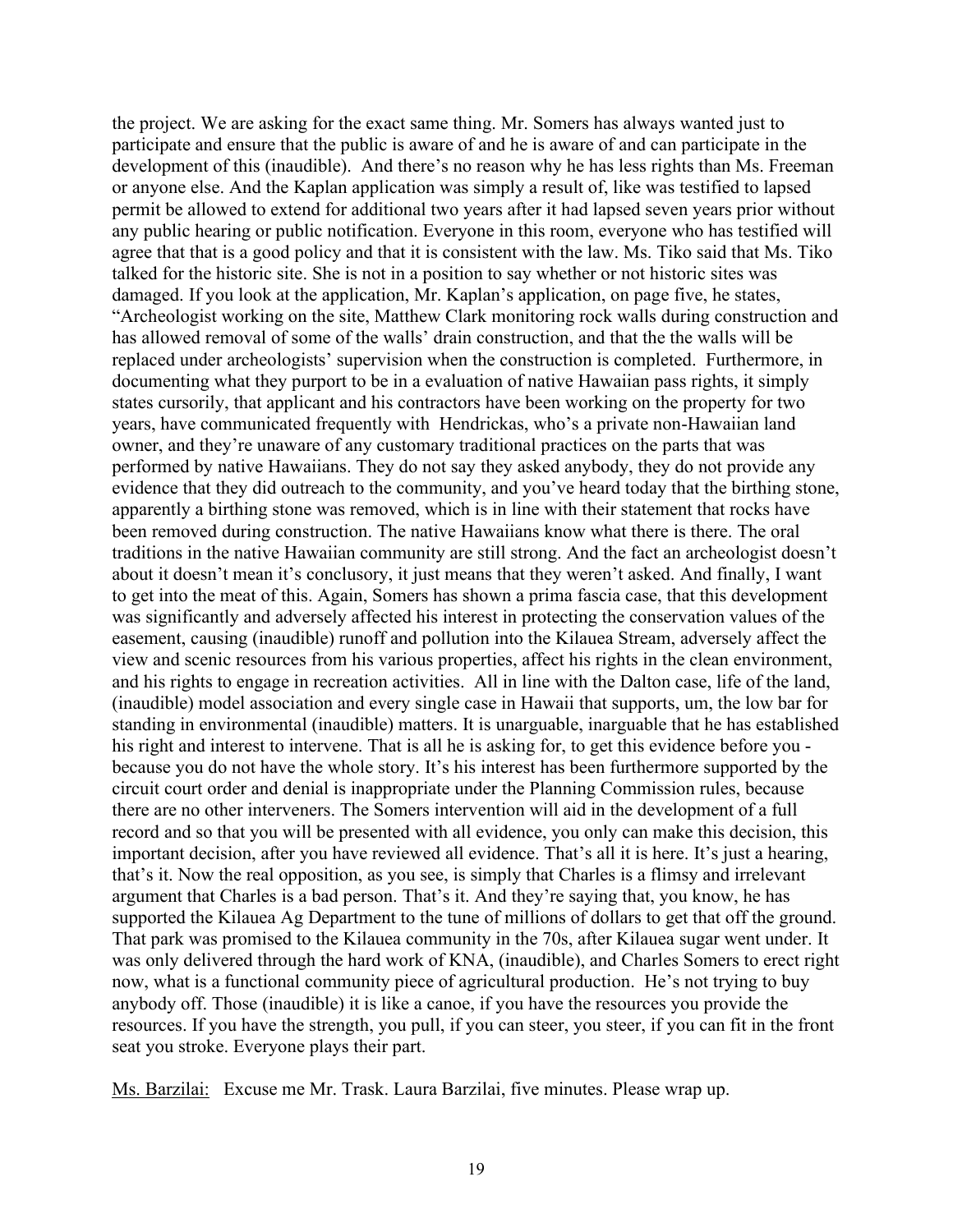Mr. Trask: Thank you very much. Finally, I just want to say that again, and there is, one of the issues we are going to bring up is an SMA Use permit. You need a SMA Use permit in this application and that I reserve the remainder of my three minutes for final rebuttal. Thank you.

Ms. Barzilai: Thank you, Mr. Trask. Either Ms. Loo or Ms. Bronster on behalf of Mr. Kaplan?

Ms. Marjorie Bronster: Hold on I am trying to unmute here. It will be Ms. Bronster, Margarie Bronster on behalf of Mr. Kaplan. First, let me address some of the things that Mr. Trask has said as well as some of the issues that have been raised by the testifiers. I think it is wonderful that the people have come out and made their positions known and that is the role of the public testifying, uh, at the commission hearing. But it should not be used as an opportunity to allow Mr. Somers to continue to fight against Mr. Kaplan from building anything on his property. As we submitted, there were two new things that have come up since the last time, but nothing any anyone has said and nothing that Mauna Kea Trask has said changes the fact that Mr. Somers has not submitted anything to show that he has an interest different from the general public. He simply is trying to take the job of the Commission and of the Department. The two things that we have submitted are, number 1, the fact that I mentioned that the court refused to allow Somers to enjoin the county from granting this permit. This is not a permit for the entire development. This is not the old permits that many of the testifiers have referred to. This is simply a permit for the building of a single home on a Kuleana lot. Just like every other single home on a Kuleana lot that this Commission has every approved. And we believe that the commission should get on with it, without any further delay. So he went into court to try to get this stopped and the court said, "No." Then he is claiming a special interest because of the conservation easement, but that, too, is an issue that he and Mr. Kaplan have a dispute about which is now pending in the courts, and you should not get involved in that dispute, you should let the court deal with that. So those are the two things that we submitted. I will say that people are making assumptions about archeological review, but there was an archeological review and there is a preservation plan and Mr. Kaplan is following it. So the assumption that there is no - has been no - review is simply (inaudible) a wrong assumption. Th- the hearsay, about removal of birthing stones is also not true. The Kaplans have not removed any stone that was anything like a birthing stone. The reference to the wall was a reference to rocks on a wall that is being rebuilt. So all of this, I think, is worthwhile of discussion. But the Commission should deny the right to intervene, because Mr. Somers as Mauna Kea Task said, Mr. Somers is doing this because he has the resources to do so, not because he has any particular interest different from the public, but because he believes he can do this better than the County. And it is not his job. If he would like to be elected, if he would like to take on the job, of, that Mr. Hull has, let him try, but he should not be allowed to do so because he has these incredible resources. Let Mr. Kaplan build his home and let the other issues that are pending in the court, like the extension and the other permits and the SMA that are all pending before appropriate courts, let those stay in the court and let Mr. Kaplan have his permit to build his house on his Kuleana. Thank you. We ask that you deny the Mr. Somers' application to intervene.

Ms. Barzilai: Thank you, Ms. Bronster. Laura Barzilai again. Mr. Trask, rebuttal?

Mr. Trask: Thank you. It is entirely incorrect to say that this house is just a single-family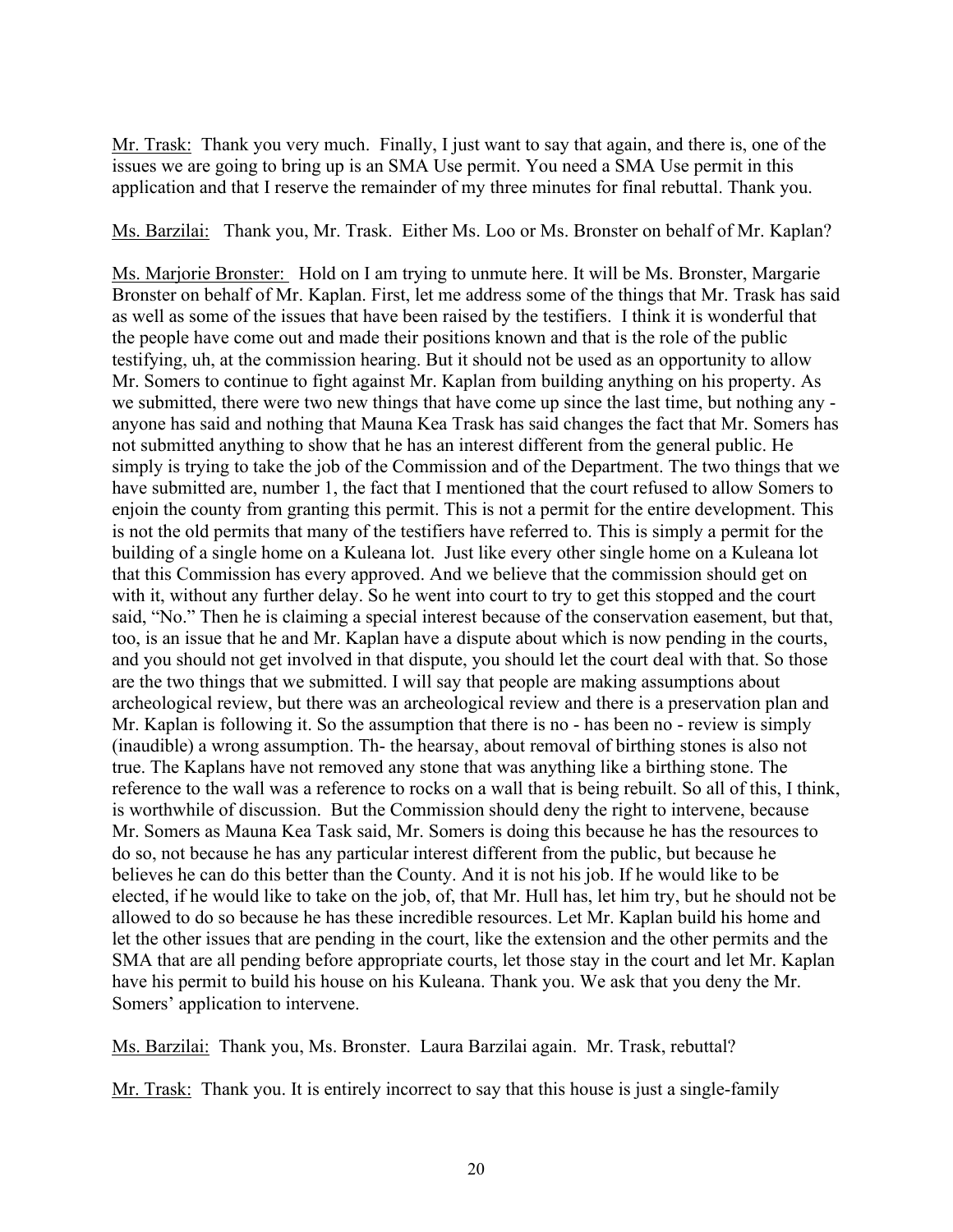residence on its own lot, and that therefore it is exempt from the SMA Use permit. It is the same, it's part of the same large development that was previously permitted and was vacated by the Circuit Court, and this is shown both in the application and in the Director's Report on page five where it says, The following permits SMU-20-11-1, U-20-11-1 and Class IV-20-11-1 for the authorization construction of a farm building accessory add storage and office structures and site improvements." This is the farm dwelling that is in addition to the large development. That large development span two lots, both owned by Hendrickas and now both owned by Kaplan. You only get an exemption if it is not, if it is the first house not part of a large development. This is the same development. That same development that Ms. Tiko representative made, the same development that Ms. Bronster is representing amend, the same development that Ms. Loo represented. It's the same thing, you cannot parcel this out in order to avoid permitting requirements. You know, to say that, Somers is not trying to supplement. He is trying to participate. That was the whole point of the Kaplan circuit court appeal: to participate. Now to say not get involved in the dispute, so now Kaplan is showing his true colors members of the Commission. He is now going to sue Somers and Hill for what he says is improper granting of the conservation easement when, it was this Commission who mandated that conservation easement. So now, Kaplan is going to sue people for following the community's request to conserve 80 acres of Charles Somers' property, and he wants you to deny his request for intervention based upon his obligation and duty to protect that 80 acres as part of his permit requirements. So Somers was told you have to put this line in conservation easement, you have to protect it. They're saying he's going (inaudible) illegally. Somers cannot plant; he was fined for planting orange trees on his property. He's not planting anything illegally. He has to be very gingerly and cautious with that conservation easement, but now he is going to get denied because he's trying to protect the very conservation values that he was obligated to protect makes no sense. No sense whatsoever. And to see that there is no historic properties and its allegations or its hearsay, that is an insult to the Hawaiian people, the Hawaiian culture, and as a native Hawaiian, I take offense to that too. You have to go out in the Kapa kai pass you got find the native Hawaiians, they are right there. They are literally in the neighborhood. They have testified today. As you have seen today the testimony process, even online they have a hard time communicating. As you know, the oral, you know, Covid-19 is prohibiting gatherings. Hawaiians learn by talking to each other, by going to paina, gathering at parties, meeting each other and that rightfully so has been circumvent, circumscribed this past year for health reasons.

Ms. Barzilai: Mr. Trask, excuse me, I am sorry. Three minutes.

Mr. Trask: Thank you. I would just like to say...

Ms. Barzilai: Yes.

Mr. Trask: ...finally, this is just a request for petition intervention. It is legally required and that is all we want to do is participate. You are ultimately going to make your own decision. Thank you.

Ms. Bronster: Ms. Barzilai, I must object, move, and request that the Commission ignore Mr. Trask's statements that are absolute misstatements of the record, and one example is the fact that he is saying that there requires an estimated termination for this permit. Our exhibit "M" said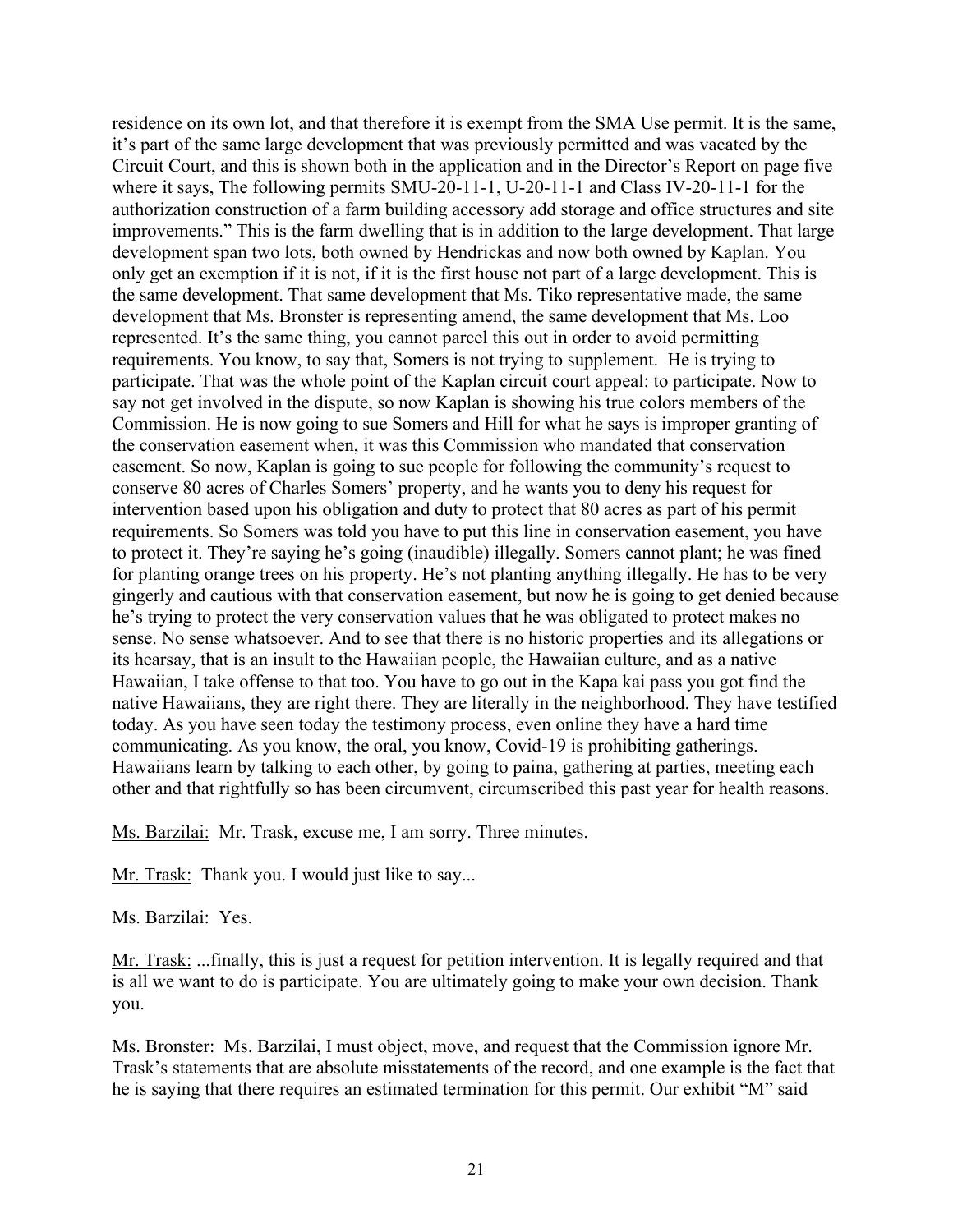that the, this single-family dwelling would not be considered a development. I beseech you not to get involved with what is going on in the courts and that is the question of Kaplan's use of his own G4 and the whole area of prior permits. This is not the same thing. Do not let Mr. Trask confuse you.

Ms. Barzilai: (Inaudible) Ms. Bronster these were late filings that I will take the opportunity to explain to the Commission if I should have that opportunity. We received these filings last night. Ms. Bronster would you like to proceed with three minutes of rebuttal to Mr. Trask's direct comments.

Mr. Trask: Wait Ms. Barzilai I would like I would like to know something for the record in response to that comment. Somers was not provided a copy of that late filing as you stated, "Late last night," as required in the Planning Commission rules. Therefore, we have been deprived the opportunity to review and prepare that. So we would ask that to be stricken from the record and furthermore, we are, we are Ms. Bronster is mischaracterizing the order of the court, Because that was a motion to enforce an ICA order, and the order of the circuit court, and they didn't say you (inaudible) development they said you can develop in order to protect. And so what we're talking is a different issue of whether or not this house is part of a larger development, and therefore subject to an exemption. So we would take an objection to that and we would ask that Ms. Bronster's late filing, which wasn't served appropriately, or timely on us or the Commission be stricken. Thank you.

Ms. Barzilai: Thank you, Mr. Trask. We will take that under advisement. I believe that Ms. Bronster still has three minutes and then you asked for final rebuttal.

Mr. Trask: Thank you.

Ms. Barzilai: Thank you.

Ms. Bronster: Thank you. Thank you Ms. Barzilai. I submitted to you an order of the court of Judge Watanabe that was issued that said, and this is in reference to Mr. Somers' request that the county be prevented from issuing this new permit. After Somers put together many of the arguments that he has made to you today, the court said, "It is hereby ordered, adjudged and decreed that the motion is denied as the court find there's insufficient evidence to support both the enforcement and injunctive relief being sought in the motion." The injunctive relief was to prevent you from issuing this permit, and the court refused to do so. With respect to the motion itself, we went through this at great length, but the fact of the matter is that there is no basis for granting Mr. Somers intervention in this case. It would create a dangerous precedent for all Kuleana owners who want to build on their land. And with respect to the archeological and preservation plan, that has been a cornerstone of what Mr. Kaplan has been pursuing on this property to try to respect and follow what has been required by the state. But that does not interfere with the ability to build a small single-family residence, which is partially built and all he is asking, is for the right to complete it, just as so many Kuleana owners have done and we request that you deny the motion to intervene and get to the merits of his application for his single family lot. Thank you.

Ms. Barzilai: Thank you Ms. Bronster. Laura Barzilai speaking. Mr. Trask, one-minute rebuttal.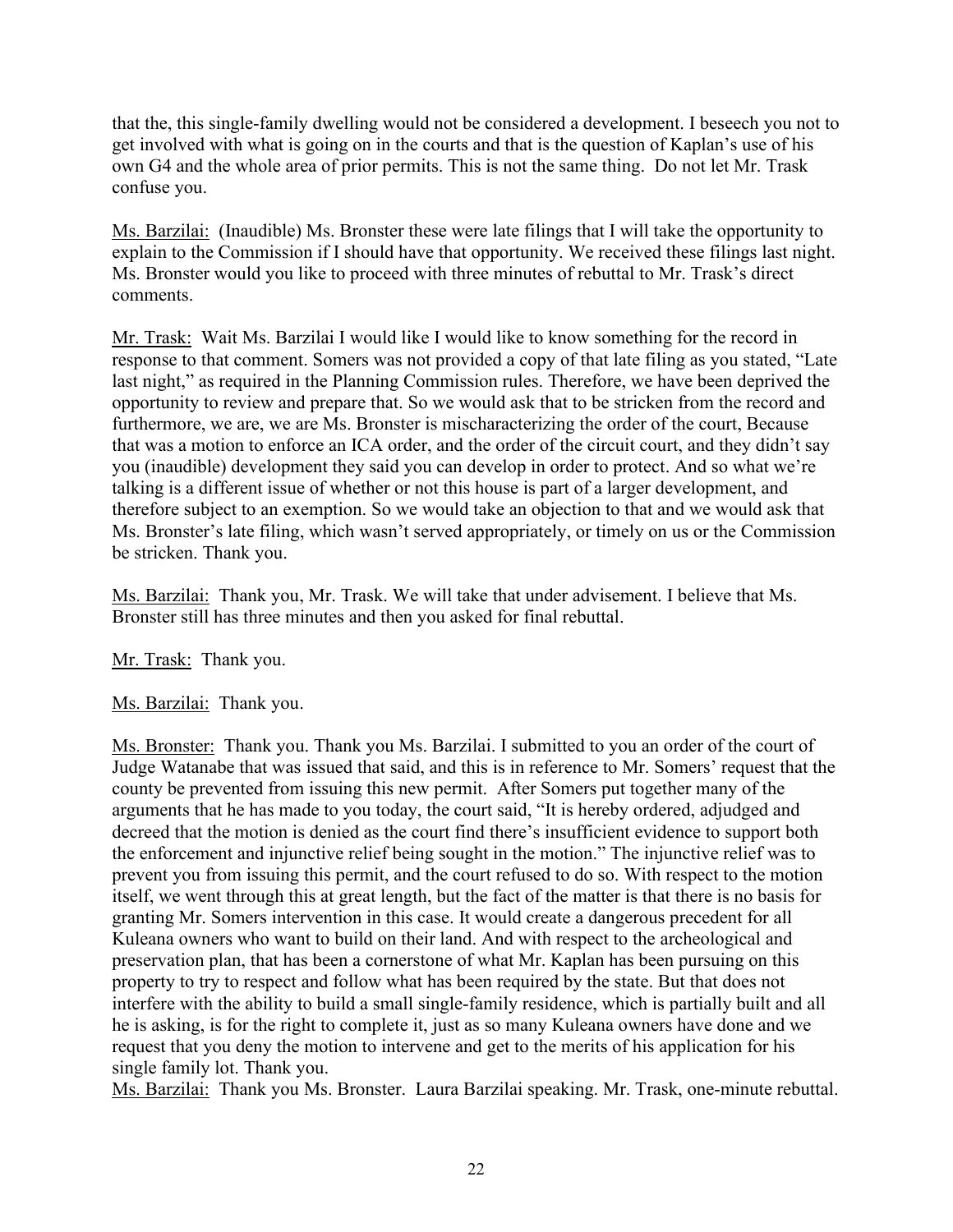Mr. Trask: Thank you. That motion to enforce in the circuit court had nothing to do about this use permit. We had no idea about this use permit until March 18. That was about the fact that Kaplan started building, we had no idea why, in violation of the circuit court ordered. And now it's become clear that (inaudible) back in October he got permission from the department in violation of the circuit court ordered. Finally, there is no dangerous precedent being set. Every Kuleana owner knows and accepts the fact that they have to go through this permit process. And it is - it is a travesty that they're going to ignore the (inaudible) testimony today, supporting and requesting intervention, just because someone wants to build on their cover of Covid and not let anybody know or give public testimony. Furthermore, ask your attorney in executive session is there's any evidence the public, I mean, public notice was given under the (inaudible) procedures of Class IV zoning permits, because there's no evidence in the Planning Director's Report or in the record that such an affidavit was filed by the applicant and therefore even the use permit would be improper. 'Kay? So please correct partition for intervention. All we are requesting is to participate so that you have all the evidence, because today has shown that there is more to this story than it simply included at the request of Mr. Kaplan, in his application. Thank you.

Ms. Barzilai: Thank you parties. Madam Chair, at this time if you would like to open the floor to Commissioners for questions.

Chair Apisa: Yes, that is the next call to order in here. I would, I do now open the floor questions from our Commissioners. Commissioners, any questions of any of the parties?

Ms. Otsuka: This is Commissioner Otsuka. I have a question for Mr. Trask. Is there actual evidence that the construction of Mr. Kaplan's residence will cause harmful environmental consequences to the Kilauea Stream?

Mr. Trask: We believe so, yes. As part of the application there is draining and grubbing. Now previously in the Henrique's permit in September of 2010, Ms. Ka`uamoana testified that this was a sensitive place and the Planning Commission granted that time, a Condition No. 10, requiring clean water testing before, during and after construction so as to ensure that the public trust resource of the Kilauea Stream or River is protected. There is no evidence that any of that has taken place, by either Mr. Henrique's or Mr. Kaplan. Furthermore, we would and she has testified as well in support of this petition. There is also landscaping that is proposed in and around the area, including within the conservation easement encumbered by easement GU4, that includes that's going to include, grubbing, removing of existing trees we believe it's going to include pesticide use, in can include any number of things, and that's all downhill slope. There is also a stream there that Mr. Kaplan, it was referenced earlier, and there is an SMA letter violation for grading and grabbing in Parcel 41 by the waterfall, the no-name waterfall that is there. That can flow out into the stream. Furthermore, um, the Mr. Henrique's permit, as was testified earlier and the archeological inventory survey and management plan was predicated upon Henrique's design of a post and peer foundation. Now Kaplan has built a concrete to slab foundation - concreate to grade, which requires grading. Now he built that without letting the Commission know of April 2019 that was a different foundation. We only found out about that during the administrative appeal. So all things we believe there is evidence for it because it was requested before, it is in a flood zone, I mean the soils in the slopes are subject to erosion. I am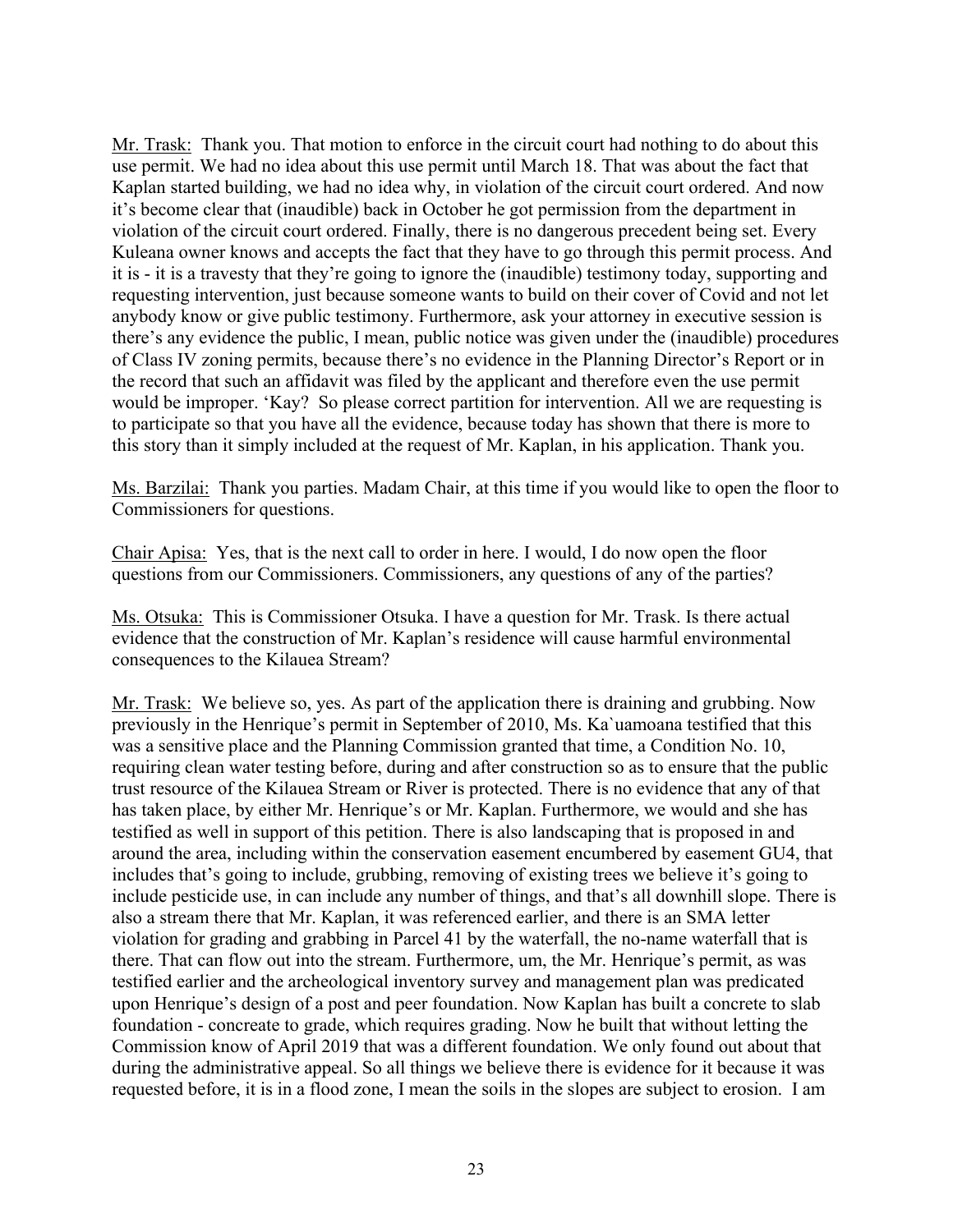sorry. And given the grading and landscape in the area, we have to be sure that there is not going to be any significant adverse impact as proved by Kaplan, because we believe based on the record, going back to 2010, that there is.

Ms. Otsuka: Thank you. I have another question. Declaration of Charles Somers, page 2. 9. It says, "Out of these 11 properties, five will be directly significantly and negatively affected by Kaplan's proposed development," so is there anything currently on the five properties? And if so, what is the reason for the claim that they at all? The five properties will be negatively affected.

Mr. Trask: Okay. I am sorry, a little trouble hearing you but I believe I did, and so.

Ms. Otsuka: Declaration of Charles Somers.

Mr. Trask: And so, yes, hold on.

Ms. Otsuka: On the five properties.

Mr. Trask: Some of the private properties are non-developed and vacant and others had singlefamily residences when they were purchased. To my understanding there has been Mr. Somers has not developed any of them or applied for permits for any of the other parcels, except for his house that he built on the large parcel, um, (inaudible) Road. And then if you look at, um, Exhibit 14, which is the declaration of Rhone Boyd, Exhibits W and X, you can see that the, in order to (inaudible) in the planning Director's Report is that landscaping will mitigate the view, uh, from neighboring landowners and therefore not affect significant scenic resources. As you can see, again, Exhibit 14, therein Exhibits W and X, you can clearly see this development from Mr. Somers' neighboring property (inaudible) on the Kilauea side of the River Valley. There is no landscaping protecting it or hiding it. And so, when you have all the other houses in Kilauea are on slopes (inaudible) so as to avoid the flood plain and not affect the view of the inter part of the valley, but except for Kaplan's house. That is a sore spot right there that is barren and open to view for everybody and it destroys the ambience of the whole valley.

Ms. Otsuka: So the whole valley and not just Mr. Somers?

Mr. Trask: Yes, it affects specifically Mr. Somers' property because what we have to do is show-individualized interest, which we have. But because we think that the SMA notice of public hearing didn't go out, nobody else has had an opportunity to voice their concerns. So what you are hearing right now is really a last minute, you know, showing of portions of the community showing up. We are sure there is more. But, again because it was not funneled as it should've been per circuit court order and state and county law, through public hearing public notification under the SMA rules in addition to the use permit, we think you're not getting the whole story. Therefore, intervention (inaudible) will bring you the whole story so you can make your appropriate decision, that's all.

Ms. Otsuka: Thank you Mr. Trasks.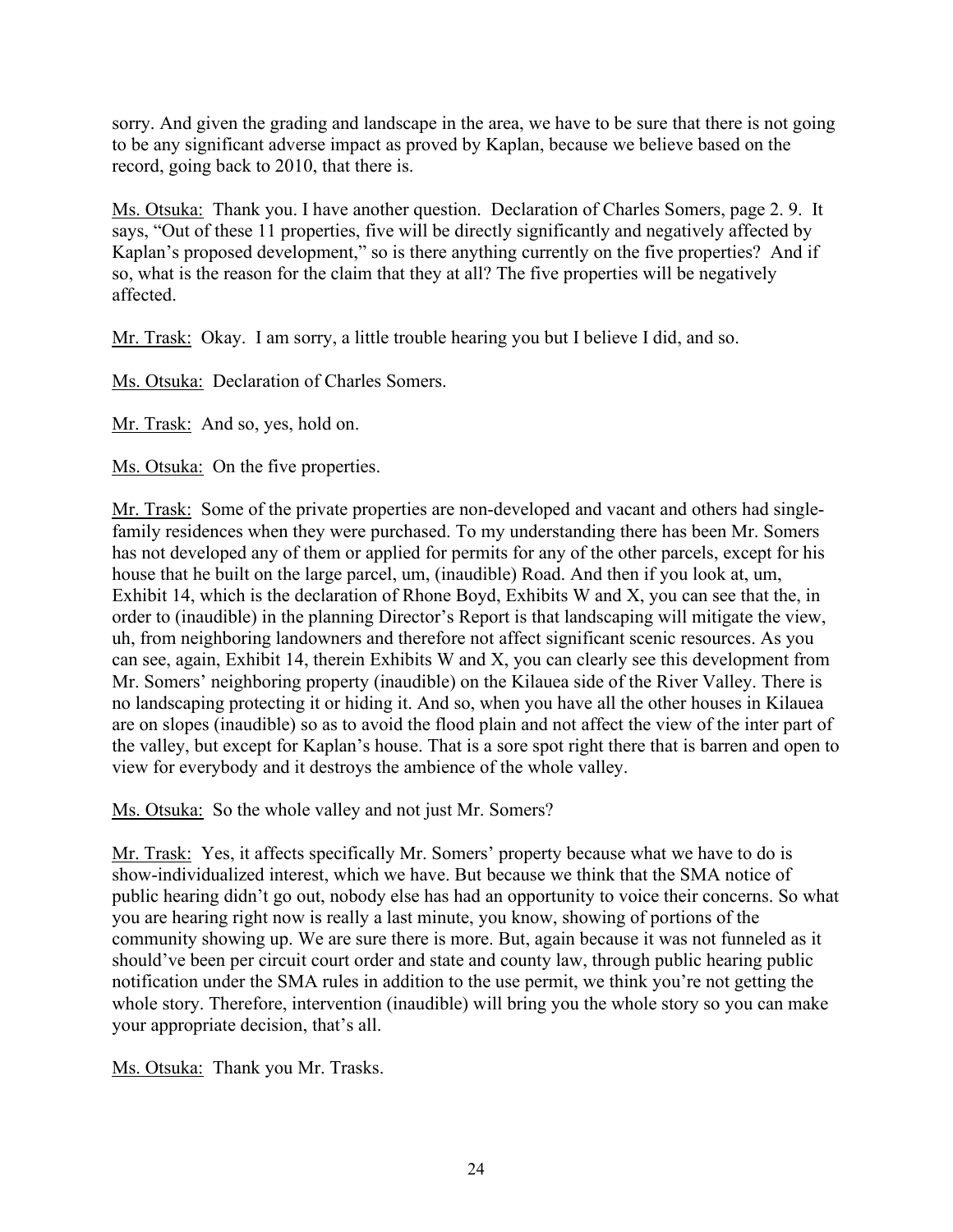Mr. Trask: Thank you Ms. Otsuka.

Ms. Barzilai: Madam Chair, it's Laura. Any other questions from the Commissioners?

Ms. Nogami Streufert: Laura this is Glenda is it possible to ask questions of the, of the attorneys after our executive session?

Ms. Barzilai: Yes.

Ms. Nogami Streufert: Okay.

Ms. Barzilai: Of course.

Ms. Nogami Streufert: Good. I will hold my questions until then.

Ms. Barzilai: Okay.

#### **EXECUTIVE SESSION**

Pursuant to Hawaii Revised Statutes Sections 92-4 and 92-5(a)(4), the purpose of this executive session is to consult with County's legal counsel on questions, issues, status, and procedural matters. This consultation involves consideration of the powers, duties, privileges, immunities, and/or liabilities of the Commission and the County as they relate to the matter of an application by Michael A. Kaplan Revocable Trust for a Class IV Zoning Permit (Z-IV-2021-8) and Use Permit (U-2021-7) for the real property identified as Tax Map Key: (4)5-2-021:019 and Petition for Intervention (4/5/2021) by Mauna Kea Trask, Attorney for Petitioners, West Sunset 32 Phase 1, LLC., CS Development LLC., and Charles Somers, individually and Applicant Michael Kaplan's Objection to Petition for Intervention and Request for Hearing.

Ms. Barzilai: Madam Chair, if there are not any other questions from the Commissioners at this time, you may move to either go into executive session or take a vote on this matter.

Chair Apisa: I move that we go into executive session.

Ms. Cox: I will second that motion.

Ms. Barzilai: Pardon me. Commissioner Otsuka, would you please state the purpose for which you would like to enter executive session?

Ms. Otsuka: Okay. I move that we go into executive session pursue to Hawaii Revised Statutes Section 92-4, and 92-5(a)(4), to consult with the County's legal counsel on questions, issues, status and procedural matters regarding Charles Somers intervention, petition for intervention.

Ms. Barzilai: Is there a second?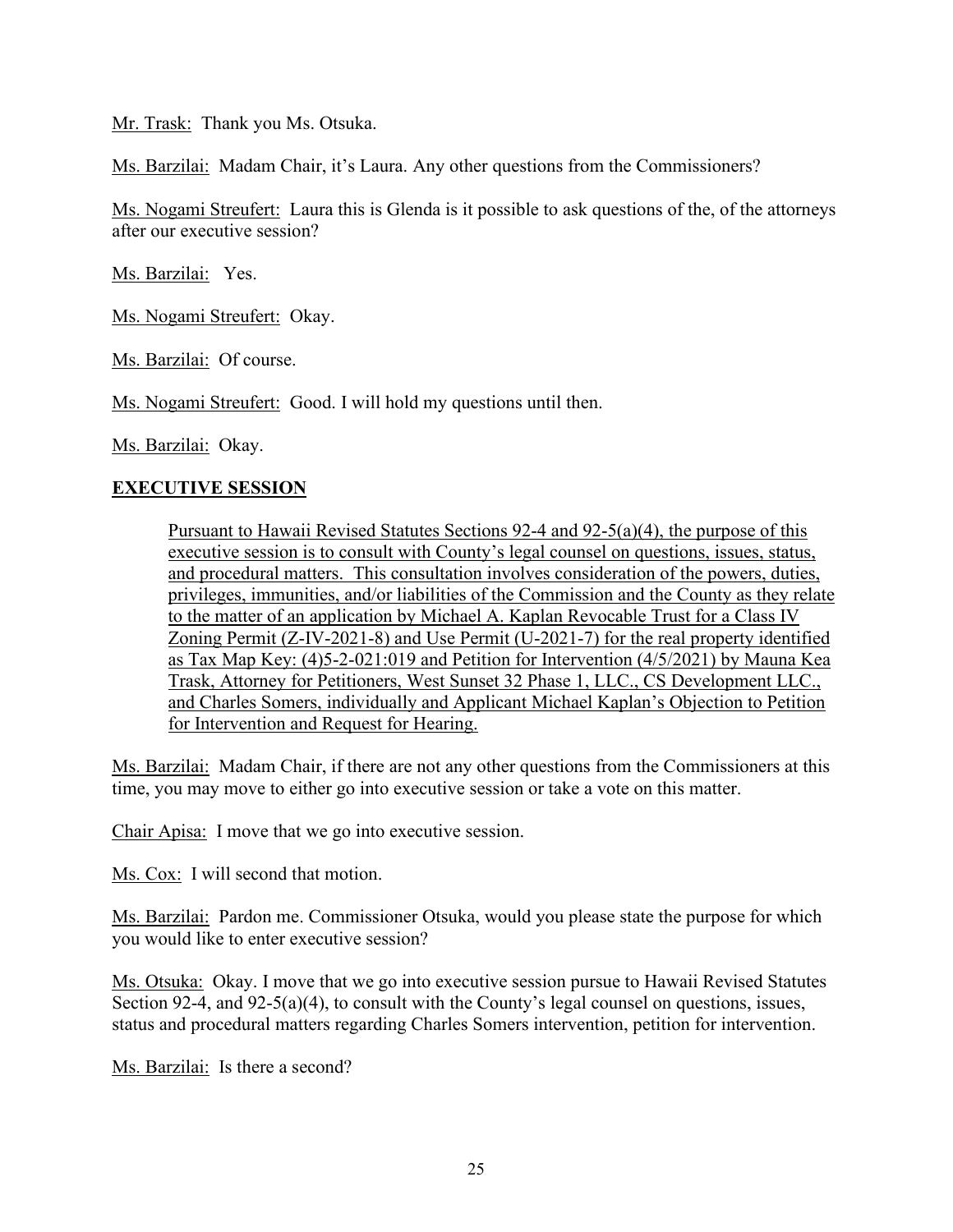Ms. Otsuka: Is that all?

Ms. Barzilai: Is there a second?

Ms. Cox: Yes, I second that motion.

Ms. Barzilai: Roll call please.

Mr. Hull: Madam Chair, are you okay with me doing the roll call? Or Ms. Barzilai did you want me to do the roll call? or were you going to do the roll call?

Ms. Barzilai: I can do the roll call, Director Hull.

Mr. Hull: Okay thanks.

Ms. Barzilai: To move into executive session, the vote is Commissioner Otsuka.

Ms. Otsuka: Aye.

Ms. Barzilai: Commissioner Streufert?

Ms. Nogami Streufert: Aye.

Ms. Barzilai: Commissioner DeGracia?

Mr. DeGracia: Aye.

Ms. Barzilai: Commissioner Chiba?

Mr. Chiba: Aye.

Ms. Barzilai: Vice-Chair Cox?

Ms. Cox: Aye.

Ms. Barzilai: Commissioner Apisa? Chair Apisa I believe that you are on mute.

Chair Apisa: Yes, thanks. So, the motion has been approved 6:0, to go into executive session. I believe the Commissioners will log out of this you do have a login for executive session and then when finished we will return to this in a half hour estimate be reasonable I expect?

Ms. Barzilai: I think half an hour is conservative. We might want to say 45 minutes.

Chair Apisa: Okay, uh, so we will, uh, adjourn to executive session and then return after that is finished. So Commissioners log out and then login to the executive session.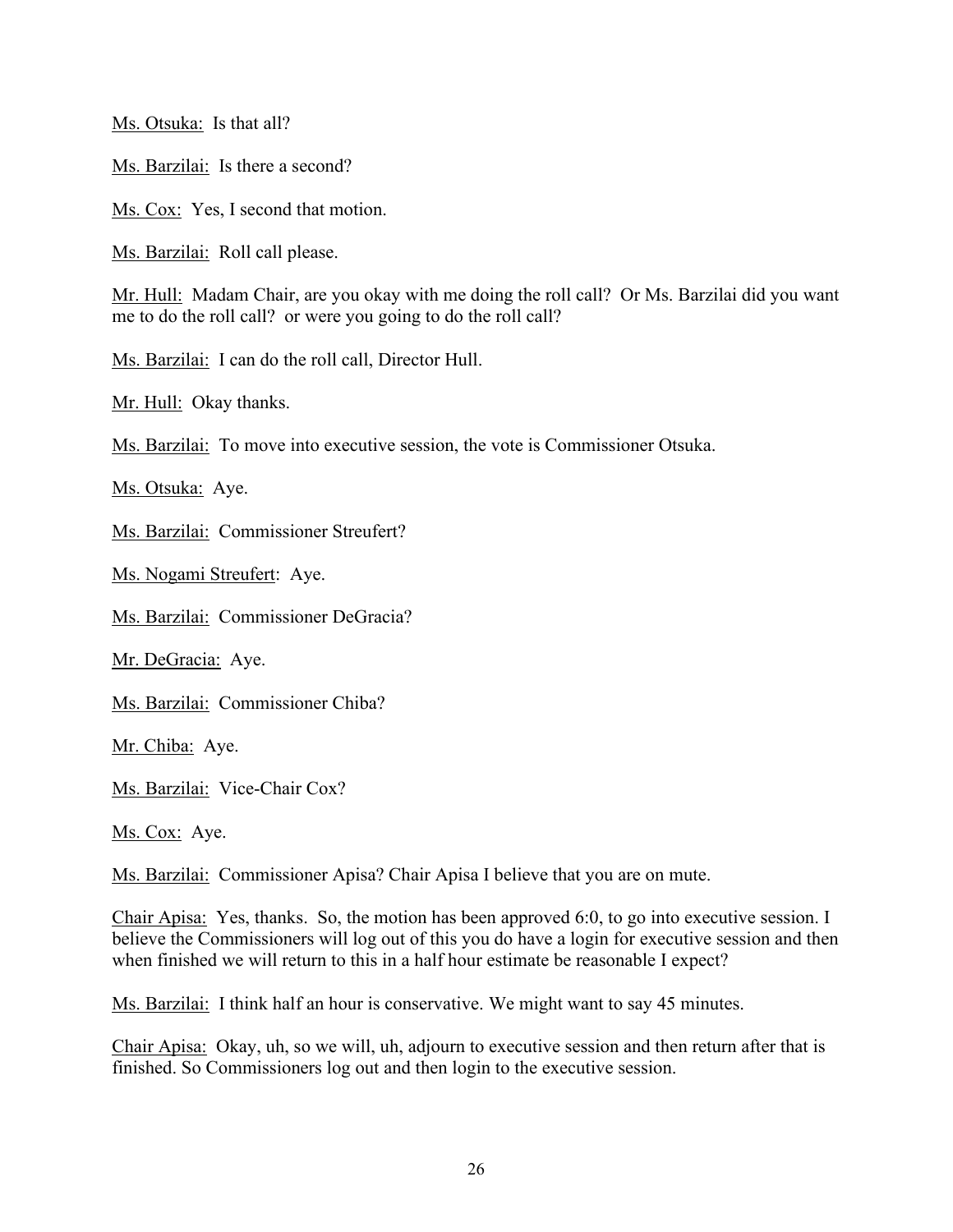The Commission moved into Executive Session at 10:43 a.m. The Commission returned to Open Session at 11:28 p.m.

Chair Apisa Called the meeting back to order after Executive Session.

Chair Apisa: Okay. Thank you everyone. Okay thank you, I will take a roll call to make sure everyone is there, uh, Commissioner Streufert, are you present?

Ms. Nogami Streufert: Here.

Chair Apisa: Commissioner DeGracia?

Mr. DeGracia: Here.

Chair Apisa: Commissioner Otsuka?

Ms. Otsuka: Here.

Chair Apisa: Commissioner Chiba? Commissioner Chiba?

Mr. Chiba: Here.

Chair Apisa: Vice-Chair Cox?

Ms. Cox: Here.

Chair Apisa: Chair Apisa? 6 present here. All right, the meeting back to order following our executive session. Laura are you…I guess we start, does the Commissioner have any further questions that you want to ask?

Ms. Barzilai: Madam Chair, I believe that there's a statement that one of the Commissioners would like to make.

Chair Apisa: (inaudible) call the meeting back to order (inaudible) our executive session.

Mr. Hull: Sorry, this is Kaaina Hull. Everybody again, please mute your phones. We are getting considerable feedback.

Chair Apisa: Commissioner have any further questions that.

Mr. Hull: Okay. Commissioners, sorry, Kaaina again, for sake of the meeting continuing I've muted all of the microphones including yourselves so any Commissioner that would like to speak you just have to unmute yourself. Sorry about that.

Ms. Otsuka: This is Commissioner Otsuka. For the benefit of the public, can we please request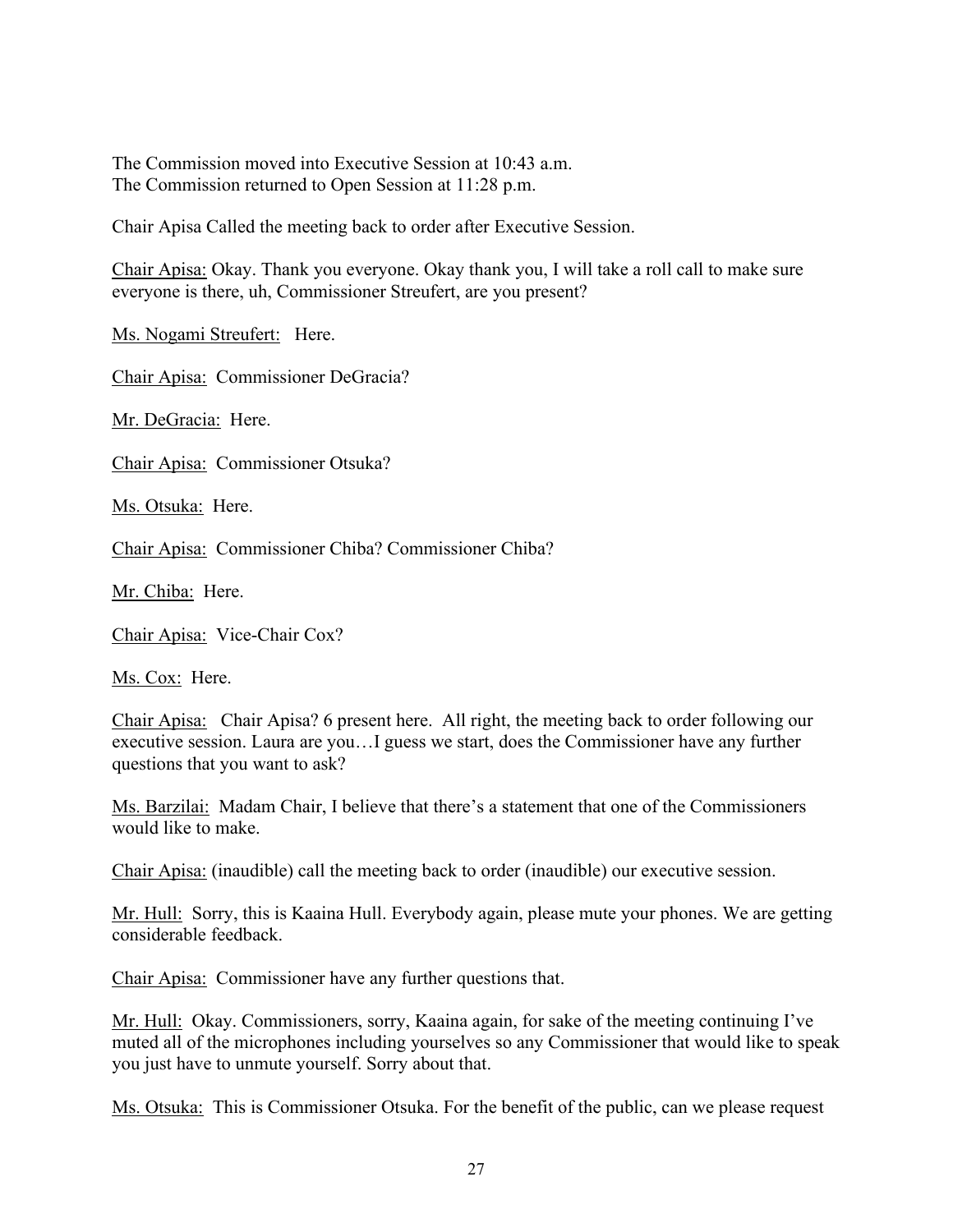our attorney to read the language of the rule of intervention?

Ms. Barzilai: Thank you, Madam Chair, thank you Commissioner Otsuka. The Commission has requested of me as counsel for the commission to read portions of the language of the Planning Commission's rule on intervention and I will proceed to do so. Chapter 4: Intervention proceedings before the planning commission, Rule 1-4-1. Who may intervene? All persons who have whole interest in the land...

Mr. Trask: I am sorry, Ms. Barzilai.

Ms. Otsuka: This is Commissioner Otsuka.

Mr. Trask: I am getting, I'm hearing everything in repeat. Is anyone else hearing that?

Ms. Barzilai: I am hearing that from your end, Mr. Trask. You are on a delay.

Mr. Hull: If anybody is called in to the meeting and the same time of a cell phone as well as their computer system and/or monitoring their their online webinar, you are going to get feedback, so (inaudible) system. That is for anybody participating.

Chair Apisa: Oh let's, let's get this…we want to make sure that Mr. Trask is on line with us? Mauna Kea, you are muted are you hearing us direct now?

Mr. Trask: Yes, I am sorry I it was something apparently on my end but I've I think I figured it out, thank you. I apologize for that.

Chair Apisa: No problem we just want to make sure it is cleared up.

Ms. Otsuka: Do I need to restate my statement?

Chair Apisa: Yes, Commissioner Otsuka, please restate your statement.

Ms. Otsuka: Okay. This is Commissioner Otsuka. For the benefit of the public, can we please request our attorney to read the language of the rule of intervention?

Chair Apisa: Yes, please.

Ms. Barzilai: Thank you, Madam Chair, thank you Commissioner Otsuka. I have been requested by the Commission as their counsel to read the rule on intervention. Chapter 4: Intervention Proceedings before the Planning Commission, Rule 1-4-1. Who May Intervene? All persons who have whole interest in the land who lawfully reside on the land, or who otherwise can demonstrate that they will be so directly and immediately affected by the proposed application that their interest in the proceeding is clearly distinguishable from that of the general public shall be admitted as party's interveners upon timely written application for intervention. In no such case, shall intervention be allowed for appeals of actions from the director pursuant to chapter nine of these rules. Rule 1-4-2. Intervention grounds for Denial; leave to intervene may be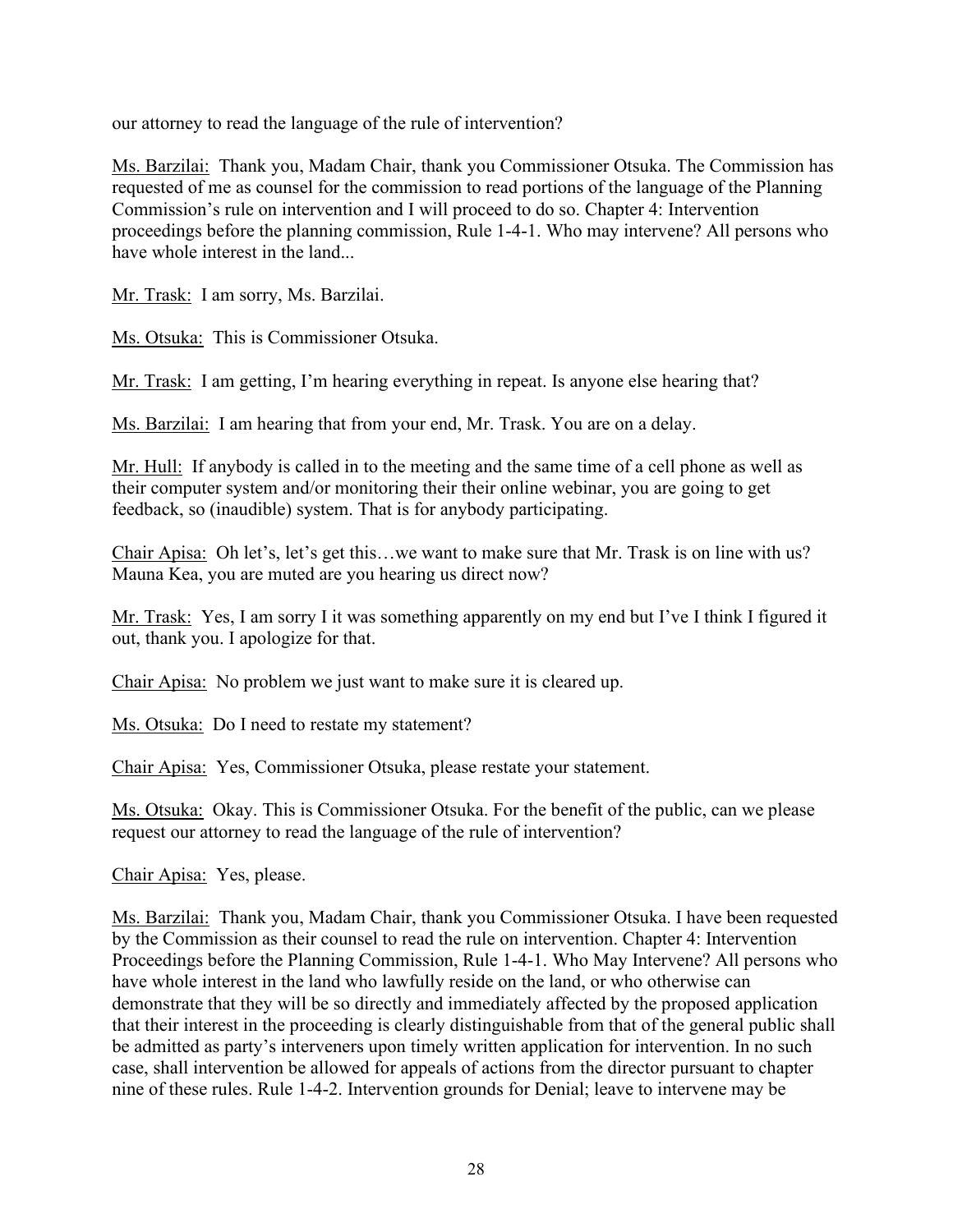granted except, in matters over, which the Commission exercises only advisory functions provided that the commission or its hearing officer, if one is appointed, may deny an application to intervene. When in the commissions or hearing officer's sound discretion it appears that, Number 1: the position of the applicant for intervention concerning a proposal is substantially the same as the position of a party intervener already admitted to the proceeding. Number 2: the admission of additional party's interveners will render the proceedings inefficient and unmanageable, or Number 3: the intervention will not aid in the development of a full record and will overly broaden issues. That is what I was requested to read. Thank you madam Chair.

Chair Apisa: Thank you very much. Does anyone else need any clarity on our role here or questions that they would like to ask?

Ms. Barzilai: If not Madam Chair, you are ready to entertain a vote.

Chair Apisa: Okay. I hearing no questions I am ready to take a vote and I will do a roll call vote on this, Commissioner Streufert? Oh, wait, first… I am sorry.

Ms. Barzilai: I am sorry, Madam Chair. You need a motion before you first.

Chair Apisa: We need to have a motion on the floor. Would someone like to make a motion?

Ms. Cox: I will make a motion to deny the petition to intervene, guess I have to read all this? This is the amendment to the special permit to amend the site plan and condition number, oh wait sorry, wrong, I'm looking at the wrong one, sorry. Should have had this ready before I started the motion. Okay so this is a, this is to deny the petition for intervention by Mauna Kea Trask, attorney for petitioners West sunset for 32 Phase 1, LLC, CS Development LLC, and Charles Somers individually for the class IV zoning permit Z-IV-2021-8 and use permit U-2021-7.

Chair Apisa: Do we have a second?

Ms. Nogami Streufert: Second.

Chair Apisa: There is a motion on the floor. Is there any further discussion on the motion? Hearing none. I will take a roll call, Commissioner Streufert.

Ms. Nogami Streufert: This is to an "aye" vote 'denies the petitions' or is that correct?

Chair Apisa: Correct. It is correct the motion is to 'deny'.

Ms. Nogami Streufert: Aye.

Chair Apisa: Thank you. Commissioner DeGracia?

Mr. DeGracia: Aye.

Chair Apisa: Commissioner Otsuka?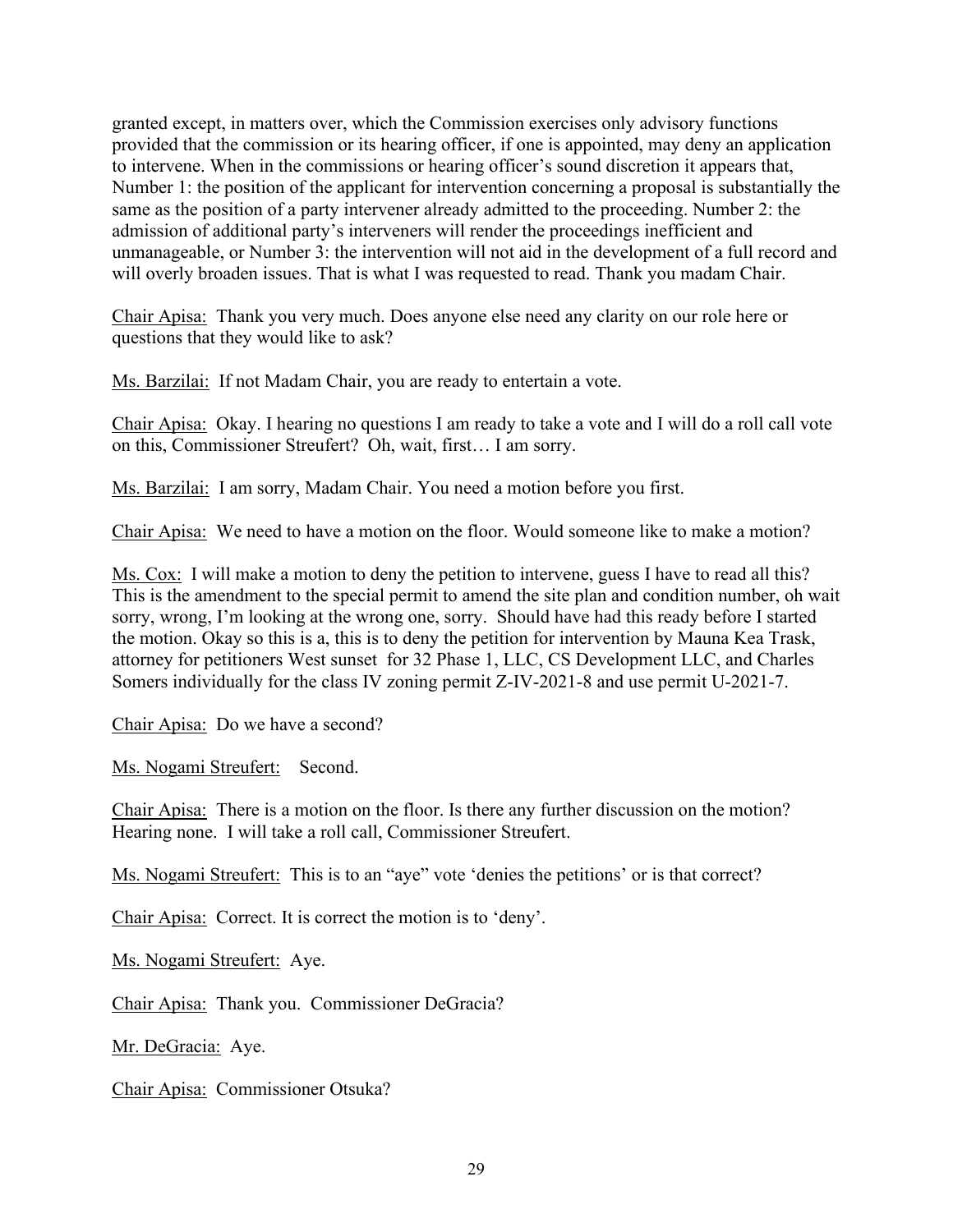Ms. Otsuka: Aye.

Chair Apisa: Commissioner Chiba? Commissioner Chiba you may be muted. Commissioner Chiba are you with us.

Mr. Chiba: I thought I was on mute. I am okay now. This is Chiba. I vote 'no'.

Chair Apisa: Vice-Chair Cox?

Ms. Cox: Aye.

Chair Apisa: I believe that I can count the the vote has been taken, I…

Ms. Barzilai: Madam Chair, you have not voted.

Ms. Cox: Yeah you did not vote yet.

Chair Apisa: Would it be proper for me to abstain? Or I guess if I just abstain from this vote can I just abstain from this vote?

Ms. Barzilai: Pursuant to the rules, Madam Chair, an abstention is an affirmative vote.

Chair Apisa: Thank you, I will vote 'no'. But, go ahead we have four "4" "Ayes" and two (2) "Nos" is that correct?

Ms. Barzilai: That's correct Madam Chair. The motion has carried 4:2.

Mr. Hull: With the motion passing, Madam Chair, then we will move directly into the actual agenda item itself for Class Zoning Permit Z-IV-2021-8 Use Permit, U-2021-7 for the construction of a farm-building unit and associated site improvements of a parcel located in Kilauea, Situated approximately 1,700 feet from Kahili Makai Road, and 2,700 feet from Kahili Makai Road/ Kuhio Highway intersection, further identified as Tax Map Key: 5-2-012:019 and containing to area of 0.735 acres. Applicant is Michael A. Kaplan Revocable Trust.

Now what just happened previously was the discussion as was public testimony specifically on the intervention request. That has failed. So I'm moving directly into the actual use permit itself. Because this a special item of the day and we haven't called for public testimony, with your discretion Chair, I think it would be appropriate now to call for public testimony for those members of the public that would like to testify on the use permit itself. Are you okay with that?

Chair Apisa: Yes, please proceed.

Mr. Hull: Thank you. So members of the public that have called in and again, this is for the members of the public, not those that are part of the application. If you would like to testify, call in. You need to unmute your phone by pressing star 62 and state your name and you have three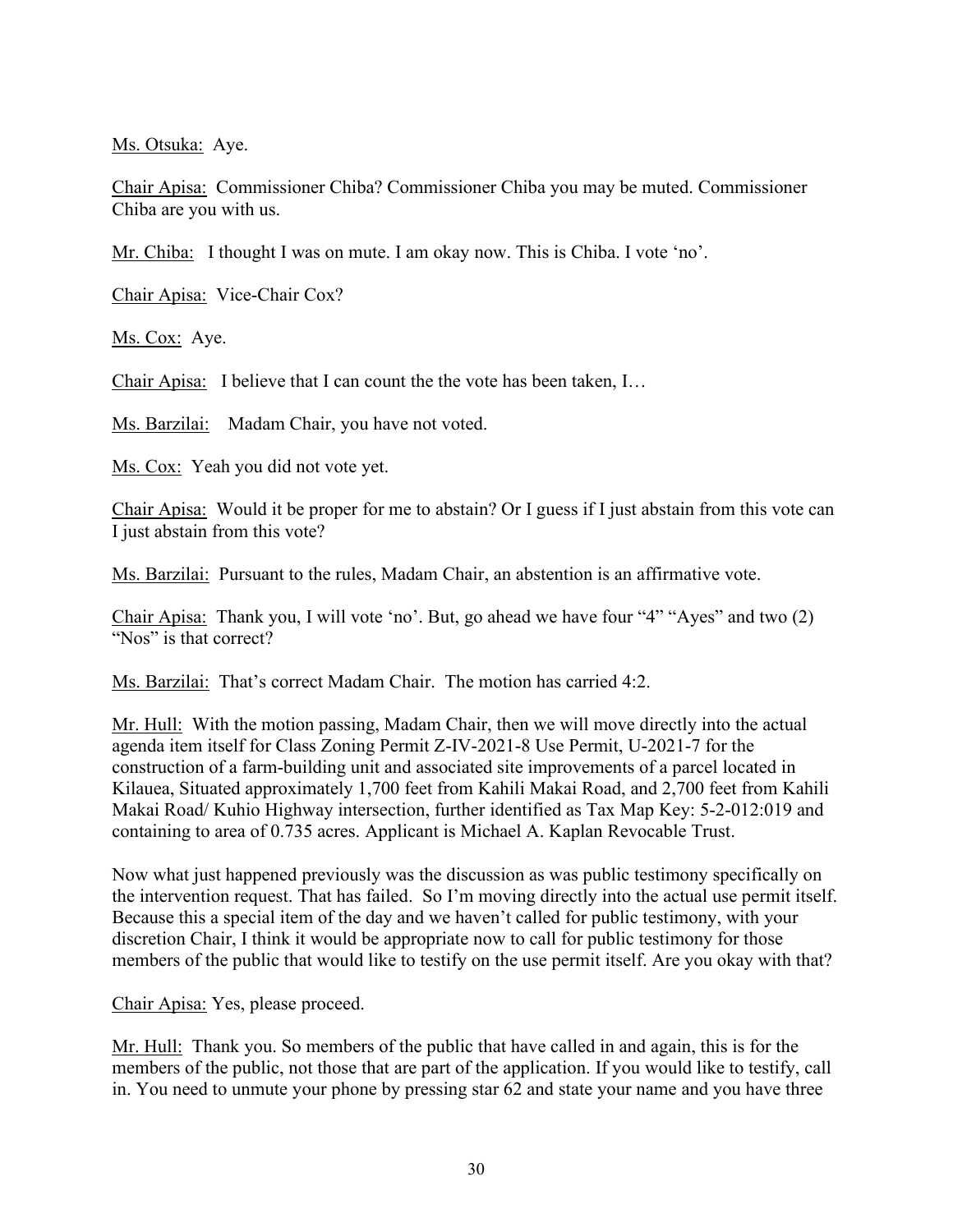minutes for testimony. I am going to go through the list again. It is not as lengthy as it was earlier this morning, but I will go through it to make sure that we can cover everybody that is called in. So the first number I have up is area code 310-722-8513. Would you like to testify on the use permit for Michael A. Kaplan? If so, please state your name.

Woman: No.

Mr. Hull: Thank you. Area code 602-769-4077. Would you like to testify on the Michael A. Kaplan use permit application? If so, please state your name.

Woman: The use is appropriate.

Mr. Hull: Would you like to testify? State your name ma'am.

Mr. David Kells: This is David Kells. I am just testifying in support of the project. I think it is a good use of the land. I think the Kaplan's will be excellent stewards of the land, and take care of the private property and invite and encourage positive participation as necessary. I just wanted to talk a little bit about this slab on grade versus post and puller, I have done quite a bit of research on that and I find nothing in the Hawaii archeological studies that suggest that there is any difference in terms of effect on archeology. In reviewing British literature, it is actually more damage to archeology from posting puller and slab on grade construction. Thank you.

Mr. Hull: Thank you for your testimony. Area code 808-278-3608. Would you like to testify on this agenda item? Hearing none, area code 808-320-0582. Would you like to testify on this agenda item for the Kaplan use permit application?

Ms. Hope Kalai: Yes, I would.

Mr. Hull: Please state your name and you have three minutes for testimony.

Ms. Kalai: Hope Kalai.

Mr. Hull: Go ahead Ms. Kalai.

Ms. Kalai: Oh, thank you. And thank you for hearing the use permit agenda items separately because I couldn't figure out how to get in before. I support this single-family resident construction on this Kuleana property. I believe there have been homes on this property for a long time and contiguous to this property. There were other Kuleana filers, claimants who for some reason there paperwork was not accepted or they passed or they moved or something, but right contiguous to this Kuleana was a Pa hale that was described in the survey boundaries when this Kuleana was filed in 18- when the RP was received in 1851, the Pa hale was described. And it was on the 1892 map and the 1925 map. So there were Pa hale on this Kuleana and on contiguous Kuleana properties that didn't receive a number or an RP. And the whole birthing stone thing is quite an interesting spin because I've been down the properties for the past couple dozen years and I believe the birthing stone is still there. I am not sure is somebody came down. If they were to ask me, I am not sure I would have said where it was, especially a man. So and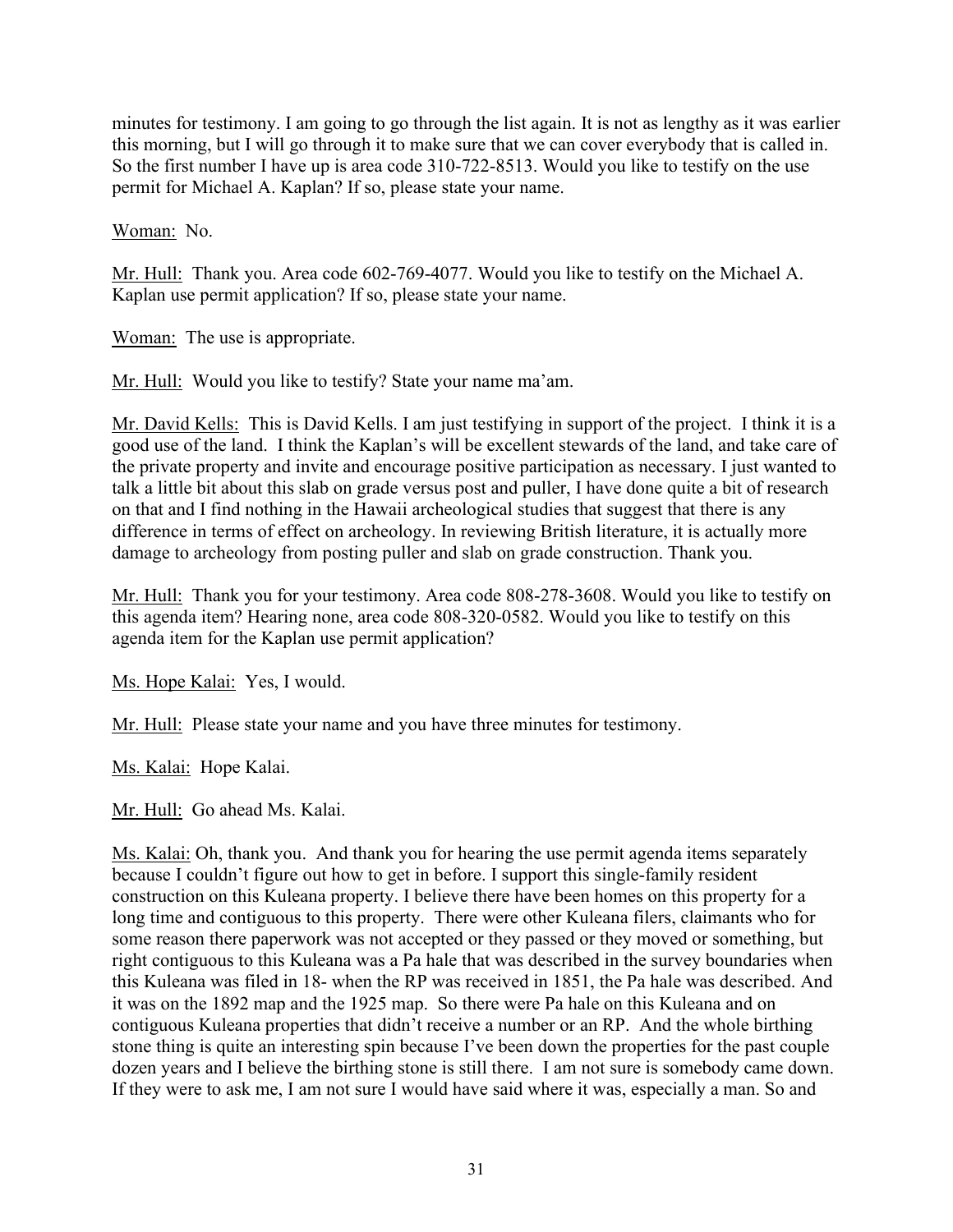the guy talked to a the landscaper. That is totally wrong. On a whole different piece of land and this Kuleana property didn't have the rock wall features that the rest of Kaplan's CPR property does because it was an agricultural Kuleana. It would not have had rock wall going right through the middle of it, so that is why Mr. Hendrickas chose that side of this terrace for his home construction. So it was not the Kaplans' choice of home sites, it was Mr. Hendrickas. So, I support this home being allowed to be constructed on this Kuleana piece and other Kuleana pieces in this valley. We have a housing problem on Kauai, and we did not really make it worse by a guy who owns 200 acres saying what's in his view plane. That is utterly ridiculous. You cannot see this house from anywhere. Right now, it's got a tarp on the roof. The singles are on site. I support the Kaplans.

Mr. Hull: Three minutes Madam Chair.

Ms. Kalai: Thank you. I support letting the Kaplan's put their roof on their house and finish the construction that has already begun under an archeological preservation and restoration plan. Thank you for your time.

Mr. Hull: Thank you for your testimony. Area code again, we're calling for those that would like to testify on the Kaplan use permit application. If you are on as a member of the public and your phone is muted, you have to push star 62 to unmute. Area code 808-482-1451. Would you like to testify on this agenda item? If so, please state your name. Again, area code 808-482-1451. Would you like to testify on this agenda item? Hearing none, area code 808-524 - excuse me. 808-524-5644. Would you like to testify on this agenda item? Hearing none, area code 808-639- 0319. Would you like to testify on this agenda item? Hearing none, area code 808-639-9080. Would you like to testify on this agenda item? (Inaudible) unmuting your microphone. Area code 808-639-9080. Would you like to testify on this agenda item?

Ms. Teresa Tiko: Yes, I would thank you. This is Teresa Tiko. I do not know how many of you Commissioners have had an opportunity to look at the rendering of this home. It is a very simple, modest home. It has all earth tone colors. I have been on the property, I have walked the property, it is not - it is not visible from any other residences as far as I can tell. It possibly could be visible the roof perhaps, if, Mr. Somers, you know, goes out of his way in his walk to his waterfall he might see the brook but again the colors match the earth, they match the natural surroundings and it will blend in nicely. I said earlier there was a house there previously, I think this will be a welcomed addition to the Kuleana so I'm in full support of the use permit being granted. Thank you.

Mr. Hull: Thank you for your testimony. Area code 808-645-1265. Would you like to testify on this agenda item? Again area code 808-645-1265. Would you like to testify on this agenda item? Hearing none, area code 808-651-3287. Would you like to testify on this agenda item? Hearing none, area code 808-652-4729. Would you like to testify on this agenda item?

## Man: Yes.

Mr. Hull: Okay please state your name. You have three minutes for testimony.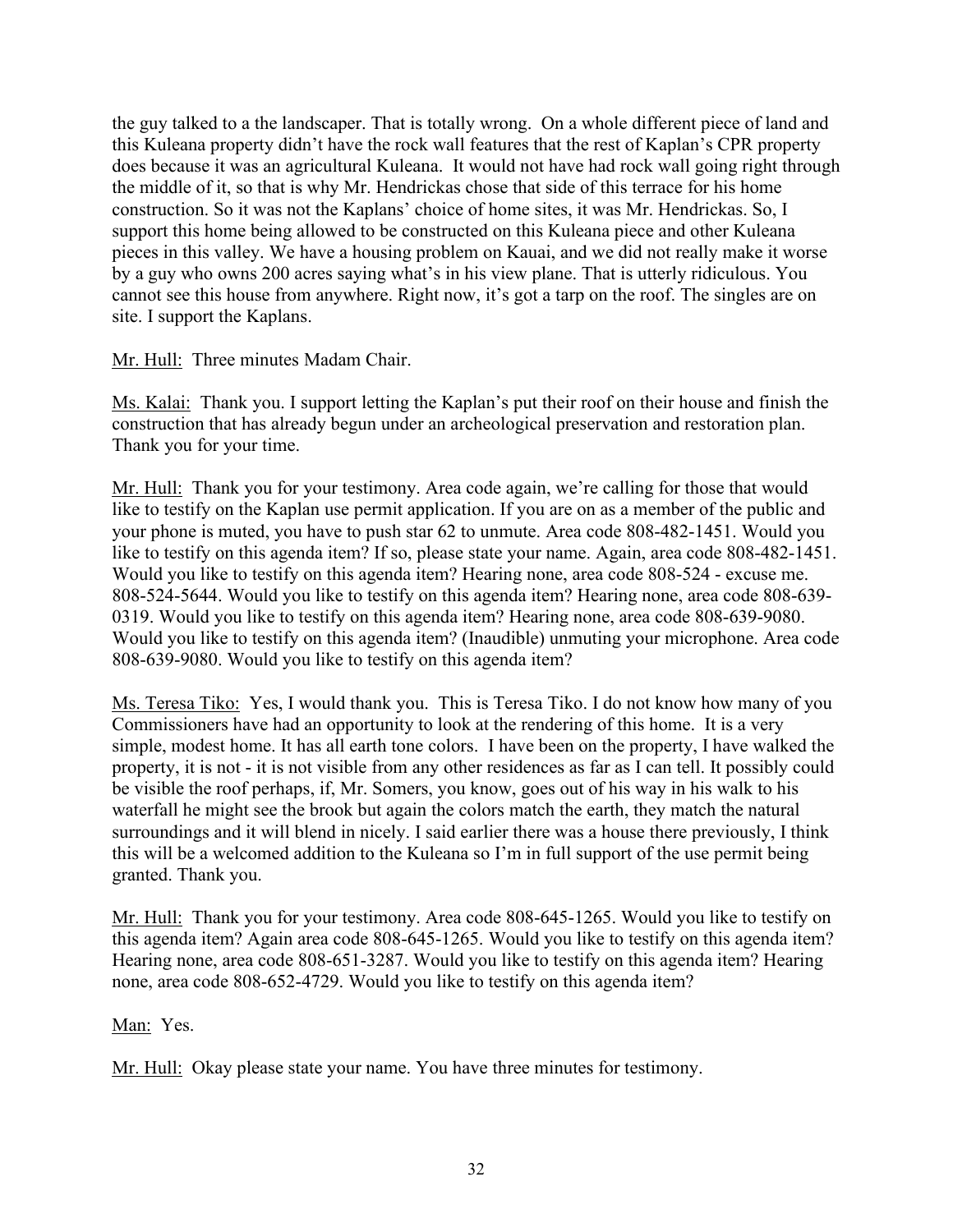Man: I would like to see that permit not approved. That is all.

Mr. Hull: Thank you for your testimony. Area code 808-652-4729. Would you like to testify on this agenda item? Again area code 808-652-4729. Would you like to testify on this agenda item? Hearing none, area code 808-826-4227. Would you like to testify on this agenda item? Lastly, area code 808-977-2625. Would you like to testify on this agenda item? Okay that is the list of those who have called in have I missed anybody again for any member of the public that has called in that has not been able to testify, not on the intervention, you may request, testify on the intervention but this is specific for testimony on the use permit for the Kaplan application. Is there any member of the public that would like to testify that has not on this agenda item? If so, please unmute your phone by pressing 62 and stating your name.

## Mr. Eric Taniguchi: Yes.

Mr. Hull: Okay go ahead. Please state your name you have three minutes for testimony.

Mr. Taniguchi: This is Eric Taniguchi, and I would like the application denied. As for the destruction that has already taken place and having no disregard as to what was on the property prior. You can have people inspect that that is under the guise of the owner and they will be able to do things that the owner wants to have done. And from all the testimony that has taken place this morning, if the truth isn't good enough, I don't know what can change this denial of this application. Thank you.

Mr. Hull: Thank you for your testimony. Is there any other member of the public that have not spoken on the use permit application for the Kaplan application that would like to testify on this agenda item? If so, please unmute your phone by pressing star 62 and state your name. Hearing none, Madam Chair, with that I'd like to hand over this personal meeting to our planner Dale Cua who has a preliminary, the Director's Report with a Preliminary Evaluation.

Chair Apisa: Yes please. Dale, will you give us your report please?

Staff Planner Dale Cua: Yes, good morning Madam Chair and members of the Planning Committee. I will be moving through my Director's Report and thus summarizing the highlights of the report.

Mr. Cua read the Summary, Project Description and Use, and Applicant's Reasons/Justification sections of the Director's Report for the record (on file with the Planning Department

Mr. Cua: And as I mentioned earlier also, the project was previously considered through previous permits, approved in 2010 involving a special management area use permit SMAU-2011-1 use permit U-2011-1 and class zoning permit Z-IV-2011-1. It should be noted that the property is situated within the special management area. The construction of the first residence on the parcel is not considered development and therefore is exempt from the SMA permit. Comments from reviewing agencies are attached to the Director's Report and at this time, this concludes the Director's Report for the project.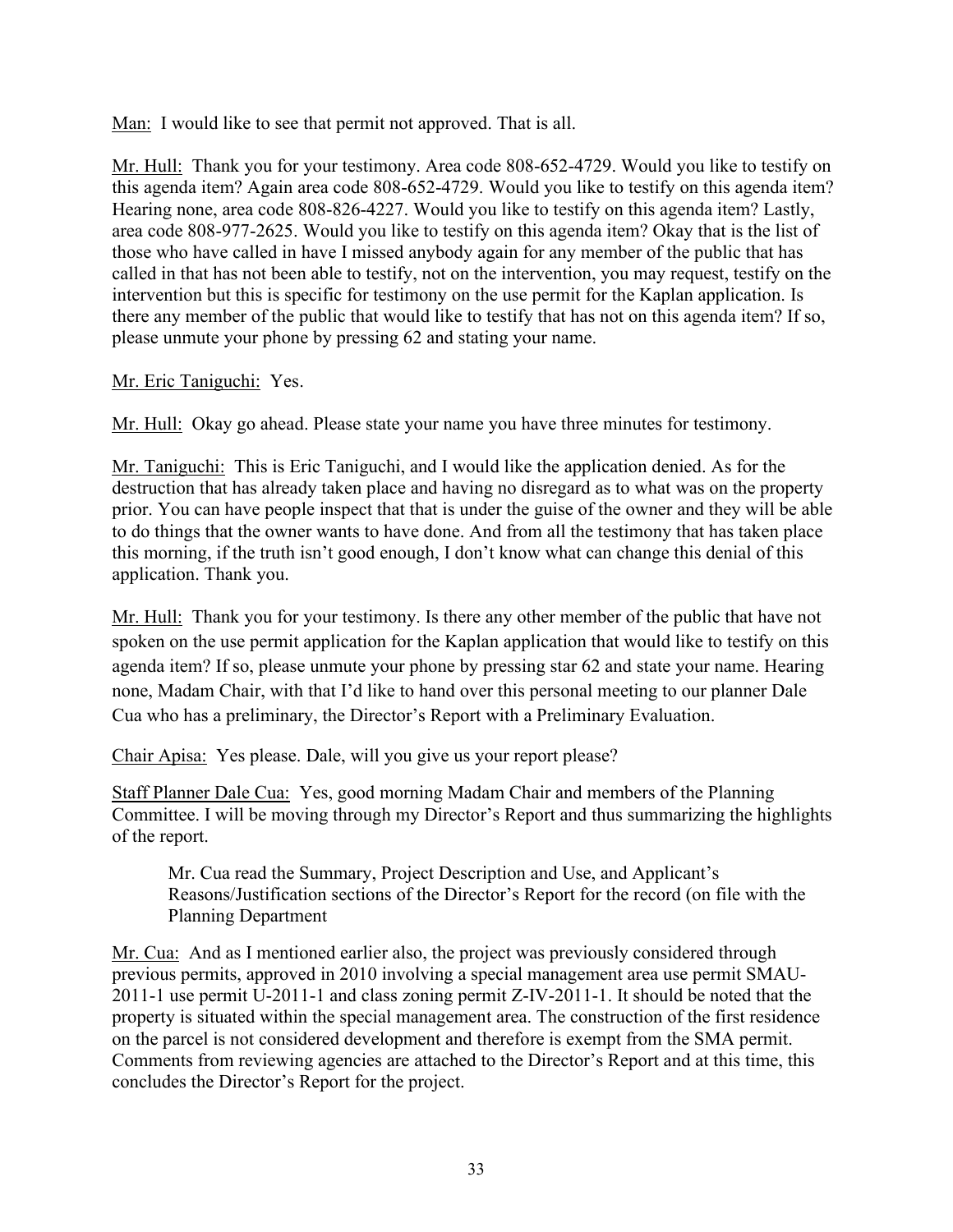Chair Apisa: Thank you much. At this time, do we hear from the applicants, I think?

Ms. Barzilai: Yes ma'am.

Chair Apisa: …before we question from the Commissioners?

Mr. Hull: Yes. Generally, Chair, if you have any Commissioners of the Department either Dale or myself, we can fill in those questions or if you would like to have the applicant make their presentation, the applicant is of course online as well.

Ms. Nogami Streufert: Could we as ask a question. If I could. Dale, because we have, there have been several concerns that were issued earlier. This is only for a one-story farm dwelling not the original 10 that Hendrickas had originally intended. So this is a one-story farm dwelling with two bedrooms and two and 1/2 bathrooms. Which.

Mr. Cua: That is correct.

Ms. Nogami Streufert: To a total of about 2,796 or about 2,800 square feet with a Porte-cochere. Is that correct?

Mr. Cua: That is correct.

Ms. Nogami Streufert: Does not include any other buildings?

Mr. Cua: No just this farm dwelling unit.

Chair Apisa: Great, thank you.

Mr. DeGracia: I have a question. Dale this, the footprint of the proposed, well where the house is currently being built under construction. Is it the same footprint as previous construction, or the previous buildings that were on the property?

Mr. Cua: No, it's not. As I mentioned in my Director's Report, the design of this residence is significantly different from the previous residence that was previously approved and the SMA Use permit and there is actually a reduction of the size of the footprint.

Mr. DeGracia: I think - I guess my question Dale is there was a previous residence that was there prior to Hurricane Iniki. Does it fall within the same area of the land? Or is it on a different area of the land?

Mr. Cua: It's in the general vicinity of the residence that previously existed.

Mr. DeGracia: Okay. And also, I guess I don't want to assume, but it appears that the uses will also be consistent with what was on that residence that was there previously, Hurricane Iniki.

Mr. Cua: That is correct, yes.

Mr. DeGracia: Thank you. No further questions.

Chair Apisa: Oh, I guess I will ask the question again. I mean is it customary or Kaaina is customary that we have the applicant make some comments or just if we have questions of him?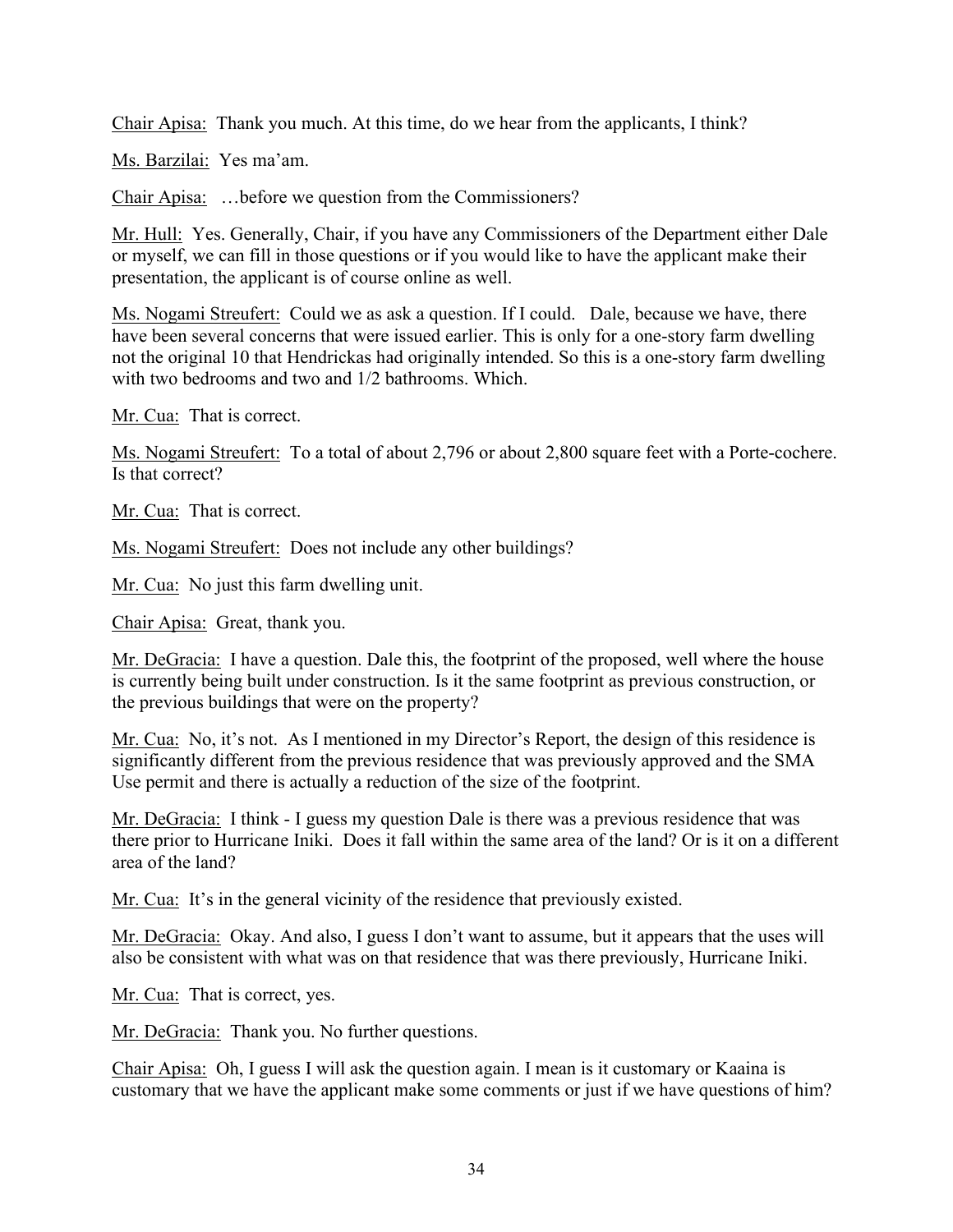Mr. Hull: Oh no, yeah, absolutely, Chair. Sorry, I was stating earlier that the Department can field any questions you folks have after the report, but the applicant is here, not just to field questions but also to present their application.

Chair Apisa: Yeah.

Mr. Hull: So whenever you folks are, whenever you folks are done with any questions you have of the Department after having received our report, then it would be appropriate to call in the applicant to get their presentation.

Chair Apisa: Are there any other further questions for the planner?

Ms. Otsuka: I was just wondering if the Kaplan's plan to make this a permanent residence? Are they going to live in it?

Chair Apisa: I think that be a better posed to the applicant after they speak.

Ms. Otsuka: You are right. Thank you.

Chair Apisa: Okay I think we are ready if the applicant is present, we would like to hear from the applicants at this time.

Ms. Laurel Loo: Good morning, Commissioners, Chair Apisa, Mr. Hull, this is Laurel Loo for the applicants Mike and (inaudible) Kaplan. You have before you a pretty simple use permit and class for application and because some of you have already voted to approve this in 2019, I don't expect a whole lot of questions. We have attached many of the same exhibits as we have attached to the 2019 application. But I would like to address a couple things that came up this morning. One, is the issue of post and (inaudible) versus a concrete slab. The concrete slab was all always even since in our 2019 application presented to the Planning Commission. So despite testimony that this was a last-minute switch that is not true. It was always presented by the Kaplan's, as a concrete slab. And keep in mind that this is with the consultation and oversite of an archeologist who's on property. And while I'm talking about archeology, I just wanted to mention that this property has been the subject of at least six archeological inventory surveys over the past couple of decades. The most recent one is attached to our order application as Exhibit K, and we have been able to find no reference to a birthing stone during the break today well the Commissioners were in executive session we had an opportunity to speak to the applicants who are unaware of the presence of an actual birthing stone on this lot. And it just, it just surprises me how a double hearsay mentioned in testimony this morning sort of becomes fact by this afternoon. In addition to the state's archeological inventory surveys, we also have Matt Clark who is an archeologist who is retained by the Kaplan's who is onsite and monitoring the job. So there are many features in place to protect any archeology on this site. The Kaplan's are very concerned and have done extensive restoration under a preservation plan, and anyone who's visited the site will see that it has become a beautiful site as compared to an overgrowth site as it was just a couple of years ago. We have all of our exhibits attached to our application that shows the progress of the construction, the proposed landscaping plan, elevations of the floor plan so I am here to answer any questions you may have and yes, this is the Kaplan's primary residence.

Chair Apisa: Thank you very much, Laurel. Any other questions for the applicant from the Commissioners?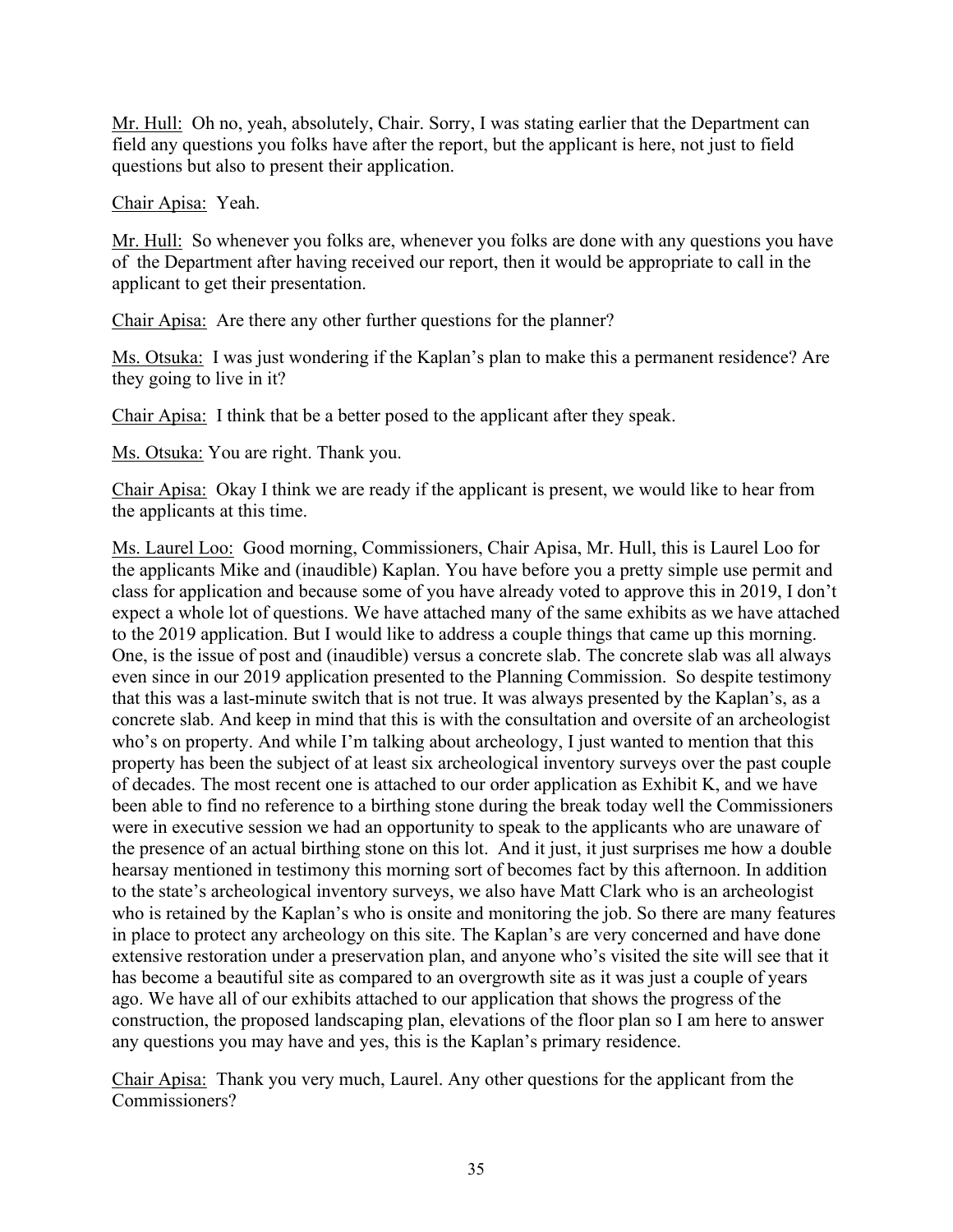Ms. Nogami Streufert: Laurel, yes, if I could ask you a question. If a worker were to find some archeological thing, whether it's, and I'm not going to say it's a it's a stone or it's some kind of an artifact, what is the process whereby the worker lets, either the archeologist onsite or the owner know about the existence of this?

Ms. Loo: Pursuant to the Department's standard conditions, I believe that they have to, um, notify the state immediately. And also, in addition to that, we have a private archeologist who is on hand and able to answer any questions and if it were, for example, bones or (inaudible) they would immediately stop construction. So it's just a standard condition that the county places on construction.

Ms. Nogami Streufert: But the owner is and the archeologist are open to getting reports from their workers that there might be something there and that they should stop?

Ms. Loo: Absolutely.

Chair Apisa: Great, thank you.

Ms. Loo: Thank you.

Chair Apisa: Any, any other questions?

Ms. Loo: I guess my only question is what is Mike Loretta having for lunch?

Mr. Mike Loretta: I apologize. I did not realize my camera was on.

Ms. Nogami Streufert: I did not see that.

Chair Apisa: Laura, I would just like to clarify, the Commission did not approve it in 2019? I think this is a new this is a new application, as I understand it.

Ms. Loo: The Commission approved the same the same, residence, the same floor plan and design, and including the concrete slab and the elevations that are all attached. The only update I think is a few more plans in their landscaping plan or few different plants in the landscaping plan, which includes a taro lo'i and a pineapple field, which, I think was not as robust in the 2019 application.

Chair Apisa: My understanding is that this is an application thought it might be the same. Plans the same. It's a new application.

Ms. Loo: It's the same building that is being proposed and has already received Planning Commission approval, but what we did was, because that was tied to a different application that went to court, we decided to just proceed while the rest of the stuff is in court, with this one use permit for this one residence.

Chair Apisa: So it is a new application for this one single-family farm dwelling?

Ms. Loo: It's a new application with the same elevations and floor plan that was already approved in 2019.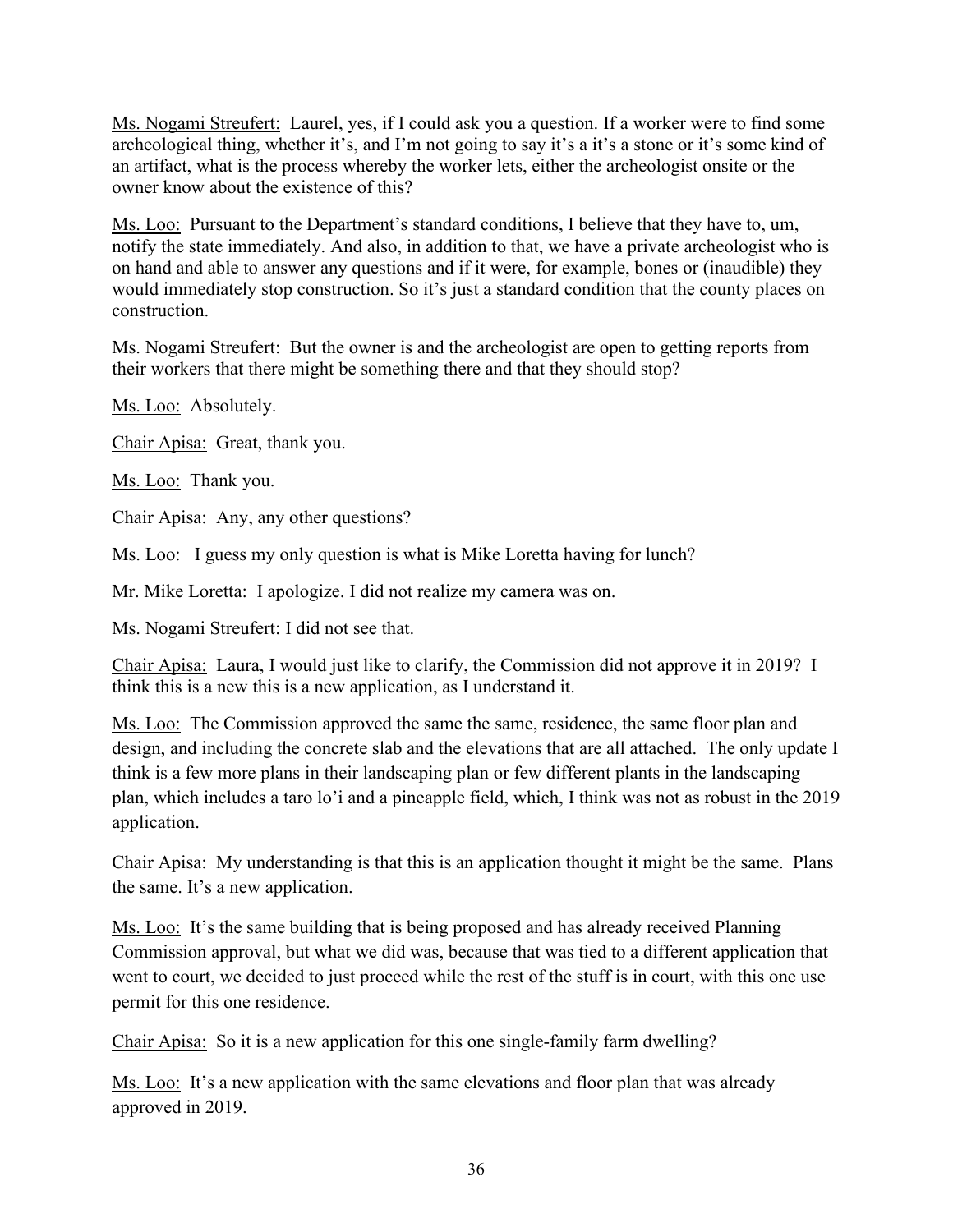Chair Apisa: Thank you for clarifying.

Ms. Loo: So it's a new application, yes.

Ms. Barzilai: Excuse me Madam Chair, it's Laura, County Attorney's office. If you require further clarification from the Director or from the Department, now would be the time to ask those questions as well on this issue - of the structure itself. I believe that that permit was invalidated by the court, so we are now examining a brand new permit.

Chair Apisa: Maybe, Kaaina or Dale do you want to clarify or expand on that.

Mr. Hull: Yeah, there is more to it, Ms. Barzilai just mentioned. The permits that were approved previously were an amendment to a previously (inaudible) permit that under previous county attorney positions were that that permit was valid and you folks entertained it for an amendment. Since that time, and approved it, the amendment. Since that time a court did invalidate those permits, based on a timeline issue and that they had expired. And so the applicant here before you folks is appealing that decision of the court, but also recognizing, okay, if it has been I, if it has been invalidated, recognizing it has been invalidated, they have applied for a separate brand new permit to go through the process fully and anew it is what is here before you folks.

Chair Apisa: Thank you. Commissioners, any further questions?

Ms. Cox: I do not have a question. Accept maybe to other Commissioners. And it's just that given that so much public concern about the archeology, I'm wondering if theirs is, it appropriate to seek a second opinion or something just so that it's totally clear? I just do not know. I'm just feeling like there was a lot of concern and I would like to respect the public concern but not overly, you know, necessarily, accept all that as fact, but I'm just wondering if it's appropriate to have a second look at that.

Mr. Hull: Yeah, think, if I could chime in really quickly, Madam Chair, Thank you, Commissioner Cox. Well then, let's also bring up to is, this as you guys begin these discussions about possible motions and possible actions. I would like to say that, you know the report that was submitted to you folks; it specifically references a preliminary evaluation or preliminary recommendation. That is standard for all reports. If during the course of the public hearing because the part of the public hearing, agency hearing/public hearing is to hear what public testimony is. And is to weigh various things that are brought to the attention of not just the Commission but the Department as well to the process. I can say that, not just off today's proceedings but a part of partial to today's proceedings, and testimony. The Department will request a deferral to July 13, so that, among other things, we can further assess and make an analysis of not all that was stated here today, but as well as seeking further clarification, from other state or county agencies. And that's ultimately you folks have the authority to take action when you feel or see fit, but the Department's position is it would be appropriate for the (inaudible).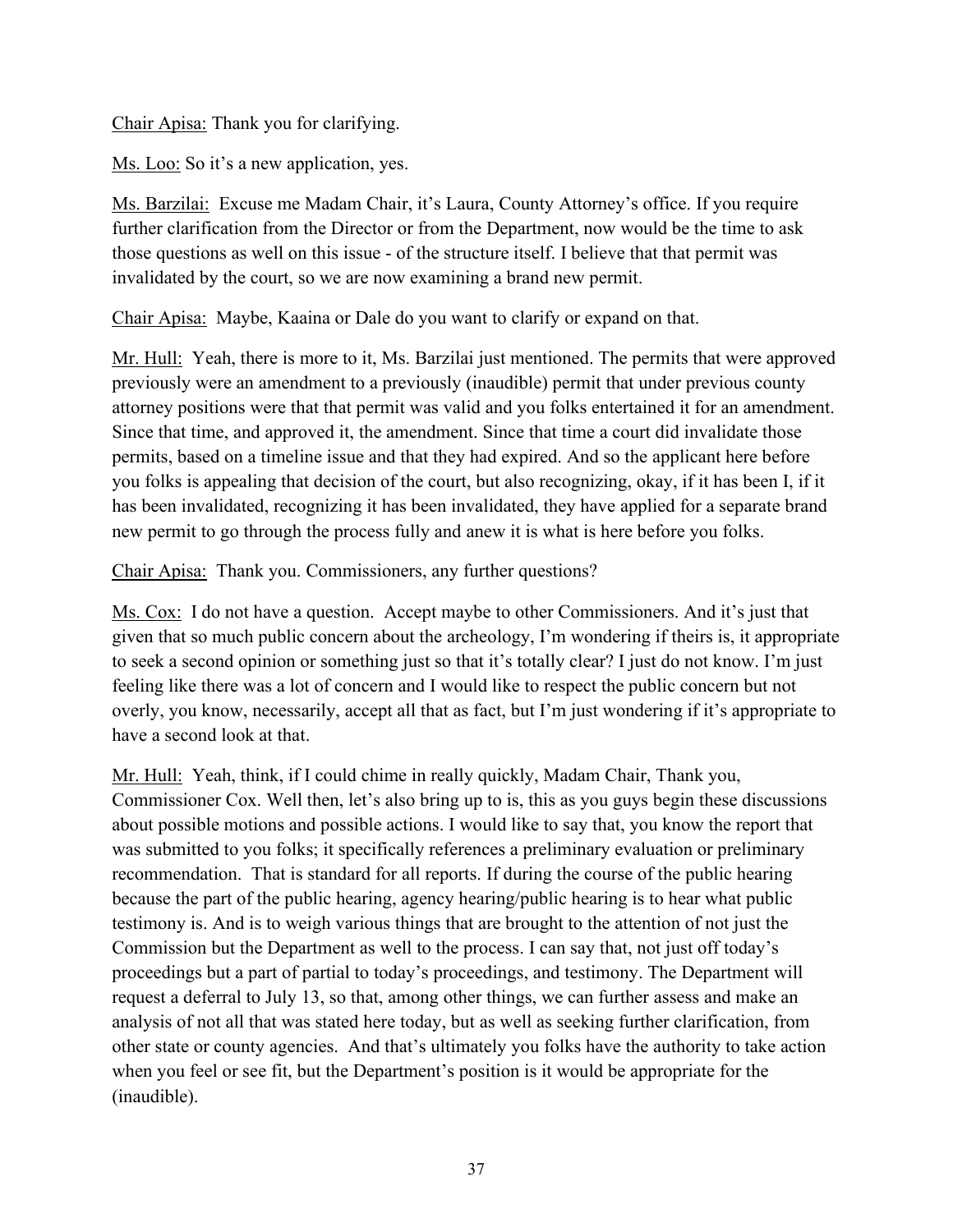Ms. Cox: That actually makes me feel more comfortable.

Ms. Bronster: If I may, Madam Chair?

Ms. Barzilai: Madam Chair, Ms. Bronster would like to be recognized.

Chair Apisa: Yes, please.

Ms. Bronster: On behalf of the applicant, I would like to object to any deferral of this matter. I think that the appropriate manner in which to deal with any issues as Ms. Cox has raised, is to potentially clarify it in the Conditions. There is currently a proposed Condition with regard to the archeological issues, and the archeological, the recommendation in the Director's Report specifically refers to known archeological sites, and wants to Condition the approval on the applicant working closely with the State Department of Land and Natural Resources. And for the benefit of all of you, it is in the Director's Report on page 10, paragraph 9. It says, "The applicant shall work closely with the State Department of Land and Natural Resources, Historic Preservation Division, SHPD in order to ensure that these archeological sites remain undisturbed and/or unaffected by the proposed construction activities. Furthermore, the applicant is advised that should any archeological or historical resources be discovered during ground disturbing construction work, all work in the area of archeological historical findings shall immediately cease and the applicant shall contact SHPD and the Planning Department." We believe that the concerns that have been raised are precisely those that are addressed by this Condition and if there are additional aspects of the concerns, I think that the appropriate thing to do would be to approve the permit today, and potentially adjust this condition, to include any additional issues that you would like to deal with. However, I think that the timing is really critical. There are serious problems in deferring this and Mr. Kaplan is not willing to waive his rights and defer this further. Unfortunately, he has been at this for a very long time and he has really limited this application to a very narrow scope, recognizing that this preservation plan is in place. It is something that has been the subject of archeological review it does contain the archeological surveys and he is willing and anxious to work with SHPD and the department if there is anything that does come up. And as I said, what we would request is that you approve the permit today with Conditions. I will note that because this house had been previously partially built, there are serious problems with the deterioration given the the weather and we are very, very concerned about further delay of this approval. So we request that you follow the timelines as laid out in the Director's Report and approve this today, with Conditions. Thank you.

Ms. Barzilai: Madam Chair you are on mute.

Mr. Hull: If I might respond, Madam Chair, to Ms. Bronster's objections?

Chair Apisa: Well I am going to suggest, I mean, if the Commissioners feel they need direction or we could go into another executive session, or you could ask any question. How would the Commissioners like to proceed?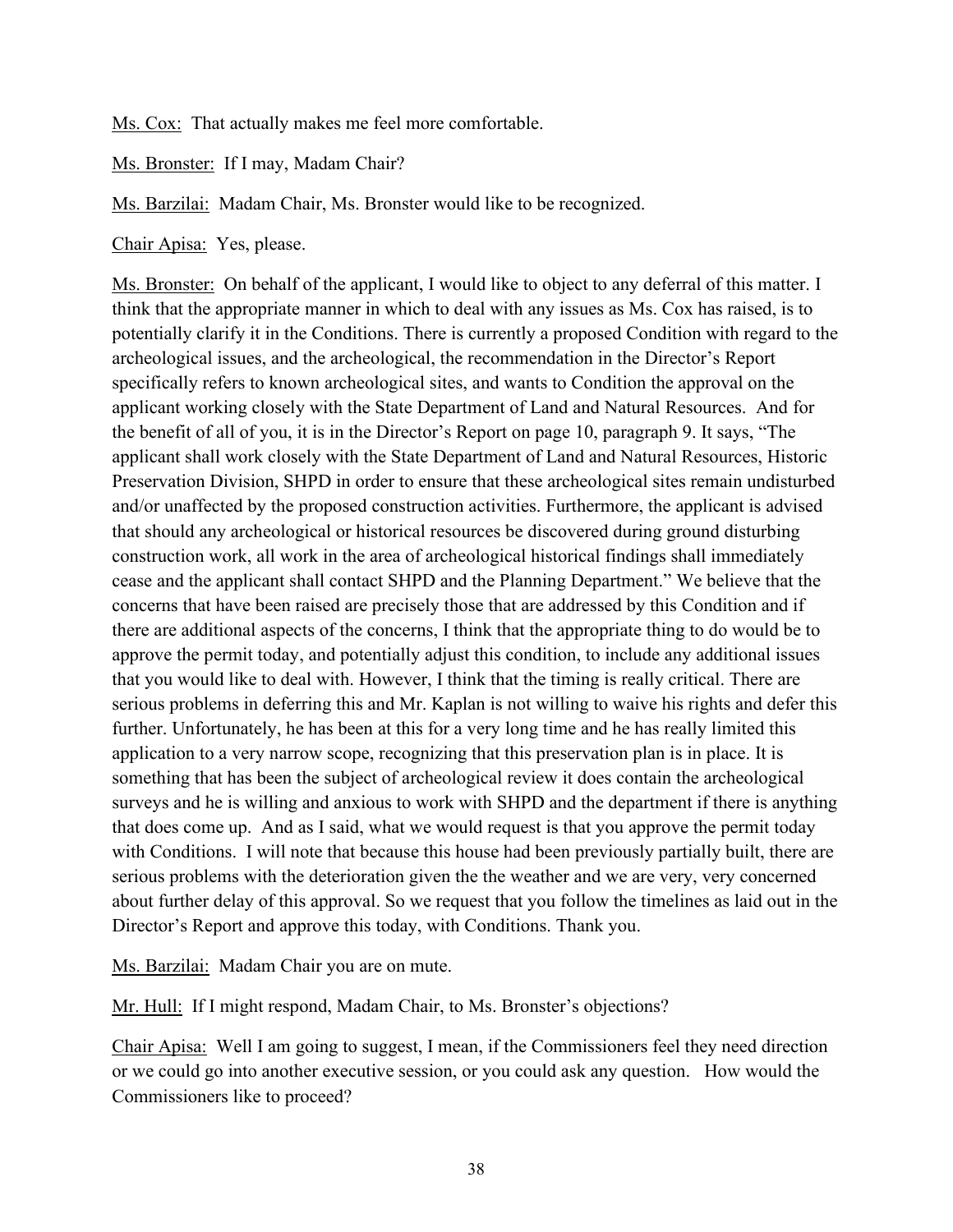Ms. Barzilai: Madam Chair, prior to entertaining a motion, perhaps we should allow Director Hull an opportunity to comment.

## Chair Apisa: Sounds like a good idea. Director Hull?

Mr. Hull: Thanks Madam Chair. I can sympathize with what Ms. Bronster's stating. I will say that I would be in complete agreement that the July 13 date that I just requested for deferral for would, breach the 60-day automatic approval timeline that is in place under Kauai County Court Chapter 8. I think that time is, quite honestly necessary and appropriate for us to do a further analysis, but I also, respect that there is a timeline crunch or is a timeline requirement under the 60-day window, that if the applicant does not agree to it than that is completely their right. You guys may need to go into executive session on this. I do believe that because the intervention request took two meetings to resolve, that it told the timeline. And that in fact, the June 8, meeting is still within the 60-day window, now granted is was beyond 60 days since this Commission received the Director's Report and held the first public hearing, but I believe because the Commission could not get into that time frame it had to resolve the intervention request. I do believe that we have at least until the June meeting to be able to come back to you folks and get an updated supplemental Director's Report. But I recognize that that could be challenged, and it's probably something that you're going to have to talk to your attorney in executive session. But that is where the Department is at.

Ms. Bronster: Madam Chair, may I address the issue of the tolling?

## Chair Apisa: Yes, go ahead.

Ms. Bronster: I want to take a moment to talk to you about the timeframes that were set up in the county ordinance. And I will say that the 60-day timeline, has been set. It is there, it is a firm date and there is no provision in the rules for tolling. So, what I think is important to note is that what Mr. Hull suggested that there may be some tolling, it has to (inaudible) within your authority. And obviously, this is something to discuss with your own counsel, but we would just like to be heard on it. The rules specifically say, that within 60 days after receipt of the Planning Director's Report or as longer period as may be agreed to by the applicant, which the applicant is not willing to agree to. The Planning Commission shall hope- hold at least one public hearing and issue the permit with or without Conditions or deny the permit. In Sub-section 5, it says, "If the Planning Director or the Planning Commission fails to take action within the time limits prescribed in this article, unless the applicant ascents to a delay, the application shall be deemed approved." And again, I just want for the record to say that the applicant is not assenting to any delay. Accordingly, there is no provision anywhere in the ordinances that suggest that a delay because of a motion, would toll the timeframes. And this is important because this ordinance was a result of a state statue. It was not something that the Commission, the County Council simply came up with, It was specifically part of 91-13.5 which was actually first, passed in 1999, a very long time ago, but I happen to remember it because at the time, I was the Attorney General. And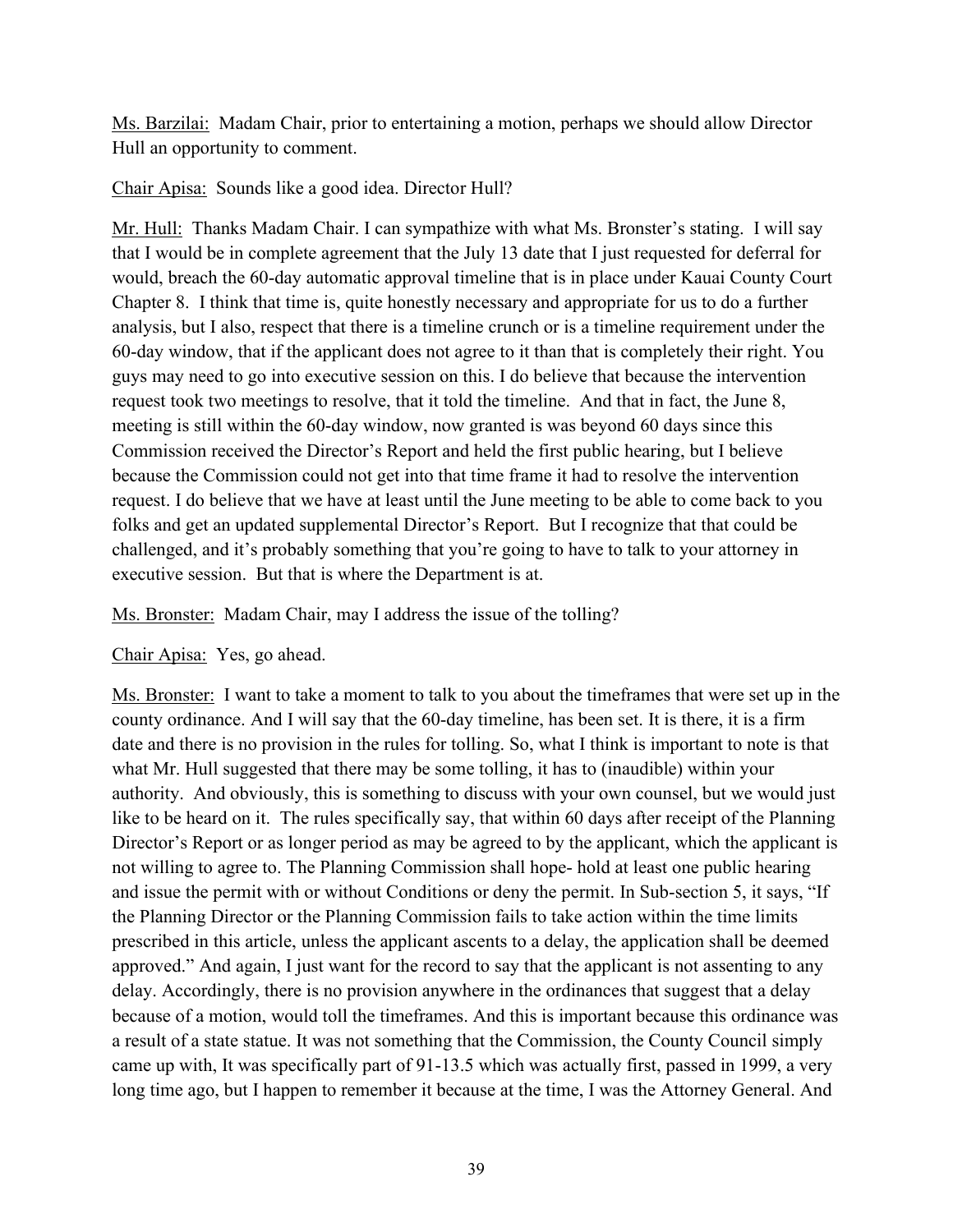the problem came up that there were a lot of vacancies and there was a lot of delay, and there were a lot of things that just took more time than people wanted. And so what the legislature said is each county must come up with a strict maximum time period, within which to act. Now we're not telling you whether it has to be 20 days, 30 days, 60 days, but it's up to you counties to make that determination. But once you make that determination as to what that time limit is, it will be followed. And if you don't act within the time limit as the county prescribes, it will deem - the application will be deemed approved. So having passed it in the legislature in 91-13.5, the county of Kauai then went and set the 60-day time limit, and it didn't have any tolling and the state law didn't allow or have any provisions for tolling. So based on those, we believe that the 60 days as set forth and as reported in the Director's Report will expire on, it says that the deadline for the PC to take action according to the director is May 22, 2021, and we believe that that is the deadline. Accordingly, we would request, um, rather than have this approval by operation of law; we would request that the Commission approve this single-family modest home, the Kaplan's. Thank you.

Chair Apisa: Thank you, for further explanation again, Commissioners, any questions or comments or do you feel you need to go into executive session?

Ms. Nogami Streufert: Donna, Chair, Commission Chair, Chair Apisa, if I could ask a question of Mr. Hull please?

Chair Apisa: Yes, please.

Ms. Nogami Streufert: I think the largest at this point one of the largest areas of concern is No. 9, (inaudible), which is logical. And right now (inaudible) land is (inaudible) as the orbiter if you will. (Inaudible). Is there a (inaudible) Kauai that would be appropriate as a consultant to be added to this Condition?

Mr. Hull: You know, I would be hesitant to bring on a private party and one, would the Department pay for it, which I don't have the funds for but if we made it upon the applicant to bring on a consultant, you know, what would be the distinguishing, (inaudible) between SHPD and the consultant if they disagreed, so to speak? So generally it is a reliance on SHPD's, not only expertise by their, you know, their position as a state government agency. So I know there are of course, consulting services that we completely respect and acknowledge their professionalism in the field by it would be hard to see said authorities to make calls on certain archeological sites above and beyond SHPD for a consultant if you will.

Ms. Nogami Streufert: Okay. Thank you.

Chair Apisa: Are there any further questions?

Ms. Cox: I have a question. So does SHPD as, I am just not as familiar with their work as maybe I should be, but do they, will they, talk to clients from the area? I mean…or do they just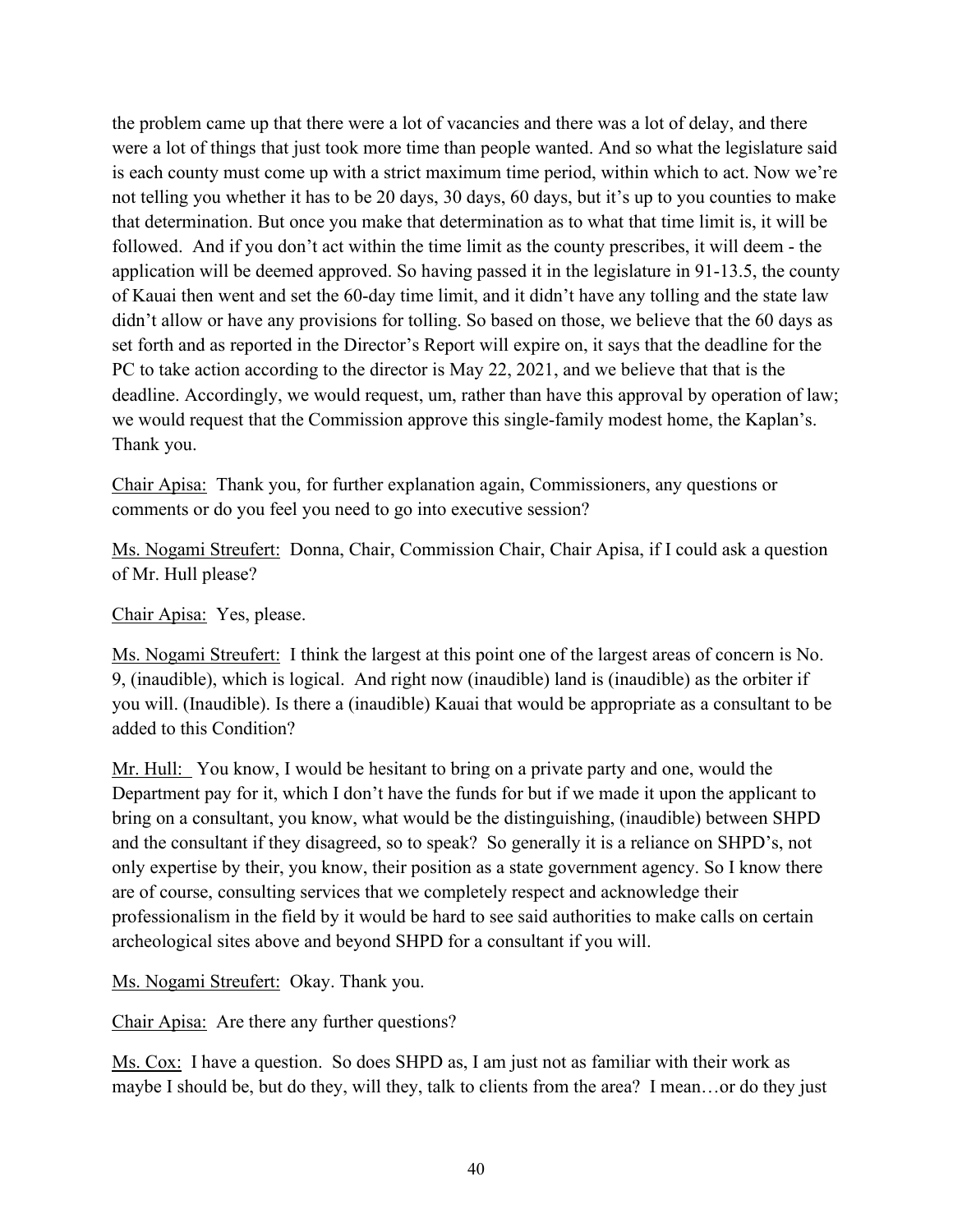oversee the removal of things? In other words, is there a way by putting a Condition in and or adding into I mean, leaving 9, the way it is, but does that mean that they actually are going to investigate some of the things we heard this morning?

Mr. Hull: It's a good question, Commissioner Cox. While I have seen...I believe some history of SHPD participating in cultural practitioner issues, if you will, I don't believe, that that's particular their authority and responsibility. According to case law, quite honestly, it is the authority of the applicant or it's the responsibility of the applicant and the duty of the Planning Department to look into those particular issues. Then ultimately, by our assessment research and provision of that information to the Commission, then from that information you (inaudible) an action or a response and so that is really where that responsibility falls.

Ms. Cox: Okay, thank you.

Chair Apisa: Further, open to further questions. What I am hearing is that if we do not take action today, it could be automatically approved by the 60-day, 60-day time limit.

Mr. Hull: If I might have one final caveat to that 60-day timeline, Madam Chair?

Chair Apisa: Yes please.

Mr. Hull: And with that, I will of course respect the ability for Ms. Bronster and Ms. Loo to respond, but indeed, there is the 60-day timeline. I think Ms. Bronster and Ms. Loo disagree with the Department's assessment of the tolling of that timeline. Regardless of where that timeline fits in, I cannot say what action is required within the 60th day. The three actions you have before you always the same, right? Approval, approval of the Conditions of approval, or denial, and those were the three actions that - that essentially would be necessitated taken within that 60-day time frame.

Chair Apisa: Commissioners, have no further questions or want to go into executive session, I would entertain a motion. What is your pleasure?

Ms. Bronster: May I make a comment?

Chair Apisa: Yes, please.

Ms. Bronster: Madam Chair?

Chair Apisa: Yes, please.

Ms. Bronster: I apologize for interjecting here. I did want to note that the archeological inventory survey attached as Exhibit "K" to the application specifically refers to the fact that as part of the survey itself, the applicant did reach out to Kapuna in the area, and the Kapuna made comments on this topic of the then application, that was being considered, that was the full development. And the Kapuna Mary Lee Chandler, checked with other Kapuna on the behalf of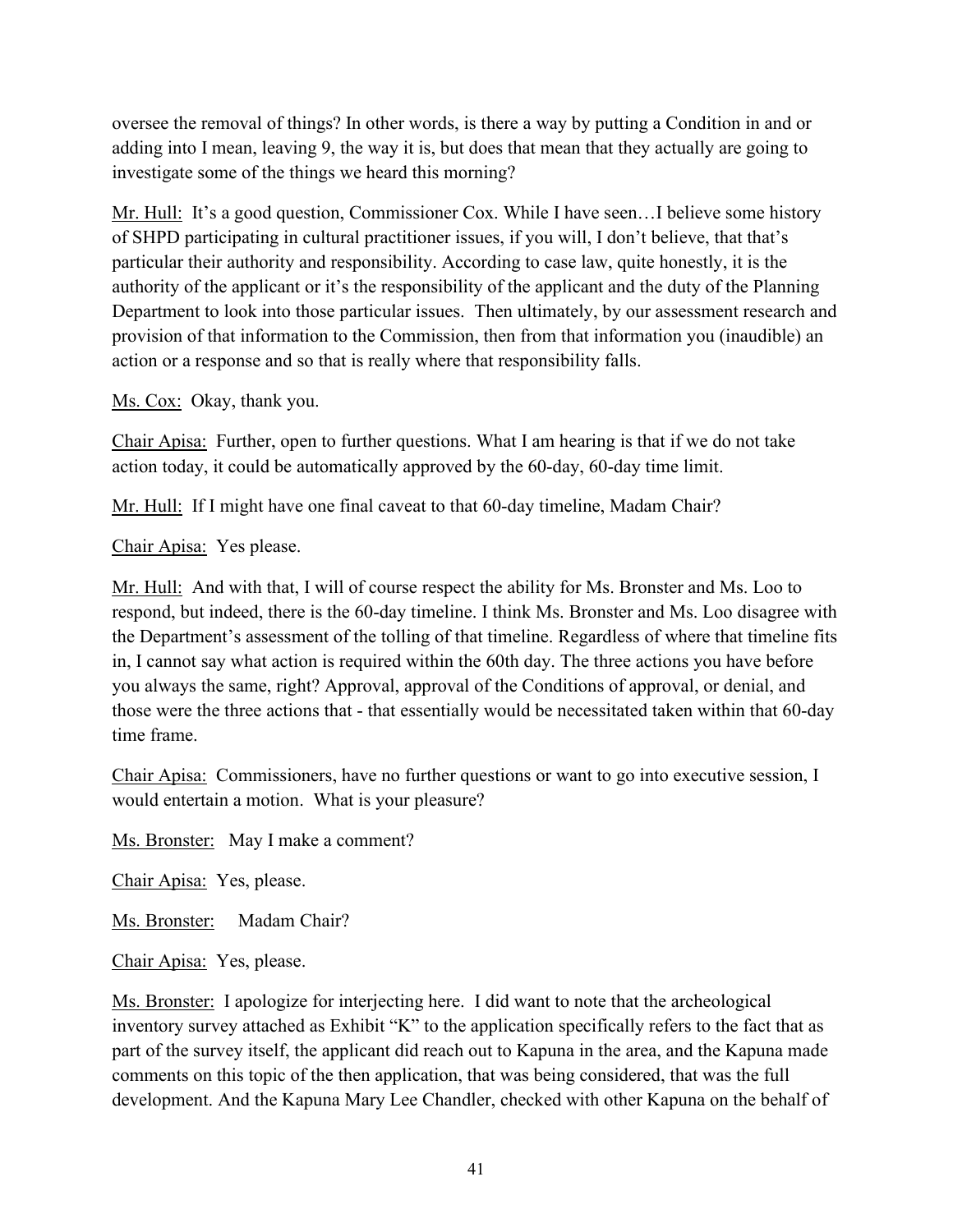the applicant and could not find anybody who had the historical knowledge of the study parcel. However, in communication with the applicant just now, I have been informed, that the applicant would be willing to entertain an extension of this Condition No. 9, to include in the Condition. The fact, that they should go back out to the Kapuna with respect to investigating this issue to get a cultural practitioner to look at the issue of the archeological sites that have been referenced. I would also note that to the extent that the archeological surveys show anything the ones that had been previously done, they are not in the location of the home. So that it would not be a review there, but rather at the other site or sites that have been discussed to see whether in fact there any stones were moved that we were unaware of.

Chair Apisa: Thank you. Commissioners, your pleasure?

Ms. Nogami Streufert: Could I ask a question then of the attorney? Does that mean (inaudible) that you would be or your client would be open to entertaining a modification of Condition 9, to include regular consultations, local Kapuna or with local practitioners?

Ms. Bronster: I think that the way in which this is generally handled, in other areas that I have been involved with on other islands. What is done is hire a cultural practitioner to take, to reach out to the Kapuna, and look at whether or not there are any additional issues that could be considered under the Preservation Plan and the coordination with SHPD. So it would basically be going out to either the cultural practitioner who is previously been engaged or a new one to see whether or not there are additional things that should be incorporate into the Preservation Plan of this SHPD. And it would be consistent with the rest of paragraph 9, which says, "If there are other things discovered, they will be raised with SHPD and the Planning Department." So it would not solely be SHPD it would be, um, with SHPD and the Planning Department. So the applicant is willing to hire a cultural consultant, to do that and then if anything additional is found, would follow the rest of Condition No. 9.

Ms. Nogami Streufert: Would that be something that would be acceptable to the Planning Department?

Mr. Hull: I'll say it's better than not having it there. But I would say again, we can craft a possible Condition that we think might be reasonably implemented and I've crafted one, but I will still say that the Department is requesting a deferral.

Ms. Nogami Streufert: 'Kay.

Ms. Cox: Then can I ask for clarification of what our options are at this point? If we deny this or defer it, either one, then it would, we will run into that time frame problem, right?

Mr. Hull: No, no. So if you deny it, you do not run into the time frame.

Ms. Cox: Oh yeah, you are right okay. If we don't yeah, okay. So if we defer it, which is what the Planning Department would, is requesting, then we would run into the time frame. And if we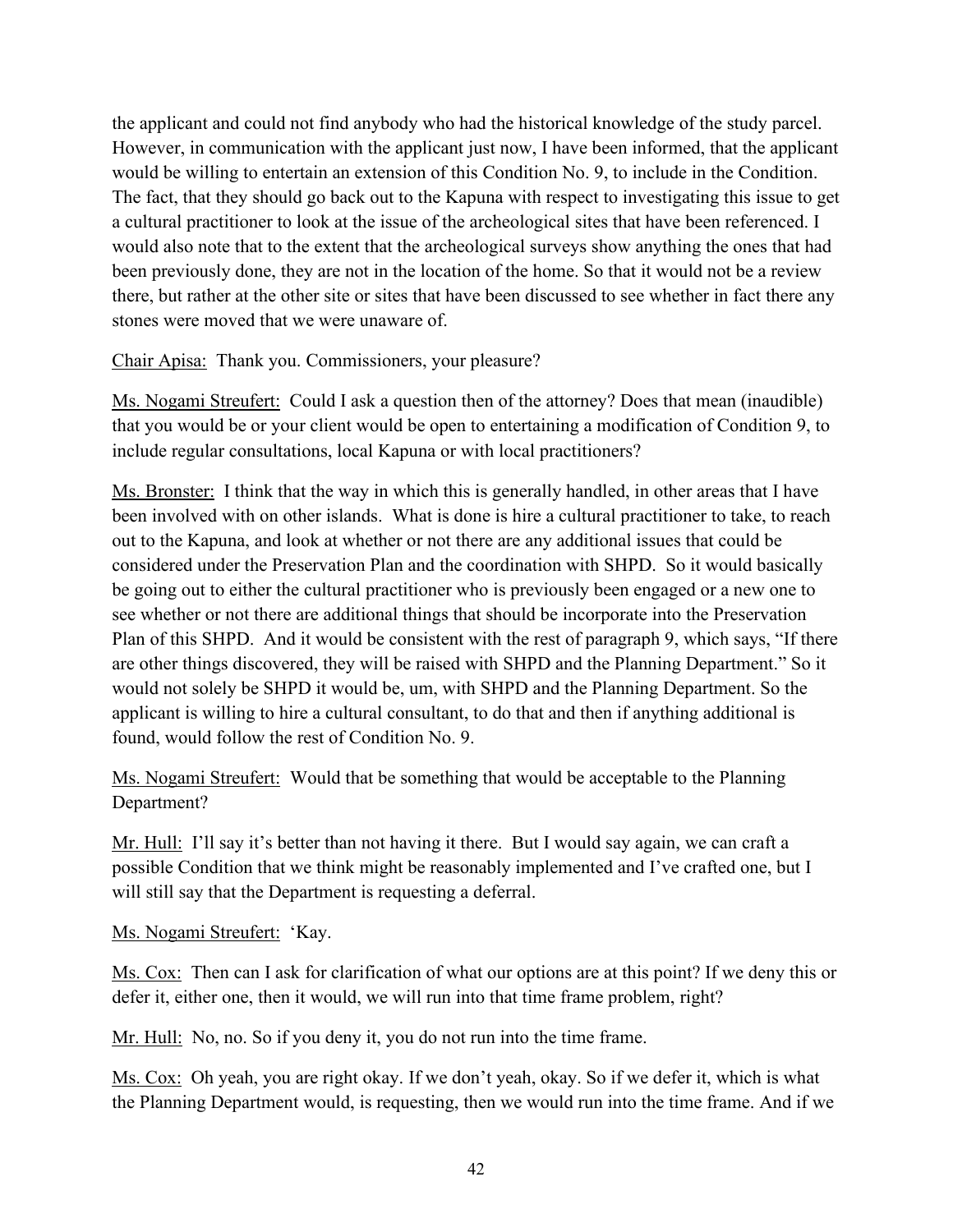run into the time frame, the application may be approved as is, which would mean that recommendation 9, would not be changed the way we just discovered or just talked about, right? Okay. So if we approve it with recommendation 9, it may not have the same intent as what the Planning Department would like, but it would also would not be subject to the time lapse problem. Okay. Thank you.

Mr. Hull: If the Commission would like again, we're asking for a deferral and you know, to put some of (inaudible) if the Commission doesn't feel that they has enough information to assess in that it hasn't met all the standards and criteria. The Applicant or the Department has not demonstrated that all the standards have been met, given, say public testimony or other information provided, then the Commission can deny on that on those grounds. But those are for clarification. So, if the Commission would like me to read what I kind of put together just listening to this discussion about a possible amendment to Condition No. 9, I can read something onto the record. But again, that's if you want to go on the track of… someone wants to make a motion in line with approving with an amended Condition No. 9.

Chair Apisa: I would like to hear what your proposed amendment is.

Ms. Cox: Yeah, I would, too.

Mr. Hull: Well the Department drafted up it could get to what was being spoken to by both the applicant as well as the Commission, is that No. 9, would be amended to include the following language after the first portion of that paragraph. To state: "Regular consultation with cultural practitioners shall continue on an annual basis in order to ensure cultural practitioner rights are preserved and maintained."

## Woman: I like it.

Mr. Hull: And I of course Ms. Bronster wants to be able to write that down I can re-read it if you want, but. Commissioners you know, you want to get clarification if the applicant has any objections to that type of Condition.

Chair Apisa: Go ahead and re-read it one more time. It is not too long.

Mr. Hull: So in addition to the language already established in recommended Condition No. 9, it would be amended to add the following language: "Regular consultation with cultural practitioners shall continue on an annual basis in order to ensure cultural practitioner rights are preserved and maintained." And I guess from an implementation standpoint, essentially that would necessitate that the applicant provides the Planning Department with a report on an annual basis demonstrating that consultation and outreach.

Chair Apisa: Is that an annual basis forever and ever?

Mr. Hull: It would at least the way it's drafted, yes.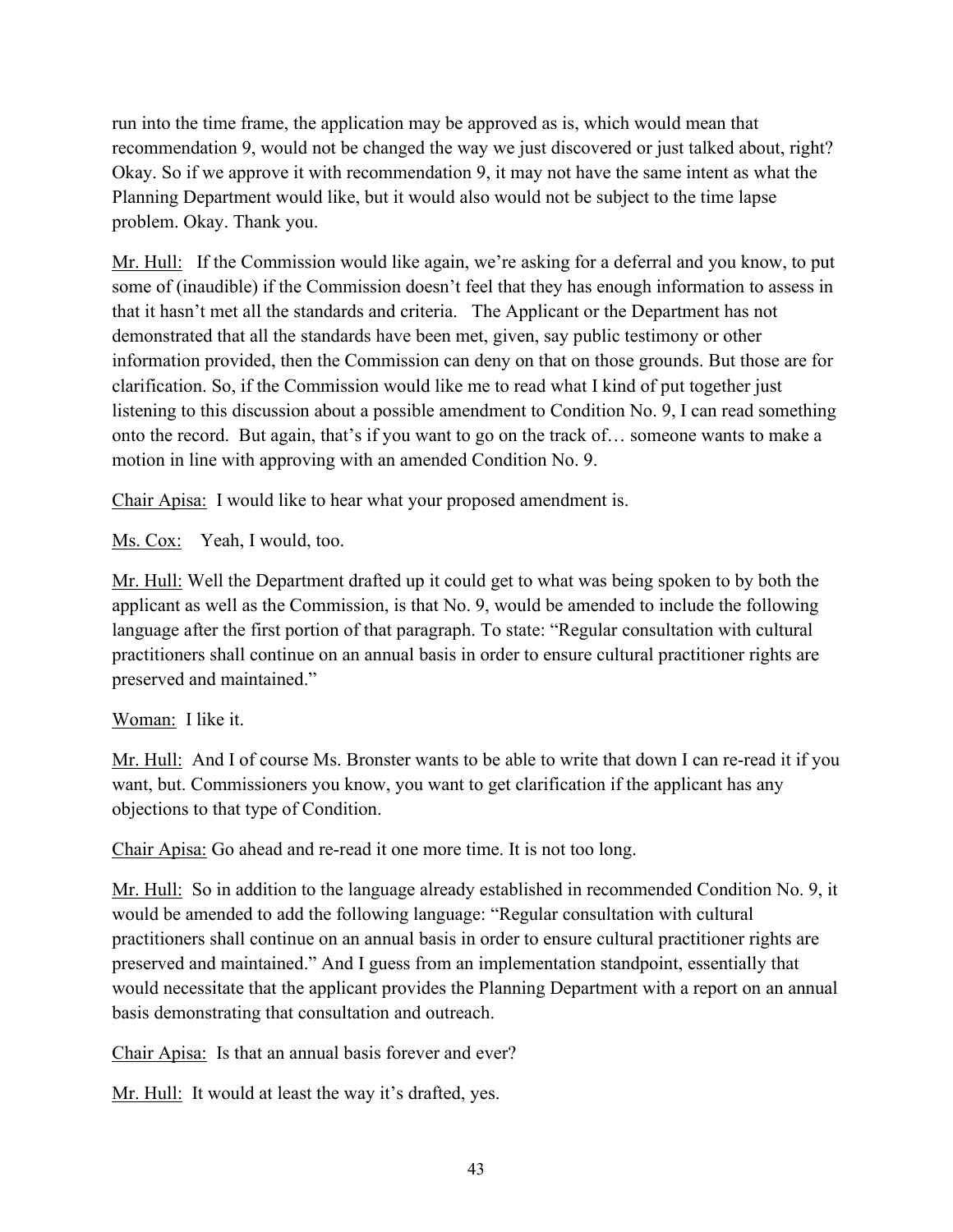### Ms. Bronster: May I respond here.

Mr. Hull: I will say, it's not uncommon for annual reports to be placed on class IV zoning permits. Right? There are class IV zoning permits, there are SMA permits, there are use permits that have annual reports. While the Department is not necessarily in favor of all of them because it creates a lot of reporting for the Department to process. I was just trying to synthesize at least; the concerns are being raised by the Commission's applicant's response and so there is I will say a format that has been done. But if the Commission wants to change that language or the applicant has any recommended changes to it, but again, I just want to state that this is just one I crafted off of the concerns that were being raise. The Department's position still is that action for approval is not recommended at this time.

Ms. Otsuka: I would think it should not be on an annual basis forever, at least until completion? If you think how many - how many people would want to live in a home and always need to be reminded every year I have to go to the Planning Department because I need to let them know that nothing historical was found. I do not want to be in my 80s having to remember something like this.

Chair Apisa: Then pass it on to your grandchildren.

Ms. Nogami Streufert: We could make it due on income tax day then you would remember it.

Mr. Hull: (Inaudible) look if that is where the Commissioner's is lining up as far as design or a possible Condition that could be amended then to an annual basis until a certificate of occupancy is issued by the building division.

Chair Apisa: That sounds better.

Ms. Bronster: Yeah, I think that, if I may, Madam Chair?

Chair Apisa: Yes, please.

Ms. Bronster: I think that until a C of O is granted, I think would work. But I think we would need to be clear that the Condition should say 'on an annual basis' to ensure that cultural rights, if any, are preserved and maintained. Because it is not clear from the archeological study that has been done that there have been any cultural rights on lot 19, which is the smaller parcel. So, certainly we would reach out to a cultural practitioner and hopefully with that determination, but I would like it to be the consultation with the cultural practitioner shall continue until a C of O is obtained and a report made until C of O is contained to ensure that cultural rights, if any, are preserved.

Chair Apisa: Kaaina are you.

Ms. Nogami Streufert: If I could ask a question? What does a referral do for a, if we were to defer it, does this mean that they could build without any Conditions? That it expires so therefore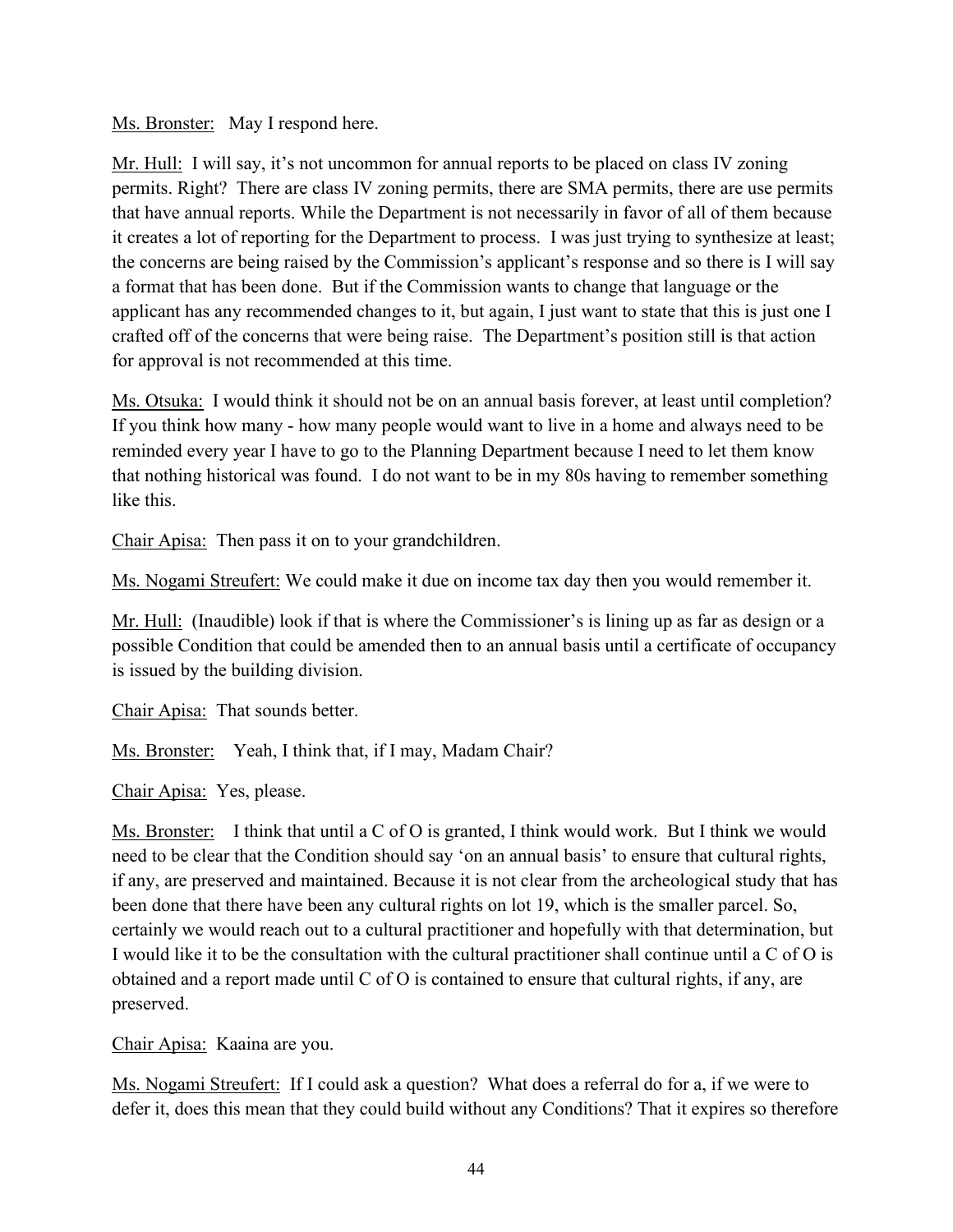they can building with any Conditions at all.

Mr. Hull: It's really a question for you possibly in your attorney and executive session. Because it there was a deferral of today or say you deferred it just till June, right? Till the June meeting, once the Department feels as if it is in within the timeline, the applicant does not sustain that they don't feel it is within the timeline, right? Then there are repercussions. If they decide to challenge it, if they decide not to challenge it, right, then that is really a discussion, sorry to (inaudible) it's really a discussion for you and Ms. Barzilai.

Ms. Barzilai: Which now might be an appropriate time to make a motion. I believe that we understand that the Department's position is that tolling started when the contested case commenced when the petition for intervention was filed. And that there's still time on the clock until after the June 8 meeting. That is the position of the Department is that tolling occurred and that there time remains? The position of the applicant is that that is not the case. That the rules do not provide for tolling and that chapter 91-13.5 does not provide for tolling. Madam Chair maybe at this time you would like to entertain a motion.

Chair Apisa: Yes, would someone like to make a motion to go into executive session? It sounds like we are at a standstill here and we need a little guidance.

Ms. Barzilai: You probably would want to state the purpose.

Ms. Cox: I will make a motion that we go into executive session pursuant to Hawaii revised statute Section 92-4, and 92-5(a)(4) for the purpose of the executive session is to consult with the county's legal counsel on questions, issues, status and procedural matters. This consultationconsultant- consultation involves consideration of the powers, duties, privileges, immunities and/or liabilities of the commission and the county, as they relate to the matter of an applicant by Michael A. Kaplan, local trust for a class IV Zoning Permit Z-IV-2021-8 and Use Permit U-2021-7 for the real property identified as Tax Map Key: 4-5-2-012:019.

Chair Apisa: Do we have a second for this motion? Do we have a second?

Ms. Nogami Streufert: Second.

Chair Apisa: Okay we have a motion on the floor to go into executive session, um, all in favor. Aye. (Unanimous voice vote). Motion Passes 6:0. We will adjourn and reunite in executive session and I think this could be much shorter than the last 45 minutes.

The Commission moved into Executive Session at 12:49 p.m. The Commission returned to Open Session at 1:45p.m.

Chair Apisa called the meeting back to order after Executive Session.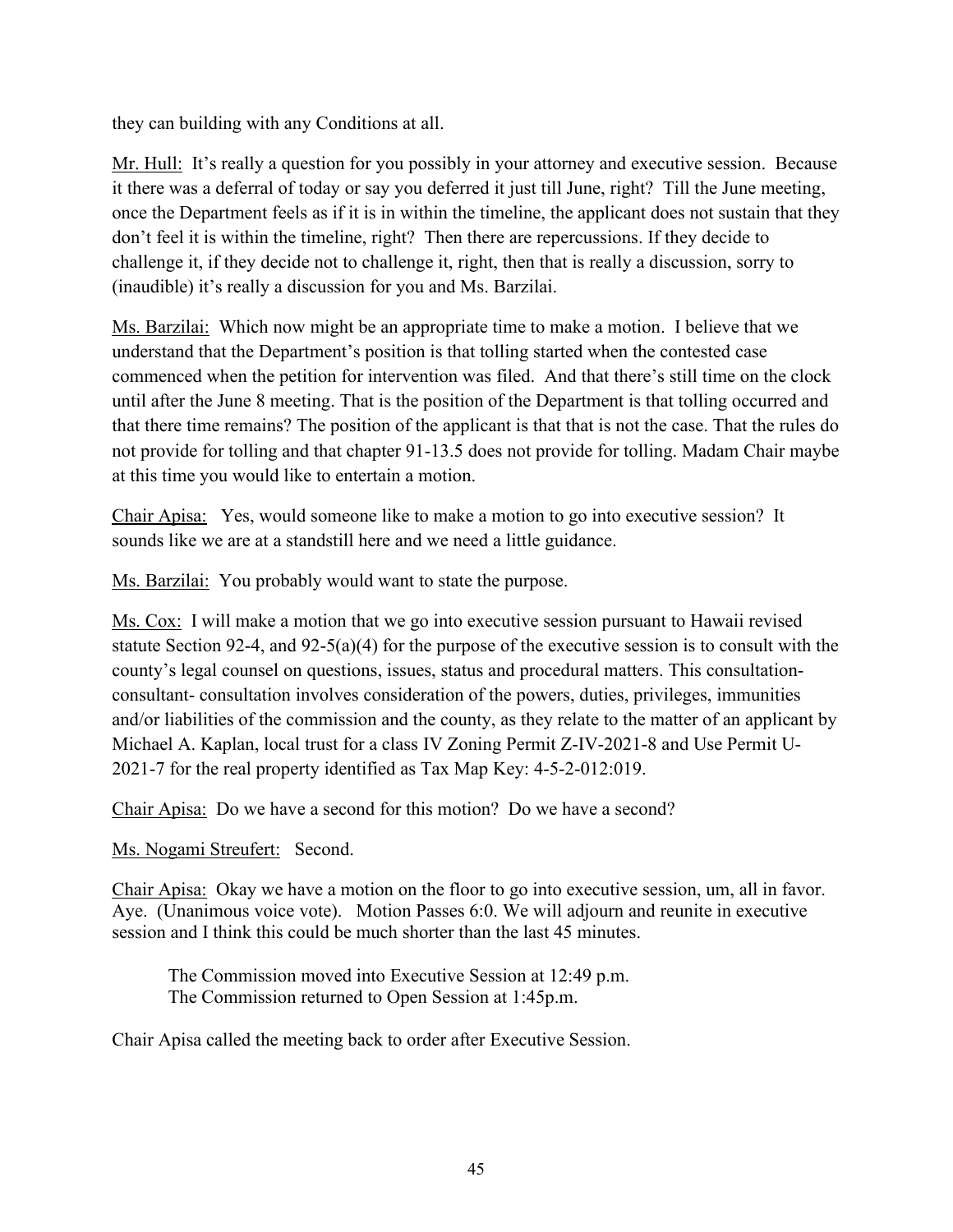Chair Apisa: Okay, we would like to take roll call. I will do a roll call here. Commission Streufert?

Ms. Nogami Streufert: Here.

Chair Apisa: Commissioner DeGracia?

Mr. DeGracia: Here.

Chair Apisa: Commissioner Otsuka?

Ms. Otsuka: Here.

Chair Apisa: Commissioner Chiba?

Mr. Chiba: Here.

Chair Apisa: Vice-Chair Cox?

Ms. Cox: Here.

Chair Apisa: Ms. Apisa here. There is 6 present and the meeting is reconvened. So this first, does the Commissioner are have any questions or I do or I don't but Kaaina do you have any comments to add?

Mr. Hull: None, not at this time Madam Chair.

Chair Apisa: All right, Ms. Bronster, to avoid the possibility of a deferral in a 6 month or I'm sorry. To avoid the possibility of a denial and a 6-month delay, would your client consider agreeing to a 30-day deferral?

Ms. Barzilai: Ms. Bronster, you are on mute.

Ms. Cox: You're muted.

Chair Apisa: I'm sorry what was that?

Ms. Bronster: Okay, I am sorry, Madam Chair, I was muted. I am sorry Madam Chair. We do not believe that it would be appropriate to have a deferral. We think that the issues that were raised previously, relating to the Hawaiian rights are valid concerns and I think that the proposal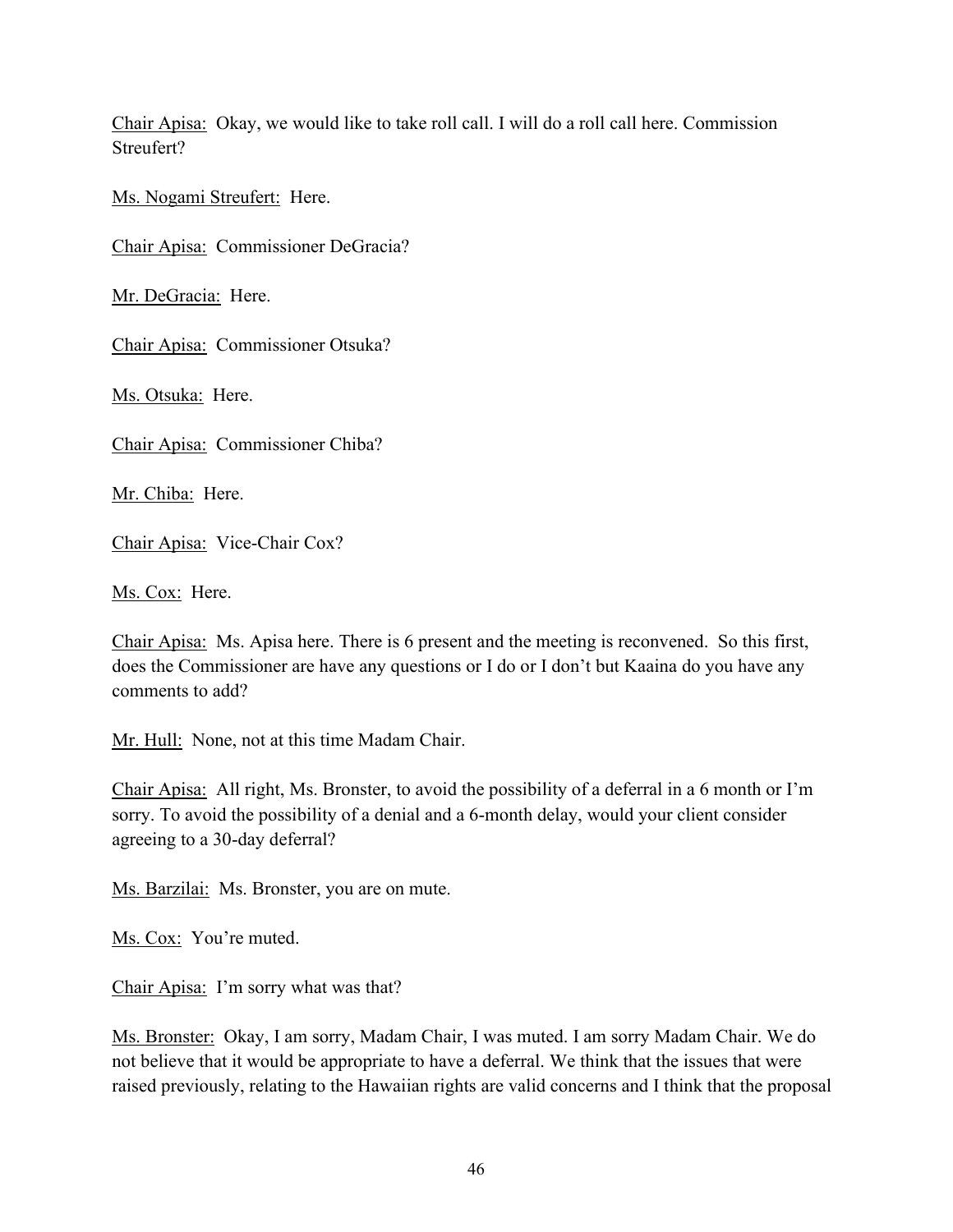that was suggested earlier to amend the Conditions would adequately address those concerns. And I think that when we're talking about a use permit on a Kuleana lot, there are very specific requirements on what you should be looking at. And to the extent that there are archeological, cultural practices, and other related issues, we think that the proposal by Director Hull, would more than adequately address the concern. The applicant would be happy to consult with cultural practitioners and would be happy to report to SHPD and the Department and were prepared to do that today. We believe that the condition No.9, with adjustments would address that and based on that, there should be no reason to delay. So we believe that the Commission should should vote today, and with due respect, we request that you expand Condition 9, to address the concerns that were raised and in enable the applicant to reach out to the community to determine whether there are additional issues that should be looked at and we request that you approve it today. Thank you. And we are not willing to defer.

Chair Apisa: Okay, thank you, and Director Hull, you seem to have some concern in needing additional time to amend the report. Any- anything you want to add to that?

Mr. Hull: No, Madam Chair, just as you stated and as we have stated before, prior to you folks going to executive session, the Department would appreciate additional time, to further assess the information that was provided today. And provide the, you know, possibility of an updated report to analyze, assess, and make a recommendation. I hope on the input that brought today, to do further outreach. Again, we do understand where the applicant is coming from when it comes to the timeline, so we respect that. Ultimately, the Commission's quite honestly, and as your clerk, I apologize you are in this position, but I appreciate the fact that you folks are definitely, between a rock and a hard place. More so than I think, I have seen any Commission put in on any other previous items. So, I apologize for folks having to be in this position, but ultimately it's an action that is necessary.

Chair Apisa: Yeah, I think the rock and a hard place is maybe not agreeing on when the 60 days are up (inaudible) you know, understanding the applicants' position on prior deferrals. Commissioners any further, any questions? So we have before us the option to approve as submitted, approve with conditions, or to deny. I would entertain a motion.

Ms. Nogami Streufert: Chair, before we get into the Conditions, or before we get these (inaudible) will we not, if we wanted to add Conditions or modify Conditions. Do we not have to do that now before we even (inaudible) to do that?

Chair Apisa: Yes, I would think now would be the appropriate time if you want to modify the conditions or add to them in any way. Now would be the time, before we vote.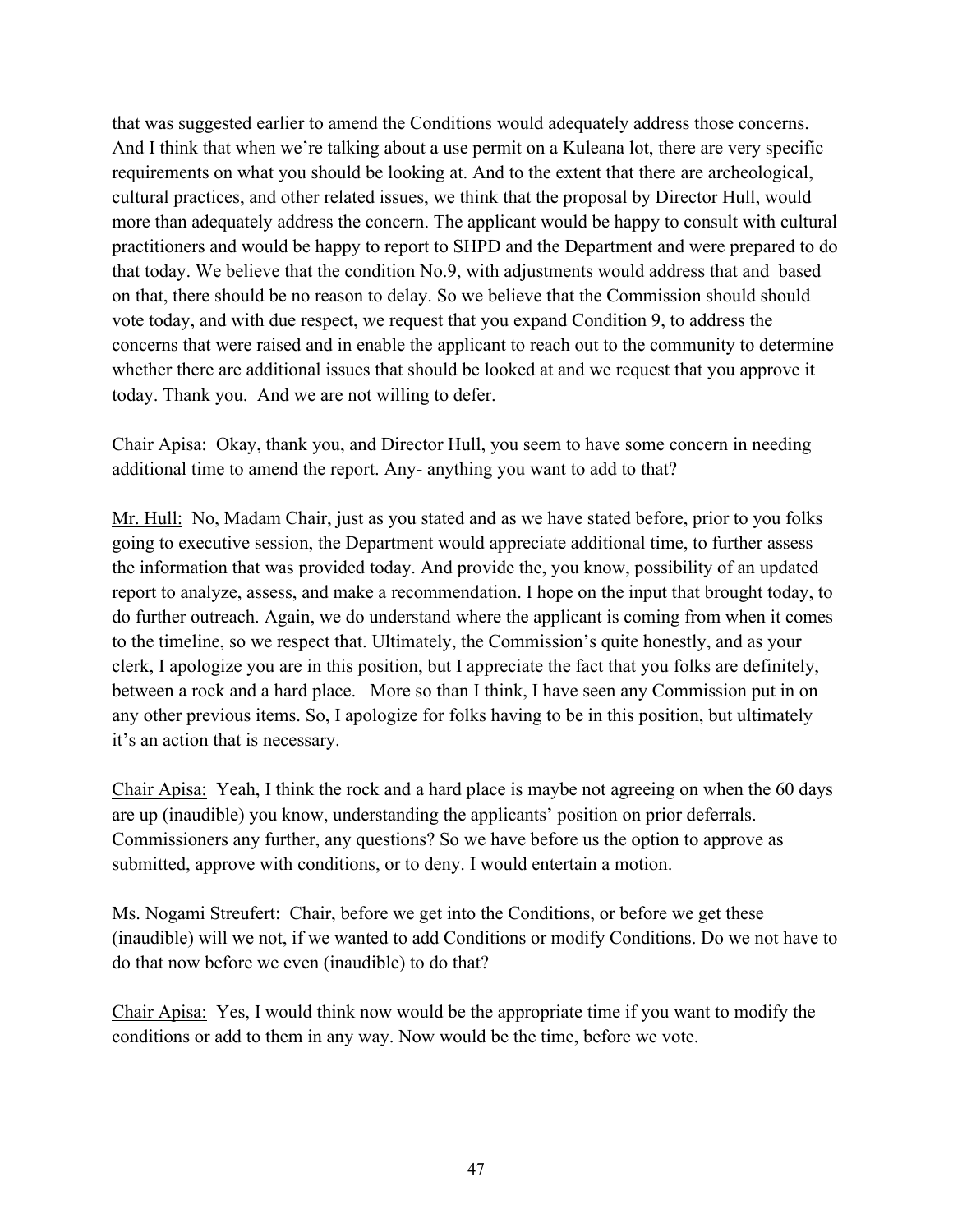Ms. Barzilai: Madam Chair, you would need a specific proposal or a specific question from the Commissioners on an individual condition that you would like to discuss or revise.

Chair Apisa: Okay, let me take a stab at it. On Condition 9, I think is the archeological Hawaiian (inaudible). I think that is where most people in the community as well as, I can't speak for the rest of the Commission, have concerns with. I would like to see that strengthened and I am not sure how to do this so that is why I am hesitating. I would like to see that strengthened to ensure that the either (inaudible) or the historical or (inaudible). You got the archeological survey, so archeological surveys say that it's relatively, the area that they want to do (inaudible) in has been relatively (inaudible). But there have been things that have been brought up whether they're real or whether that's just one person who said it and then as it becomes repeated it becomes more established fact. I don't know where it goes. Well is there some way, Mr. Hull that we can strengthen that to take into account the possibility that there is something there as well as to future quote finds or future reminiscences of what has happened before can be taken into account. There is some kind of a language that can be put in there.

Mr. Hull: So sorry, I hear kind of two things by our Commissioner Streufert, and I am just trying to clarify so correct me if I am wrong. There is Condition 9, currently, is germane towards the discussion points and mitigation or preservation points of archeological sites. I think there is also a concern from the Commission and we address the possible amendment to that,, to go beyond just addressing archeological points but to address possible cultural practitioner points. In so far as there are cultural practitioners today, that may be using this site, whose rights to access a site as Ms. Bronster said, if any is actually occurring to be preserved and maintained. I have to say I do not see anything further beyond what was previously proposed encapsulating, that Condition as a mitigation measure, right? You know, the ultimately that is why the Department has concerns with moving forward with applicant is that further outreach may be necessary or further analysis? And that's what our recommendation is for the deferral. But as far as the Commission are you looking at making a motion to say approve with this Condition amended, I'll be honest Commissioner, I don't see anything beyond what's already there as well as what was previously reiterated with the consent of Ms. Bronster.

Ms. Nogami Streufert: Thank you.

Ms. Otsuka: Clerk, one concern. I have a question. One concern if this is deferred, how many days does someone have to intervene?

Mr. Hull: Commissioner Otsuka, if I may. It wouldn't be an intervention, if this were deferred, the applicant at least with what they've conveyed so far in this meeting, may object to that and therefore they have a right to appeal that to the court. And so they would have, I'm trying to think and Laura, you might know that better, they either have 21 days or 30 days to make that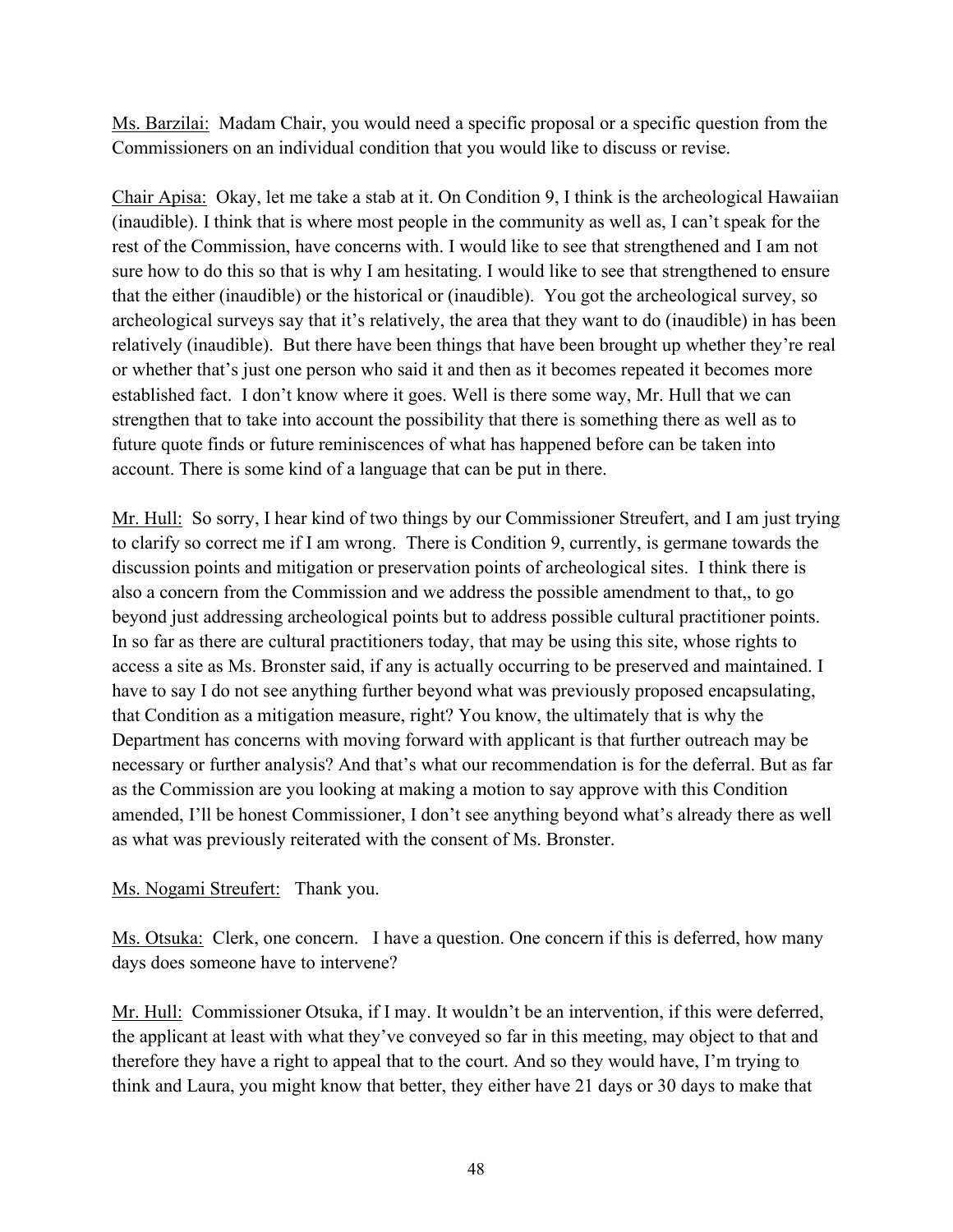appeal.

Ms. Barzilai: I think its 30 days. I can check the roll.

Chair Apisa: So 30 days would be the maximum. Could be done anytime within that period.

Mr. Hull: Correct.

Ms. Cox: I have to say I am very concerned, because I understand that the applicants' concern with the time frame, they've waited a long time for this, but I also am struggling with the fact that the public deserves to have these things analyzed and researched. I just I guess, all I want to say is I wish that we could agree on a deferral a shorter, you know, 30-day referral because I do feel like I'm between a rock and a hard place, and going to have to make a tough decision.

Ms. Bronster: Madam Chair?

Chair Apisa: Yes?

Ms. Bronster: May I address this point?

Chair Apisa: Yes, please.

Ms. Bronster: I have heard the concerns of the Commission and I fully appreciate the difficulty. What I would propose is as Director Hull mentioned earlier, to add the additional language about consultation with cultural practitioners to that the applicant shall engage with the cultural practitioners to ensure the cultural rights if any are preserved and maintained, and that with respect to the particular issue that was raised about the birthing stone, that the applicant be required to go back to the archeologist and cultural (inaudible) concerns to determine whether in fact, there is a birthing stone and to make sure that it is preserved, if it does exist on the property. I think that that very specific concern was raised by a lot of people, and I think that's something that the applicant would very much like to investigate further and make sure that the people are given assurances that if there is such a cultural item that it does get protected. So we have no problem with having that added to the Condition. Obviously, if it were identified it would then fit into the rest of the part of paragraph 9, and it would be required to be, the applicant would be required to work with SHPD and the Planning Department with respect to any additional archeological and historical findings. We believe that that would address not only the concerns raised by the Department, the concerns raised by some of you, and certainly the concerns raised by a number of the testifiers. The applicant is prepared to report back on a periodic basis, but clearly the Department probably doesn't want annual reports from every applicant. I think, having a limit, as addressed earlier, could deal with that. But certainly, having the report to the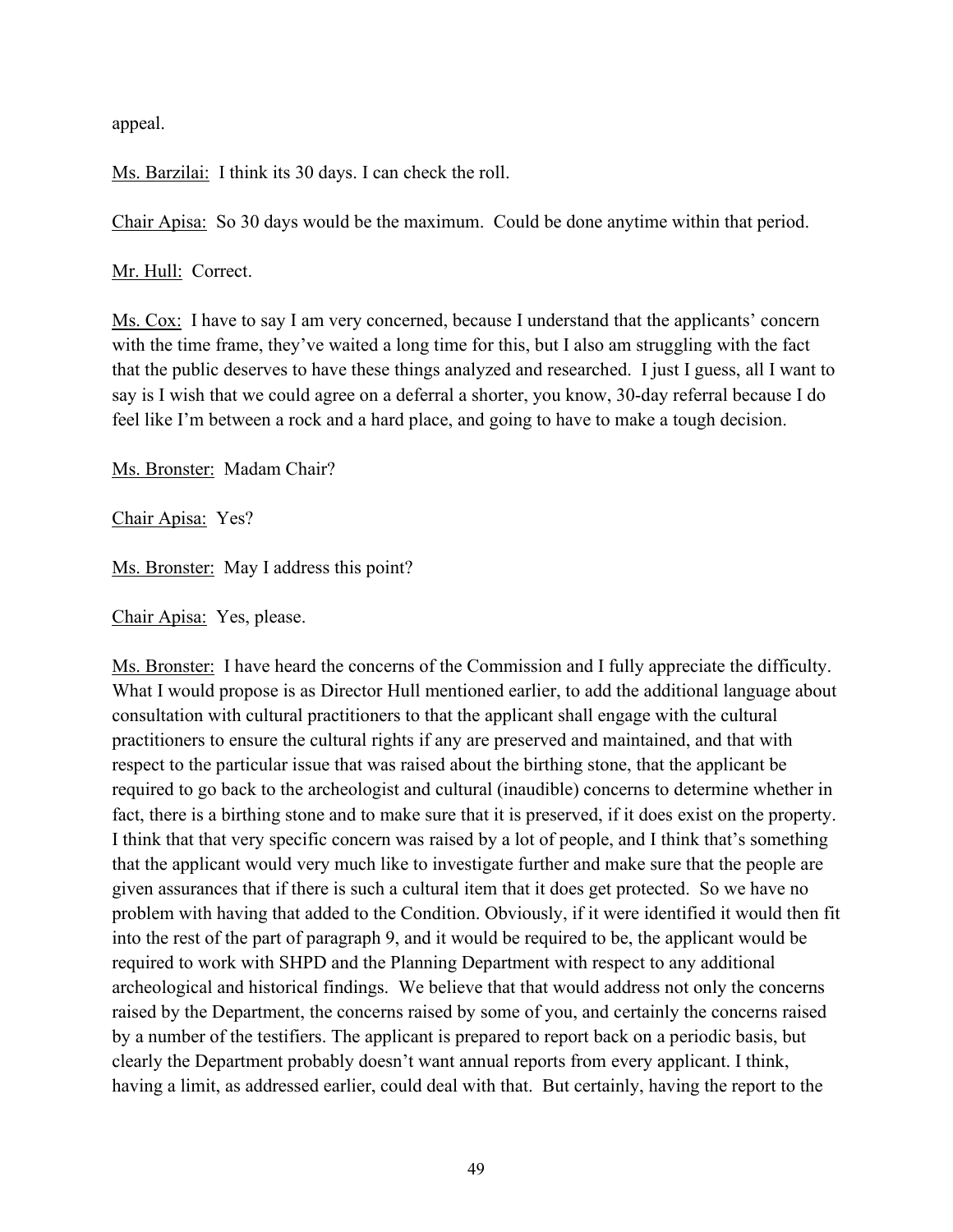Department, which would be public to the public, the public would be informed about the fact that there are protections in place to address the things that were raised this morning. We would request that you amend paragraph 9, accordingly and approve with the Conditions.

Ms. Cox: Kaaina, how do you see the difference between that amendment and what the Planning Department would do if they had more time? Because in one case it is the Planning Department that's going to be going something. The amendment is saying that the applicant is going to do something. So I am just wondering what do you, can you comment on how those might proceed differently?

Mr. Hull: Mm.

Ms. Cox: Sorry.

Mr. Hull: No, no, yeah, it's a valid question Commissioner Cox. The Department thinks that further clarification or further drawing out of the birthing stone and the preserva…the identification of it, if it is there. And the preservation of it, should be determined that it is there. I think is appropriate given the overall Condition. But again, I have to go back to the fact that a lot of this information, a lot of this testimony was just received today. The Department still has concerns about taking action based on some of these cultural practitioner positions of the site, without further outreach and consultation with them.

Ms. Cox: Thank you.

Mr. Hull: I will say, I did write down something of an implementable Condition. If one of the Commissioner's is so inclined to make a motion, I can read what I wrote down, but, I won't belabor it if there's no interest, but if a Commissioner is interested in making a motion to that affect I can read what I've written down for the overall Condition line.

Chair Apisa: I would like to hear what you have written down.

Ms. Otsuka: Yes, I second.

Mr. Hull: Okay, here we go, I got a lot of arrows, sorry. So, in addition to the language in Condition 9, what could be added, as additional language, would read: "Regular de-consultation with cultural practitioners shall continue on an annual basis until a certificate of occupancy is issued by the building division. This condition is to ensure cultural practitioner rights if any are preserved and maintained. With respect to the issue of a possible birthing stone on-site, the applicant shall work with cultural practitioners, SHPD, and the Planning Department to determine if there is a birthing stone on-site, and if there is, that that site be preserved in place."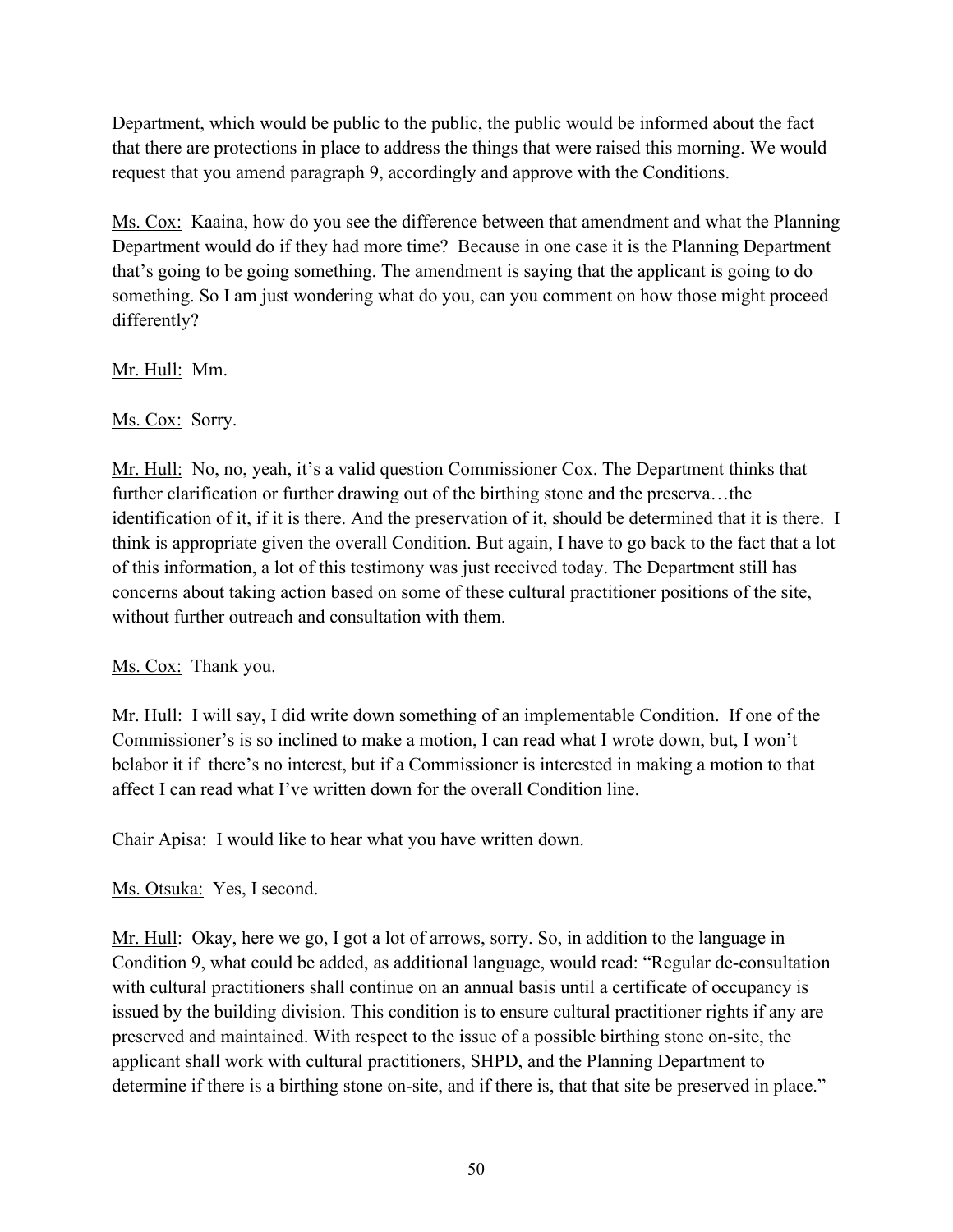Ms. Otsuka: Sounds good.

Ms. Nogami Streufert: If there was a birthing stone and it was moved, could it be restored onsite? Would that, could that work or not?

Chair Apisa: Is that included encompassed in that?

Ms. Nogami Streufert: No, I am asking that because it said to keep the birthing stone. But I'm asking whether, if we knew where it came from can it be restored to the site, could that be put in there.

Chair Apisa: And there is some question if it was ever there.

Ms. Nogami Streufert: Right. I said "if" Clerk.

Chair Apisa: Any further questions or comments from the Commissioners?

Mr. DeGracia: This coming from Commissioner DeGracia.

Chair Apisa: Okay.

Mr. DeGracia: I guess I have a comment, it is hard for me at this point at this juncture, kind of really want to prove nor deny the motion. I just feel that I need just more information and I had hoped that a deferral would have been an option.

Ms. Cox: Yep.

Mr. DeGracia: So if it is coming down to a vote today, I'm not sure where I'm headed, but, I prefer a deferral - if it is at all possible.

Chair Apisa: My understanding is that there is difference of opinion if the deferral is there or not.

Ms. Cox: This is a procedural question. If someone makes a motion and it gets seconded, there can still be discussion after that, right?

Chair Apisa: Correct.

Ms. Barzilai: Yes.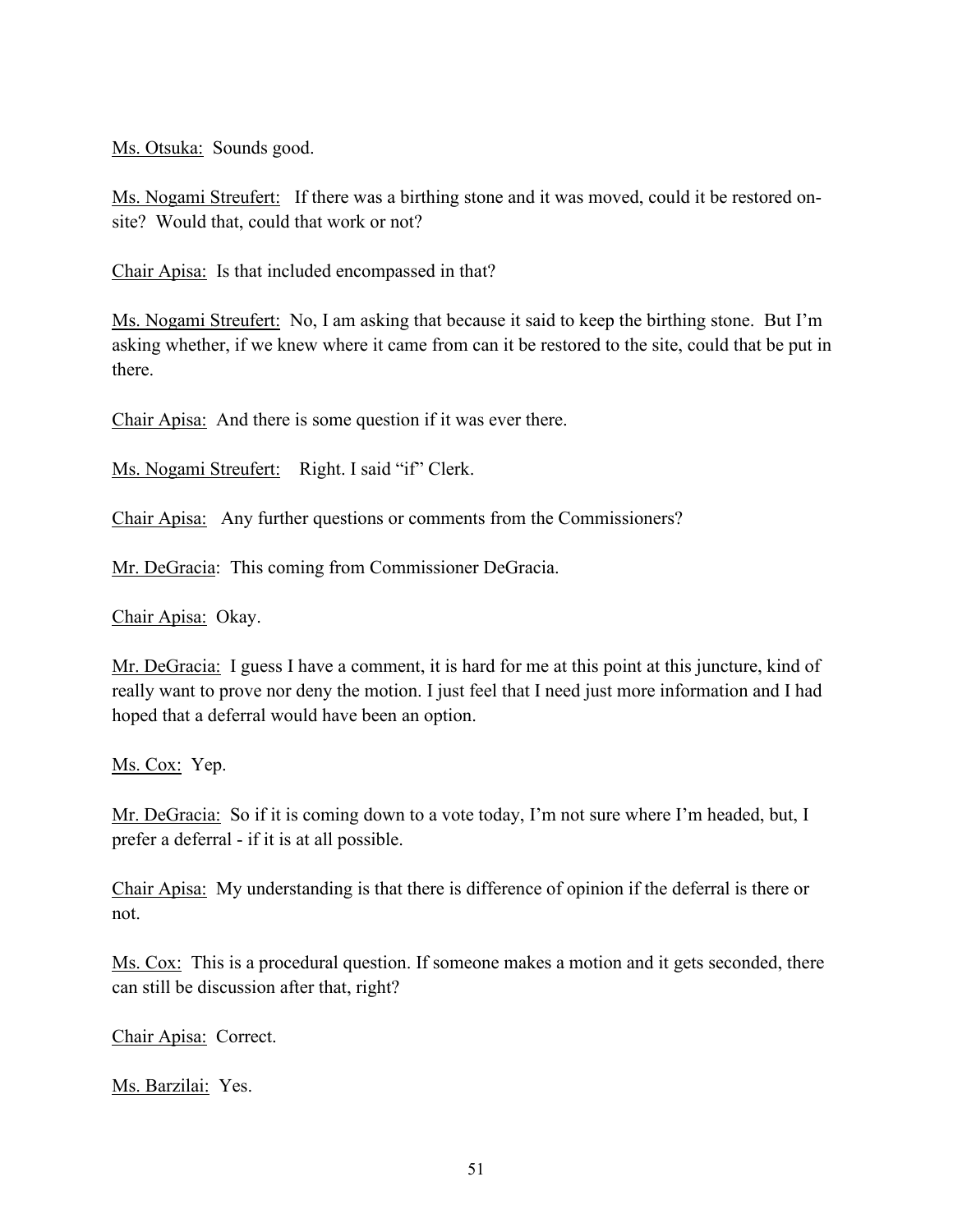Mr. Hull: Absolutely.

Ms. Cox: I believe I am ready to make a motion.

Chair Apisa: Please do.

Ms. Cox: I actually move, and I hate doing this, but I move to deny the applicant because I really think for the public good, we've got to look at this. I think it has to be the public that looks at it, sorry.

Ms. Nogami Streufert: I seconded it.

Chair Apisa: Okay we have a motion on the floor. Any further discussion? Well hearing none, I guess we go to a vote. I am going to proceed with the same order that I have been following. Commissioner Streufert?

Ms. Nogami Streufert: And again, to make this clear, a "yes" vote is to deny the applicant. Is that correct?

Chair Apisa: Yes. The motion is to deny the application which would throw it into a 6-month time period for reapplying, so, yes, a "yes" vote will deny it, a "no" vote will defeat the motion.

Ms. Otsuka: Approve it, approve it.

Chair Apisa: I am sorry yes. I am sorry. A "yes" vote will approve it, a "yes" vote will approve the motion to defer it.

Ms. Cox: Deny.

Ms. Barzilai: It is to deny the permit applicant. The motion on the floor is to deny the permit application.

Chair Apisa: A "yes" we will deny the application. Okay so Glenda, I'm sorry, Commissioner Streufert that was an "Aye?"

Ms. Nogami Streufert: Yes.

Chair Apisa: All right, thank you. Commissioner DeGracia?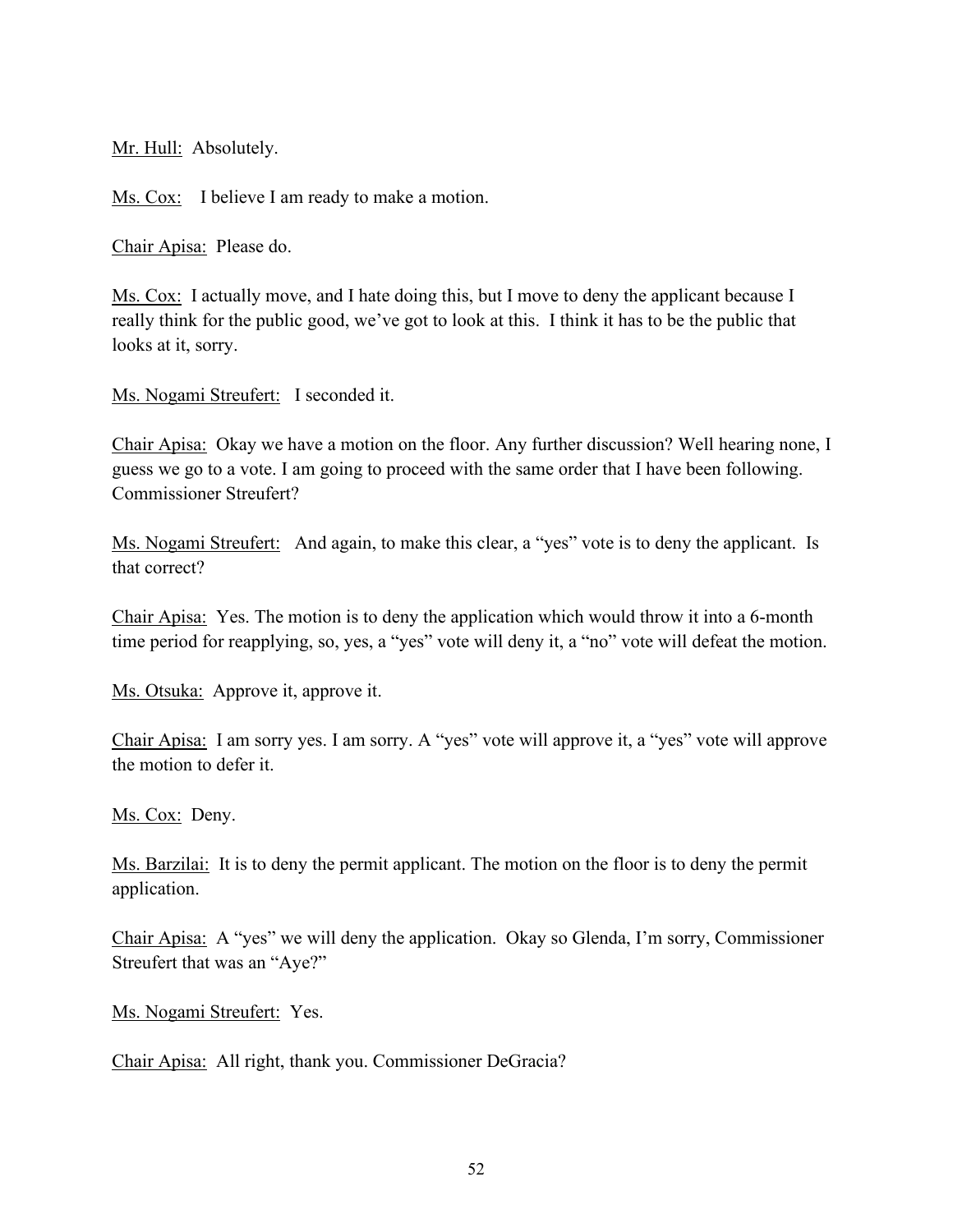Mr. DeGracia: No.

Chair Apisa: Commissioner Otsuka?

Ms. Otsuka: Aye.

Chair Apisa: Commissioner Chiba?

Mr. Chiba: Aye.

Chair Apisa: Commissioner Cox, Vice-Chair Cox?

Ms. Cox: Aye.

Chair Apisa: Commissioner Apisa? No. Looks like the motion carried. Is somebody tallying the votes there?

Mr. Hull: The motion passes 4:2, Madam Chair.

Ms. Cox: Yeah.

Mr. Hull: Moving on to the, well, before we move on to the next agenda item, I have to check in with the Commissioners. It's is 2:15 and we haven't checked with you guys for a lunch break, so would you guys like to...

Chair Apisa: I would the (inaudible) like to take…

Ms. Bronster: A question, a question of order. I believe that the Commission needs to identify the reason for the denial of the applicants' motion. I do not believe that you can simply leave the motion unexplained.

Ms. Cox: Since I made the motion, I will make an attempt at explaining it. I do not feel that the Conditions are appropriately met because there is not insufficient time and insufficient (inaudible) time; there is insufficient response to public concerns, an analysis of those concerns.

Ms. Bronster: That the open-ended outreach is insufficient.

Ms. Cox: Yeah, you mean for, your suggestion of denying and which, I hated having to make this decision, but yeah, for me it's that the public ought to be analyzing this further, rather than leaving it in the applicants' consultation with an external cultural practitioner. Feel free anybody else who voted this way to add to that. I'm not saying it very well, but that it really came down to public versus the applicant. It's not that I believe that you, that the applicant may wish very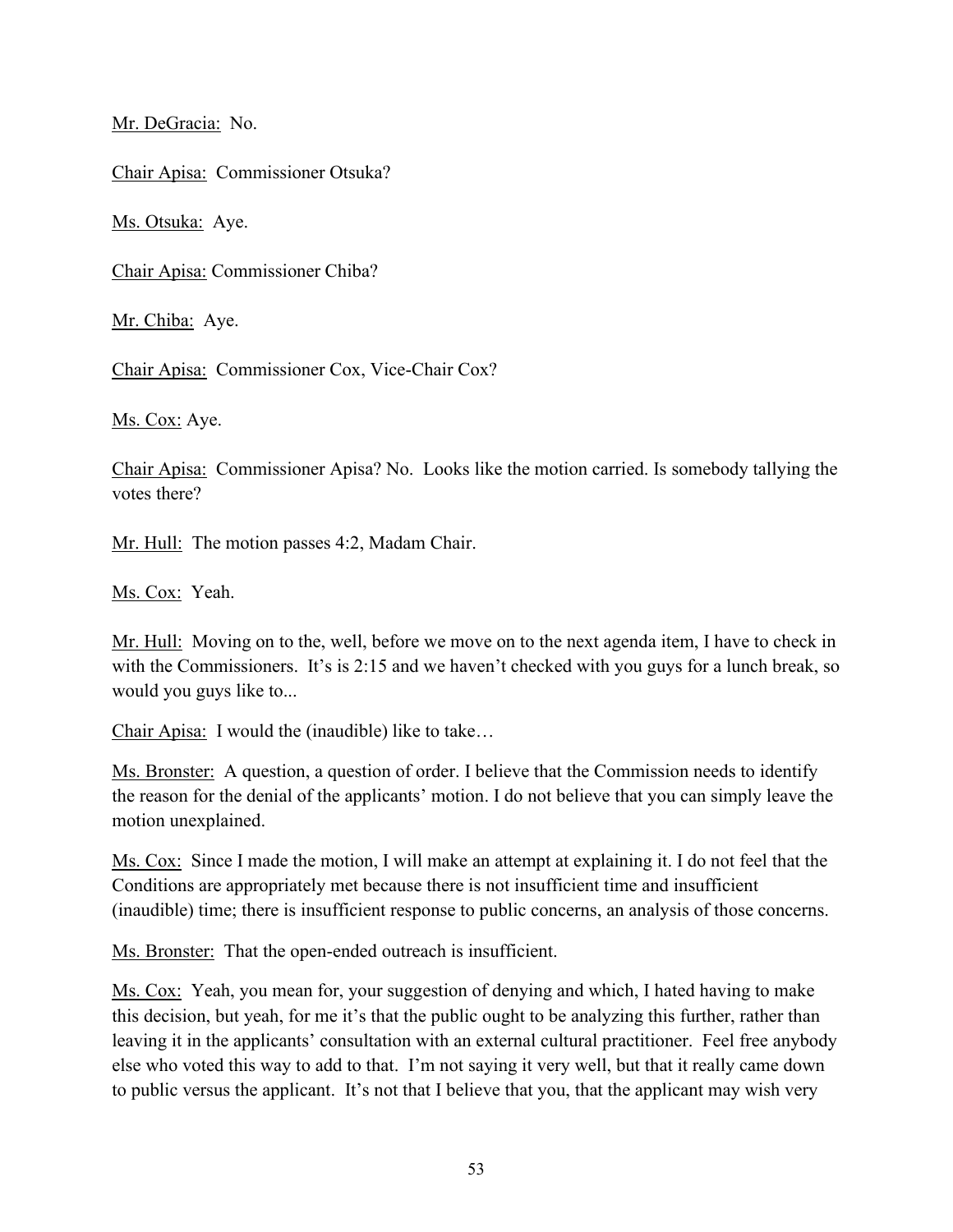well to do the right thing, but I think there's enough public concern that we need the public to have the opportunity to have their concerns looked at by the public.

Ms. Barzilai: Any party who voted in the affirmative can also ask that the motion be reconsidered at this time.

Chair Apisa: Would anyone like to have the motion considered (inaudible) of the IV (inaudible) Commissioners who voted in favor? Hearing silence. Counsel, where do we go from here?

Ms. Barzilai: I believe that this hearing is concluded, and we can provide written comments post-hearing.

Ms. Bronster: I raise this only because it is a legal requirement that the Commission, as a whole give a reason for the vote. I appreciate Ms. Cox, your comments. I mean, I hear them. The purpose of the applicant agreeing to the Condition was to get the issues aired in public. But I think that in order to deny an application of this sort, there needs to be just a feeling of wanting the time. That was specifically the purpose of the state passing the legislation that said that there must be a time limit. So the idea of extending it simply because you want more than the 60 days.

Ms. Cox: That was not my, sorry, that was not my intent. In fact, that is why I corrected myself and took back time, because it's really the analysis that what we need is an analysis of public concern. So it's not that I want more time, it's that we haven't had the analysis of the public concern.

Ms. Bronster: And the Condition could be simply to have as a Condition of the approval, have an analysis of the public concern. That certainly could be a Condition which would enable you to vote and approve (inaudible) and (inaudible) have it (inaudible) Condition of the approval.

Ms. Cox: Guess I am not quite following that.

Mr. Hull: Okay, I will jump and at the end of this, we will be taking both the Clerk and the Commission, as well as the Commission's legal counsel. We'll be drafting the action of the Commission that occurred today, and we'll reflect, (inaudible) only the discussion that was had but more particularly Commission Cox your response that essentially, there was insufficient response and analysis of the proposal's impacts and public concerns. But if there's no further requests, I think from a Commissioner to reconsider the item, I think we'll have to move this into the next agenda item.

Chair Apisa: I will take one last call. Would anyone want to reconsider the motion? And, it would have to come from one of the IV who voted in favor.

Ms. Barzilai: That is correct.

Chair Apisa: Hearing silence I guess we move on.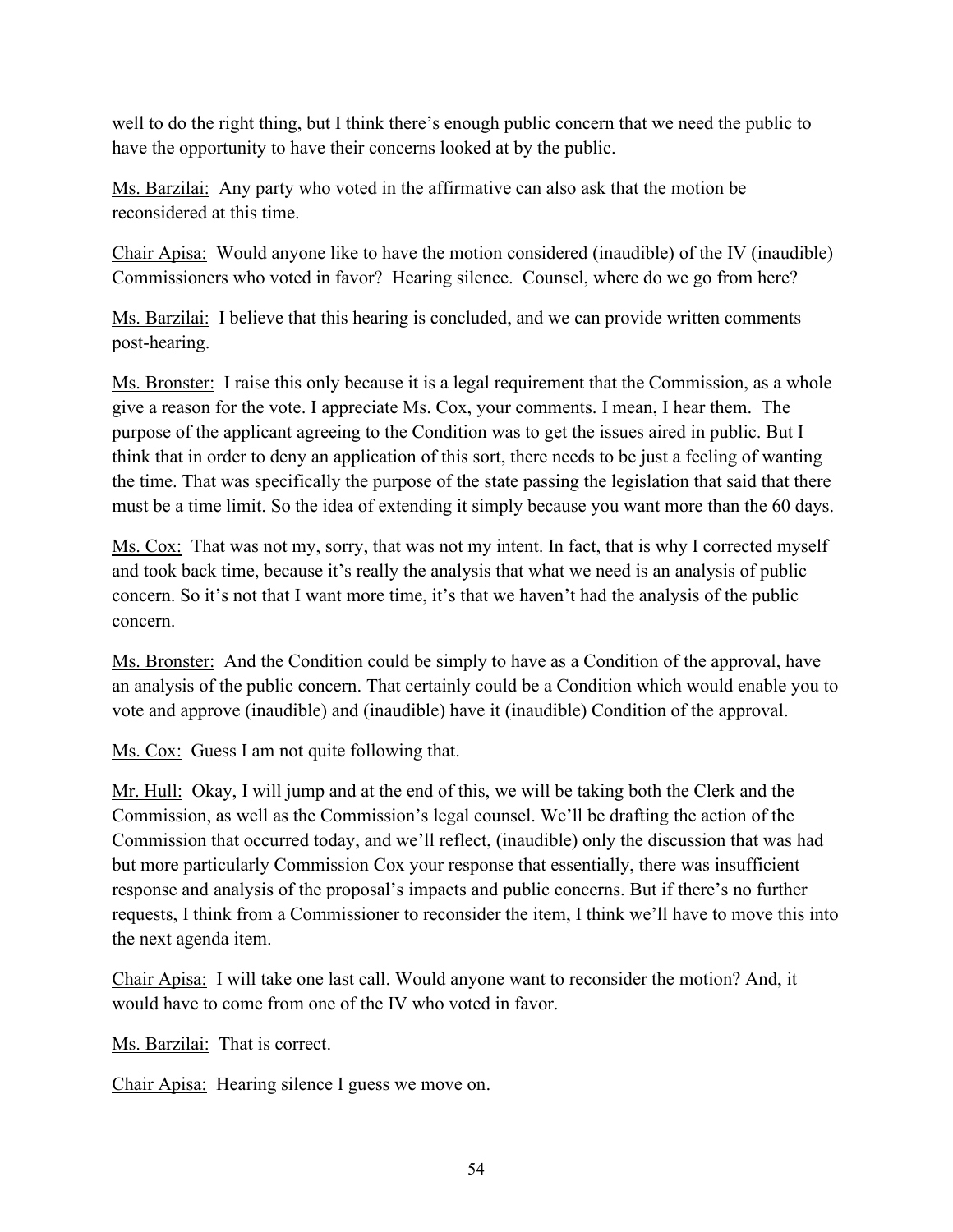Mr. Hull: So with that again, Commissioner is there desire, you guys have been going at for a solid several hours here, is there a desire to take a break.

Chair Apisa: I suggest a 30-minute break. Is that sufficient for everyone?

Ms. Cox: Yes.

Ms. Nogami Streufert: Yes.

Chair Apisa: I motion to adjourn for a 30-minute break. Do we need a motion for that?

Mr. Hull: Yeah. Commission, Chair Apisa, you can just call a lunch recess, it's not adjourning it's just a lunch recess for 30 minutes to return at 2:50 pm.

Chair Apisa: Okay. Yeah we will adjourn, come back promptly at 2:15 pm. That is not quite 30 minutes but hopefully, we can all get a bite to eat and come back at that time. Okay, great. Thank you.

The Commission adjourned for lunch this portion of meeting at 2:19 p.m. The Commission reconvened this portion of the meeting at 2:50 p.m.

Chair Apisa Call the meeting back to order after Lunch recess.

Chair Apisa: We will do a roll call. Commissioner Streufert?

Ms. Nogami Streufert: Here.

Chair Apisa: Commissioner DeGracia?

Mr. DeGracia: Here.

Chair Apisa: Commissioner Otsuka.

Ms. Otsuka: I am sorry, did you say Otsuka?

Chair Apisa: Yes, Commission Otsuka?

Ms. Otsuka: Here.

Chair Apisa: Commissioner Chiba?

Mr. Chiba: Here.

Chair Apisa: Vice-Chair Cox?

Ms. Cox: Here.

Chair Apisa: Chair Apisa, here and accounted for so bring the meeting back to order. 6 present.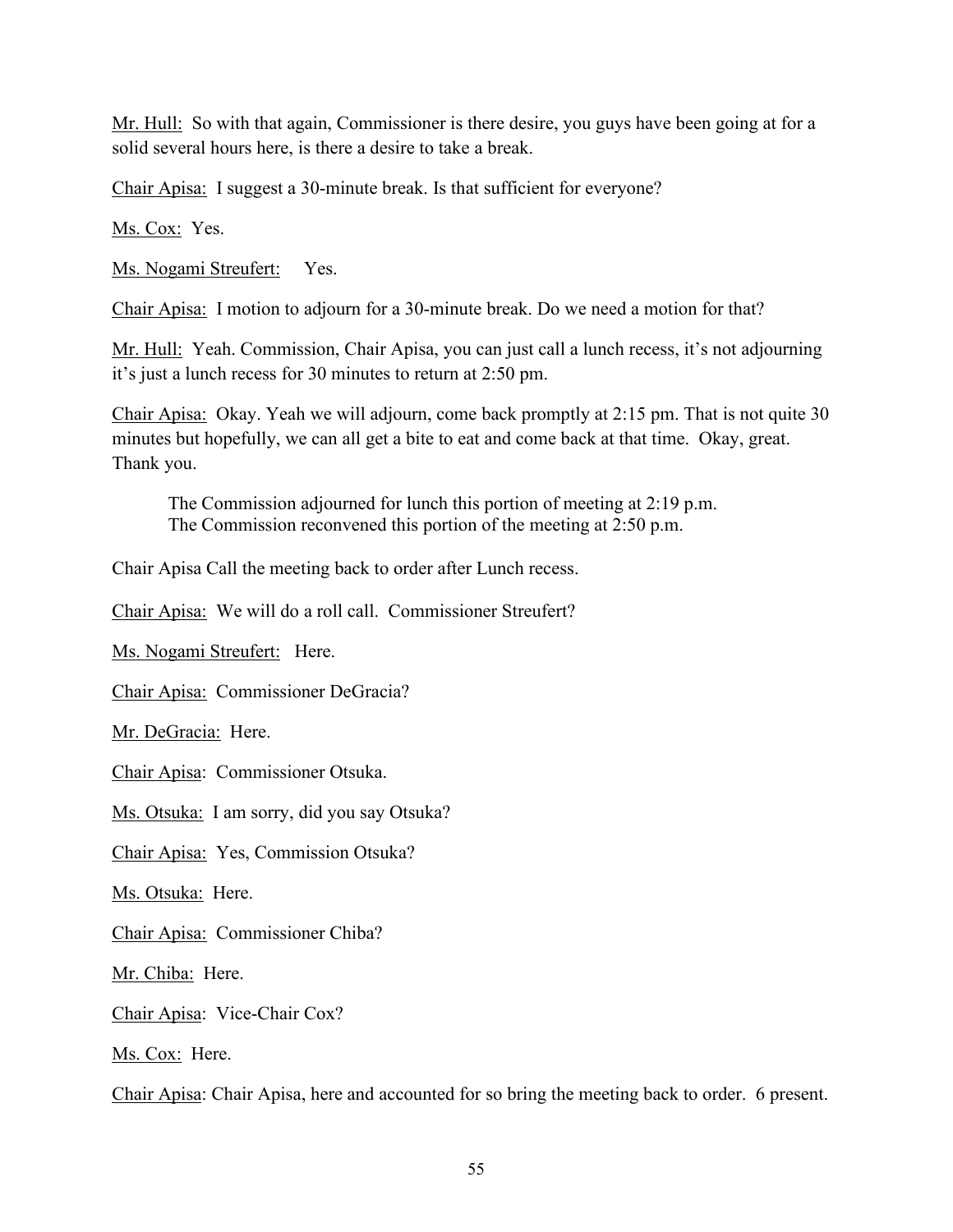## **HEARINGS AND PUBLIC COMMENTS**

Mr. Hull: Thank you, Madam Chair, moving on, there was a special item of the day, we just finished. So actually still at the top of the agenda for now we are in Hearings and Public Comments. I only have a few phone numbers, so I am just going to call out at this time. This is for the members of the public that would like to testify on any agenda item. We really only have three remaining agenda items: the Kilauea Old Mill application, the Aeroff and Longbine application, and the Department of Public Works application as well as the Sub-divisions. If anybody has called in and would like to speak on any one of those agenda items, please unmute your phone by pressing star 62 and state your name.

Mr. Brian Hoshida: Hi. I would like to comment on the Old Mill, Kilauea Old Mill.

Mr. Hull: Please, go ahead and state your name and you have three minutes for testimony.

Mr. Hoshida: Sorry, can you repeat that?

Mr. Hull: Just please state your name and you have three minutes for testimony.

Mr. Hoshida: Okay. My name is Brian Hoshida and I would just like to call in support of continuing using the Kilauea Old Mill for Longman Jujitsu. The benefits of the community for that use, in my opinion far outweighs any benefit that would get you know, be transmitted to housing as it not a very good housing station or project. I do not think the building is well suited for it, and I think that the community gets more benefit from the current use than switching it to a different use.

Chair Apisa: Excuse me. This is…we are on the agenda of the Kilauea Old Mill I need to recuse myself so if Vice-Chair Cox could take over for the meeting please.

Ms. Cox: Yes, I will. So, thank you for your testimony.

*Chair Apisa recused herself at 2:53 p.m.*

Mr. Hull: Thank you. Madam Chair. And just for… it's fine to recuse yourself now Commissioner Chair Apisa, but for the members of the public we're still in the public comments section. So we are not quite at the Kilauea Mills section, we are in the public comments, so at this time, if any of the members of the public would like, who have called in would like to speak on any agenda item, please unmute your phone by pressing star 62 and state your name. Again, there's an open call for public testimony and comment. Do any members of the public who have called in would like to testify?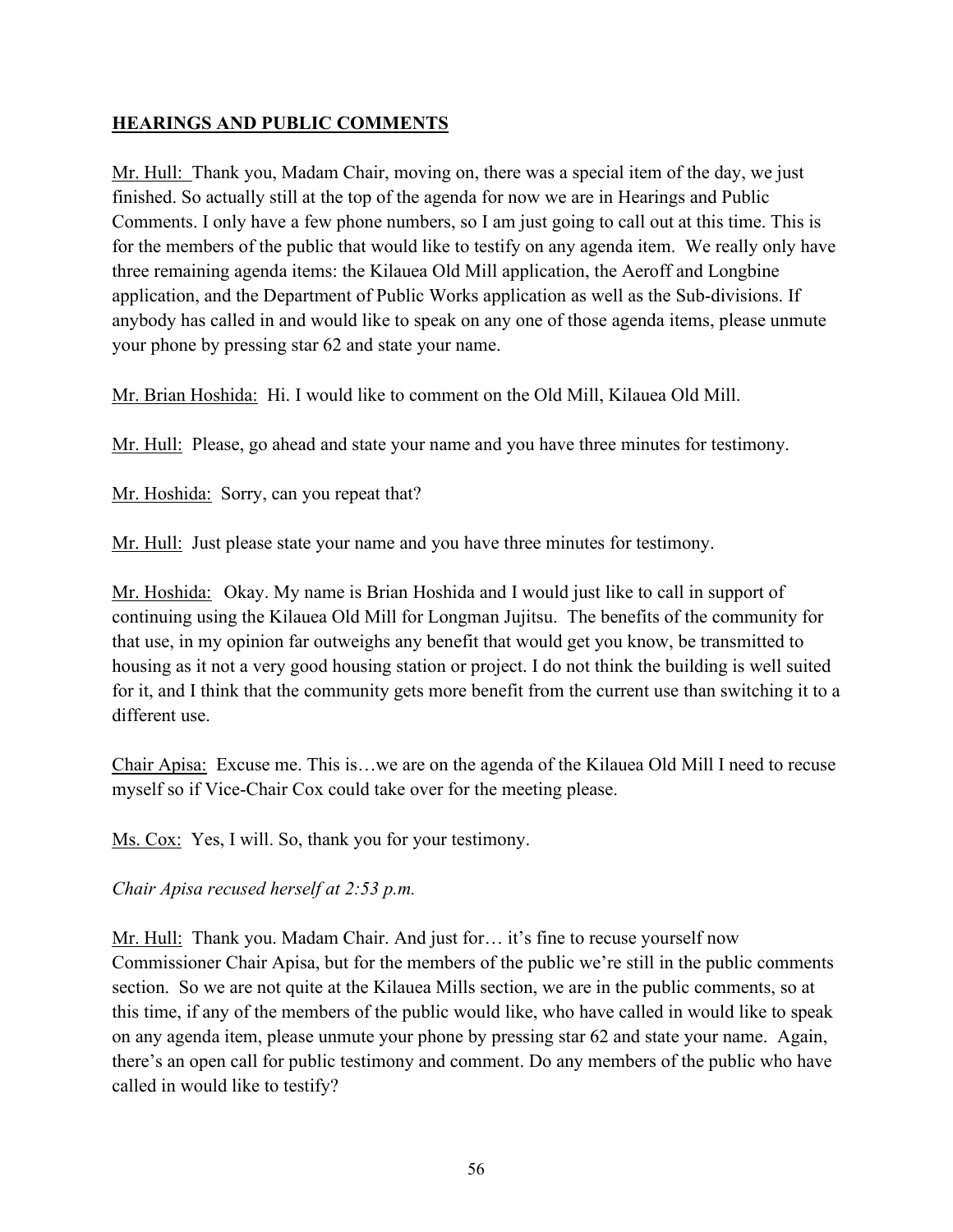Ms. Rachel Saub: (Inaudible) on the Kilauea Mill agenda.

Mr. Hull: Okay. Please state your name; you have three minutes for testimony.

Ms. Saub: This is Rachel Saub.

Mr. Hull: Go ahead and provide your testimony ma'am. You have three minutes.

Ms. Saub: Okay. Aloha, sorry, I am having some hard time hearing today. I am here and I am outside on the grass with my daughter. Being that I, my husband is from Kilauea and has been part of this beautiful community and Dojo for, I would say, about 15 years at least under Bruno he and Dojo brings a beautiful space more of the heart I would say as a parent. My daughter and my son both train there. My son being that he is 13. I much prefer to hear that he is training with his peers, as mine did with wonderful teachers, than hanging out unfortunately, at the neighborhood center or something like this. To myself, and many parents that really love and embrace not just the island and just Kilauea, but are there to help and foresee the future of our children growing into being beautiful young men, women, adults and representing us. It does give them an armor of pride and beauty when it comes to their interaction and how they do- deal with situations at hand. Doesn't matter their peers or in social situations, it's not just a place where they go to specifically train but the schools they go to get mentally and emotionally nourished. Being the way that he is training with his children. I personally do not see anything wrong with what it is now. I cannot see or foresee that it could be anything better for our kids being that they are future here. They do bring a righteous armor of humility but also pride of that turning into or being a residential, I do not see a benefit of that and in any situation on many levels. So, yeah, just having roots here and being a part of this community is a beautiful thing, and I really see it being more as the heart and soul of the children here and really helping pull the pride of, you know, our future adults that represent our island and coming together and these children really showing what, you know, we do here and the aloha that, we give with the righteous heart. I guess that is all I have to say. My words are not scripted my words are just of truth and where I come from and just loving the community.

Mr. Hull: Thank you for your testimony.

#### Ms. Saub: Thank you.

Mr. Hull: I inaudible another open call for those members of the public that have called in and would like to testify on any agenda item. Please state your name and you will have three minutes of testimony.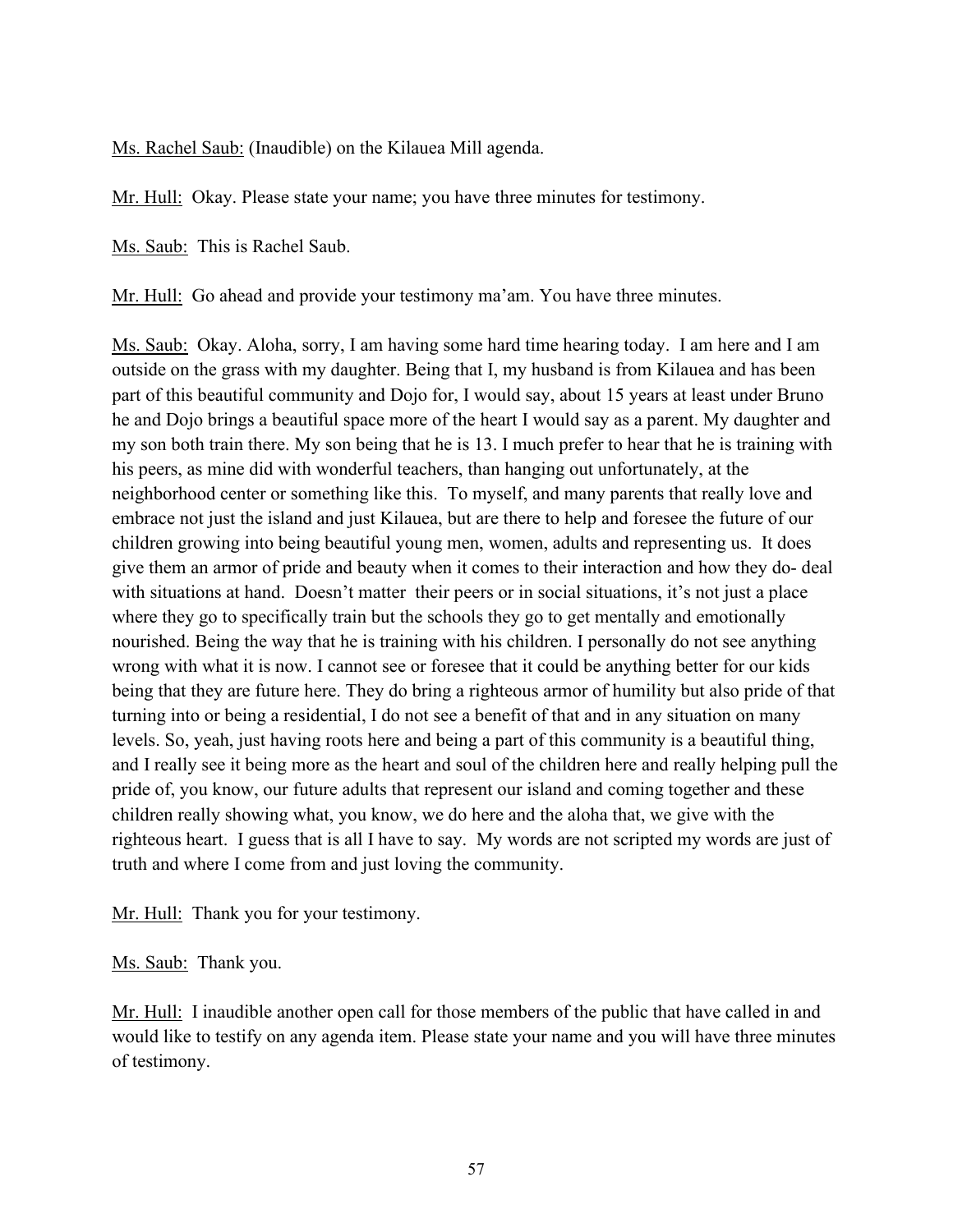Mr. Peter Morimoto: Hi, this is Peter Morimoto, is this the time to talk about Old Mill or should I wait until the agenda item?

Mr. Hull: This would be the time to speak on any of the applications, Peter.

Mr. Morimoto: So this is a public hearing question.

Mr. Hull: Well you can provide it now and then we are going to the agency hearings. You can do it during the agency hearing as well.

Mr. Morimoto: But is this the public hearing portion?

Mr. Hull: The agency hearing and public hearing is next on the agenda.

Mr. Morimoto: Okay, because again, I am a little confused but we got a public hearing notice but when I look at the agenda, you know, and then the public hearing section there is nothing there. Anyway, I represent Jim and Sheri Spencer. The Spencer's are not opposed to Bruno's Dojo being there, as long as there are appropriate Conditions in place by the Commission regarding parking and traffic circulation, etc. We do ask that the Commission, have the Planning Department review all of the existing use permits, not only on this property but on properties surrounding the area, because there are permits with Conditions that are not being enforced. And you know, I know you guys just went through a rather contentious proceeding and you took a lot of time to, you know, try to craft the appropriate Conditions to deal with, you know, the impacts of the development. And in this case, you know, there are existing use permits on the property, and this Commission imposed Condition to take into consideration the concerns of the community, but those Conditions are being ignored today. And so, you know, Bruno's Dojo was allowed to operate in violation of the current use permits. Now it's turned into a popularity contest, you know, because people have gotten use to Bruno's Dojo being there, you know, because he's a good sensei and all that, and he's, you know, growing in popularity and become successful, there's a problem that is drawing a lot of traffic into the area, and so, you should look into that before taking any action on this application. The Spencer's do oppose to juice bars/restaurant stand that's being proposed. The applicant should not be rewarded for violating the current use permit. And basically, that's what's going on here, and that, you know, I find objectionable. That's all we have to say. We're not going to be intervening, but we would, again, ask the Planning Commission to require the Department to review the existing use permits in the surrounding area and determine whether or not the permit holders are in compliance with the permits. Thank you.

Mr. Hull: Thank you for your testimony.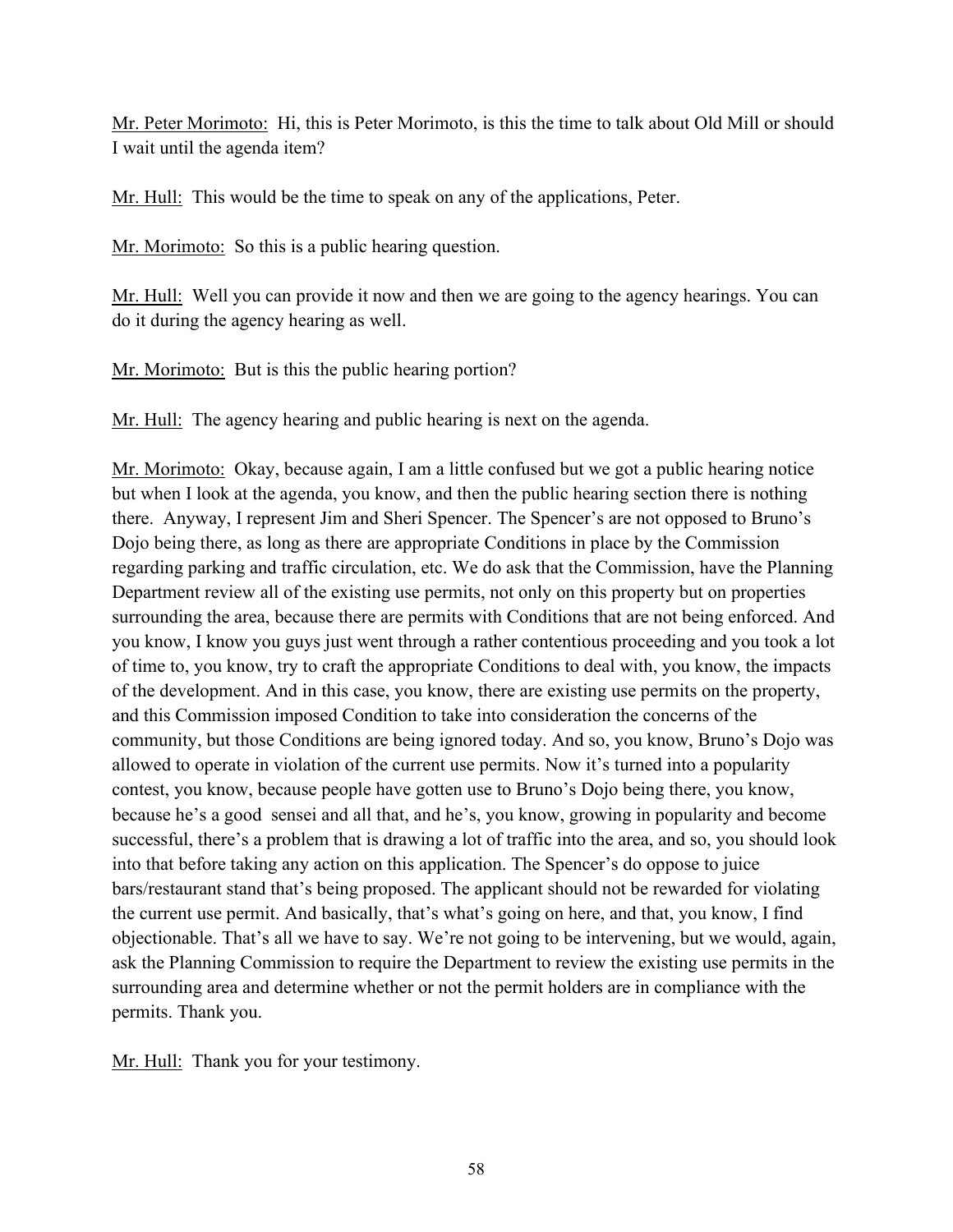Mr. Morimoto: If you have any questions, I would be happy to answer any of your questions.

# Mr. Hull: Any questions Commissioners?

Mr. Hull: Thank you for your testimony and Mr. Morimoto, as was stated earlier this is the general public testimony. There is a specific agency hearing, public hearing if you will, which is next which also will be afforded opportunity for testimony for the Kilauea Old Mill at that time. On the public testimony for the overall agenda. Again, is there any member of the public that has called in and would like to testify on any agenda item at this time? If so, please state your name. One last call, any member of the public that has called in and would like to testify on any agenda item. Please unmute your phone by pressing star 62 and state your name.

# Mr. Leo Calvon: Hello?

Mr. Hull: Yes sir, please if you want to testify on any agenda item please state your name. You have three minutes for testimony. Hello? Again, I will make one last call if there is anybody that would like to testify on any agenda item for the Planning Commission, please unmute your phone by pressing star 62 and state your name.

Mr. Calvon: Hello. Leo Calvon. Hello?

Mr. Hull: Yes sir. Please state, you have three minutes for testimony if you would like to testify.

Mr. Calvon: Yes, please. Leo Calvon. I was born and raised here in Kilauea, and I have been a friend of Bruno since I was 15 years old and I am 35 now. And it's been a really good thing in my life, and I've been in this Old Mill and this whole commercial area ever since I was young, and I really, really like the idea of having a juice bar and having this academy in town. It is good for the community. I do not see nothing wrong with the contra-flow traffic and everything. Everything is good in my eyes. I help teach class as much as I can and I do not see no problem with the traffic flow, and everything looks really, great here. I remember seeing this whole thing with commercial and I will let…I am a big favor of it and they should pretty much keep it going, that is pretty much it, sir.

Mr. Hull: Thank you for your testimony.

Mr. Calvon: Thank you very much. You people have a good day.

Mr. Hull: We are winding down to two numbers left. Again, is there anybody that is called in that would like to testify on any agenda item here before the Planning Commission? If so, please state your name. Okay, last call. Is there anybody that is called in that would like to testify on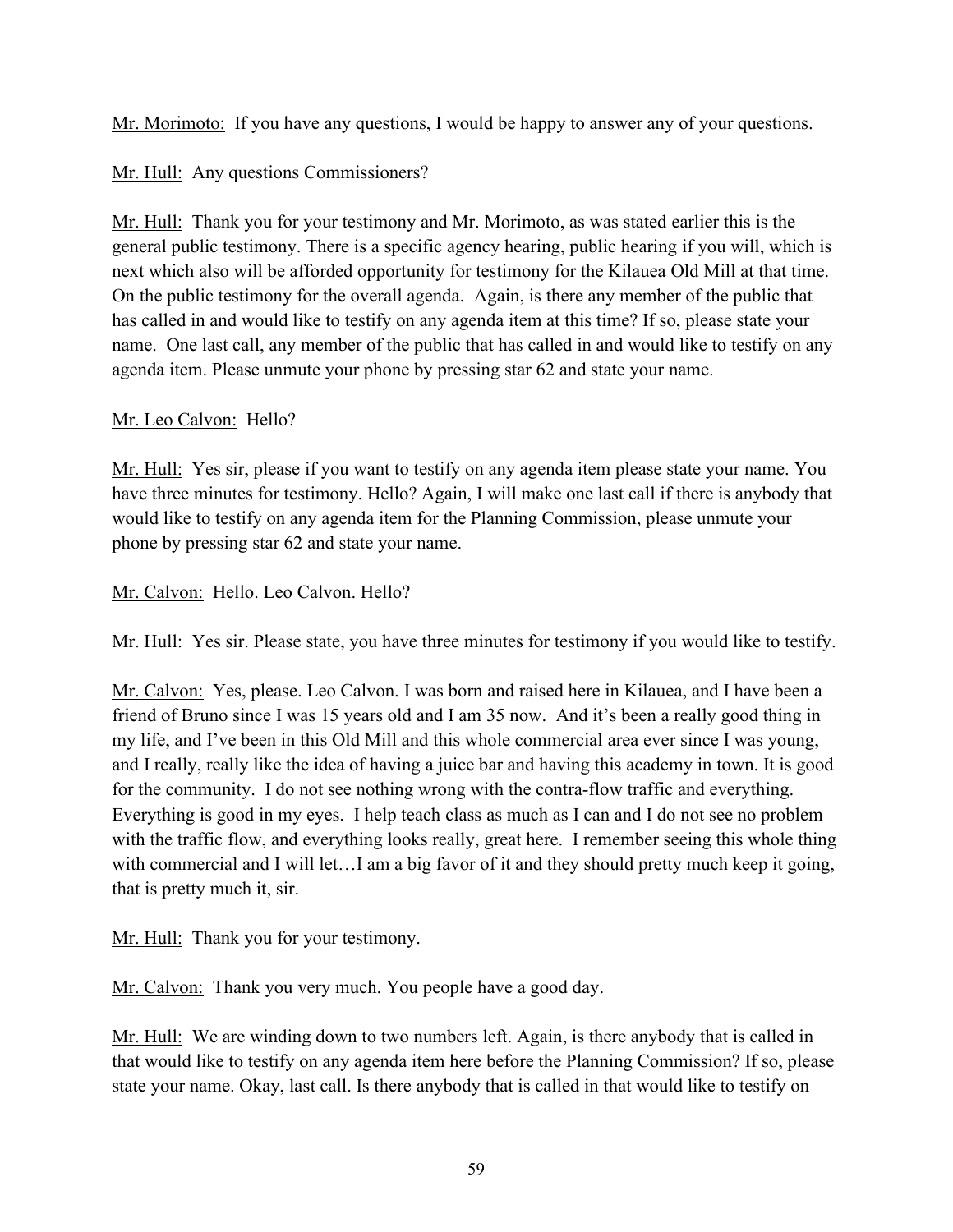any agenda item here before the Planning Commission? If so, please state your name. Hearing none, Madam Chair…

Mr. Bruno Ewald: Kaaina? Kaaina?

Mr. Hull: Yeah, go ahead sir.

Mr. Ewald: Hi, this is Bruno. If it is the right time now for me.

Mr. Hull: Oh, Bruno hold on one second. We are coming up to your application in a few minutes here probably.

Mr. Ewald: Okay, okay thank you.

Mr. Hull: Thank you. Seeing no further public testimony or Hearings and Public Comment, we move now actually into the New Agency Hearing. For the members of the public that are still online, the previous section was just allowed for anybody that would like to testify. Generally, that is set in the very beginning of the meeting. Because the special order of the day took so long, it took a while to get there. So, that's just for general testimony on any agenda item.

Continued Agency Hearing

Mr. Hull: We have no Continued Agency Hearing. New Agency Hearing

Class IV Zoning Permit Z-IV-2021-7 and Use Permit U-2021-6 to allow operation of an athletic health club within an existing warehouse building and operation of a commercial kitchen & retail business within the existing Old Mill Building on a parcel situated at the Oka Street/Aalone Street intersection in Kilauea Town, further identified as 2430 – A Oka Street, Tax Map Key: 5-2-014:049, and containing a total area of 20,389 sq. ft.  $=$  Kilauea Old Mill, LLC.

Mr. Hull: Now, we move into the actual Agency/Public Hearing for the Kilauea Old Mill. So is the agent hearing for class IV zoning permit Z-IV-2021-7 and Use Permit 2021-6 to allow operation of athletic health club within an existing warehouse building and operation of a commercial kitchen and retail business within existing Old Mill building on a parcel of situated at the Oka Street, Aalona Street, and intersection in Kilauea Town. Further identified as 24308 Oka Street, Tax Map Key: 5-2-014:049 and continue a total area of 20,389 square feet. The applicant is the Kilauea Old Mill and in addition to the testimony that was received and noted in the first and second addendums of the agenda, we also have testimony from, written testimony from Genno Wolkon, Kyle Casey, Evan Daniells, Eunice Sagucio, Ryan Siebring, William Perri, and a Supplemental to the Director's Report, I'm sorry, we'll present that after. At this time, was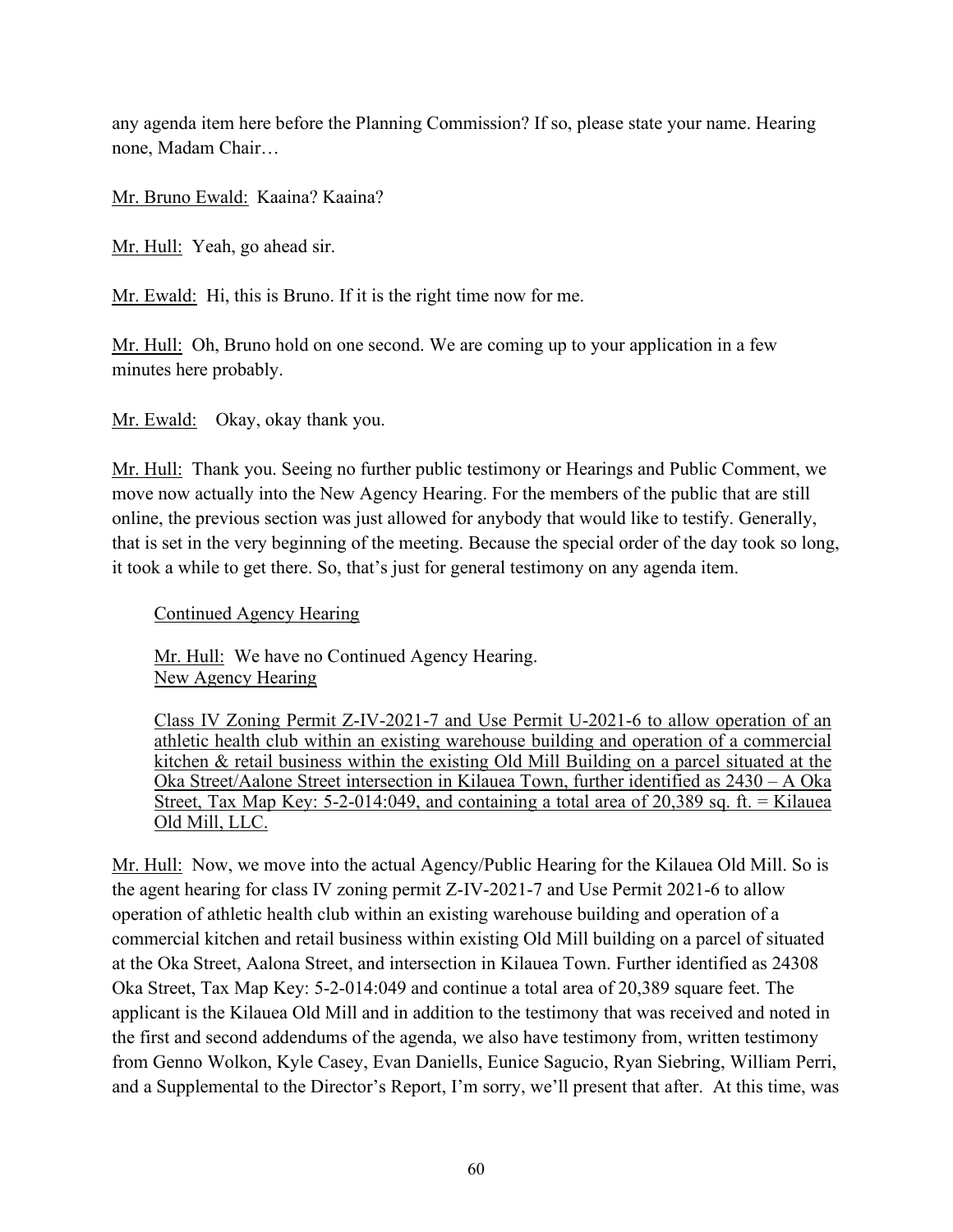there anybody, and if you previously testified in the public hearing testimony, you can still testify in this agency hearing section, public hearing section. Is there anybody that would like to testify on this hearing for the Kilauea Old Mill application specifically? If so, please unmute your phone and state your name.

Chair Apisa: At this point, I do recuse myself, Vice-Chair Cox, please Chair the meeting.

*Chair Apisa recused herself at 2:53 pm.*

Ms. Cox: Yes, I will.

Mr. Hull: Again, we are going to ask is there anybody that has called in as member of the public, not the applicant, but a member of the public, that would like to testify at this hearing for Kilauea Old Mill, LLC? If so, please unmute your phone and state your name. Hearing none, Madam Chair and members of the Commission the Department, we recommend a motion to close the agency hearing.

Ms. Cox: May I have a motion to close the agency hearing?

Ms. Nogami Streufert: I move to close the agency hearing.

Ms. Cox: Is there a second?

Mr. DeGracia: I will second.

Ms. Cox: Thank you but I do not think we need to do a roll call for this one. All those in favor say "Aye". Anybody opposed? Okay, it carries. We are closing the agency hearing. The motion is approved 6:0.

Vice Chair Cox announced the close the Agency Hearing.

Mr. Hull: Thank you Madam Chair. We will move directly into the Director's Report on this so we are actually going to have Romeo summarize very briefly the Director's Report. You folks have had this for at least two weeks transmitted to you folks. We also have submitted a Supplement to the Director's Report. As the previous testifier spoke there were some concerns about traffic that was noted in the previous, agency hearing that we deferred to republish. But the Department did note that there were concerns about traffic and impacts and analysis be made. We did resubmit the applicant back to Engineering Division for a further assessment to make sure that there were no concerns. And so, we have included those concerns in the supplement Director's Report. But I'll turn it over to Romeo to just go over briefly what, the Director's Report and then we can get into any questions you folks may have and then we can directly go into the applicant who is here to make a presentation or statement on the application. But Romeo why don't you take it over sir.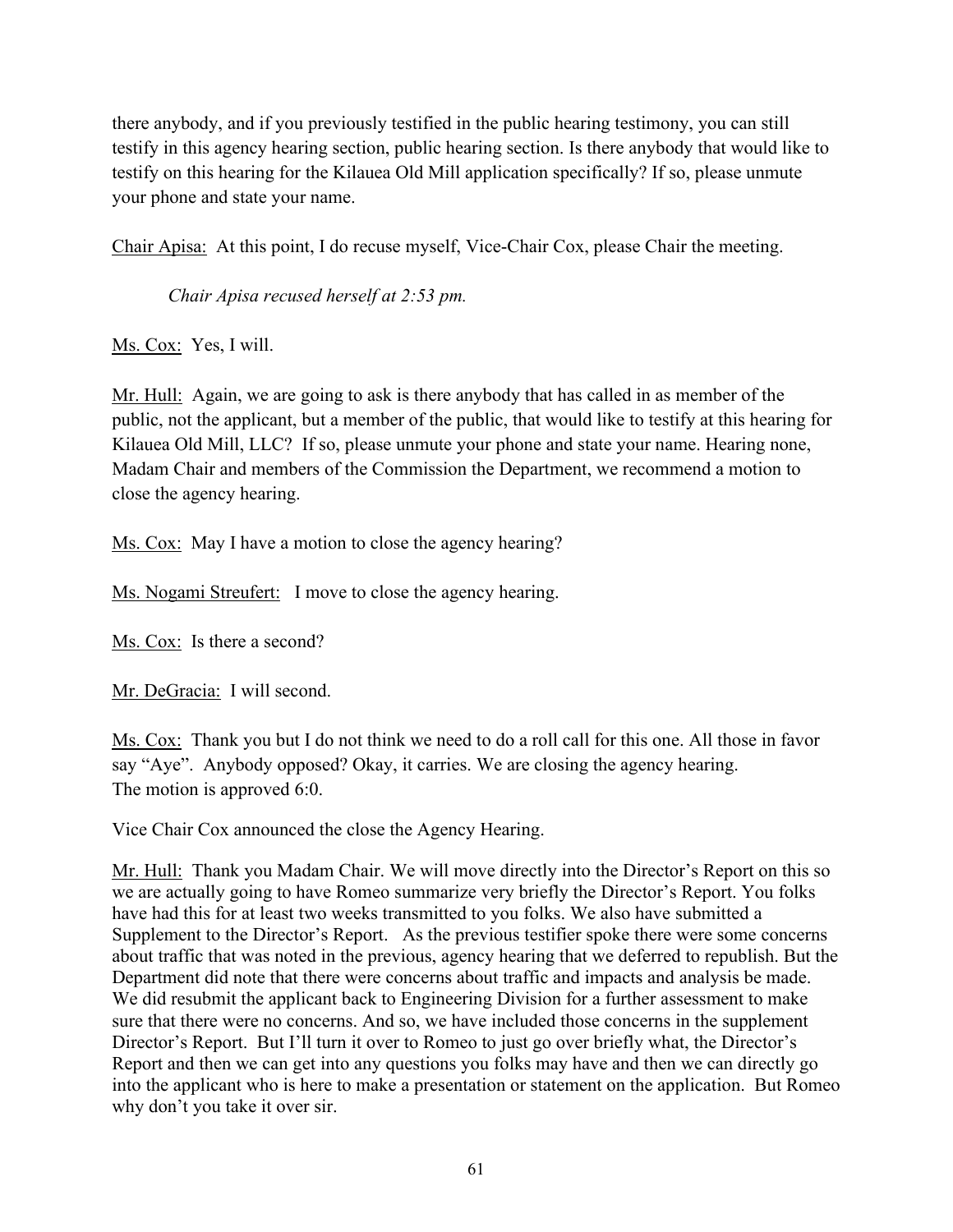Staff Planner Romio Idica: Good afternoon, Madam Chair, and good afternoon Commissioners. Presenting this afternoon for your consideration class IV zoning permit Z-IV-2021-7 and Use permit 2021-6 to allow commercial kitchen and juice bar operation within the portion of the Old Mill building.

Mr. Idica read the Project Description and Use, Additional Findings, and Preliminary Evaluation sections of the Director's Report for the record (on file with the Planning Department).

Mr. Idica: That concludes my brief summary and I will pause here before I give the Planning Department recommendations. Any questions for the applicant or myself?

Ms. Cox: Any questions from the Commissioners?

Ms. Nogami Streufert: This is Glenda. In where you have the Jiu-jitsu now, what is else is there is there some kind of a commercial kitchen there or anything like that?

Mr. Idica: The existing? No this is the proposal for the juice bar.

Ms. Nogami Streufert: Okay, The juice bar, it will be brand new use.

Mr. Idica: That is correct, yes.

Ms. Cox: Any other questions?

Mr. Hull: I will also clarify…

Ms. Nogami Streufert: Is that…

Mr. Hull: Oh sorry, go ahead. Go ahead Commissioner Streufert.

Ms. Nogami Streufert: Is that the operation says it is a commercial kitchen that would, that will be used to support local products.

Mr. Idica: Yes.

Ms. Nogami Streufert: Is that, is that, or is that a juice bar?

Mr. Idica: Meaning that they will buy local products from farmers. So that's what it is intended to.

Ms. Nogami Streufert: They are processing those foods for the juice bar. Is that is the only thing they would be doing?

Mr. Idica: That is correct.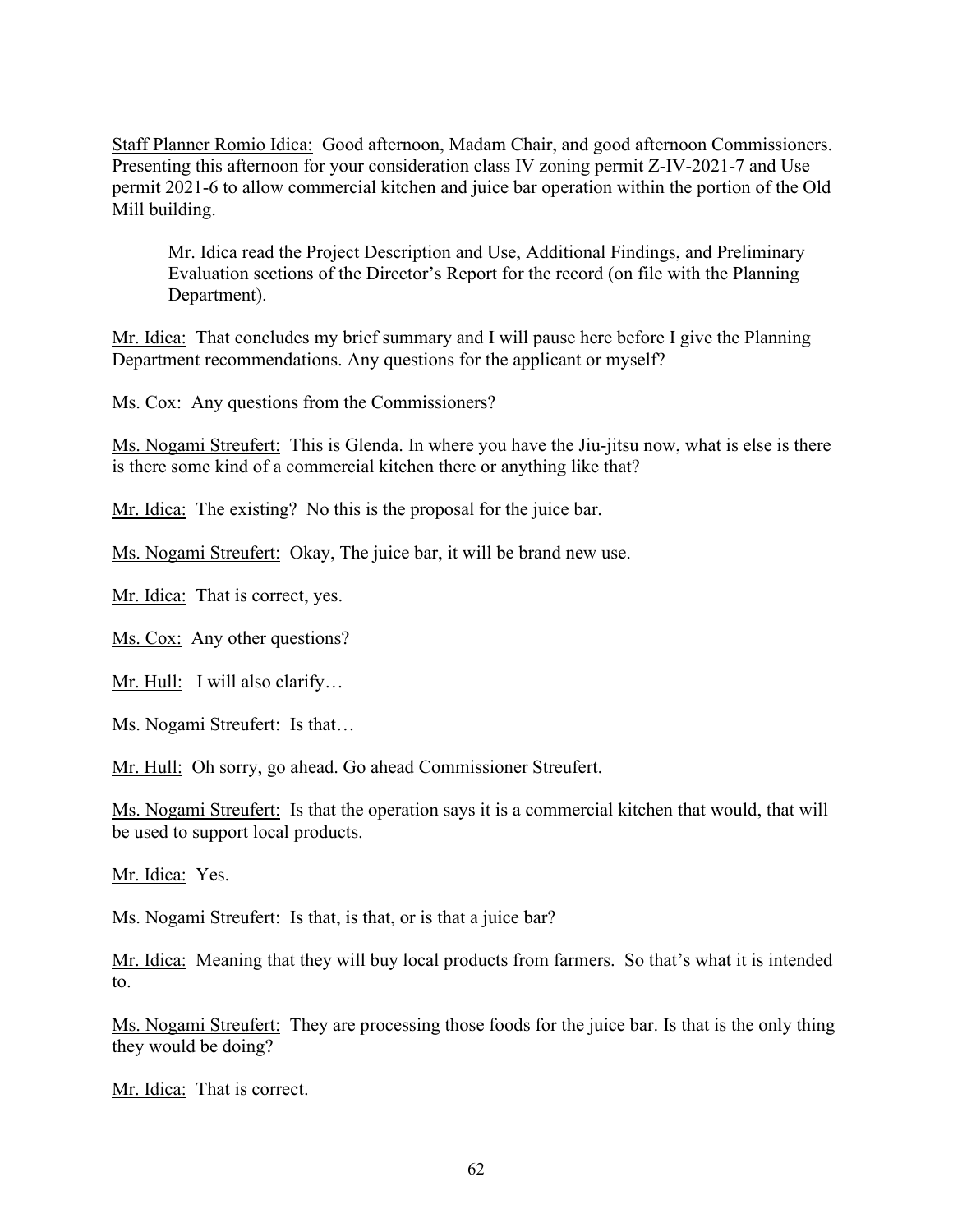Ms. Nogami Streufert: It's not a commercial kitchen.

Mr. Idica: Commercial kitchen as in a commercial kitchen required for food service.

Ms. Nogami Streufert: Okay.

Ms. Cox: Kaaina, you said you wanted to add something.

Mr. Hull: Yeah, just to and to supplement Romeo's summary of the Director's Report to also, a supplemental to Director's Report was provided being that we asked the Public Works Engineering Division who had provided, you know, comments of no concern to the application after first submittal. We asked them to reassess it because more than one member of the community had brought up concerns about traffic. The Engineering Division in particular the Engineering Division Chief himself, really looked at the application and did actually, did not raise any concerns about circulation being created by this particular use on this property. But I did have objections to where they were attempting to locate, three additional parking stalls which are located in the road right-of-way which is not permissible under the standards. From the Planning Department's perspective that doesn't create, a problem being that they're just trying to provide that in surplus to the standard parking requirements under our Kauai County Codes. So, they'll have to remove those three in the…if this applicant were approved, they could use those three but that wouldn't negate the fact that they have provided enough off-street parking with the proposal.

Ms. Cox: Thank you. Any questions for either Romeo or Kaaina at this point? Okay, are we ready to hear the recommendation? All right. Romeo who is here to.

Ms. Cox: Do we hear the applicant first? Sorry, I am not used to being the Chair. Do we hear the applicant before we hear the recommendation? We can hear the applicant first.

Mr. Jonathan Chun: Good afternoon, Commissioner Chair, Commissioner Cox. Jonathan Chun on behalf of the applicant. I read the report and the supplemental report of the Department and the comments of the Department of Public Works regarding the parking. We understand their concern and the comments they raise and we have no comments. We will abide by the the Department of Public Works wants regarding the parking spaces. As for what was pointed out by Director Hull despite the…even if we take away the three extra spaces that were thinking of doing, we still have adequate spaces to serve the proposed uses that are going to be, that we are requesting this application. And as it was that the testimony of the, of some of the public members, that came in today. There has been no problems with parking or traffic in the area. Public Works themselves did not have any traffic concerns. Parking, most of the parking needs are going be done after work hours as pointed out by the report. That is when most of the students are for the jiu-jitsu classes are going to be held. So we don't believe there's going to be any traffic and parking during the most-used half of the jiu-jitsu class. Uh, for the juice bar, again, it's only take-out orders only. We have no dining found in facilities. Again, we don't anticipate any kind of parking problems. If there are any problems, I do note that the Commission, the Department has made a recommendation and that one of the Conditions is that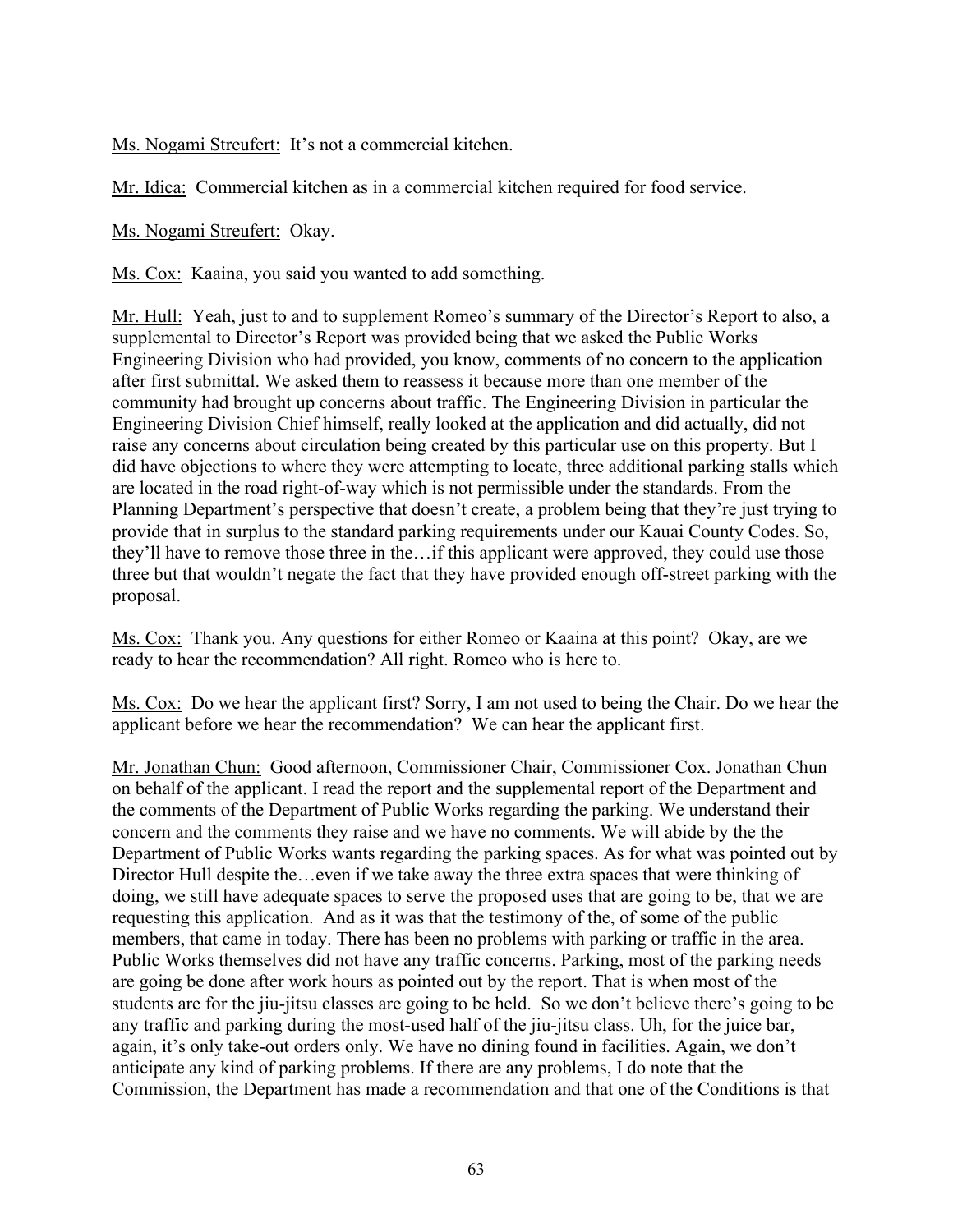we have to keep it, that additional Conditions might be imposed if we have problems coming out in the future. And we do understand, I think that's a good Condition, we will keep an eye out on that to see if there's any additional problems that will come out, but we don't anticipate any right now.

Ms. Cox: Thank you Jonathan.

Mr. Chun: So if there are any questions, I would be happy to answer questions that the Commission might have. Thank you.

Ms. Cox: Sorry, I did it in the wrong order Jonathan, but any questions from the Commissioners.

Mr. Chun: That is all right.

Ms. Nogami Streufert: Jonathan is there an outdoor eating area attached to the juice bar.

Mr. Chun: No, there is none. We have out right outside of the, right outside of the door I believe there's a bicycle parking rack that we provided for, but no we don't have any outdoor (inaudible). There is no dining in or dining out area provided.

Ms. Nogami Streufert: Okay.

Ms. Cox: Other questions? Okay.

Mr. Hull: If I might interject a slight one, Madam Vice-Chair. Mr. Jonathan did your client; I know Bruno was on here somewhere, did he want to make a statement at any time?

Ms. Cox: That is what just what I was going to say.

Mr. Chun: I know Bruno was here online, Bruno...

Mr. Ewald: Right here.

Mr. Chun: ...would you like to add anything right now about the classes or anything, that was raised by the public regarding classes?

Mr. Ewald: I am here.

Ms. Cox: This is your chance to speak, Bruno.

Mr. Ewald: Hello? Can you hear me?

Ms. Cox: Yes.

Mr. Ewald: Hello?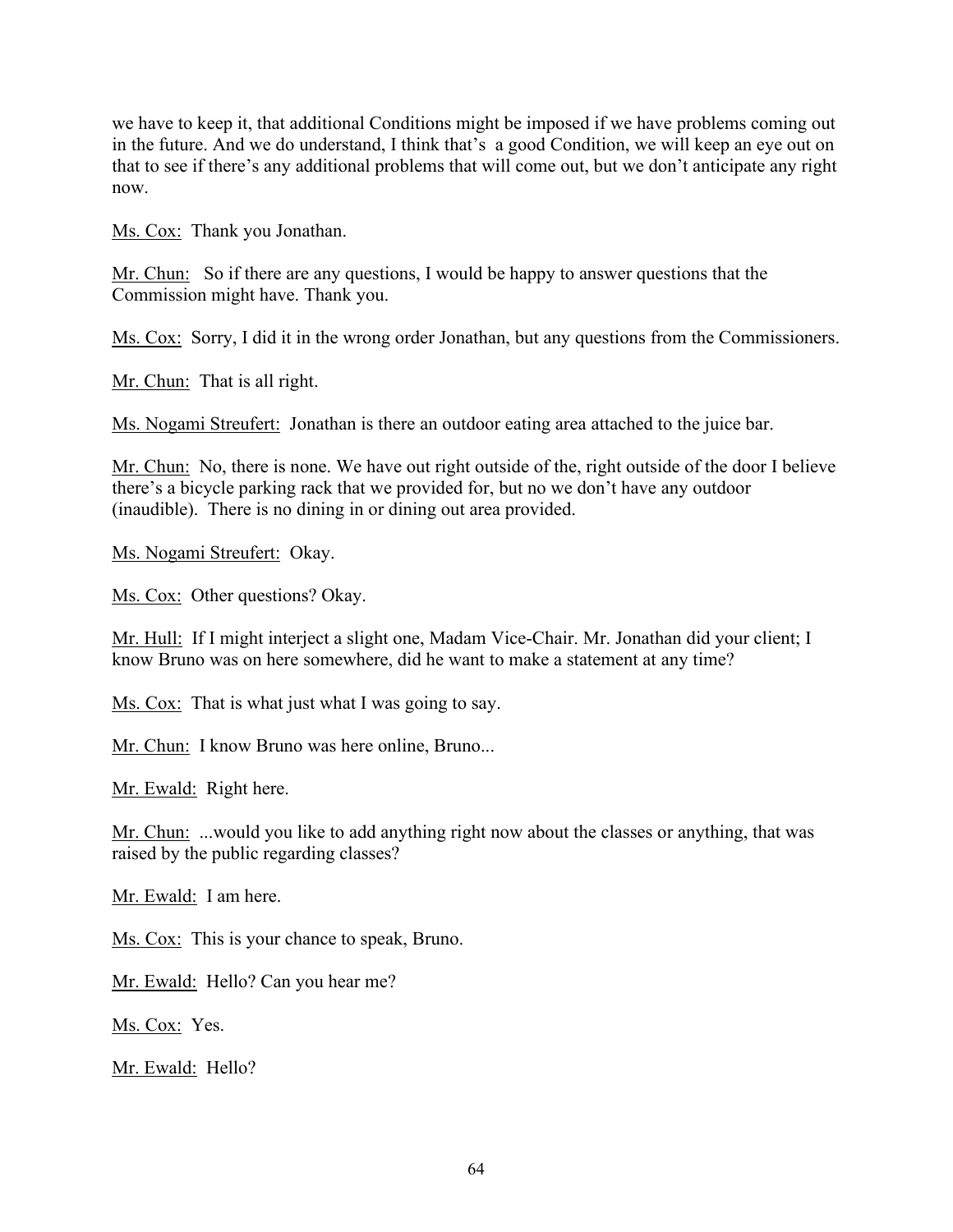#### Ms. Cox: Go ahead.

Mr. Ewald: Hi everyone. Thank you for a long day of work. I just wanted to state first, I wanted to say, thank you everyone for working so hard on this and I just have to note a couple- couple points, (inaudible) the Commissioners asked about, if there was a commercial kitchen there. The exact spot was operated as a commercial kitchen for previous restaurants so all the piping, all the electrical, even a grease trap, which I'm not going to - we're not going to be using if we ever had it, it's in place, gas lines and everything is still in place, because that's how it was operated in the past. As far as the classes, I just wanted to state that the Jiu-jitsu classes actually start at 3:45 rather than 2:15 as stated earlier. The kids' classes is only three times a week, the kids' class, not five times a week. So it's three, so the morning classes is three times a week at the moment it's only at 9:00 am to 10:30 am. On Tuesdays and Thursdays, it is only half of the morning and an hour and a half at night from 6 pm - 7:30 pm. The place during busy hours, which is school pick up and all that, but for the weeks IV nights a week there is no traffic whatsoever. And, just wanted to mention because I feel like the traffic and the crowding were most of the concern for everyone and I know everyone enjoys what I am doing and the community benefit from it. But I understand also the neighborhood, concerns and I'm also, like, share those concerns in fact, I try to make sure everyone that behaves here but the traffic it's actually minimized by most of them are students that are living nearby. A lot of them ride their bikes and walk into it, and sometimes there will be five, six bikes outside of the kids' class an awesome sight to see, you know? But I just wanted to point those things out. Also, when, Mr. Morimoto mentioned before of the applicant trying to apply for this permit, he didn't mention that I've been here for twelve years, prior to the applicant, permit request. So it's for the benefit of the community and that there's never been a complaint, there's never been a complaint about all we do, and just wanted to point that out to clarify it to the board. Thank you very much for your time again and you people have a wonderful rest of your day.

Ms. Cox: Thank you Bruno. Any questions for Bruno? Okay, and there are no questions for Jonathan? All right then I guess.

Ms. Nogami Streufert: Can I say something.

Ms. Cox: Yes, go ahead Glenda.

Ms. Nogami Streufert: Can I say something? Bruno, I do not know you but everything that we have heard on all of the comments and all of the things that have come in I think have been very positive on what you have done for the community and the children there and sounds like you are doing an exceptional job. Thank you very much for everything you are doing for Kilauea. I think if any issues were coming up it (inaudible) parking that might be associated with the juice bar but I do not believe I heard anything, any comments, negative comments about what you are doing there, so thank you.

Mr. Ewald: Thank you. Appreciate it.

Ms. Cox: Any other comments?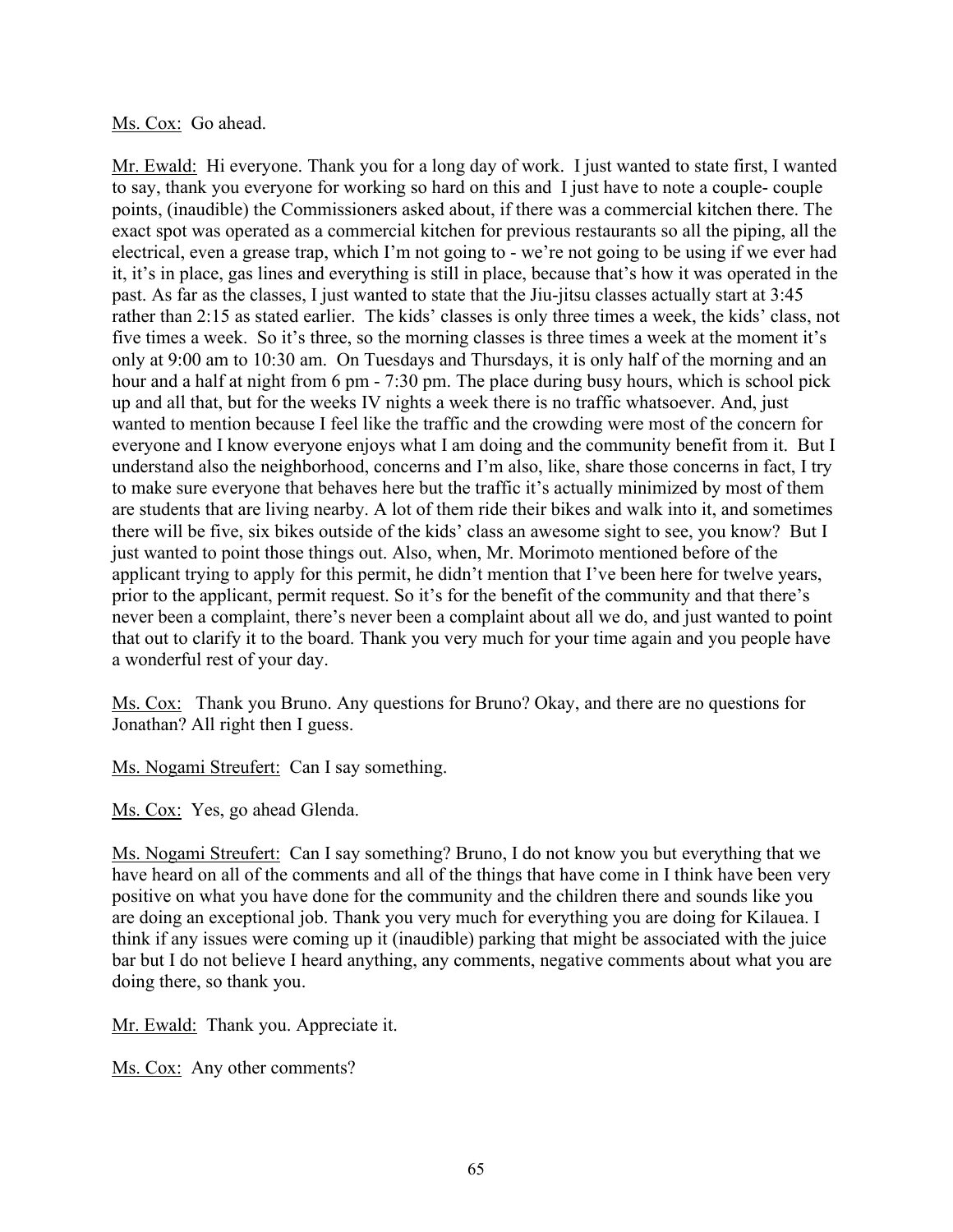Mr. Hull: If I might just make a real brief statement, I know we want to get the meeting moving along. But I could make a real brief statement because there were certain, I think, sentiments or expressions during the past month or so on this particular applicant that, you know, "the Planning Department has turned a blind eye" or "we were rewarding the applicant for some types of previous behaviors." You know, I will say categorically that was not the case of the Planning Department or any of our staff. At the end of the day, what ultimately brought this use, into our sphere of awareness is the fact that the applicant themselves were coming in for a juice bar. And it was part of the juice bar and as part of the application itself, we saw that they were saying we are doing Jiu-jitsu here, that we noticed off of their applicant, "Say, hey, this actually is not supposed to be occurring without a use permit as well, so you need to incorporate that into the application." That was the only time that was every brought into our sphere. Now I know there might be members of the public or people that were watching this particular case, saying, "Oh the Planning Department had to have known, they had to have kind of let things go," and, I have to say, "No", we were not aware. There are roughly 700 plus use permit applications in play right now. Every single one of them has conditions of approval that is inclusive of and it is also in addition to thousands of zoning permits, and we have one inspector for all CZO use permit violations. We have multiple inspectors for vacation rentals, but for comprehensive zoning violations, we have one inspector. So, the public may not feel that it's appropriate that we're only complaint-based, but with the resources that we have, we have to take a complaint in order for us to look into, and if we get a complaint, we do definitely investigate it. So if members of the public feel that there are other use permits that are being violated, the complaint needs to be made quite honestly, with our one inspector and all the entitlements out of there that's just the way that this system has to work. So I just want to make that as a point of clarify and if you guys have any questions we can provide about our enforcement program, we can provide a briefing agendize it particularly for our future Commission. But I just want to make this statement because of things that have been said previously about this particular application.

Ms. Cox: Thank you Kaaina. Okay are we ready to hear from Romio and their recommendation now?

Mr. Idica: Okay.

Ms. Cox: Thanks Romio.

Mr. Idica: No problem. Based on the foregoing evaluation and conclusion it is hereby recommended Class IV Zoning Permit Z-IV-2021-7 and Use Permit U2021-6 be approved with the following Conditions listed in the Director's Report.

Ms. Cox: Do we have any discussion or a motion? I do not think I can make the motion as a Vice-Chair. So does any other Commissioner have a motion they would like to make?

Mr. DeGracia: I move to approve Class IV zoning permit Z-4-2021-7 and Use permit U-2021-6 to allow operation of Athletic Club within an existing warehouse building, an operation of a commercial kitchen and retail business with an existing Old Mill building on parcel situated at Oka Street, Aalona Street intersection in Kilauea town.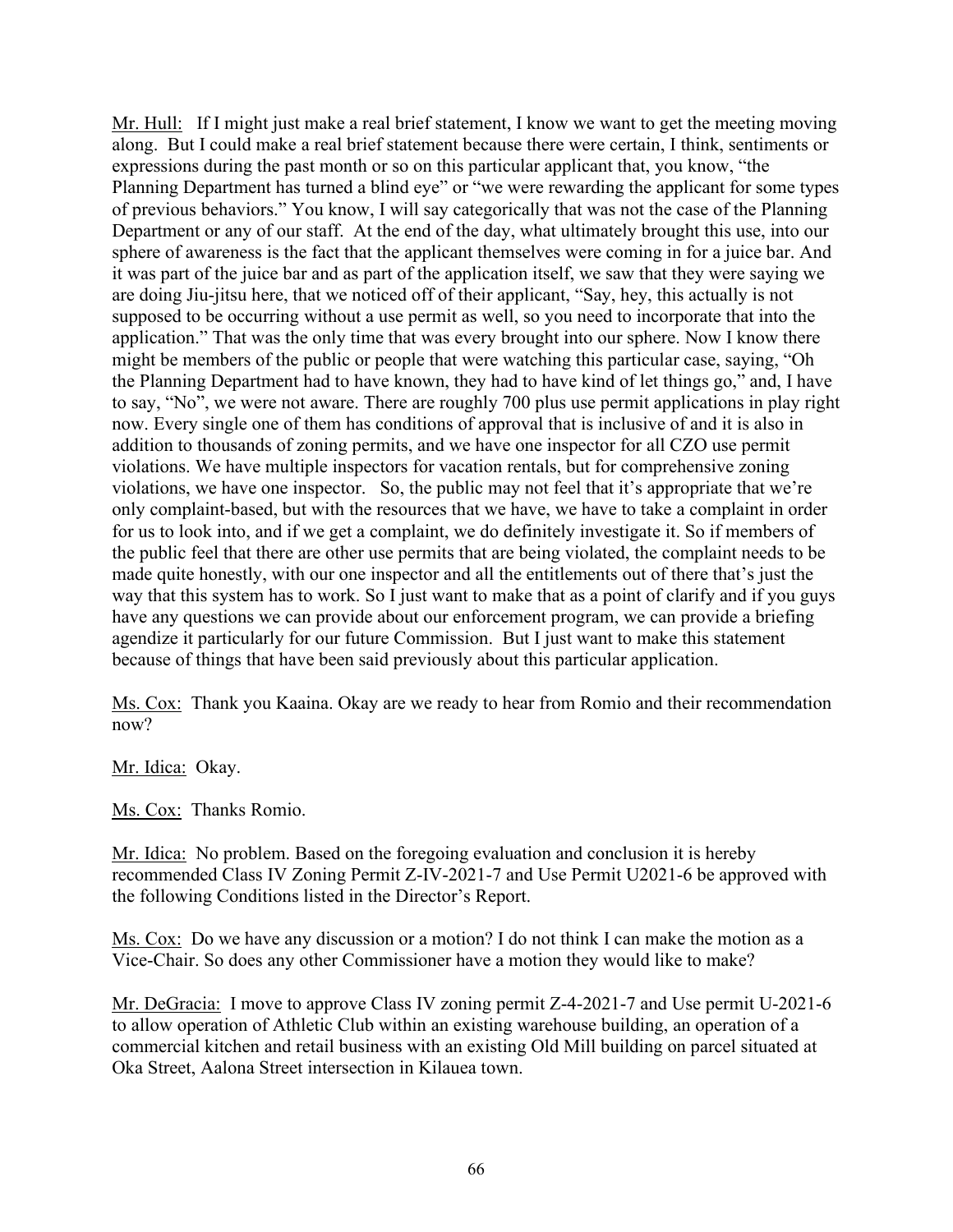Ms. Otsuka: I second it.

Ms. Cox: Okay, it has been moved and seconded. Any further discussion?

Ms. Nogami Streufert: If I could to address some of the community concerns. There is a Condition No. 8 in here that talks about traffic and parking requirements so that should help alleviate some of the concerns about the traffic and parking situation in that area.

Mr. DeGracia: I guess to clarify; I would like to approve those permits with the Department's recommendations.

Ms. Cox: I cannot remember who seconded it. I think it was Lori, are you okay with the amendment.

Ms. Otsuka: I second.

Ms. Cox: Okay. All right. Any further discussion? All right. We ready to vote. And we can do roll call? You want to do it Kaaina or you want me to do it?

Mr. Hull: I can do the roll call, Madam Chair.

Ms. Cox: Okay.

Mr. Hull: Roll call. Commissioner Apisa excused. Commissioner Otsuka?

Ms. Otsuka: Aye.

Mr. Hull: Commissioner Streufert?

Ms. Nogami Streufert: Aye.

Mr. Hull: Commission DeGracia?

Mr. DeGracia: Aye.

Mr. Hull: Commissioner Chiba?

Mr. Chiba: Aye.

Mr. Hull: Vice-Chair Cox?

Ms. Cox: Aye.

Mr. Hull: Motion passes 5:0. Madam Chair.

Ms. Cox: Thank you.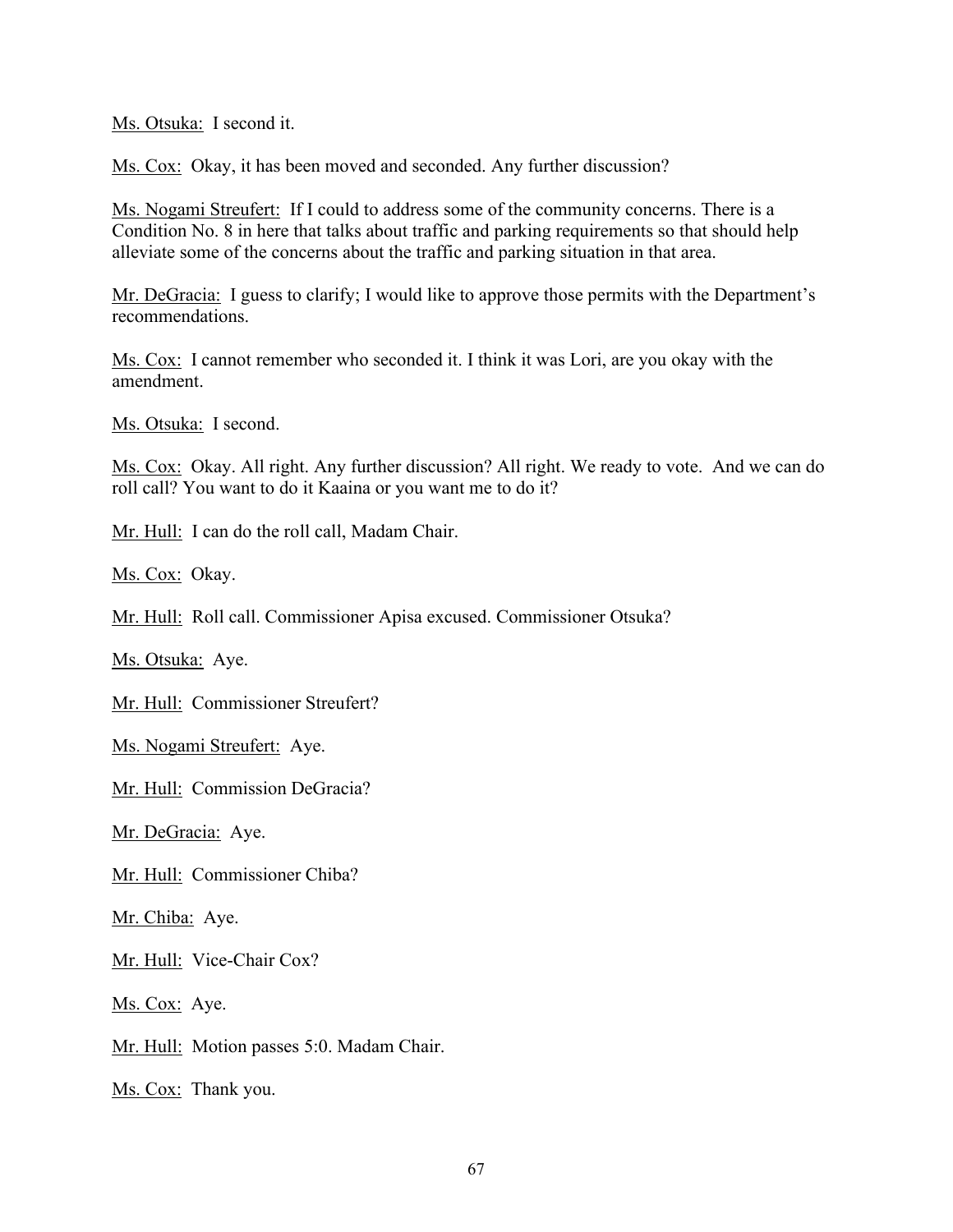Mr. Idica: Thank you.

Mr. Chun: Thank you Madam Chair and members of the Commission.

Ms. Cox: I believe I can now turn this meeting back over to you, Donna, who actually knows what the order is.

*Chair Apisa reentered the meeting at 3:07 p.m.*

Chair Apisa: You did excellent, Vice Chair Cox.

Ms. Otsuka: You did a good job, Helen.

Chair Apisa: Really? Kaaina, are you going to guide us through the here?

Mr. Hull: Yep.

## **GENERAL BUSINESS MATTERS**

Amendment to Special Permit (SP-2012-25) to amend site plan and Condition No. 20 to allow conversion of existing workshop into a guest house and for construction involving interior renovations & deck addition's to the existing residence on a parcel situated on the mauka side of Anini Road in Anini, further identified as 3573 Anini Road, Tax Map Key: 5-3-004:018, containing a total area of 11,451 square feet = Jeff Ayeroff and Marty Longbine, applicants.

Mr. Hull: Yep. We just have a couple more Agenda Items. Next up we have agenda item J.1, General Business Matter. Amendment to Special Permit SP-2012-25 to amend site plan and Condition No. 20 to allow conversion of an existing workshop into a guest house and for construction allowing interior renovations and deck additions to the existing residence on a parcel situated on a mauka side of Anini road in Anini, and any further identified as 3573 Anini Road, Tax Map Key: 5-3-004:018, containing a total area of 11,451 square feet. The applicant is Jeff Ayeroff and Marty Longvine. I will turn it over to Dale who has the Director's Report pertaining to this matter.

Staff Planner Dale Cua: Good afternoon, Madam Chair and members of the Planning Commission. Again, I would like to summarize the Director's Report.

Mr. Cua read the Project Description and Use, Additional Findings, and Preliminary Evaluation sections of the Director's Report for the record (on file with the Planning Department).

Mr. Cua: A condition of acknowledgement of this limitation by the applicants is also appropriate. The requested minor renovations to the main house is reasonable as no additional bedrooms are being added, and that pretty much concludes the Director's Report and I'll hold off on the Department's recommendation for the project.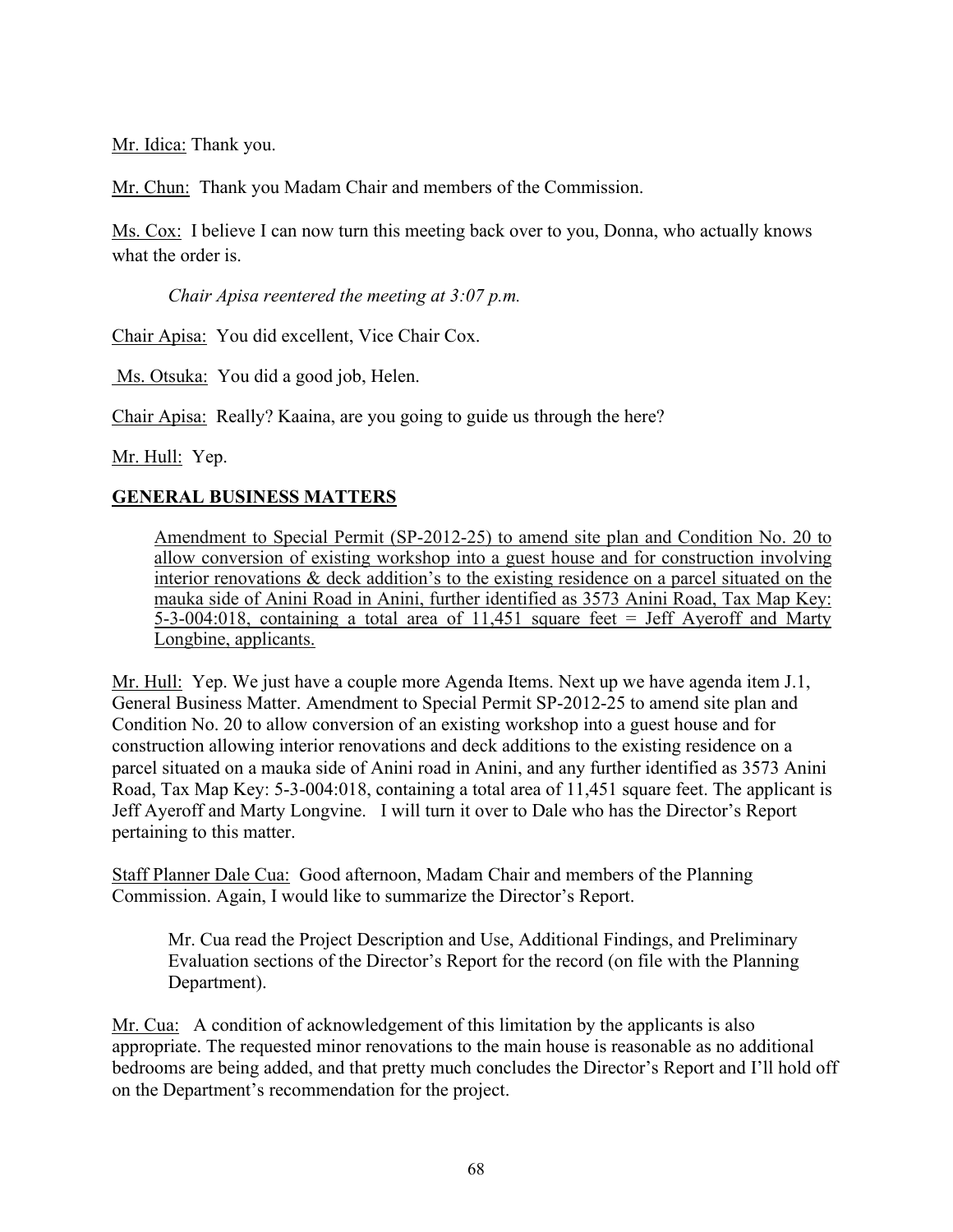Ms. Barzilai: Madam Chair would you like to invite the applicant to speak?

Chair Apisa: Hi, yes please. I forgot.

Mr. Ian Jung: Hi. Good afternoon, Planning Commission Chair, and members of the Commission. Ian Jung, behalf of the petitioner in this case is Jeffery Ayeroff, Marty Longvine, and as illustrated in the Director's Report, the request is twofold. As many of you may have recalled with special permit for Trans Vacation Rentals, they were pretty restrictive in the Conditions at the time, because of the potential for abuse that, was of concern back when these were getting approved years ago. But I think the petitioner now is the owner and has great track record of making sure that structure is not used as private vacation rental. So, a first component of the request is to amend Condition 20 to allow for, that workshop structure that was previously a guest house but unfortunately, the prior owner did not go through the proper permitting channels to get that authorized to reconvert that back to a guest house. And when we met with the planning staff, they did raise a very serious concern about, you know, how we would be able to manage this and deal with the issue. Mr. Ayeroff was willing to agree to a condition that, if it were to be ever used as or even advertised as a vacation rental you would automatically allow for the license to be removed. So they are not going to jeopardize this TVR license nor would they want to ever break the law so they're not going to be using this and we are okay with such a condition. So the second component of the request, is, you know, the house is a relatively modest small house at 912 square feet, so what they wanted to do is enclose a little stoop porch that's under a roof, and create a wall and then add a new decking space along the perimeter of the South facing portion of the structure and those are illustrated in those, two additions would not expand the interior of the square footage of the home. So it's a real negligible impact to expand and the Planning Department's policy is to be very watchful over any extension of nonconforming use but we were able to work with a Planning Department to make sure that expansion did not violate the working policies on that. Then the second component of the second request, if we want to create a rock wall with an exterior outdoor shower that can be integrated into the residence. So again, that area is outside the footprint and wouldn't impact any expanding footprint of the structure itself. So with that we're happy to answer any questions. With me here on screen is Mr. Jeffery Ayeroff who can also answer any questions should you folks have any questions regarding the use of the property.

Mr. Jeffery Ayeroff: Okay, can you see me Ian?

Mr. Ian: We can see you and hear you.

Mr. Ayeroff: See me and hear me, hello everyone.

Chair Apisa: Did, as an applicant did you want to make any comments?

Mr. Ayeroff: No, I mean, yes I will. First, I admire your fortitude. I have been watching. I just got curious it became like a television show I watched the whole (inaudible). It was stunning. I know why I do not volunteer very much, so I really admired it, I admired it. So yeah, we've been on Hawaii for a long time. We have had houses there for almost 30 years. And we decided to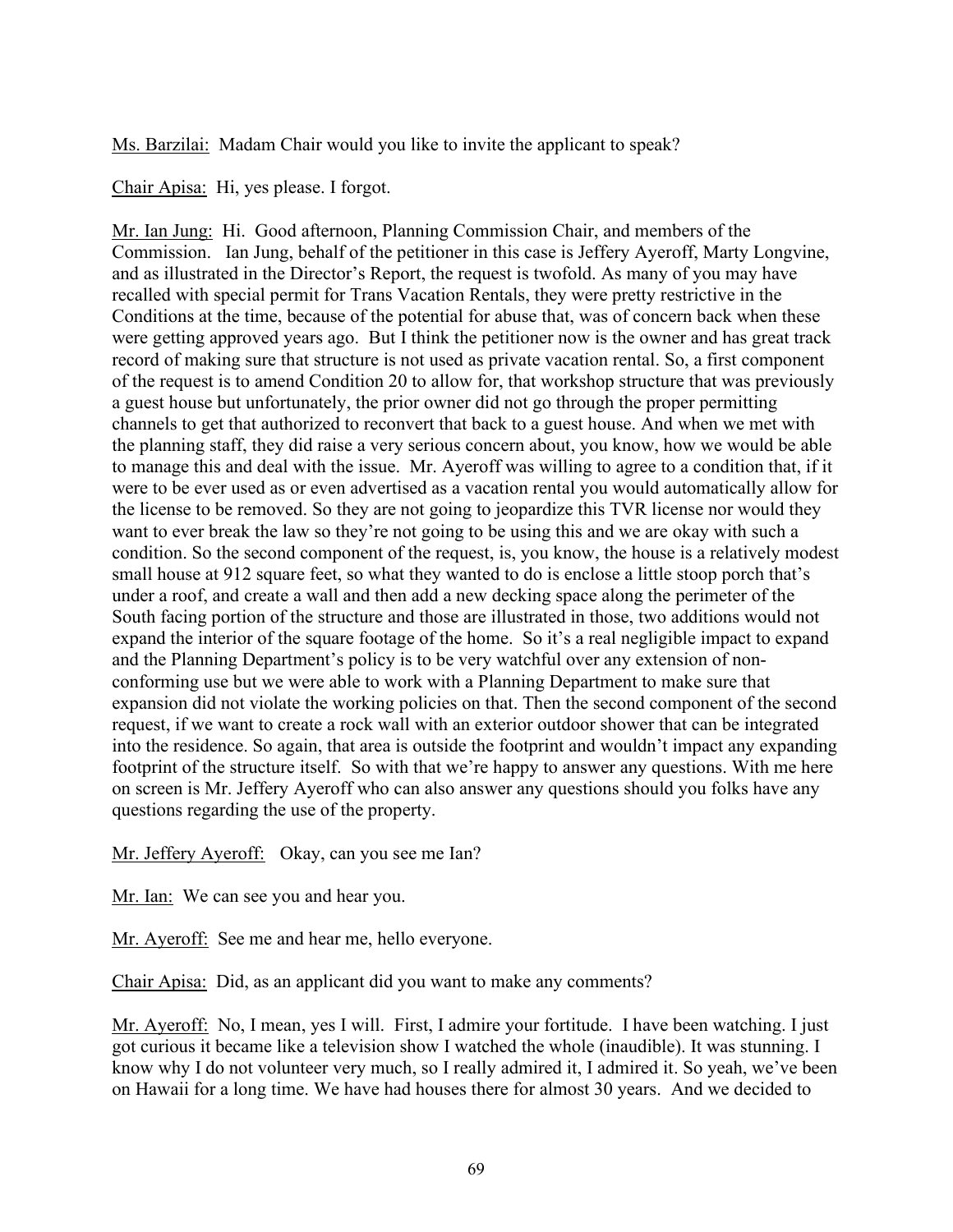downsize but we did not want to leave and my children did not want us to leave, so we bought a 1,000 square foot house, with what we thought was a guest house and turned out it wasn't a guest house, and it should've been a guest house and now we're trying to... it was a mismanaged piece of property that, we are trying to correct the mismanagement, correct the, you know, I think the guy who sold it to us didn't really, didn't play fair. I just want to get the ability to go there with my family and for my wife and I to be able to stay in the little house, which was the guesthouse. It would only be used when we're going with family or friends, that's it. It would not be rented, ever. I mean I understand, I've had rental property in Hawaii for 28 years, so I understand what the parameters are. I am willing to do what you need me to do and I would appreciate getting to kind of put this property straight as it was intended to be built. That is about it.

Chair Apisa: All right thank you very much. Thank you. Commissioners, any questions for the applicant.

Ms. Nogami Streufert: Just a question. If the, uh, condition 20, if this is only going to be used for residential purposes, why are you striking out "residential" in condition 20?

Mr. Chun: So the way that Condition 20 was crafted, it said, it shall not be used nor be advertised for transient vacation or rental so we're striking out "rental" to be able to use what was what was the workshop, with hope to be a guest house and then we'll be able to use that, um, for residential purposes and not restricted residential purposes. I see where you're getting at Commissioner Streufert, it's sort of a double negative but the intent is that it cannot be advertised or used as a part of a vacation property.

Ms. Nogami Streufert: Okay, then there is a typo in here because it says, mine says, "The workshop storage structure on the property shall not be used nor be advertised for transient vacation or residential purposes at any time."

Mr. Hull: Yeah sorry, if I can jump in one second. Commissioner Streufert, so the brackets are for the deletion and the underscore are for the added language. So originally, the Condition was for the workshop that the workshop could not be used for vacation rental or residential purposes and so way the Condition reads now is it will state, "The guesthouse structure shall not be used or be advertised for transient vacation rental purposes at any time." So they can use it for rental or residential purposes with the say the condition's crafted. Like Ian was saying, or Mr. Jung was saying, it looks a little strange when you compare what's been stricken but then if you read it in totality in relation to what was previously established for the workshop, it allows for residential rental purposes long-term.

Ms. Nogami Streufert: So then it was just a typo (inaudible) rental, okay, that was stricken out. Okay got it. All right.

Chair Apisa: Any questions, Commissioners? Well hearing none, I guess we are ready for the conclusion from the planner.

Mr. Cua: Sure, sure, I'll move on to the recommendation of the Director's Report. It is recommended that the Planning Commission approve the requested new configuration of the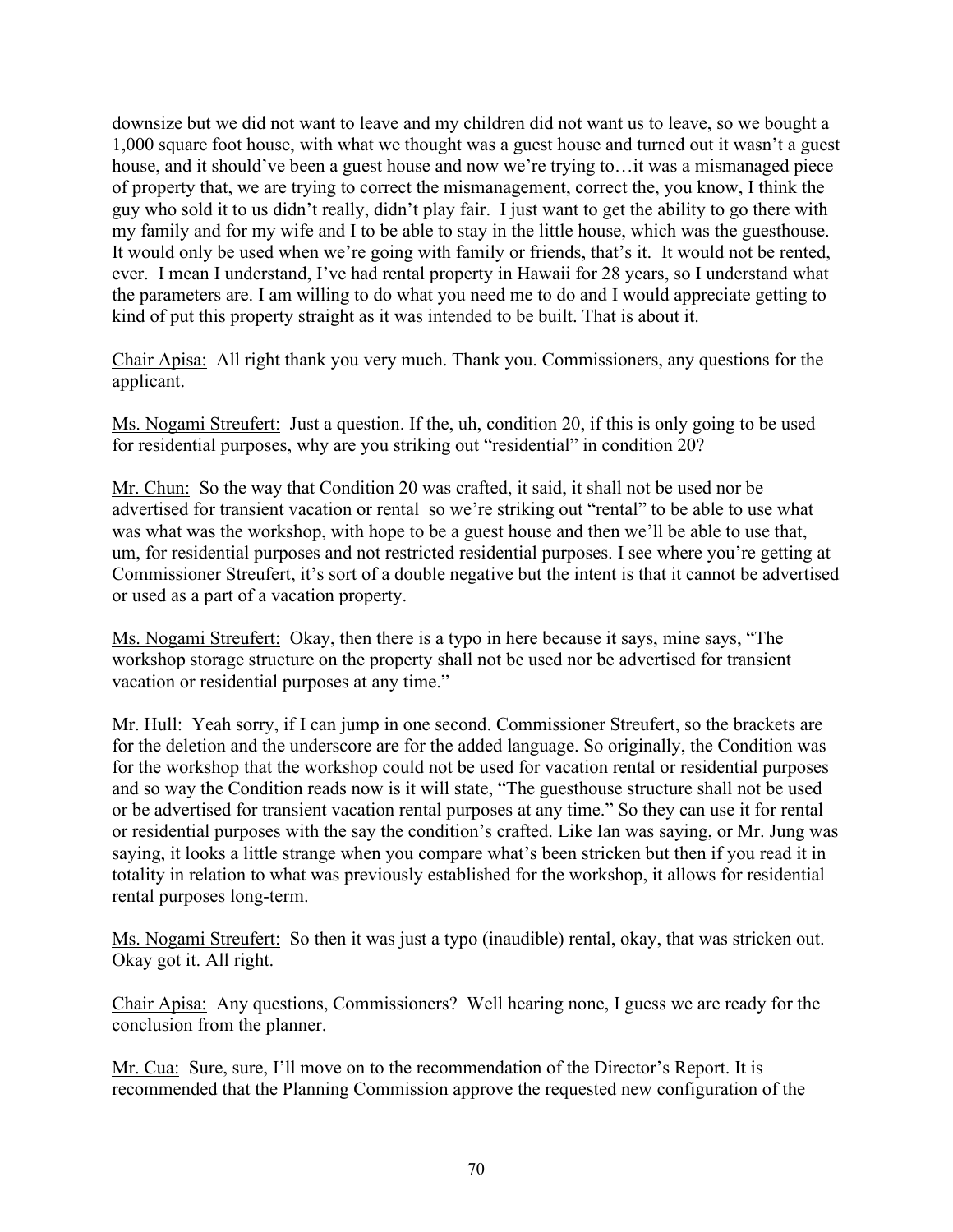floor plan and approve the conversion of the workshop to a guesthouse. Furthermore, Condition No. 20, of special permit SP-2012-25, be amended to read as follows, and I will read the corrected amended condition. Condition No. 20 will read: "The guest house structure should not be used, nor be advertised for transit vacation rental purposes at any time. Prior to the annual renewal of this permit, applicant shall arrange with the planning department for an inspection of the structure." And that concludes the Department's recommendation.

Chair Apisa: Thank you very much. Commissioners, any comments though at this point, having heard the recommendation from the planner? If none, is anyone ready to make a motion?

Ms. Nogami Streufert: I move to accept the Director's Report to amend (inaudible) and Condition No. 20 of the special permit approved by (inaudible) April 11, 2012, to permit the operation of a non-confirming transient vacation rental used within the state (inaudible). Special SDT12-25 or PBRNC #4 (inaudible).

Ms. Cox: I'll second that.

Chair Apisa: Okay thank you. Any discussion? All in favor? Aye. (Unanimous voice vote). Is there any opposed? I think we are good without a roll call would you agree, Kaaina?

Mr. Hull: Yeah, I didn't hear any objections, Madam Chair. I think if there is an objection vote that we would ask for a roll call, but hearing none.

Chair Apisa: Are there any objections just to clarify? Hearing none, the motion is approved, so congratulations. Thank you.

Mr. Jung: All right thank you, Commissioners.

Mr. Ayeroff: Thank you all very much. Appreciate it.

Amendment to Class IV Zoning Permit (Z-IV-2021-14), Use Permit (U-2010-12), Special Permit (SP-2010-2) to allow construction of a new water storage tank, water pump station, water pipeline installation, and association site improvements at the existing Waimea Wastewater Treatment Plant, involving a parcel on the mauka side of Kaumualii Highway, approx. 1,200 feet west of the Waimea Canyon Middle School campus, further identified as TMK: 1-2-006:036, and containing a total area of 4 acres = County of Kauai, Department of Public Works.

Mr. Hull: Next, we have General Business J.2, amendment to class for zoning permit Z-IV-2010-14 use permit U-2010-12, and special permit SP-2010-2, to allow construction of a new new water storage tank, water pump station, water pipeline installation, and associated site improvements of the existing Waimea Waste Water Treatment Plant. Involving a parcel on the mauka side of Kaumualii Highway approximately 1200 feet west of the Waimea Canyon Middle School campus, further identified as Tax Map Key: 1-2-006:036. The applicant is the County of Kauai Department of Public Works. I will turn it over to Dale for the Director's Report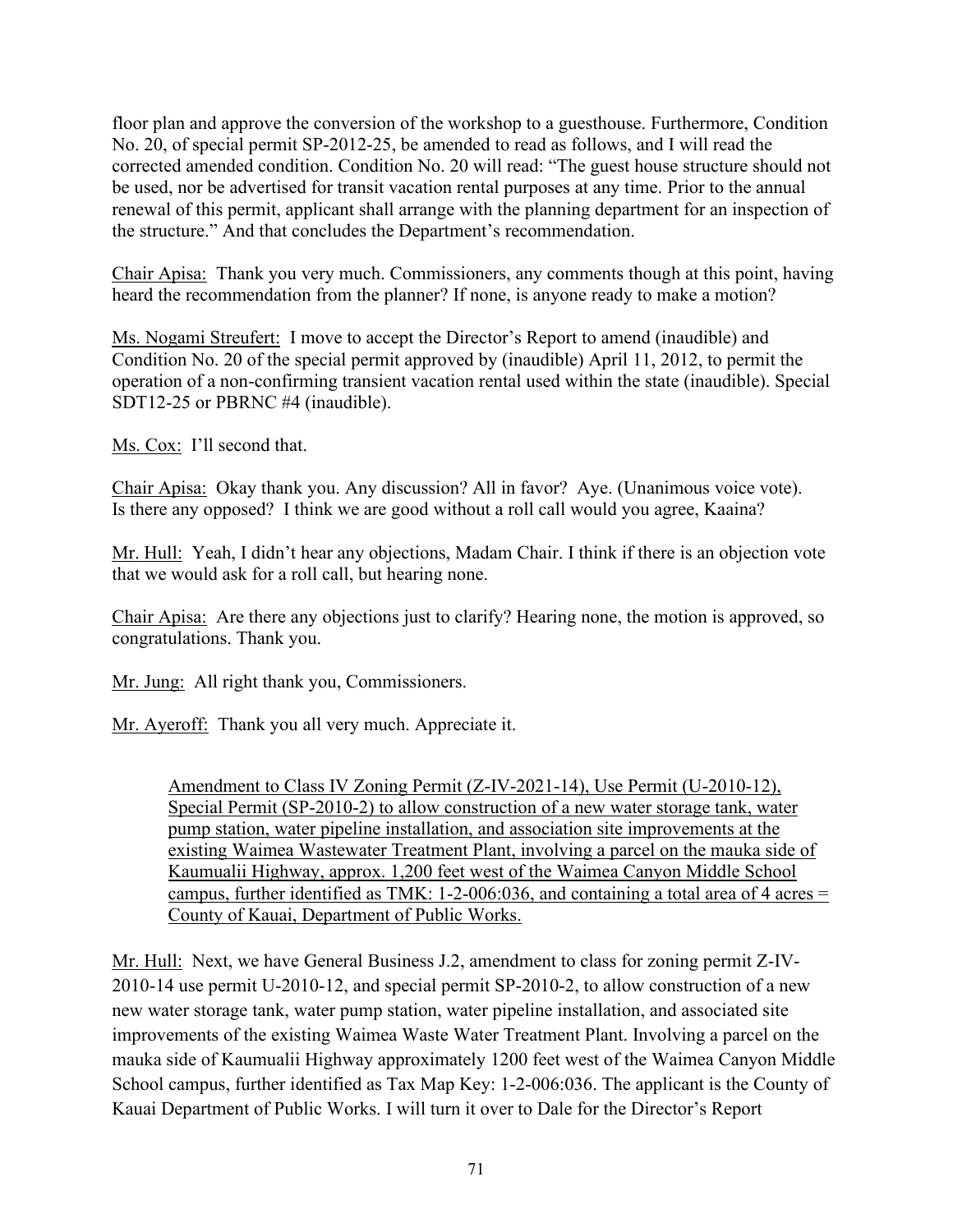Pertaining to this matter.

Staff Planner Dale Cua: Thank you and I applaud all of you for still being here and being attentive. Last one, and again I will summarize through this Director's Report.

Mr. Cua read the Project Description and Use, Additional Findings, and Preliminary Evaluation sections of the Director's Report for the record (on file with the Planning Department).

Mr. Cua: That concludes the Department's Director's Report and I'll hold off on the Department's recommendations.

Chair Apisa: Thank you. Commissioners, is there any, I guess is there an applicant here for that or?

Mr. Jason Kagimoto: Yes.

Chair Apisa: Okay. Is they- would the applicant like to say a few words?

Mr. Kagimoto: Good afternoon. I guess that would be, likely be me. So yeah, good afternoon everyone. My name is Jason Kagimoto. I am the Waste Water Division Chief for the Department of Public Works. So basically, the goal is, you know, is basically what, as Dale has mentioned. It's to be able to provide R1, reused or recycled water to be able to support the irrigation of the Waimea athletic field. So the goal of this project is to be able to provide community benefit for the waste water that we're treating and be able to, yeah make the Waimea athletic field and possible other properties in the area, you know, greener than they are with, you know, much cheaper water. So that is basically what we're trying to accomplish. We have received (inaudible) about federal funds to be able to upgrade the facilities and now we are working on being able to distribute that water.

Chair Apisa: Thank you, Jason.

Mr. Kagimoto: No problem, thank you.

Chair Apisa: Commissioners, any questions for the applicant? Hearing none. I guess we are ready for your recommendation Dale.

Mr. Cua read the Recommendation section of Supplemental No. 1 to the Director's Report for the record (on file with the Planning Department).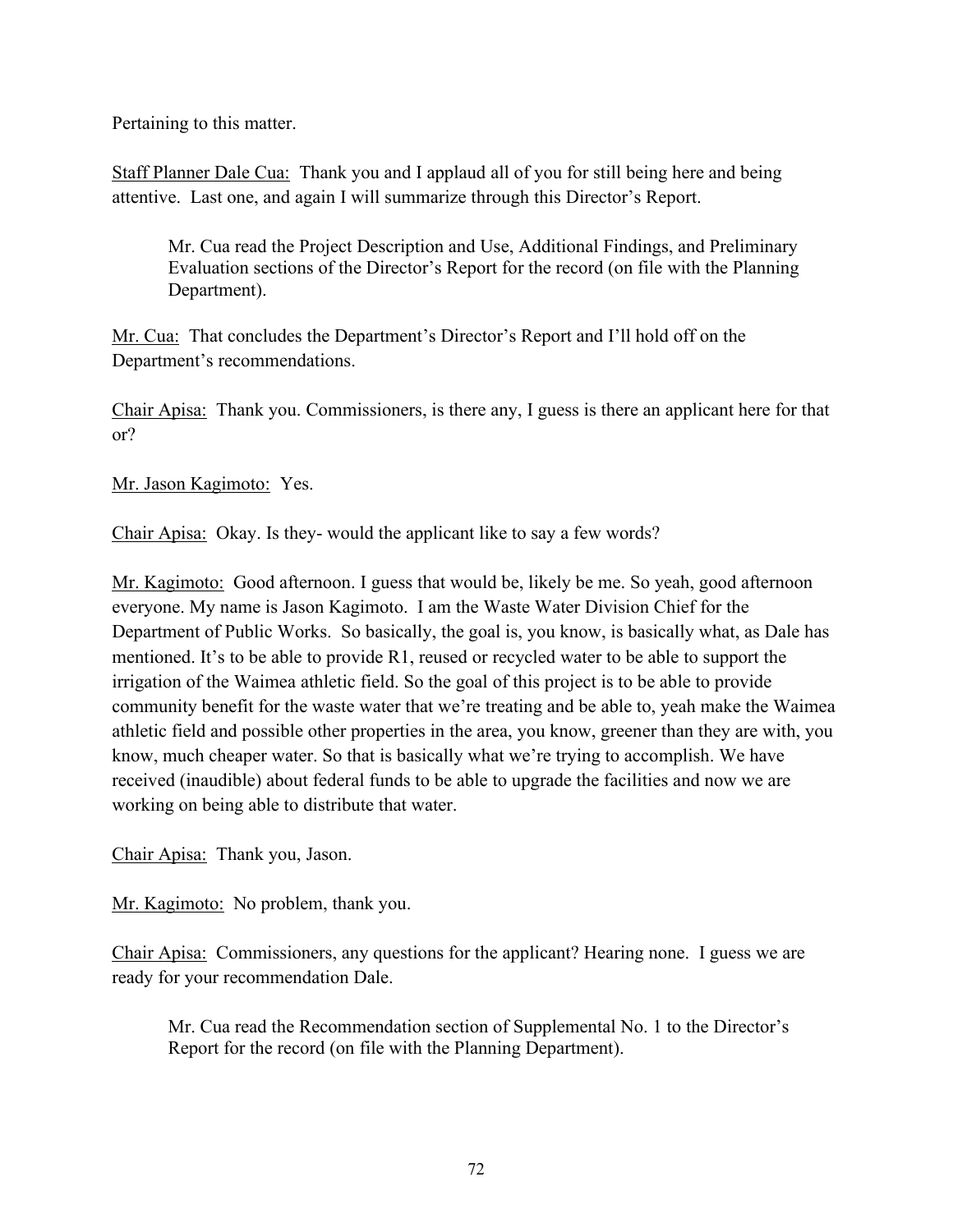Mr. Cua: Okay. Thank you Madam Chair. Based on the foregoing, it is recommended that the Commission approve the proposed development involving the construction of a new 400,000 gallon storage tank, recycled water pump station and improvements to the existing distribution system. Furthermore, the applicant is advised that all applicable Conditions of approval shall remain in effect.

Chair Apisa: Thank you. Commissioners any questions now or would someone like to make a motion?

Ms. Nogami Streufert: Okay I'll move to accept the Director's Report and recommendation for the, to amend Class IV Zoning permit and Use permit for construction of a new 400,000 storage tank and improvements to the existing distribution system. Class IV zoning permit Z-IV-2010-14 use permit U-2010-12 and special permit SP-2010-2.

Chair Apisa: Do we have a second?

Ms. Cox: I'll second.

Chair Apisa: Thank you we have a motion on the floor. Is there any discussion? Hearing none. All in favor? Aye. (Unanimous voice vote).

Chair Apisa: I did not hear everybody's aye. Is there anyone opposed? Does anyone abstain?

Mr. Hull: Madam Chair, just for clarity sake, we may want to take a roll call, just.

Chair Apisa: Okay, go ahead, Kaaina, take the roll call.

Mr. Hull: Roll call on the motion to approve. Commissioner Chiba?

Mr. Chiba: Aye.

Mr. Hull: Commissioner Cox?

Ms. Cox: Aye.

Mr. Hull: Commissioner DeGracia?

Mr. DeGracia: Aye.

Mr. Hull: Commissioner Streufert?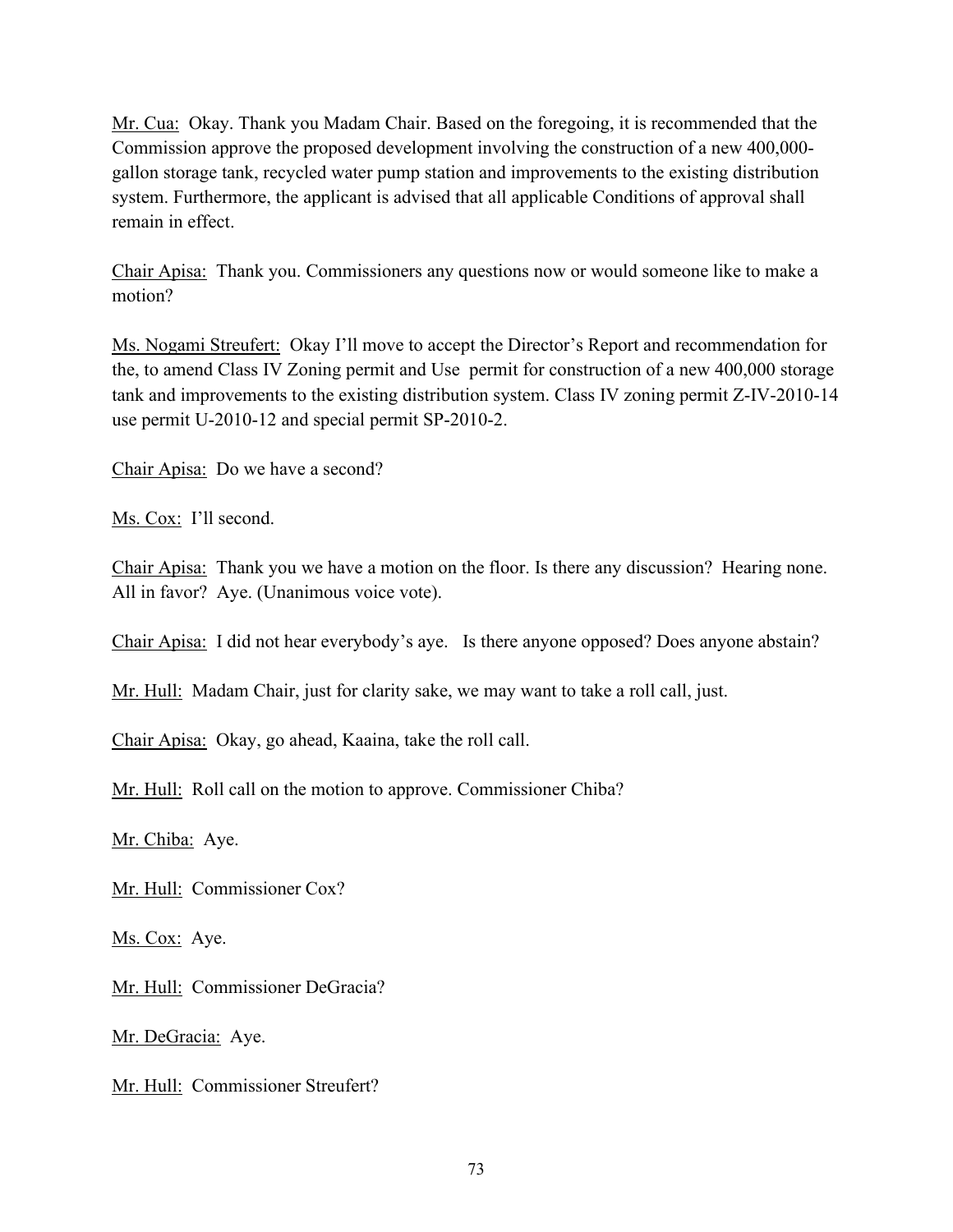Ms. Nogami Streufert: Aye.

Mr. Hull: Commissioner Otsuka?

Ms. Otsuka: Aye.

Mr. Hull: Chair Apisa?

Chair Apisa: Aye.

Mr. Hull: Motion passes 6:0, Madam Chair.

## **COMMUNICATIONS (For Action)**

Mr. Hull: Moving right along, we have no Communications for Actions.

## **COMMITTEE REPORTS**

Subdivision

Mr. Hull: Moving on to the next - thanks (Jason). Moving on to the next agenda item is committee reports, the sub-division committee report. I will turn it over to Subdivision Committee, Chair DeGracia.

Mr. DeGracia: Thank you all. Subdivision Committee in attendance, Commission Chiba and I. We had one item for action. It was approved and it was a tentative subdivision extension request. Subdivision application No. S-2018-12. It was for Association of Apartment owners of Kulana Condominium and it was for a Kulana water tank Subdivision. And that will conclude my report.

Chair Apisa: At this time, I would like to recuse myself for; I am involved with the Kulana Subdivision so, Vice-Chair Cox could you take it over again, please?

*Chair Apisa recused herself from the meeting at 3:53 p.m.*

Ms. Cox: Yes, I will.

Chair Apisa: Thank you.

Ms. Cox: So we have heard the Subdivision Committee Report, would somebody like to make a motion to accept that report?

Ms. Otsuka: I make the motion to accept the Sub-division report.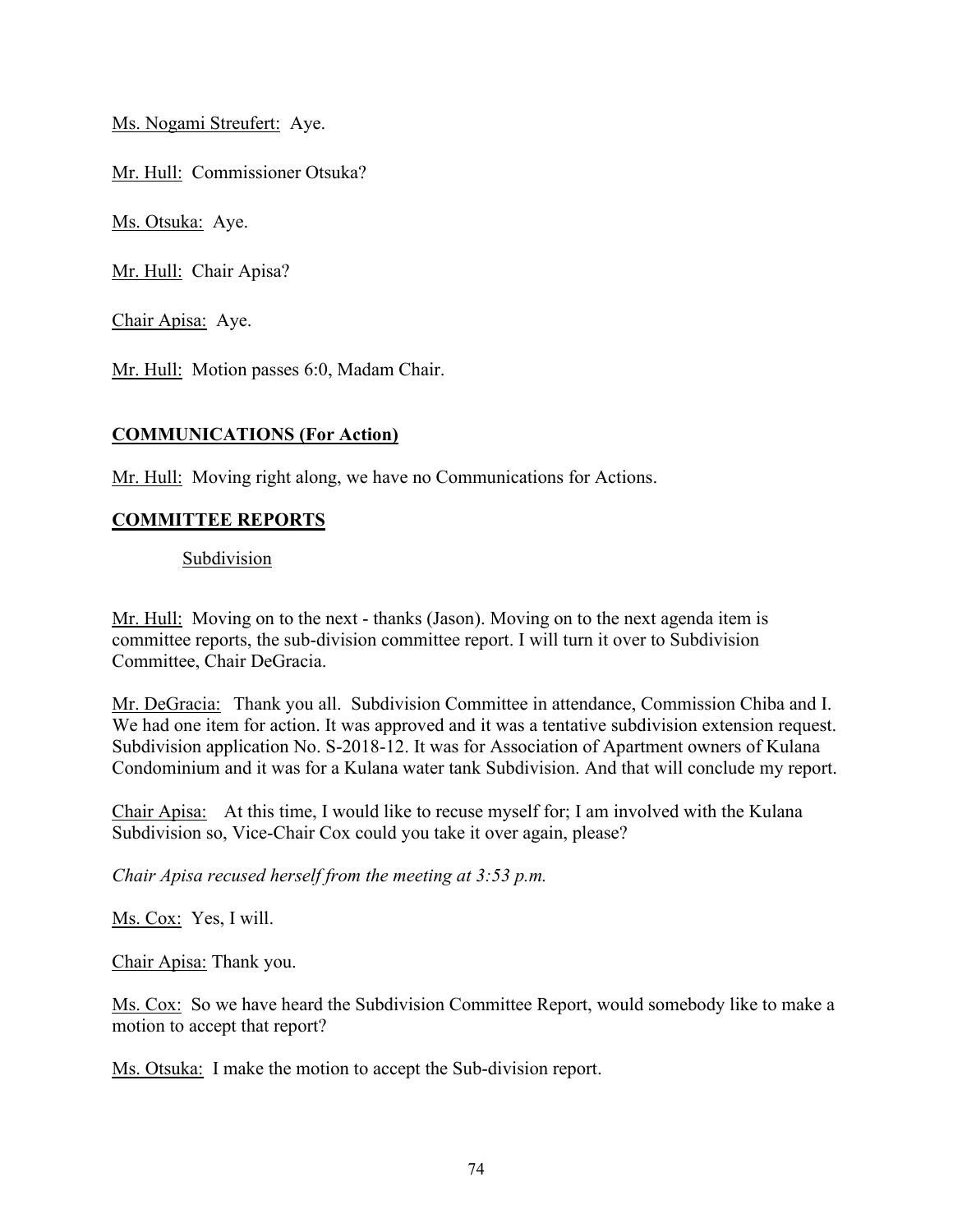Ms. Nogami Streufert: I second.

Ms. Cox: Okay (inaudible) motion and a second. All those in favor, Aye. Say 'Aye' Loudly, so we do not have to do roll call court. (Unanimous voice vote),

((Crosstalk)) Aye.

Ms. Cox: Okay, I guess that is the roll call. I did not hear everybody's voices.

Mr. Hull: Roll call Madam Chair on the motion to approve the Subdivision Committee Report. Commissioner Chiba?

Mr. Chiba: Aye.

Mr. Hull: Commissioner DeGracia?

Mr. DeGracia: Aye.

Mr. Hull: Commissioner Streufert?

Ms. Nogami Streufert: Aye.

Mr. Hull: Commissioner Otsuka?

Ms. Otsuka: Aye.

Mr. Hull: Vice-Chair Cox?

Ms. Cox: Aye.

Mr. Hull: Motion passes 5:0, Madam Chair.

#### **UNFINISIHED BUSINESS** ( For Action)

Mr. Hull: Moving on, there is no Unfinished Business.

#### **NEW BUSINESS**

Mr. Hull: We have no New Business as we handled the New Business; we took the action on New Business.

ForAction- SeeAgenda F for Project Descriptions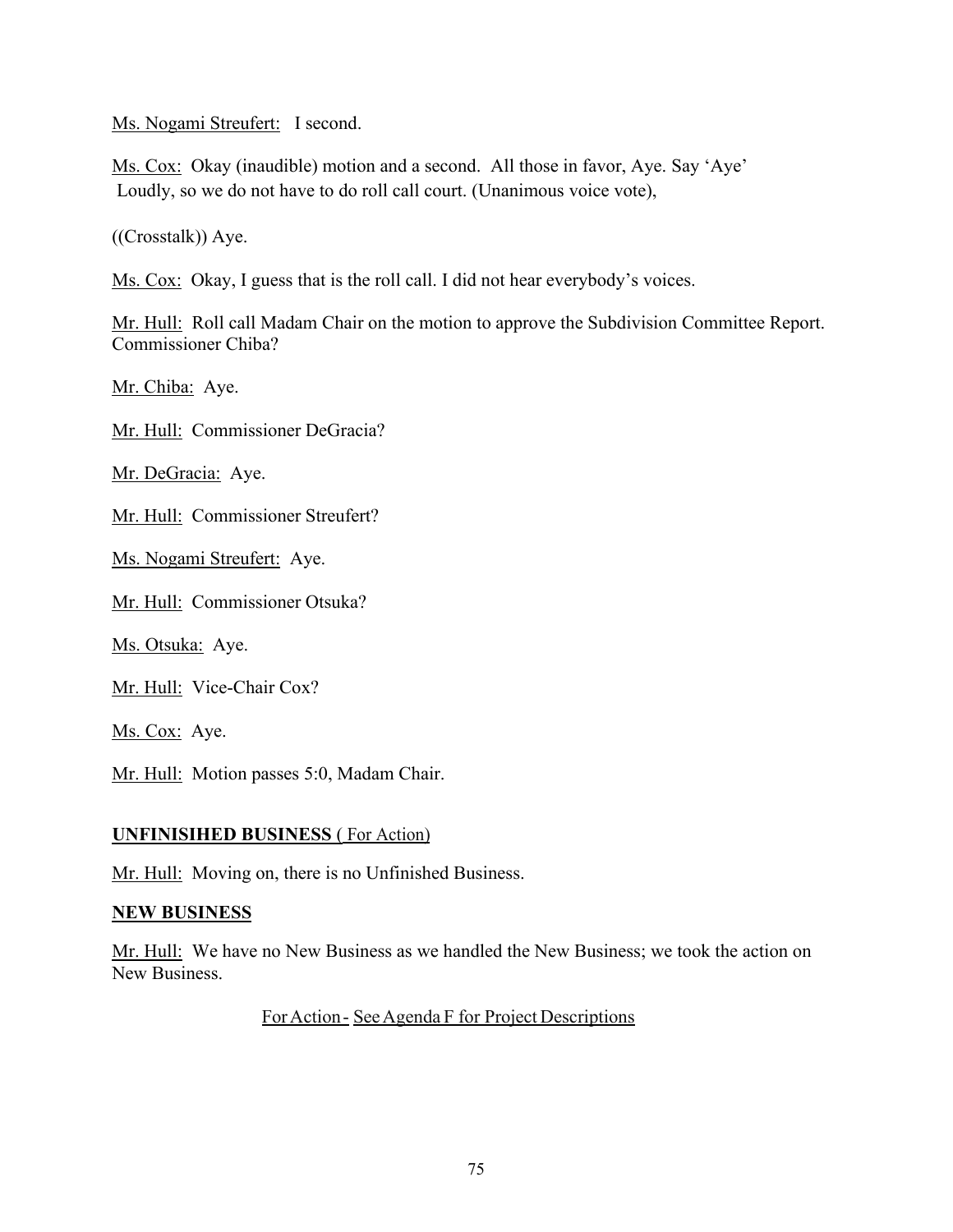# **ANNOUNCEMENTS**

Topics for Future Meetings

The following regularly scheduled Planning Commission meeting will be held at 9:00 a.m., or shortly thereafter on May 11, 2021. The Planning Commission anticipates meeting via teleconference but will announce its intended meeting method via agenda electronically posted at least six days prior to the meeting date.

Mr. Hull: Next, that is really it. We have a few use permits coming up. We will also have a briefing very shortly with the Long-Range Division on some of their plans and where they are on previous plans and reporting on them. And that I also work with the Chair, to see if it's appropriate that perhaps the Planning Department provide a briefing just on our overall Enforcement program. And so, it's an issue that seems to come up not readily but fair enough- a fair amount enough to possibly have a briefing if the Chair is amendable to that. Other than that, we are open to any future topics that Commissioners themselves would like to see on the agenda aside from just the use permits and SMA permits that you generally review. And with that let me just ask: are there any particular topics that Commissioners would like to see addressed? Okay.

Ms. Cox: Might be a terrible time to ask us right now Kaaina.

Mr. Hull: Yeah. With that, I'll just say thank you so much for the fortitude, patience, discretion and wherewithal. We are counting on T minus seven hours and going right now so, thank you all again. If you have something to drink please - please do. The next following regularly scheduled Planning Commission meeting will be held at 9:00 am or shortly thereafter on June 8, 2021. The Planning Commission anticipates meeting via teleconference (inaudible) attended meeting method via an agenda (inaudible) at least six days prior to that date, but thank you, thank you, thank you all again.

Ms. Cox: And just so you know, I already let Kaaina know, but I will not be at the June meeting. I'm going to see my kids and grandkids.

Ms. Otsuka: Nice.

*Chair Apisa reentered the meeting at 3:55 p.m.* 

Chair Apisa: Boy. Okay where is that, Helen?

Ms. Cox: All over San Francisco, Washington, D.C., Salt Lake City - they live all over.

## **ADJOURNMENT**

Chair Apisa: Thank you well that concludes our meeting. May I have a motion to adjourn please?

Ms. Otsuka: And I move to adjourn.

Ms. Cox: I will second that.